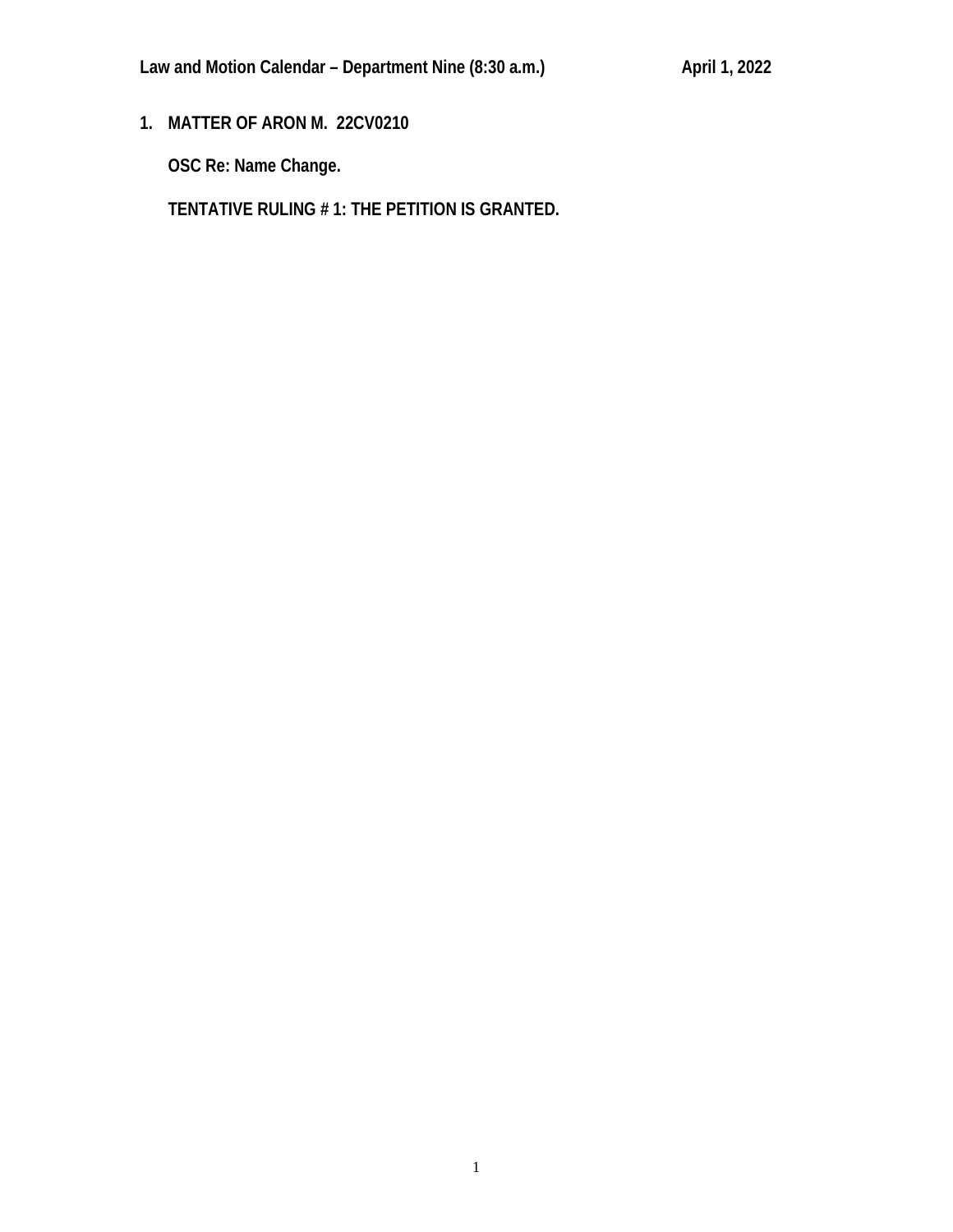**2. MATTER OF MALDONADO 22CV0048**

**OSC Re: Name Change.**

**TENTATIVE RULING # 2: THE PETITION IS GRANTED.**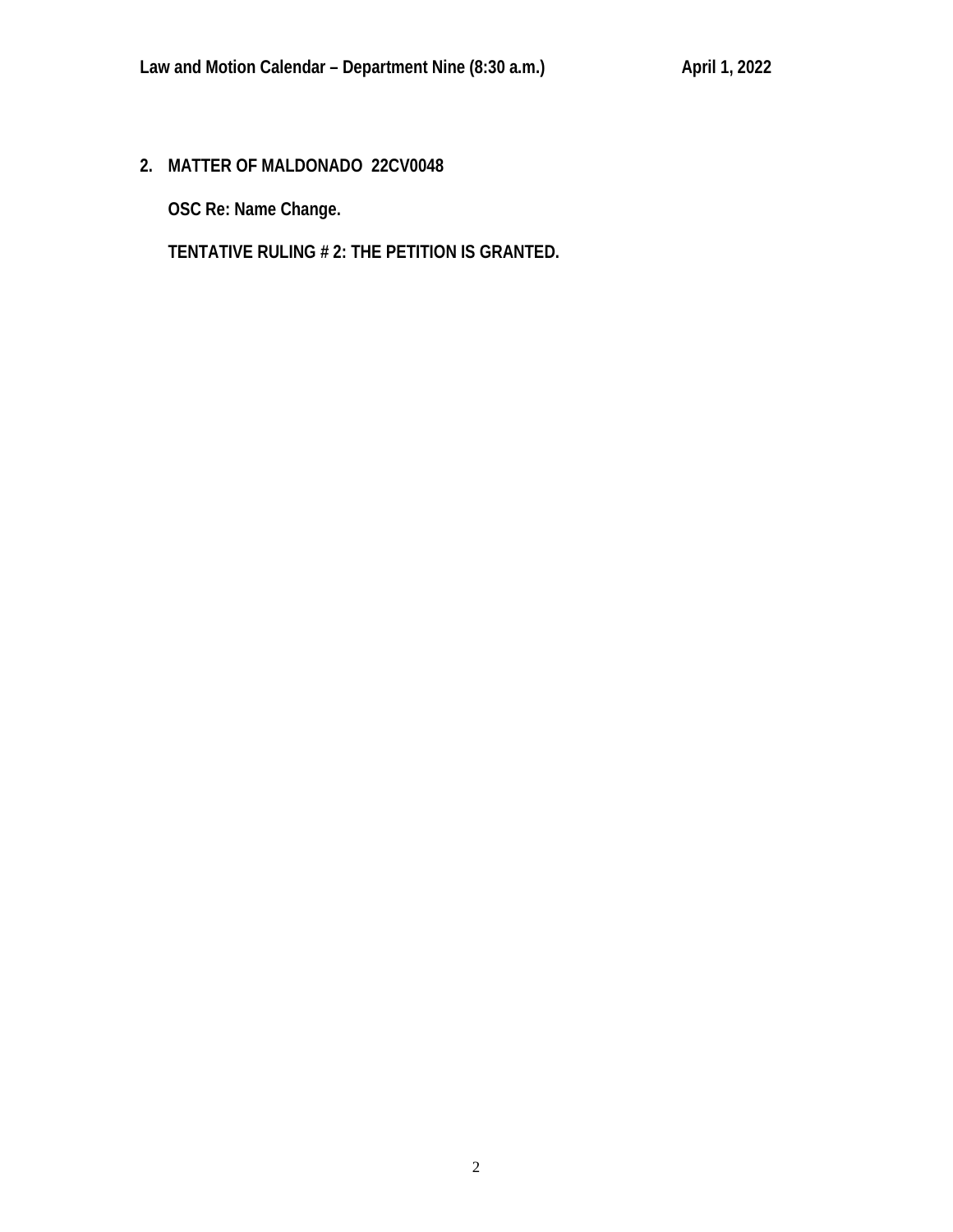**3. MATTER OF BRAY 22CV0047**

**OSC Re: Name Change.**

**TENTATIVE RULING # 3: THE PETITION IS GRANTED.**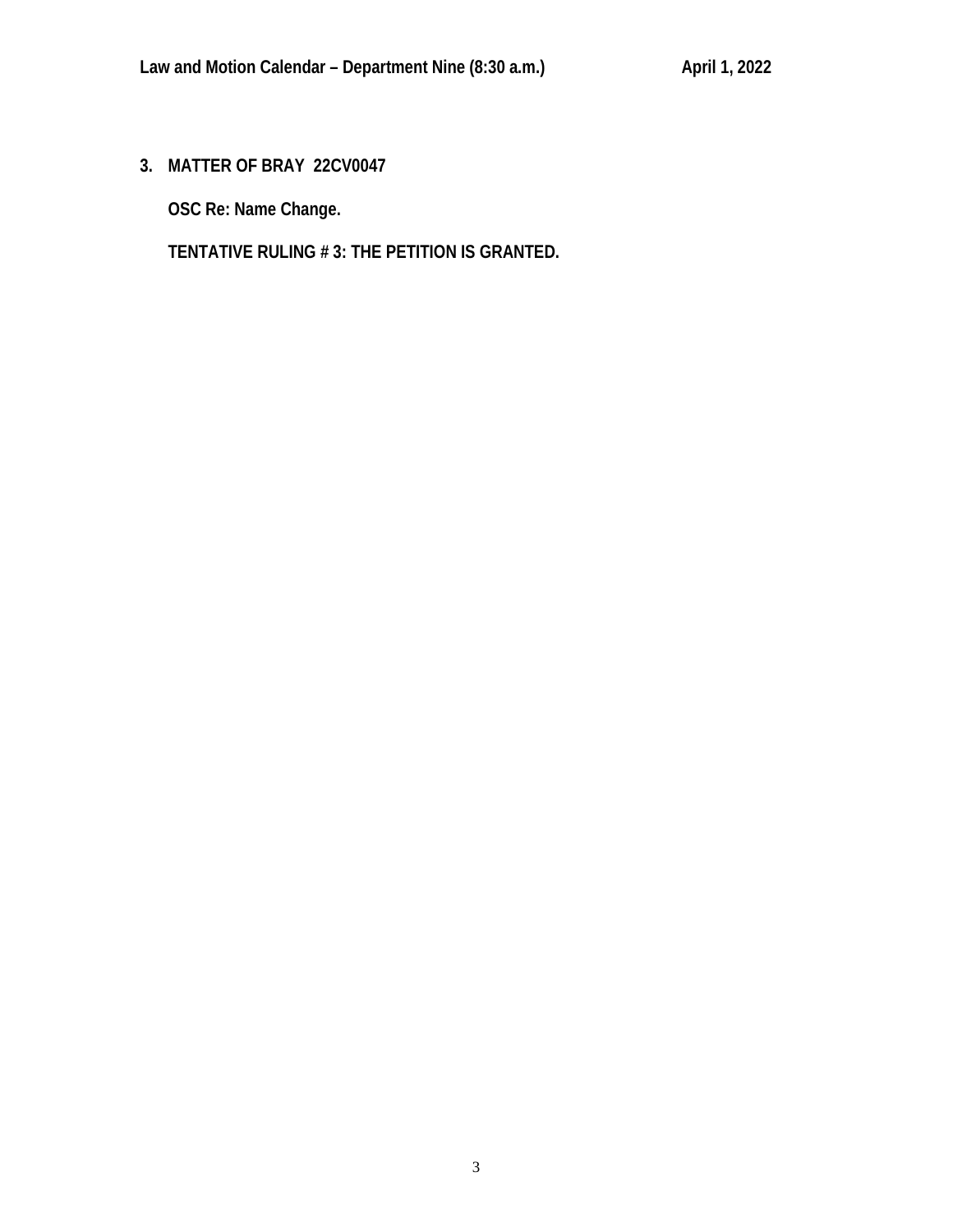**4. MATTER OF THIBODEAU 21CV0239**

**OSC Re: Name Change.**

**TENTATIVE RULING # 4: THE PETITION IS GRANTED.**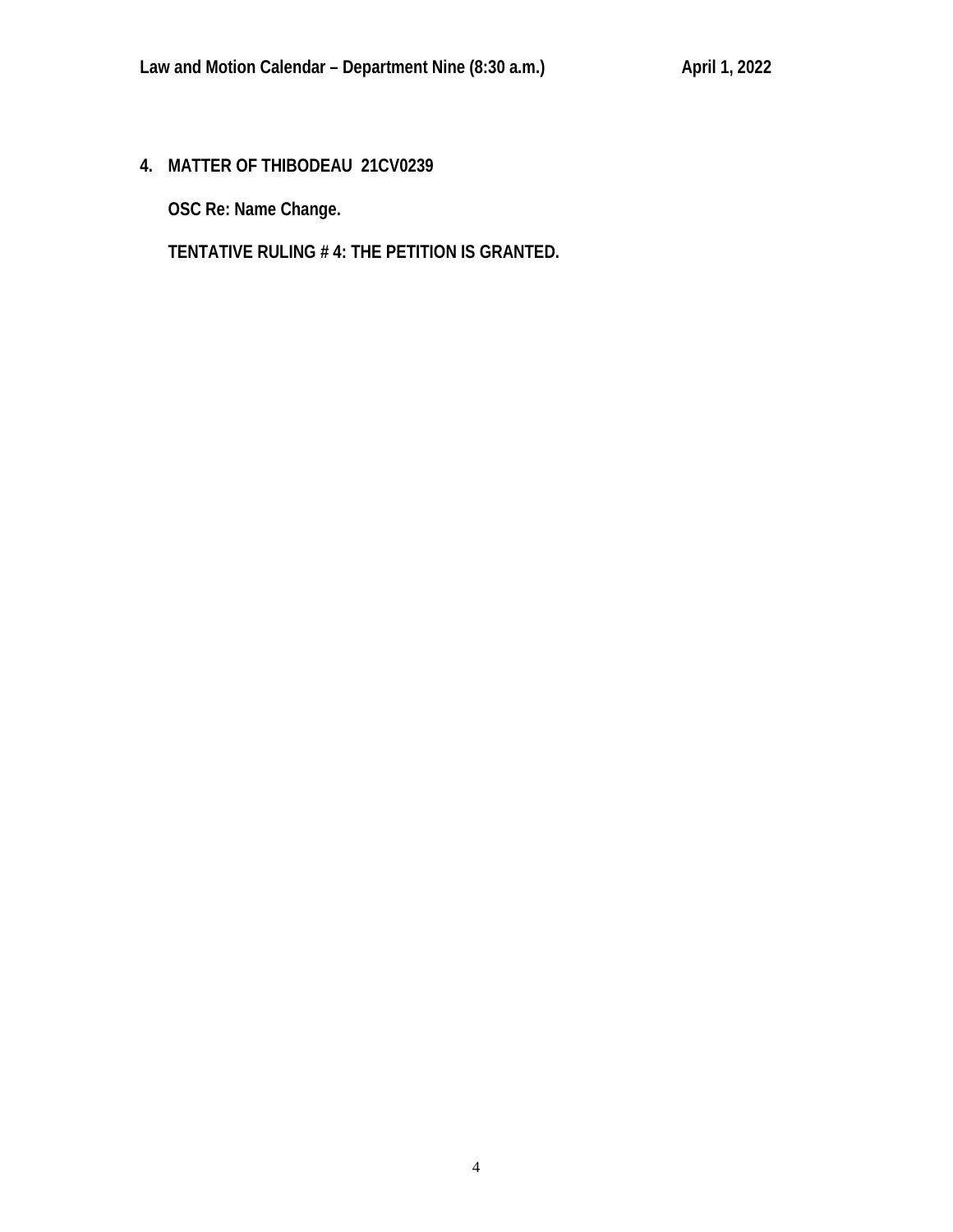**5. MATTER OF CHAPMAN 22CV0202**

**OSC Re: Name Change.**

**TENTATIVE RULING # 5: THE PETITION IS GRANTED.**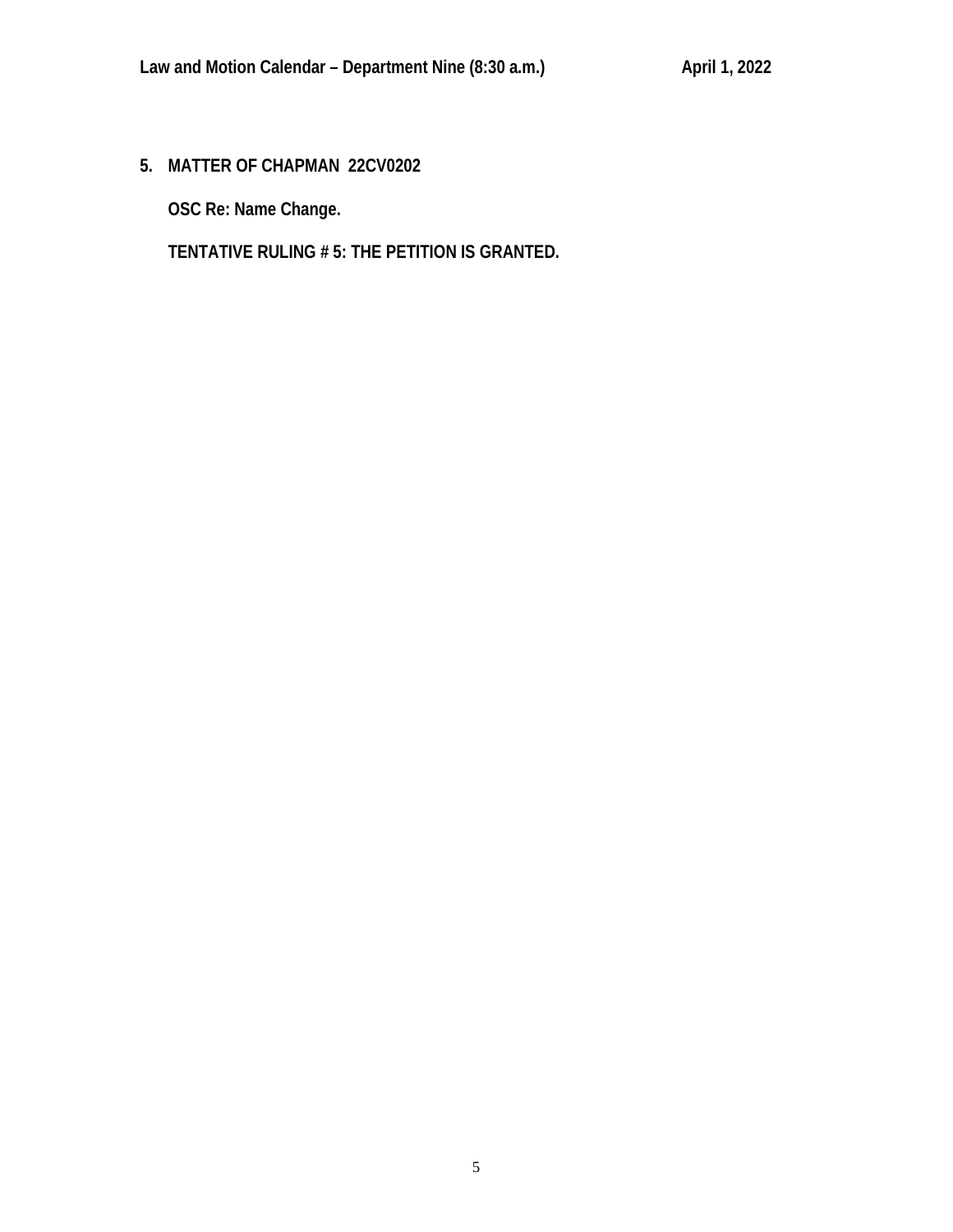# **6. MATTER OF WHEELER 22CV0304**

**OSC Re: Name Change.**

**TENTATIVE RULING # 6: THE PETITION IS GRANTED.**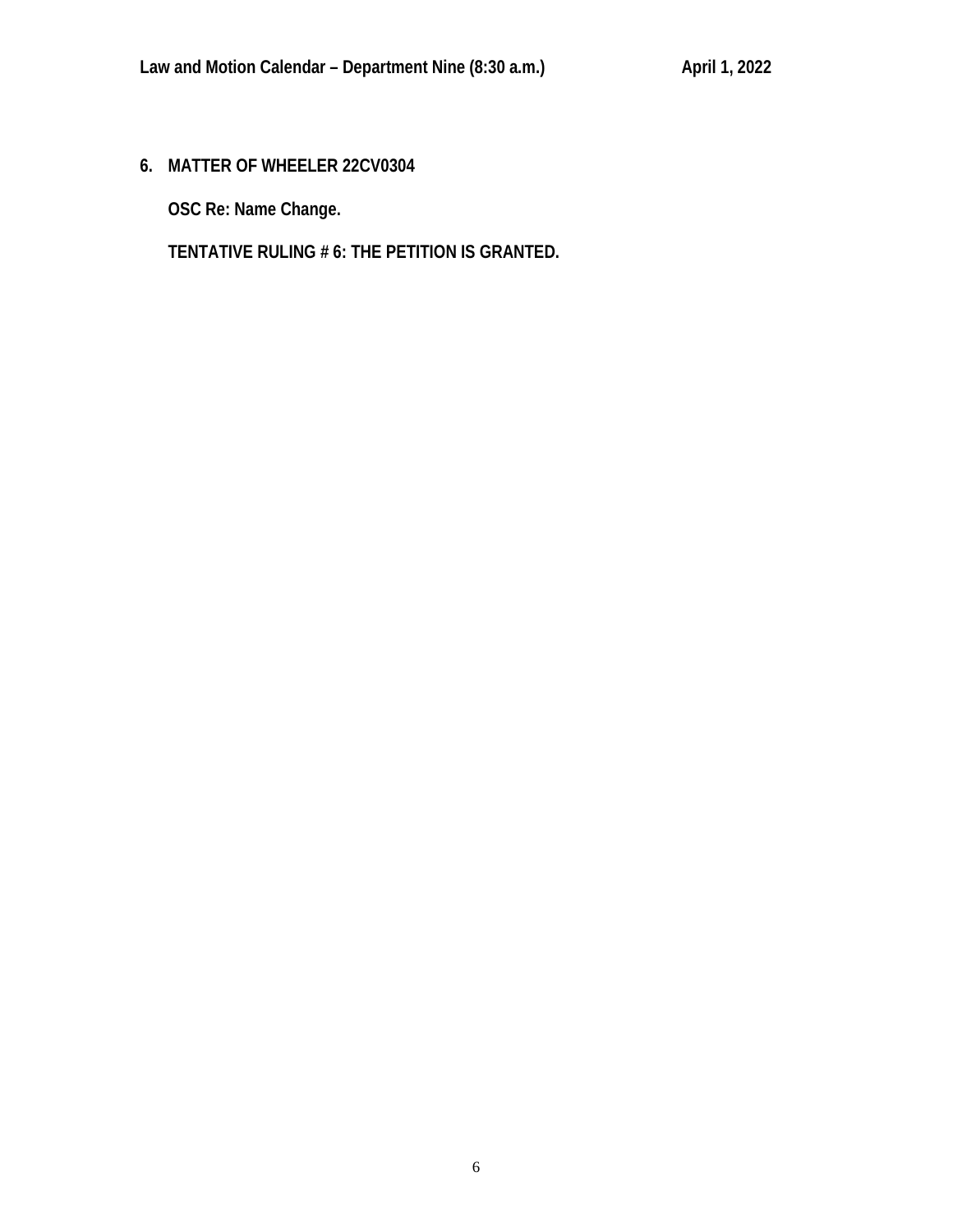# **7. DEWATER v. HOSOPO CORP. PC-20190143**

## **Motion to Lift Discovery Stay**

 Plaintiff filed an action against defendant Wilson and others for battery and negligent hiring, supervision, or retention. Defendant Wilson moved for a protective order to stay all discovery in this case and to stay the setting of the trial date pending the final disposition of felony criminal charges being prosecuted against him in People v. Wilson, case number P18CRF0458-1, which arises from the same incident that is the subject of this civil action. Defendant Wilson contended that even if he does not offer any direct evidence in the case, he would be forced to examine and conduct discovery that will necessarily disclose his strategy and assertions that could potentially be used against him in the criminal case; and if the motion was denied, it would unfairly and severely prejudice his ability to defend himself in the civil case and jeopardize his rights in the criminal case. He further argued the entire action must be stayed, because the prosecutor may obtain the civil discovery from plaintiff to use in prosecuting his case.

 At the hearing on September 20, 2019, the court granted the motion in part and denied the motion in part. The court ordered that discovery propounded upon defendant Wilson shall be stayed until the jury enters its verdict after trial in the related criminal case. The formal order was entered on October 15, 2019.

 The court stated in the ruling: "Defendant Wilson is facing criminal prosecution for the conduct that allegedly supports the civil action against him. The preliminary hearing in the criminal case is set for September 26, 2019. Defendant's civil defense counsel declares that she has been informed by defendant's criminal defense counsel that he estimates the felony criminal case could proceed to trial as early as November 2019, but no later than February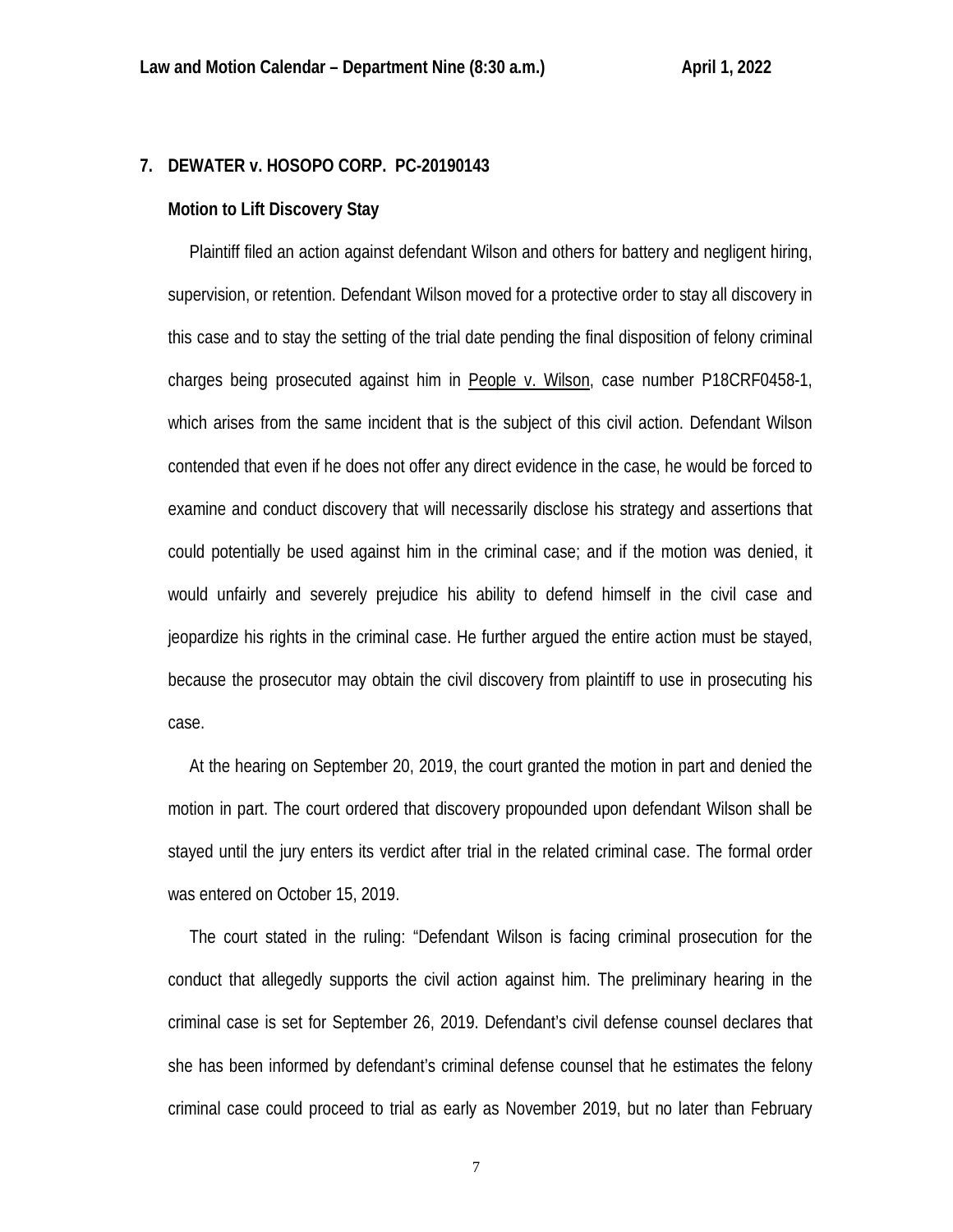2020. (Reply Declaration of Defense Counsel Laura Simpson, paragraph 5.) ¶ Allowing discovery directed at defendant Wilson to proceed in this case places that defendant in the unenviable position of invoking the right and face penalties in the civil litigation or incriminating himself at this early stage of the civil case. However, the court is not convinced that defendant Wilson should be granted an indefinite stay of discovery, because an unlimited stay until the criminal case is final after appeals that may take years to conclude would severely prejudice the plaintiff's interest in proceeding expeditiously with this litigation or any aspect of it. It appears that the appropriate remedy under the circumstances presented where the criminal trial will presumable take place within five months at latest is to stay further discovery proceedings directed against defendant for a limited period to allow for the trial of the criminal case."

 Plaintiff previously moved for the court to reconsider and to lift the stay to allow defendant Wilson to be compelled to answer discovery, or invoke his right to remain silent, thereby leaving it to defendant Wilson to decide whether he exposes himself to civil liability or selfincrimination in crimes. Plaintiff essentially contended: it is taking too long for the criminal trial to take place and the criminal case has already missed its anticipated initial trial date of February 2021; the pandemic is not the reason for the delay; plaintiff has suffered severe injuries as a result of defendant Wilson's alleged conduct and Hospoo Corp d.b.a. Horizon Solar Power has refused a June 16, 2020 offer to compromise on the ground that it has not had sufficient time to assess liability issues due in part to the inability to depose defendant Wilson due to his pending criminal case; since the date that the criminal case was filed against defendant Wilson related to the subject incident, defendant Wilson has had many criminal charges filed against him in two other cases; continuing the stay for an unlimited time until all criminal cases have been tried severely prejudices plaintiff; and plaintiff should not be stopped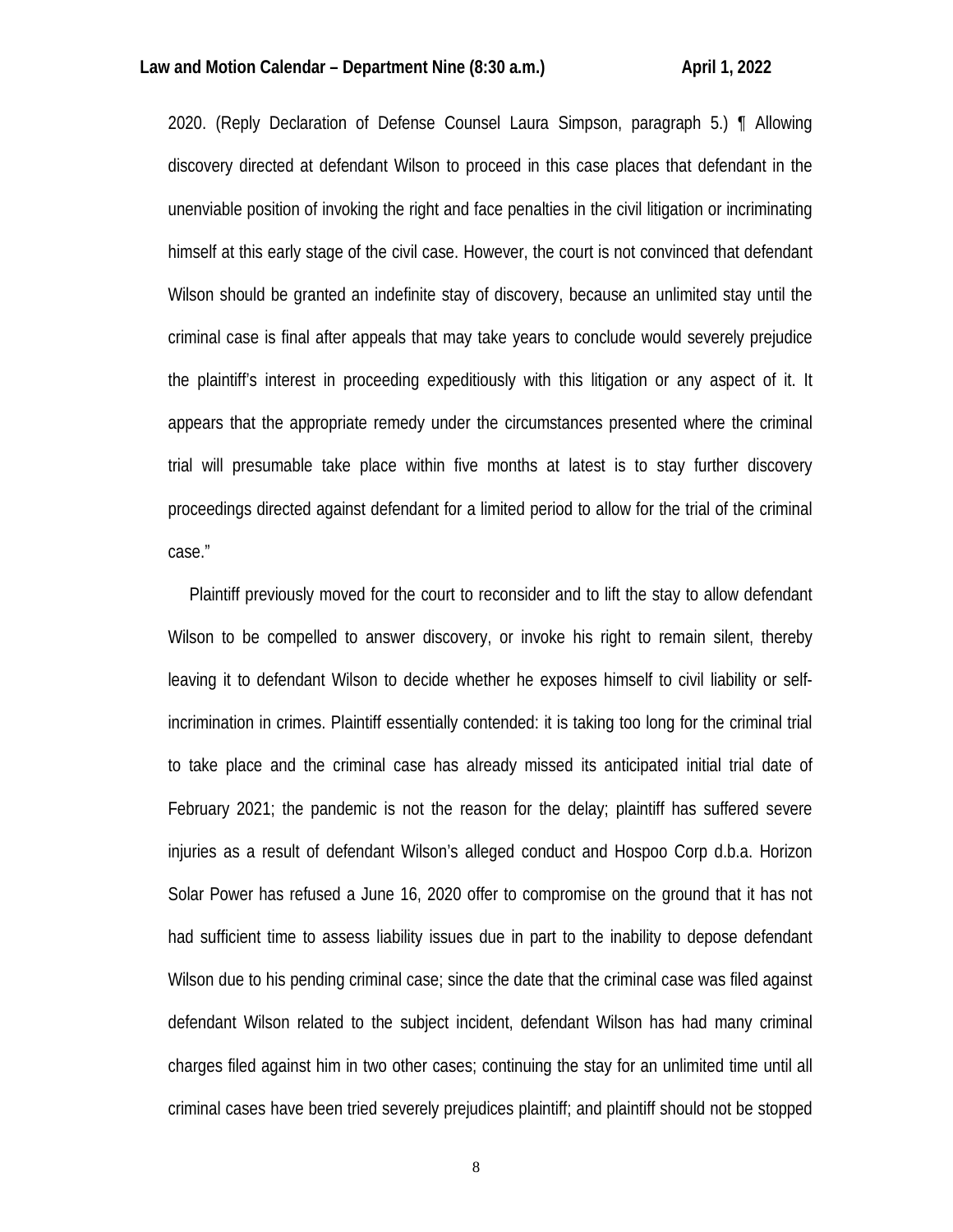from conducting discovery in this case due to the fact that defendant Wilson cannot stop allegedly committing felony crimes.

 The motion for reconsideration was opposed and the matter heard on March 19, 2021. The court took the matter under submission after oral argument. On March 22, 2021, the court denied the motion for reconsideration. The court also set a review hearing re: Stay of Discovery for 8:30 a.m. on Friday, March 18, 2022, in Department Nine. Plaintiffs and the other defendants were to file and serve by February 14, 2022 any points and authorities and evidence they wished to be considered by the court in reviewing whether to vacate the discovery stay after March 18, 2022; defendant Wilson was to file and serve any opposition/response to the documents filed by plaintiff and the other defendants not later than March 7, 2022; and plaintiffs and the other defendants were to file and serve any reply to defendant Wilson's opposition/response not later than March 11, 2022.

 On February 14, 2022, defendant Aerotek, Inc. filed a joinder in plaintiff Dewater's motion for reconsideration. The court is unable to find in the court's file any points and authorities from plaintiff to support further reconsideration of the order staying discovery proceedings. Defendant Wilson filed his opposition to reconsideration on March 7, 2022. At the time this ruling was prepared there was no reply in the court's file and the time to file the reply had expired.

 Defendant Aerotek argues in its joinder: discovery against each party, except defendant Wilson, has been completed; the case is three years old; the discovery stay should be lifted; and, at the very least, defendant Aeroteck, Inc. should be allowed to conduct discovery concerning plaintiff's claims brought against defendant Aeroteck, Inc., such as whether Aeroteck is vicariously liable to plaintiff or was negligent in employing defendant Wilson.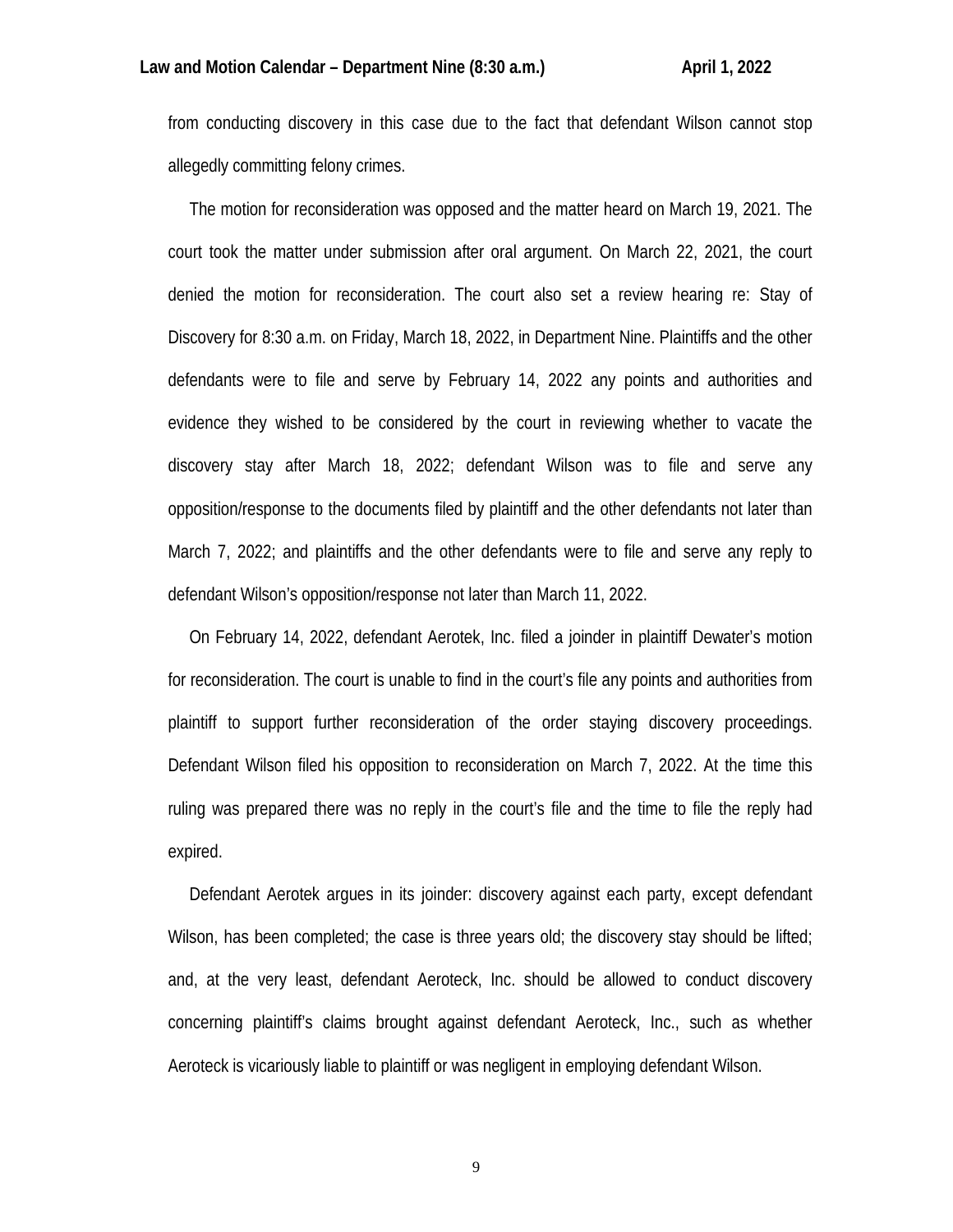Defendant Wilson opposes lifting the stay on the following grounds: plaintiff and defendant Aeroteck have not demonstrated compelling circumstances exist to warrant lifting the stay; the stay should continue in order to preserve defendant Wilson's constitutional right against selfincrimination; defendant's criminal case is set to go to trial in the Placer County Superior Court on May 2, 2022 and continuing the stay would not put the case at risk of violating the five year statute to bring the matter to trial as that limitation expires in March 2024; there have been recent law and motion proceedings regarding discovery disputes, which is evidence that discovery regarding defendant Wilson is not the last piece of discovery to complete in order to prepare for trial; numerous depositions remain to be taken, such as medical providers; only three depositions have been taking so far in this litigation; since plaintiff only seeks to recover monetary damages, fairness dictates that the stay of proceedings remain in place; defendant Wilson's  $5<sup>th</sup>$  amendment rights are implicated and he will suffer burdens should the stay be lifted as defendant Wilson would be forced to choose between refusing to respond on the ground of his  $5<sup>th</sup>$  amendment right to remain silent, or waiving his privilege against selfincrimination, thereby implicating itself in the pending criminal case; the stay would be in the best interests of judicial efficiency as it would eliminate 5th amendment objections to discovery after the criminal case is resolved and would facilitate resolution of the criminal case; it is in the public interest to have the stay remain in effect as the public has an interest in ensuring that the criminal process is not subverted by ongoing civil cases; the court has the inherent power to continue the stay of discovery in order to protect defendant's  $5<sup>th</sup>$  amendment right; and a partial lift of the stay is not warranted under the circumstances, because plaintiff can certainly obtain evidence from defendant Aeroteck, Inc. by discovery propounded upon Aeroteck to support his claims that Aeroteck is responsible for defendant Wilson's conduct and that defendant Aeroteck negligently employed defendant Wilson.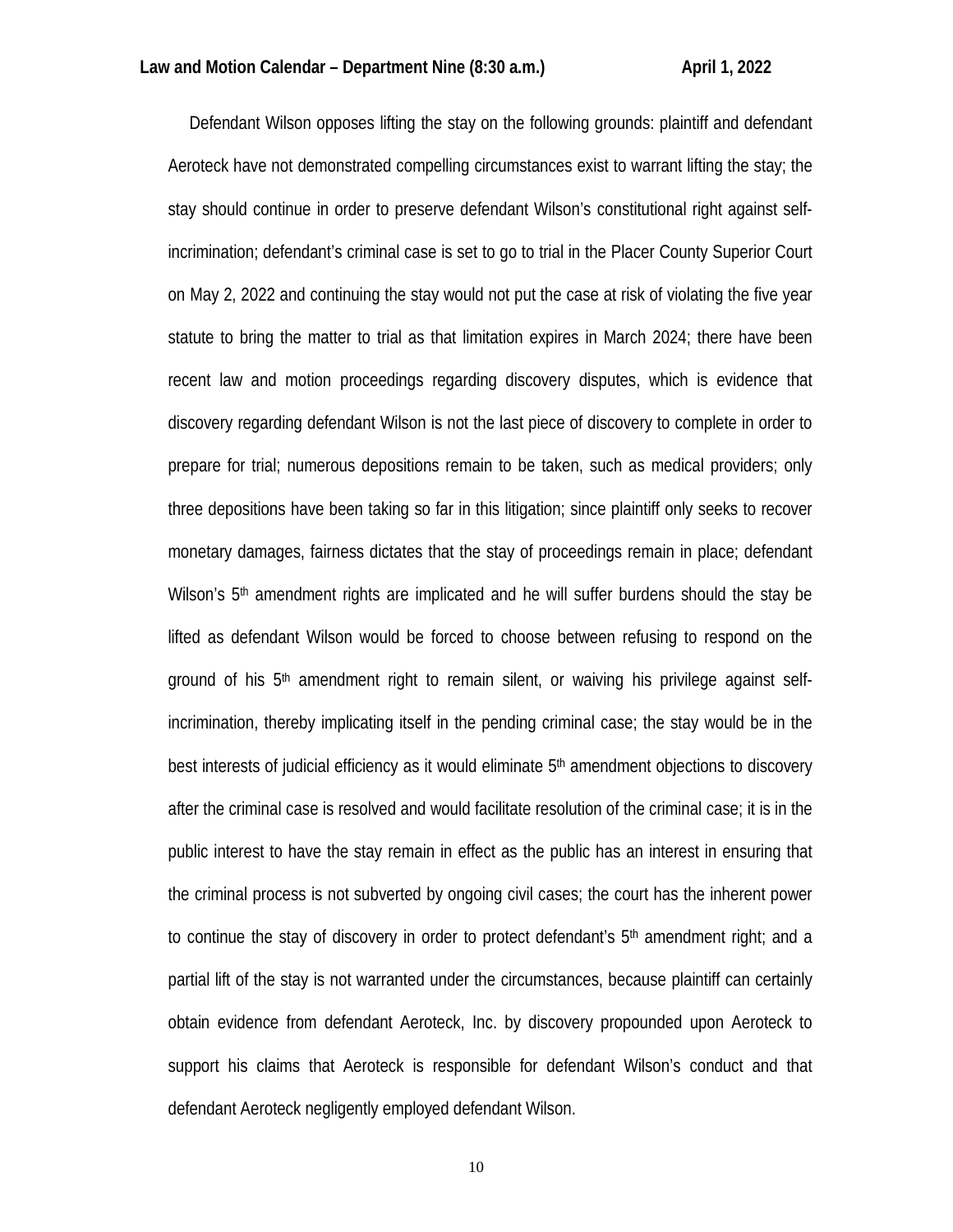## 5th Amendment Constitutional Right Against Compelled Self-Incrimination

 The appellate court in Pacers, Inc. v. Superior Court (1984) 162 Cal.App.3d 686 found that a stay of discovery in civil proceedings is appropriate where a civil defendant's silence is constitutionally guaranteed. The appellate court stated: "Where, as here, a defendant's silence is constitutionally guaranteed, the court should weigh the parties' competing interests with a view toward accommodating the interests of both parties, if possible. An order staying discovery until expiration of the criminal statute of limitations would allow real parties to prepare their lawsuit while alleviating petitioners' difficult choice between defending either the civil or criminal case. (See *United States v. Kordel*, 397 U.S. 1, 9, 90 S.Ct. 763, 768, 25 L.Ed.2d 1.) ¶ This remedy is in accord with federal practice where it has been consistently held that when both civil and criminal proceedings arise out of the same or related transactions, an objecting party is generally entitled to a stay of discovery in the civil action until disposition of the criminal matter. (See, e.g., *Campbell v. Eastland* (5th Cir.1962) 307 F.2d 478, cert. den. 371 U.S. 955, 83 S.Ct. 502, 9 L.Ed.2d 502; *Perry v. McGuire* (S.D.N.Y.1964), 36 F.R.D. 272; *Paul Harrigan & Sons, Inc. v. Enterprise Animal Oil Co., Inc.* (E.D.Pa.1953) 14 F.R.D. 333; *National Discount Corp. v. Holzbaugh* (E.D.Mich.1952) 13 F.R.D. 236.) The rationale of the federal cases is based on Fifth Amendment principles as well as the inherent unfairness of compelling disclosure of a criminal defendant's evidence and defenses before trial. Under these circumstances, the prosecution should not be able to obtain, through the medium of the civil proceedings, information to which it was not entitled under the criminal discovery rules. (See *People v. Collie*, 30 Cal.3d 43, 177 Cal.Rptr. 458, 634 P.2d 534.)" (Pacers, Inc. v. Superior Court (1984) 162 Cal.App.3d 686, 690.)

 "Even where the civil discovery process is directed against an individual defendant who is also a defendant in a related criminal case, the Ninth Circuit has held that "[t]he Constitution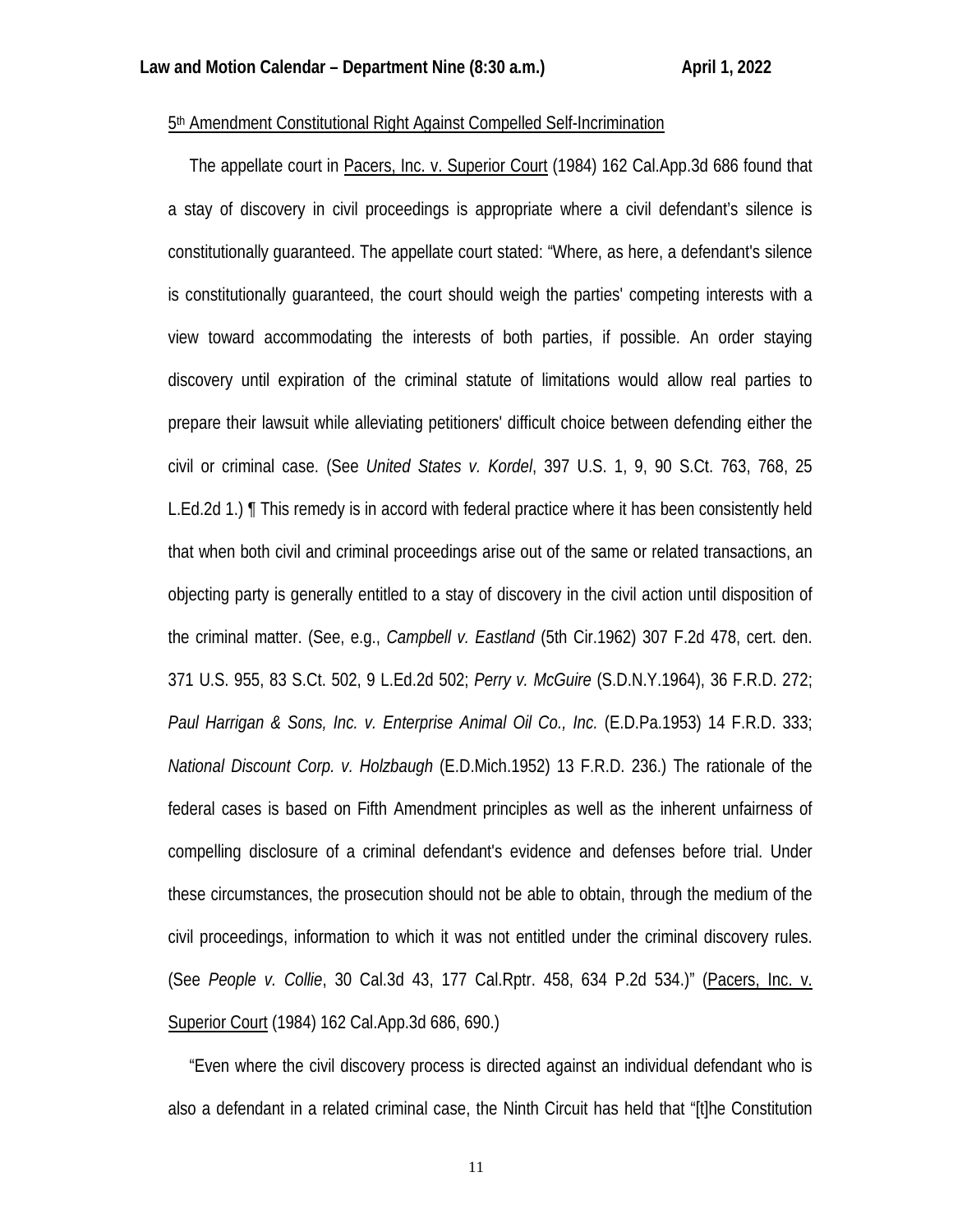does not ordinarily require a stay of civil proceedings pending the outcome of criminal proceedings. [Citations.]" (*Keating v. Office of Thrift Supervision* (9th Cir.1995) 45 F.3d 322, 324.) *Keating* observed that the question of whether a civil proceeding should be stayed pending the outcome of a parallel criminal proceeding often rests not on the constitutional issue of self-incrimination, but on the issue of abuse of discretion. " 'In the absence of substantial prejudice to the rights of the parties involved, [simultaneous] parallel [civil and criminal] proceedings are unobjectionable under our jurisprudence.' [Citation.] 'Nevertheless, a court may decide in its discretion to stay civil proceedings ... "when the interests of justice seem [ ] to require such action." ' [Citations.]" (*Ibid*.) ¶ *Keating* further stated: "The decision whether to stay civil proceedings in the face of a parallel criminal proceeding should be made 'in light of the particular circumstances and competing interests involved in the case.' [Citation.] This means the decisionmaker should consider 'the extent to which the defendant's fifth amendment rights are implicated.' [Citation.] In addition, the decisionmaker should generally consider the following factors: (1) the interest of the plaintiffs in proceeding expeditiously with this litigation or any particular aspect of it, and the potential prejudice to plaintiffs of a delay; (2) the burden which any particular aspect of the proceedings may impose on defendants; (3) the convenience of the court in the management of its cases, and the efficient use of judicial resources; (4) the interests of persons not parties to the civil litigation; and (5) the interest of the public in the pending civil and criminal litigation. [Citation.]" (45 F.3d at pp. 324–325.) ¶ Concluding that the administrative law judge's refusal to stay the civil proceeding was not an abuse of discretion, *Keating,* citing *Baxter v. Palmigiano* (1976) 425 U.S. 308, 318, 96 S.Ct. 1551, 47 L.Ed.2d 810, held that "[a] defendant has no absolute right not to be forced to choose between testifying in a civil matter and asserting his Fifth Amendment privilege. Not only is it permissible to conduct a civil proceeding at the same time as a related criminal proceeding,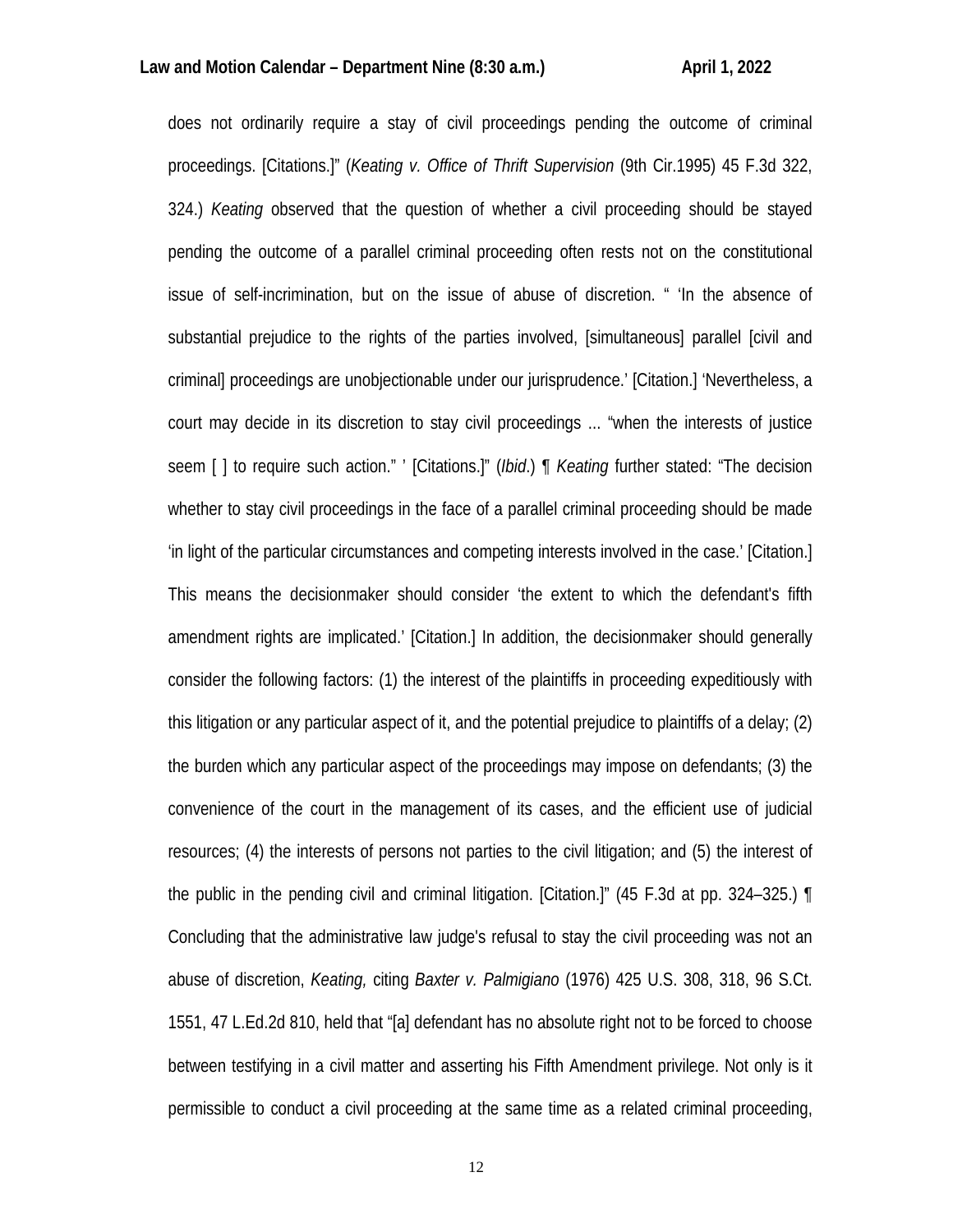even if that necessitates invocation of the Fifth Amendment privilege, but it is even permissible for the trier of fact to draw adverse inferences from the invocation of the Fifth Amendment in a civil proceeding." (*Keating v. Office of Thrift Supervision, supra,* 45 F.3d at p. 326.)" (Avant! Corp. v. Superior Court (2000) 79 Cal.App.4th 876, 885–886.)

 However, appellate authority recognizes that the court must also consider the plaintiff's interest to an expeditious and fair resolution of their civil claims without being subjected to unwarranted surprise and the court's interest courts in fairly and expeditiously disposing of civil cases, and in efficiently utilizing judicial resources. The appellate court in Fuller v. Superior Court (2001) 87 Cal.App.4th 299 stated: "…[A] civil defendant does not have the absolute right to invoke the privilege against self-incrimination. (*Alvarez v. Sanchez*, supra, 158 Cal.App.3d at p. 712, 204 Cal.Rptr. 864.) A party or witness in a civil proceeding "may be required either to waive the privilege or accept the civil consequences of silence if he or she does exercise it. [Citations.]" (Ibid.) Courts recognize the dilemma faced by a defendant who must choose between defending the civil litigation by providing testimony that may be incriminating on the one hand and losing the case by asserting the constitutional right and remaining silent, on the other hand. (*Avant! Corp. v. Superior Court*, supra, 79 Cal.App.4th at p. 882, 94 Cal.Rptr.2d 505.) ¶ At the same time, courts must also consider the interests of the plaintiff in civil litigation where the defendant is exposed to parallel criminal prosecution. Plaintiffs are entitled to an expeditious and fair resolution of their civil claims without being subjected to unwarranted surprise. Among the myriad purposes of the civil discovery statutes is to safeguard against surprise and gamesmanship, and to prevent delay. (*Williams v. Travelers Ins. Co.* (1975) 49 Cal.App.3d 805, 810, 123 Cal.Rptr. 83.) It would be manifestly unfair to petitioners if the security guards were to invoke their privilege against self-incrimination and later elect to waive that privilege and testify at trial about the same matters. "A litigant cannot be permitted to blow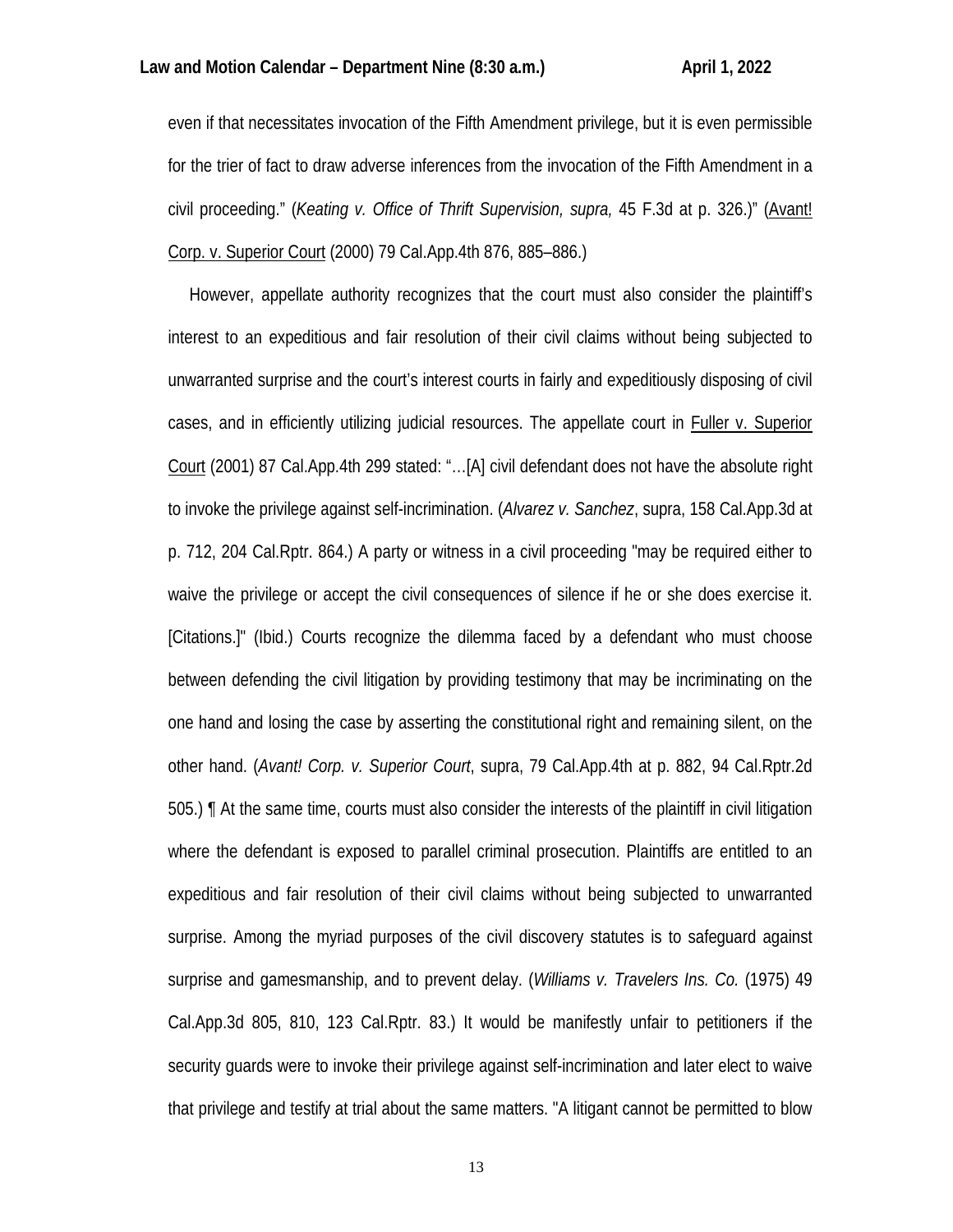hot and cold in this manner. [Citations.]" (*A & M Records, Inc. v. Heilman*, supra, 75 Cal.App.3d at p. 566, 142 Cal.Rptr. 390.) " ' "[T]he fact that a man is indicted cannot give him a blank check to block all civil litigation on the same or related underlying subject matter. Justice is meted out in both civil and criminal litigation...." [Citations.]' " (*Avant! Corp. v. Superior Court*, supra, 79 Cal.App.4th at p. 882, 94 Cal.Rptr.2d 505.) ¶ Added to the mix, of course, is the interest of the courts in fairly and expeditiously disposing of civil cases, and in efficiently utilizing judicial resources. (Gov.Code, § 68607; Code Civ. Proc., § 128, subd. (a); Cal.Stds. Jud. Admin., § 2.1; Keating v. Office of Thrift Supervision (9th Cir.1995) 45 F.3d 322, 324-325 [also lists, in addition to interests discussed supra, those of (1) people not party to the litigation and (2) the public in the pending civil and criminal cases], cert. den. (1995) 516 U.S. 827, 116 S.Ct. 94, 133 L.Ed.2d 49.) Staying civil discovery to await the outcome of a related criminal case might benefit the litigants and does not implicate constitutional issues. (*Avant! Corp. v. Superior Court*, supra, 79 Cal.App.4th at p. 882, 94 Cal.Rptr.2d 505.) However, courts are guided by the strong principle that any elapsed time other than that reasonably required for pleadings and discovery "is unacceptable and should be eliminated." (Cal.Stds.Jud.Admin., § 2.) Courts must control the pace of litigation, reduce delay, and maintain a current docket so as to enable the just, expeditious, and efficient resolution of cases. (Gov.Code, § 68607; Cal. Stds. Jud. Admin., § 2.) [Footnote omitted.]" (Fuller v. Superior Court (2001) 87 Cal.App.4th 299, 305-307.)

 "Courts faced with a civil defendant who is exposed to a related criminal prosecution have responded with various procedural solutions designed to fairly balance the interests of the parties and the judicial system. Accommodation of the various interests, however, is usually made to a defendant in a civil action "from the standpoint of fairness, not from any constitutional right. [Citation.]" (*Blackburn v. Superior Court*, supra, 21 Cal.App.4th at p. 425,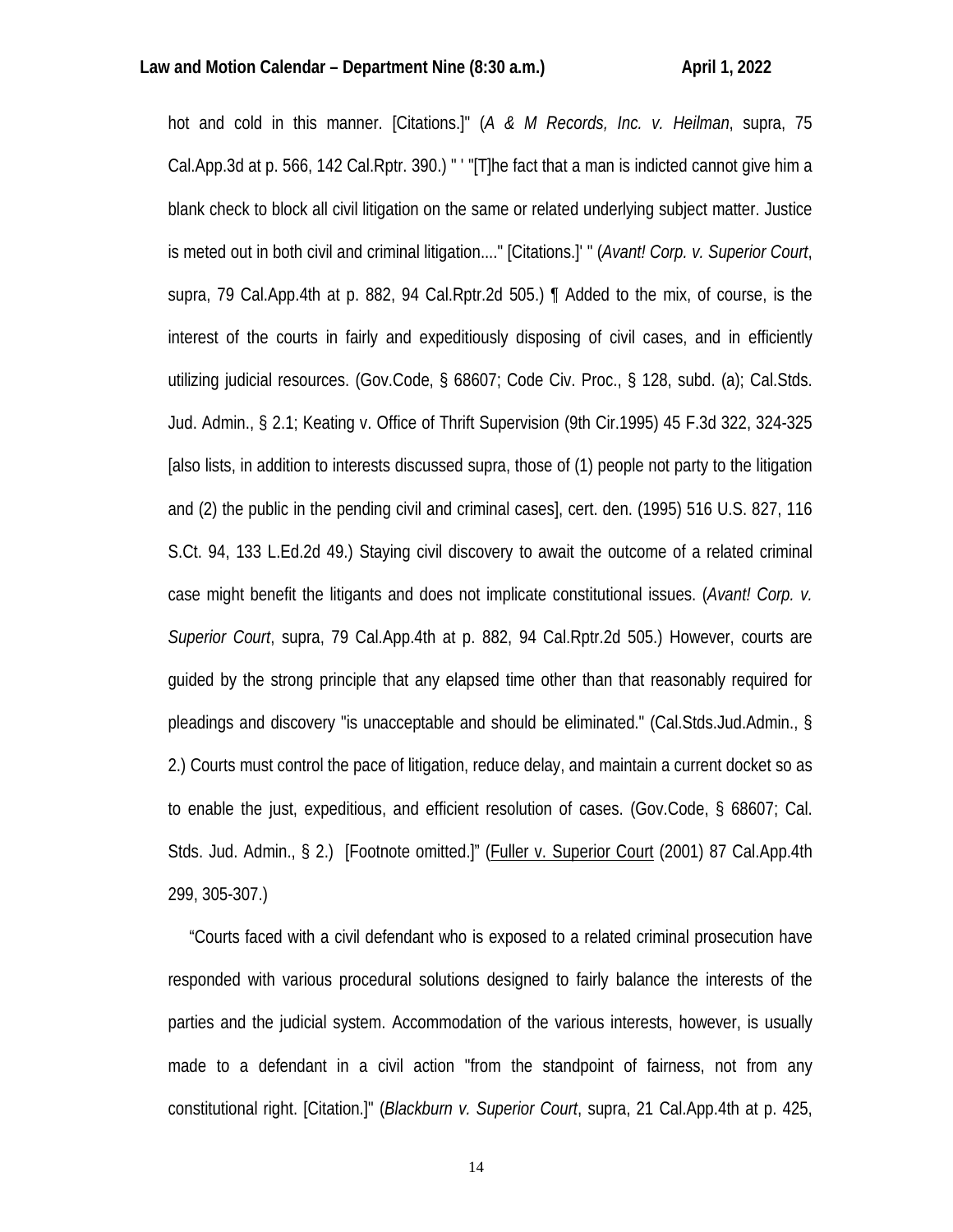27 Cal.Rptr.2d 204.) Courts that are confronted with a civil defendant who is exposed to criminal prosecution arising from the same facts "weigh the parties' competing interests with a view toward accommodating the interests of both parties, if possible." (*Pacers, Inc. v. Superior Court*, supra, 162 Cal.App.3d at p. 690, 208 Cal.Rptr. 743.) Courts have broad discretion in controlling the course of discovery. (*Obregon v. Superior Court* (1998) 67 Cal.App.4th 424, 431, 79 Cal.Rptr.2d 62.) Hence, in a discovery dispute, such as this one, the trial court must exercise its discretion in assessing and balancing "the nature and substantiality of the injustices claimed" on all sides. (*Avant! Corp. v. Superior Court*, supra, at p. 882, 94 Cal.Rptr.2d 505.) ¶ Historically, courts have devised a number of procedures designed to accommodate the specific circumstances of the case. One accommodation is to stay the civil proceeding until disposition of the related criminal prosecution. (*Avant! Corp. v. Superior Court*, supra, 79 Cal.App.4th at p. 882, 94 Cal.Rptr.2d 505, citing *People v. Coleman* (1975) 13 Cal.3d 867, 885, 120 Cal.Rptr. 384, 533 P.2d 1024; *Pacers, Inc. v. Superior Court*, supra, 162 Cal.App.3d at pp. 689-690, 208 Cal.Rptr. 743 [directing trial court to stay civil proceeding until criminal statute of limitations runs] .) Another possibility is to allow the civil defendant to invoke the privilege against self-incrimination, even if doing so may limit the defendant's ability to put on a defense. (*Avant! Corp. v. Superior Court*, supra, at p. 882, 94 Cal.Rptr.2d 505, citing People v. Coleman, supra, at p. 886, 120 Cal.Rptr. 384, 533 P.2d 1024; Keating v. Office of Thrift Supervision, supra, 45 F.3d at p. 326 [refusal to stay proceedings not abuse of discretion].) Other accommodations have included conferring an immunity on the party invoking the privilege (see *Blackburn v. Superior Court*, supra, 21 Cal.App.4th at pp. 431-432, 27 Cal.Rptr.2d 204 [discussing procedure for obtaining immunity] ), or precluding a litigant who claims the constitutional privilege against self-incrimination in discovery from waiving the privilege and testifying at trial to matters upon which the privilege had been asserted. (*A & M*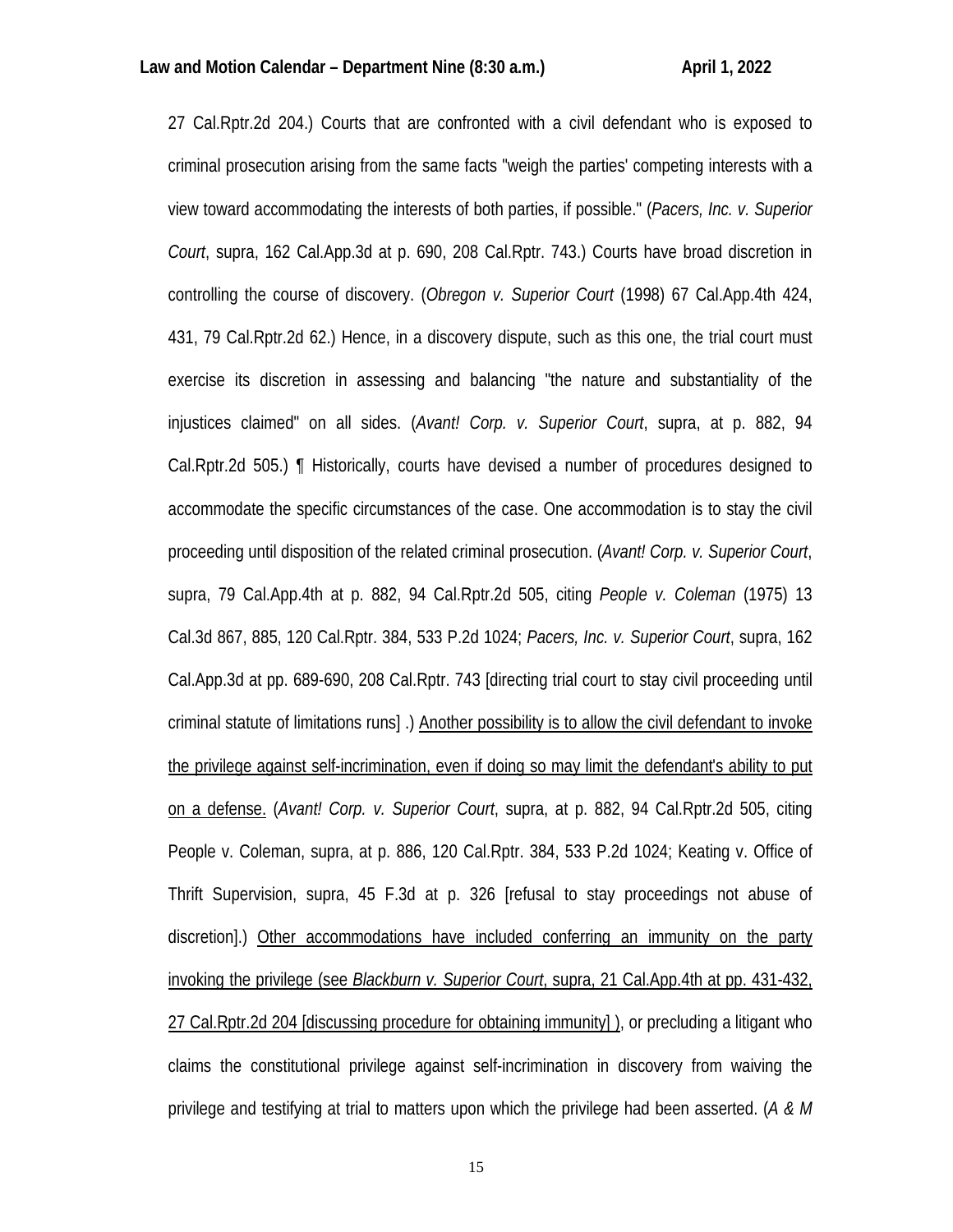*Records, Inc. v. Heilman*, supra, 75 Cal.App.3d at p. 566, 142 Cal.Rptr. 390 [circumscribed testimony preclusion not abuse of discretion].) Each of these procedural tools is devised based on the circumstances of the particular case. " '[T]he alleviation of tension between constitutional rights has been treated as within the province of a court's discretion in seeking to assure the sound administration of justice.' " (*Avant! Corp. v. Superior Court*, supra, at p. 882, 94 Cal.Rptr.2d 505, quoting from *People v. Coleman*, supra, at p. 885, 120 Cal.Rptr. 384, 533 P.2d 1024.)" (Emphasis added.) (Fuller v. Superior Court (2001) 87 Cal.App.4th 299, 307-308.) With the above-cited principles in mind, the court will rule on the motion.

 The following hearings are set in the criminal case: a trial confirming conference was set for March 30, 2022; a trial assignment – jury trial is set for April 29, 2022; and the criminal jury trial is set to commence in a little over one month on May 2, 2022.

Under the totality of the circumstances presented, the balance of defendant Wilson's  $5<sup>th</sup>$ Amendment right not to be compelled to incriminate himself in the alleged criminal act that is the subject of this civil litigation against the plaintiff's right to discover information from defendant Wilson does not yet tip in favor of removing the stay of discovery previously ordered. The motion for reconsideration is denied.

 The criminal jury trial is set to commence in about one month. The court sets a review hearing re: Stay of Discovery for 8:30 a.m. on Friday, November 4, 2022 in Department Nine. Plaintiffs and the other defendants are to file and serve by October 7, 2022 any points and authorities and evidence they wish to be considered by the court in reviewing whether to vacate the discovery stay; defendant Wilson is to file and serve any opposition/response to the documents filed by plaintiff and the other defendants not later than October 21, 2022; and plaintiffs and the other defendants are to file and serve any reply to defendant Wilson's opposition/response not later than October 28, 2022.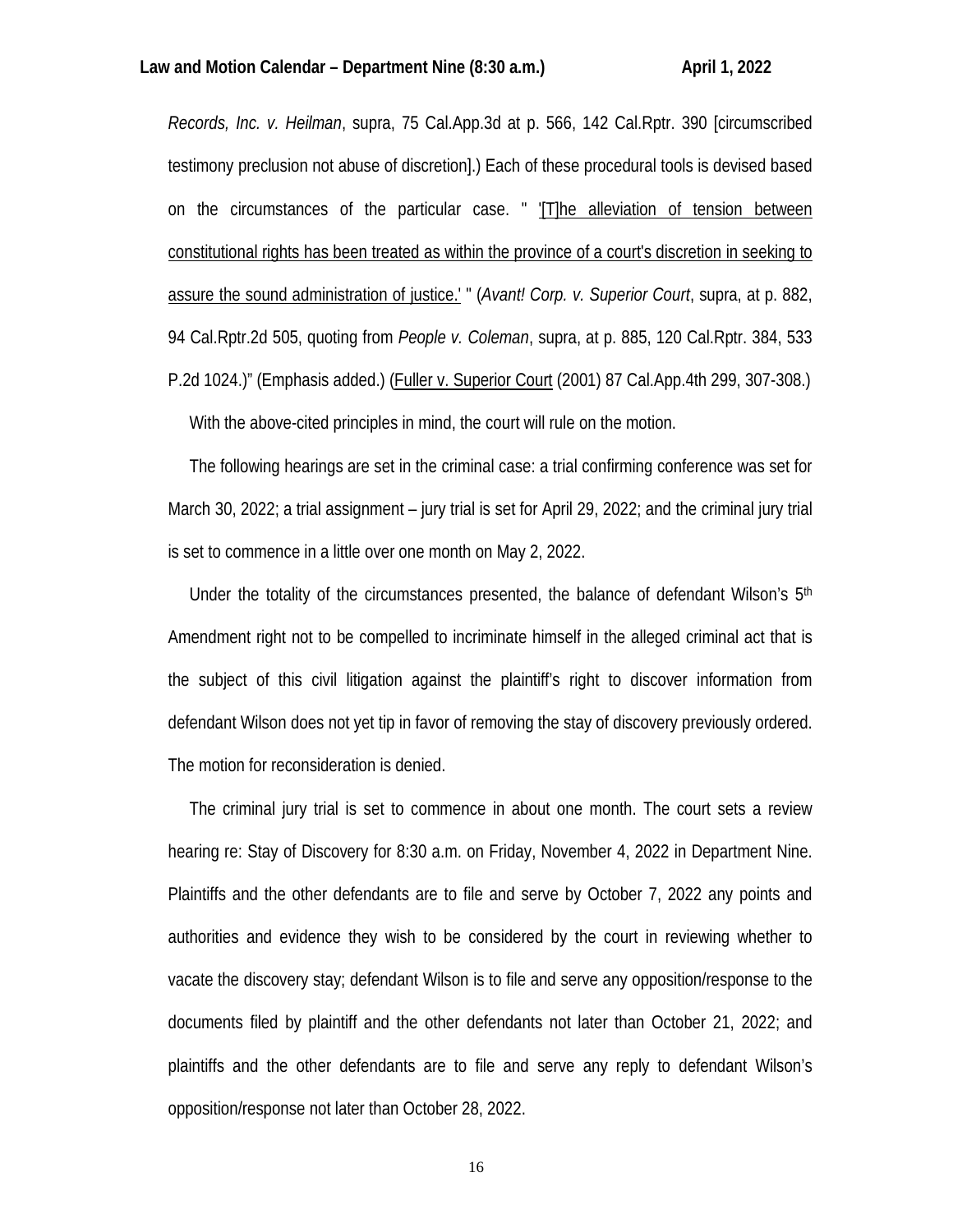**TENTATIVE RULING # 7: THE MOTION FOR RECONSIDERATION OF THE DISCOVERY STAY IS DENIED. THE COURT SETS A REVIEW HEARING RE: STAY OF DISCOVERY FOR 8:30 A.M. ON FRIDAY, NOVEMBER 4, 2022, IN DEPARTMENT NINE. PLAINTIFFS AND THE OTHER DEFENDANTS ARE TO FILE AND SERVE BY OCTOBER 7, 2022 ANY POINTS AND AUTHORITIES AND EVIDENCE THEY WISH TO BE CONSIDERED BY THE COURT IN REVIEWING WHETHER TO VACATE THE DISCOVERY STAY; DEFENDANT WILSON IS TO FILE AND SERVE ANY OPPOSITION/RESPONSE TO THE DOCUMENTS FILED BY PLAINTIFF AND THE OTHER DEFENDANTS NOT LATER THAN OCTOBER 21, 2022; AND PLAINTIFFS AND THE OTHER DEFENDANTS ARE TO FILE AND SERVE ANY REPLY TO DEFENDANT WILSON'S OPPOSITION/RESPONSE NOT LATER THAN OCTOBER 28, 2022.**

**NO HEARING ON THIS MATTER WILL BE HELD (LEWIS V. SUPERIOR COURT (1999) 19 CAL.4TH 1232, 1247.), UNLESS A NOTICE OF INTENT TO APPEAR AND REQUEST FOR ORAL ARGUMENT IS TRANSMITTED ELECTRONICALLY THROUGH THE COURT'S WEBSITE OR BY TELEPHONE TO THE COURT AT (530) 621-6551 BY 4:00 P.M. ON THE DAY THE TENTATIVE RULING IS ISSUED. IF YOU WANT AN ORAL ARGUMENT, YOU WILL CONTINUED IT TO APRIL 8, 2022 AT 8:30 A.M. FOR SHORT ORAL ARGUMENTS. NOTICE TO ALL PARTIES OF AN INTENT TO APPEAR MUST BE MADE BY TELEPHONE (vCourt) OR IN PERSON. PROOF OF SERVICE OF SAID NOTICE MUST BE FILED PRIOR TO OR AT THE HEARING. LONG CAUSE HEARINGS MUST BE REQUESTED BY 4:00 P.M. ON THE DAY THE TENTATIVE RULING IS ISSUED AND THE PARTIES ARE TO PROVIDE THE COURT WITH THREE MUTUALLY AGREEABLE DATES ON FRIDAY AFTERNOONS AT 2:30 P.M. LONG CAUSE ORAL ARGUMENT REQUESTS WILL BE SET FOR HEARING ON ONE OF THE THREE MUTUALLY AGREEABLE DATES ON FRIDAY**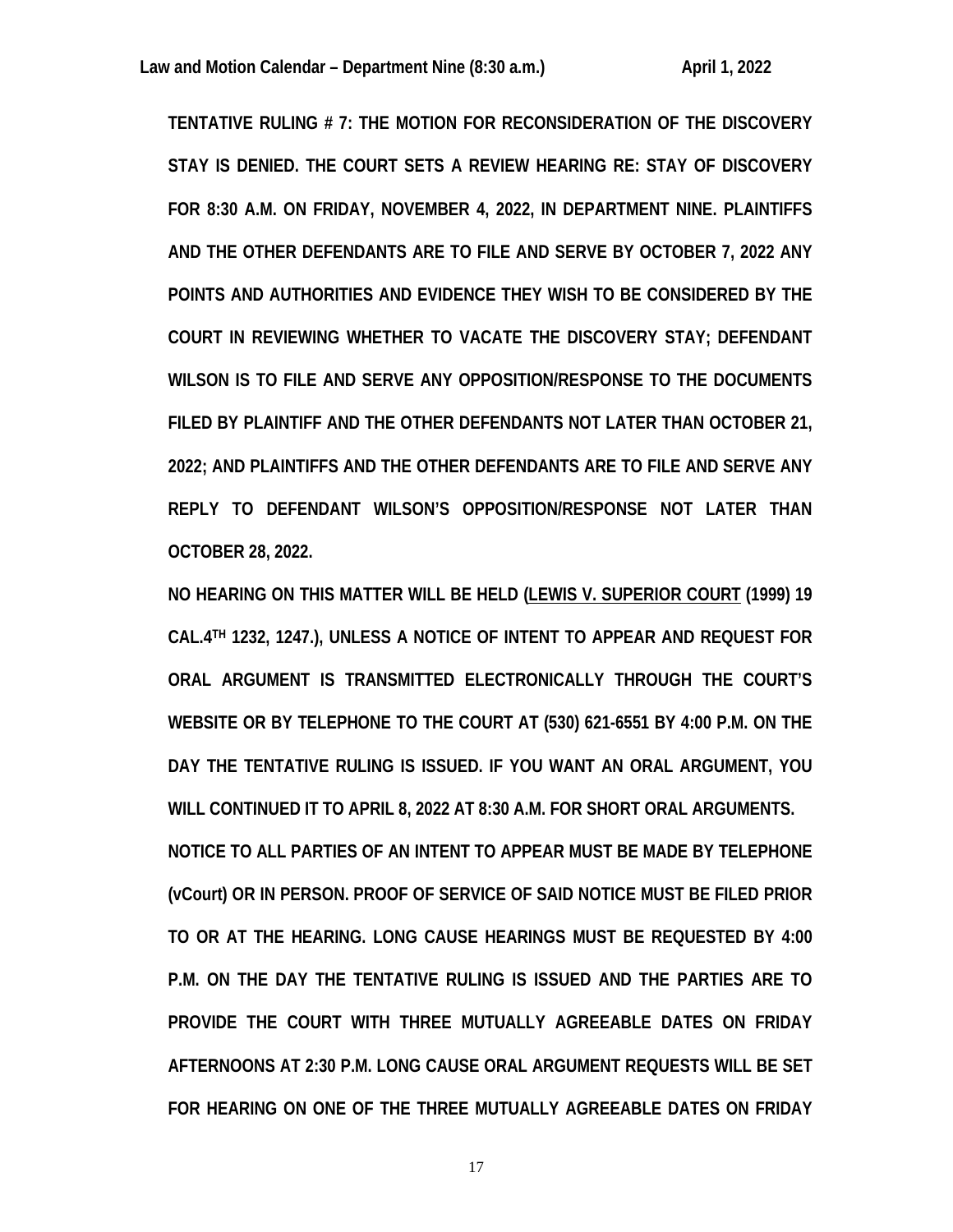**AFTERNOONS AT 2:30 P.M. THE COURT WILL ADVISE THE PARTIES OF THE LONG CAUSE HEARING DATE AND TIME BY 5:00 P.M. ON THE DAY THE TENTATIVE RULING IS ISSUED.** 

**PARTIES MAY PERSONALLY APPEAR AT THE HEARING. IF A PARTY OR PARTIES WISH TO APPEAR TELEPHONICALLY THEY MUST APPEAR BY "VCOURT", WHICH MUST BE SCHEDULED AND PAID THROUGH THE COURT WEBSITE AT www.eldorado.courts.ca.gov/online-services/telephonic-appearances. MATTERS IN WHICH THE PARTIES' TOTAL TIME ESTIMATE FOR ARGUMENT IS 15 MINUTES OR LESS WILL BE HEARD ON THE LAW AND MOTION CALENDAR AT 8:30 A.M. ON FRIDAY, APRIL 8, 2022, EITHER IN PERSON OR BY VCOURT TELEPHONIC APPEARANCE UNLESS OTHERWISE NOTIFIED BY THE COURT.**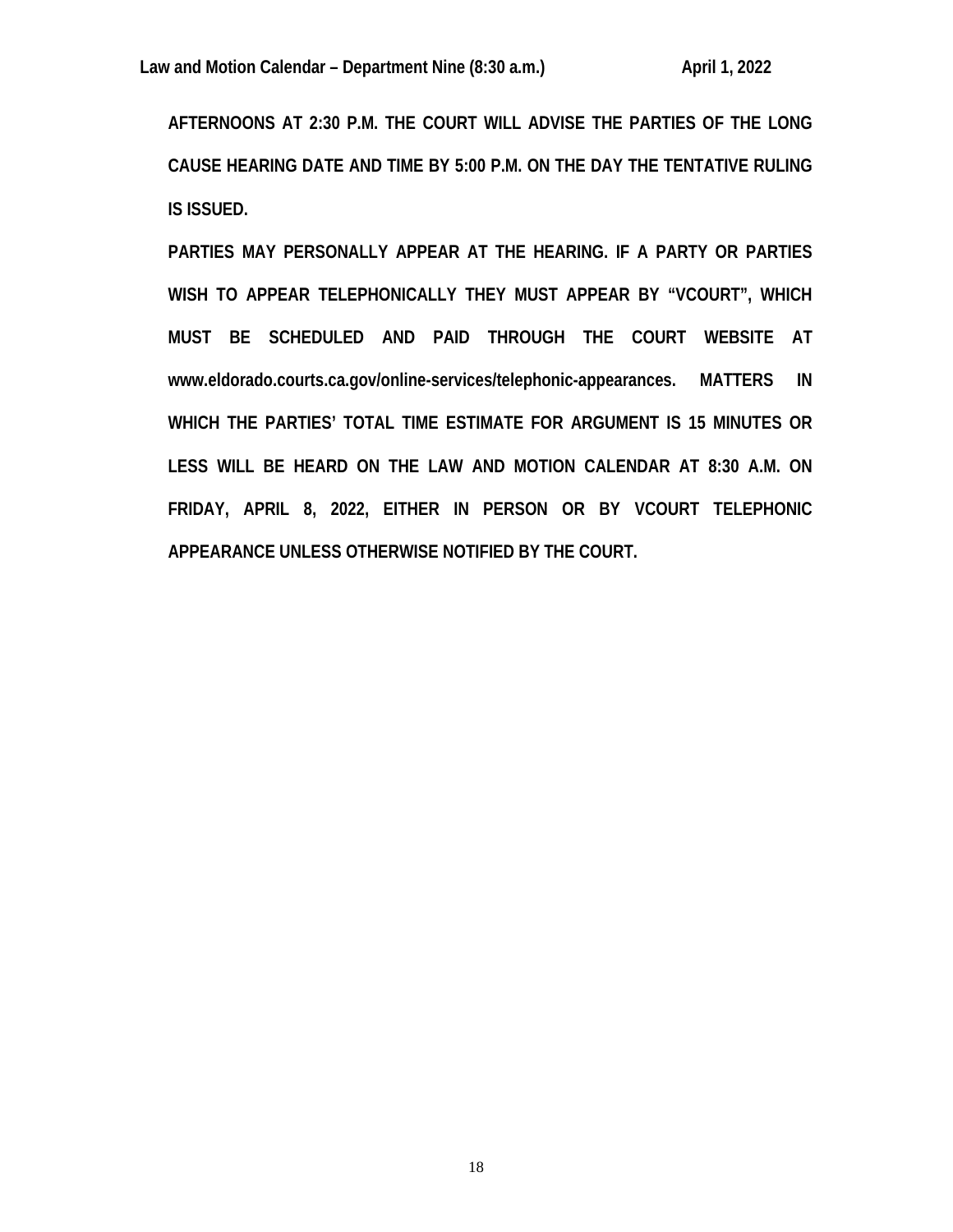## **8. AUGER v. PACIFIC COACHWORKS PC-20210031**

**Defendant RF Motorsports' Motion to Compel Further Responses to Form Interrogatories, Requests for Production, and Requests for Admission.**

 Defendant RF Motorsports moves to compel further responses to form interrogatories, numbers 9.1, 9.2, 12.1, 12.4, and 17.1; requests for admission, numbers 4-7 and 10; and requests for production, numbers 1 and 3-14. Defendant RF Motorsports also requests an award of \$3,635 in monetary sanctions.

 Plaintiff opposes the motion on the following grounds: the motion should be denied, because the meet and confer activities were insufficient; compelling further responses to the requests for production in light of the case history is an utter abuse of the discovery process; plaintiff has produced all discovery responses and documents sought to be produced were provided to defendant; there are no further documents to produce; all of plaintiff's responses were wholly adequate and code compliant; plaintiff's objections were not improper and were reserved notwithstanding plaintiff's substantive responses; and discovery sanctions are inappropriate, because any alleged conduct was not willful.

## Meet and Confer Requirement

 A motion to compel further responses to requests for production shall be accompanied by a meet and confer declaration under Code of Civil Procedure, § 2016.040. (Code of Civil Procedure, § 2031.310(b)(2).)

 Meet and confer declarations are required for motions to compel further responses to discovery, to compel further production of documents and things, and to compel a deponent to attend a duly noticed motion or answer questions during the deposition. (See Code of Civil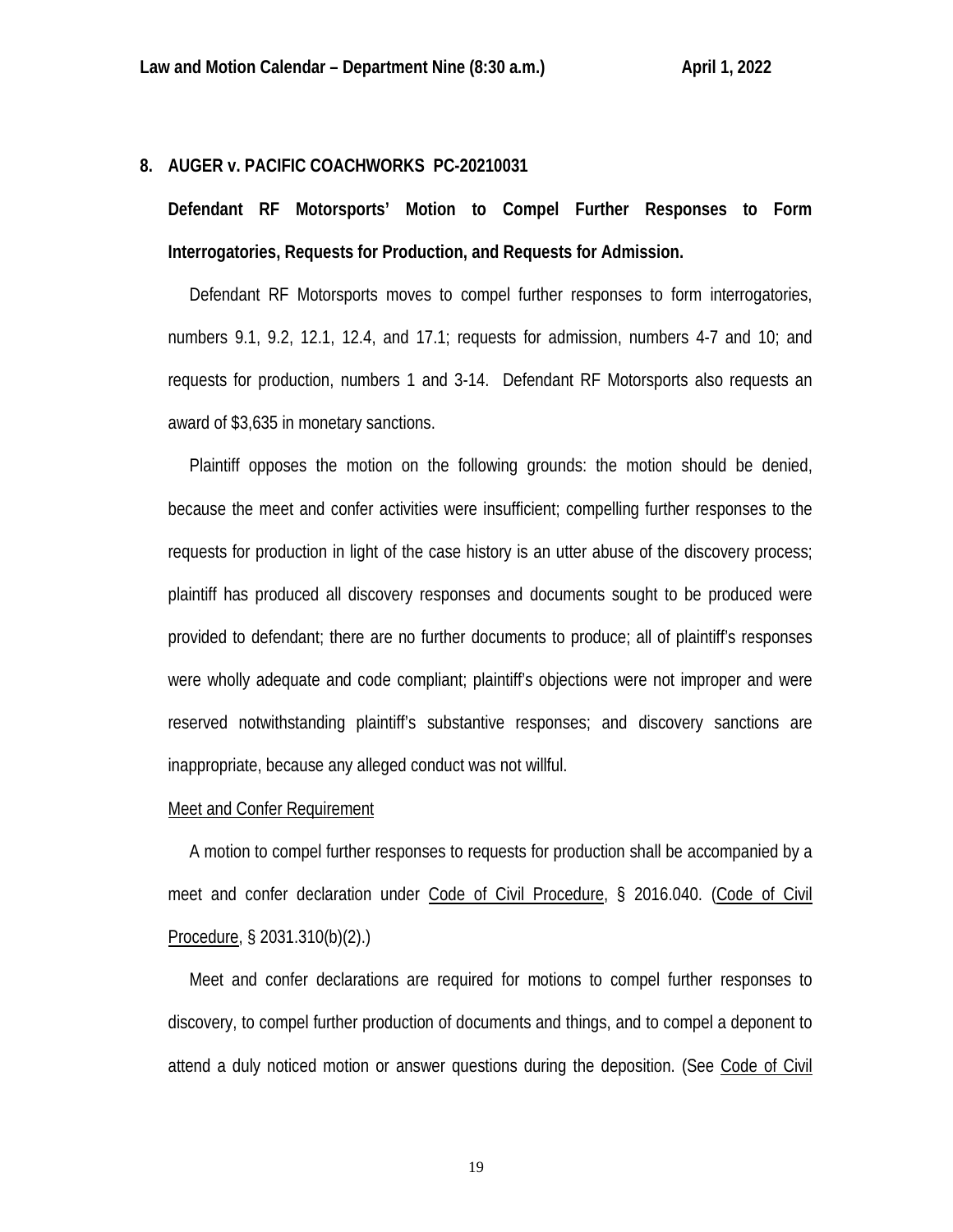Procedure, §§ 2025.450(a), 2025.450(b), 2030.300(a), 2030.300(b), 2031.310(a), and 2030.310(b).)

 It is a misuse of discovery to fail to confer in person, by telephone, or by letter with an opposing party or attorney in a reasonable and good faith attempt to resolve informally any dispute concerning discovery, if the section governing a particular discovery motion requires the filing of a declaration stating facts showing that an attempt at informal resolution has been made. (Code of Civil Procedure, § 2023.010(i).) "Notwithstanding the outcome of the particular discovery motion, the court shall impose a monetary sanction ordering that any party or attorney who fails to confer as required pay the reasonable expenses, including attorney's fees, incurred by anyone as a result of that conduct." (Code of Civil Procedure, § 2023.020.)

 "It is a central precept to the Civil Discovery Act of 1986 (Code Civ.Proc., § 2016 et seq.) (hereinafter "Discovery Act") that civil discovery be essentially self-executing. (*Zellerino v. Brown* (1991) 235 Cal.App.3d 1097, 1111, 1 Cal.Rptr.2d 222.) The Discovery Act requires that, prior to the initiation of a motion to compel, the moving party declare that he or she has made a serious attempt to obtain "an informal resolution of each issue." (§ 2025, subd. (o); *DeBlase v. Superior Court* (1996) 41 Cal.App.4th 1279, 1284, 49 Cal.Rptr.2d 229.) This rule is designed "to encourage the parties to work out their differences informally so as to avoid the necessity for a formal order...." (*McElhaney v. Cessna Aircraft Co.* (1982) 134 Cal.App.3d 285, 289, 184 Cal.Rptr. 547.) This, in turn, will lessen the burden on the court and reduce the unnecessary expenditure of resources by litigants through promotion of informal, extrajudicial resolution of discovery disputes. (*DeBlase v. Superior Court*, supra, 41 Cal.App.4th 1279, 1284, 49 Cal.Rptr.2d 229; see also *Volkswagenwerk Aktiengesellschaft v. Superior Court* (1981) 122 Cal.App.3d 326, 330, 175 Cal.Rptr. 888.)" (Townsend v. Superior Court (1998) 61 Cal.App.4th 1431, 1434-1435.)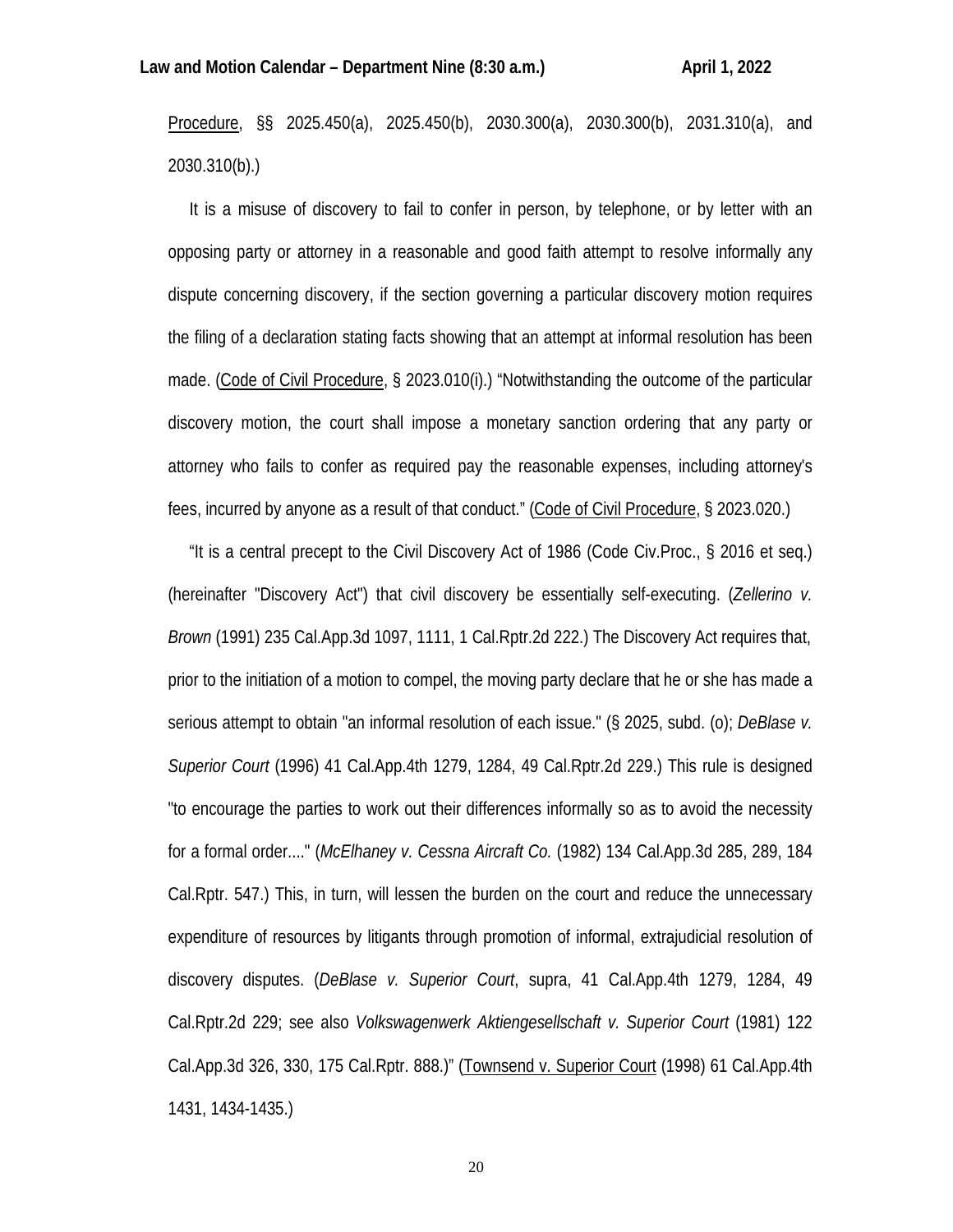"A determination of whether an attempt at informal resolution is adequate also involves the exercise of discretion. The level of effort at informal resolution which satisfies the 'reasonable and good faith attempt' standard depends upon the circumstances. In a larger, more complex discovery context, a greater effort at informal resolution may be warranted. In a simpler, or more narrowly focused case, a more modest effort may suffice. The history of the litigation, the nature of the interaction between counsel, the nature of the issues, the type and scope of discovery requested, the prospects for success and other similar factors can be relevant. Judges have broad powers and responsibilities to determine what measures and procedures are appropriate in varying circumstances. (See, e.g., Gov.Code, § 68607 [judge has responsibility to manage litigation]; Code Civ. Proc., § 128, subd. (a)(5) [judge has power to control conduct of judicial proceeding in furtherance of justice].) Judges also have broad discretion in controlling the course of discovery and in making the various decisions necessitated by discovery proceedings. (Citations omitted.)" (Obregon v. Superior Court (1998) 67 Cal.App.4th 424, 431.) "Although some effort is required in all instances (see, e.g., *Townsend*, supra, 61 Cal.App.4th at p. 1438, 72 Cal.Rptr.2d 333 [no exception based on speculation that prospects for informal resolution may be bleak] ), the level of effort that is reasonable is different in different circumstances, and may vary with the prospects for success. These are considerations entrusted to the trial court's discretion and judgment, with due regard for all relevant circumstances." (Obregon, supra at pages 432-433.)

 The court finds that under the circumstances presented in the declarations submitted in support of and opposition to the motion, the attempt at informal resolution is adequate and the meet and confer requirement was met.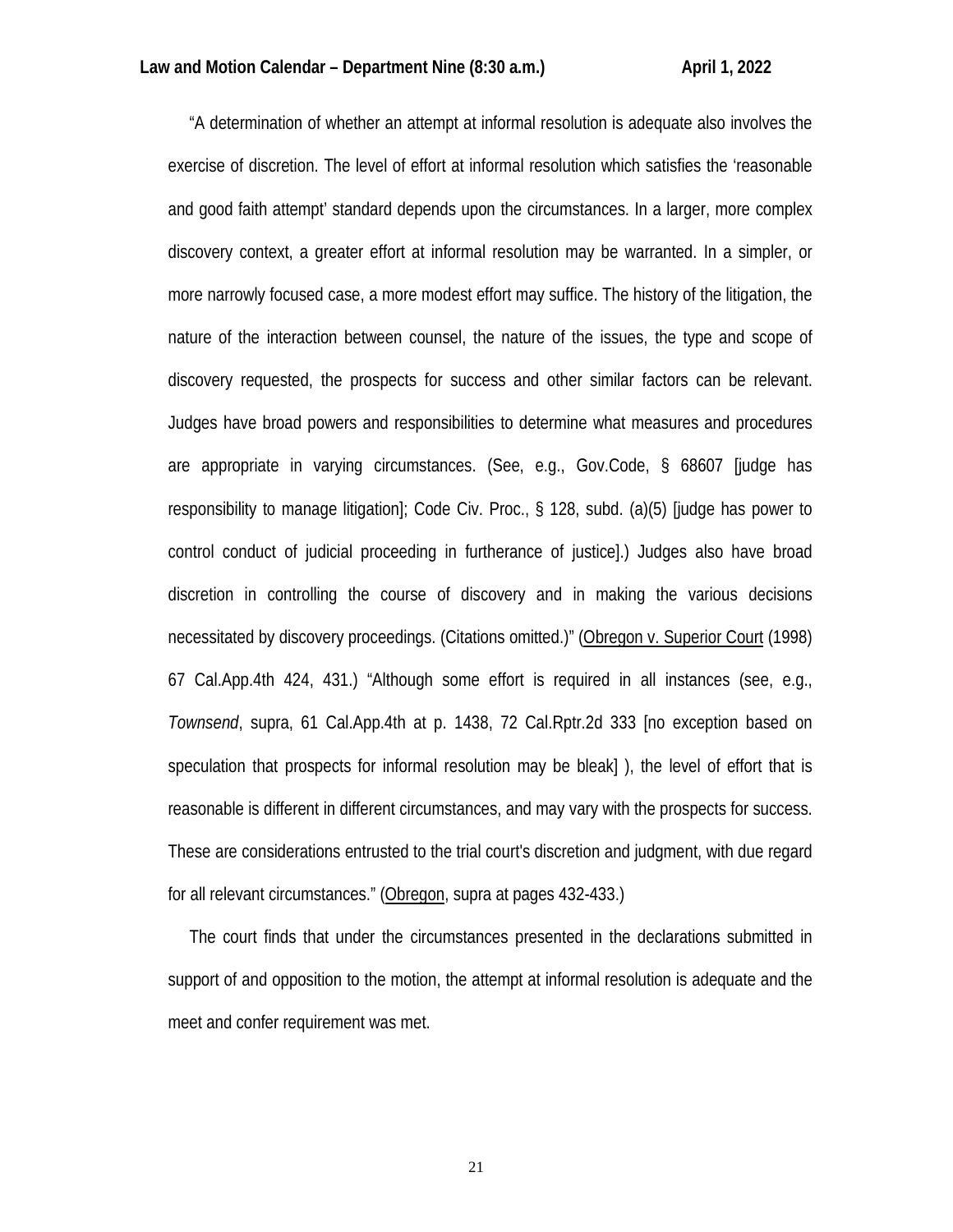## Form Interrogatories

 If the propounding party deems that the response to a particular interrogatory is evasive or incomplete, an exercise of the option to produce documents is unwarranted or the specification of those documents is inadequate, or an objection to an interrogatory is without merit or too general, that party may move for an order compelling a further response. (Code of Civil Procedure, § 2030.300(a)(1).)

 "(a) The party to whom interrogatories have been propounded shall respond in writing under oath separately to each interrogatory by any of the following: ¶ (1) An answer containing the information sought to be discovered. ¶ (2) An exercise of the party's option to produce writings.  $\parallel$  (3) An objection to the particular interrogatory.  $\parallel$  (b) In the first paragraph of the response immediately below the title of the case, there shall appear the identity of the responding party, the set number, and the identity of the propounding party. ¶ (c) Each answer, exercise of option, or objection in the response shall bear the same identifying number or letter and be in the same sequence as the corresponding interrogatory, but the text of that interrogatory need not be repeated." (Code of Civil Procedure, § 2030.210.)

 "(a) Each answer in response shall be as complete and straightforward as the information reasonably available to the responding party permits. ¶ (b) If the interrogatory cannot be answered completely, it shall be answered to the extent possible. ¶ (c) If the responding party does not have personal knowledge sufficient to respond fully to an interrogatory, that party shall so state, but shall make a reasonable and good faith effort to obtain the information by inquiry to other natural persons or organizations, except where the information is equally available to the propounding party." (Code of Civil Procedure, § 2030.220.)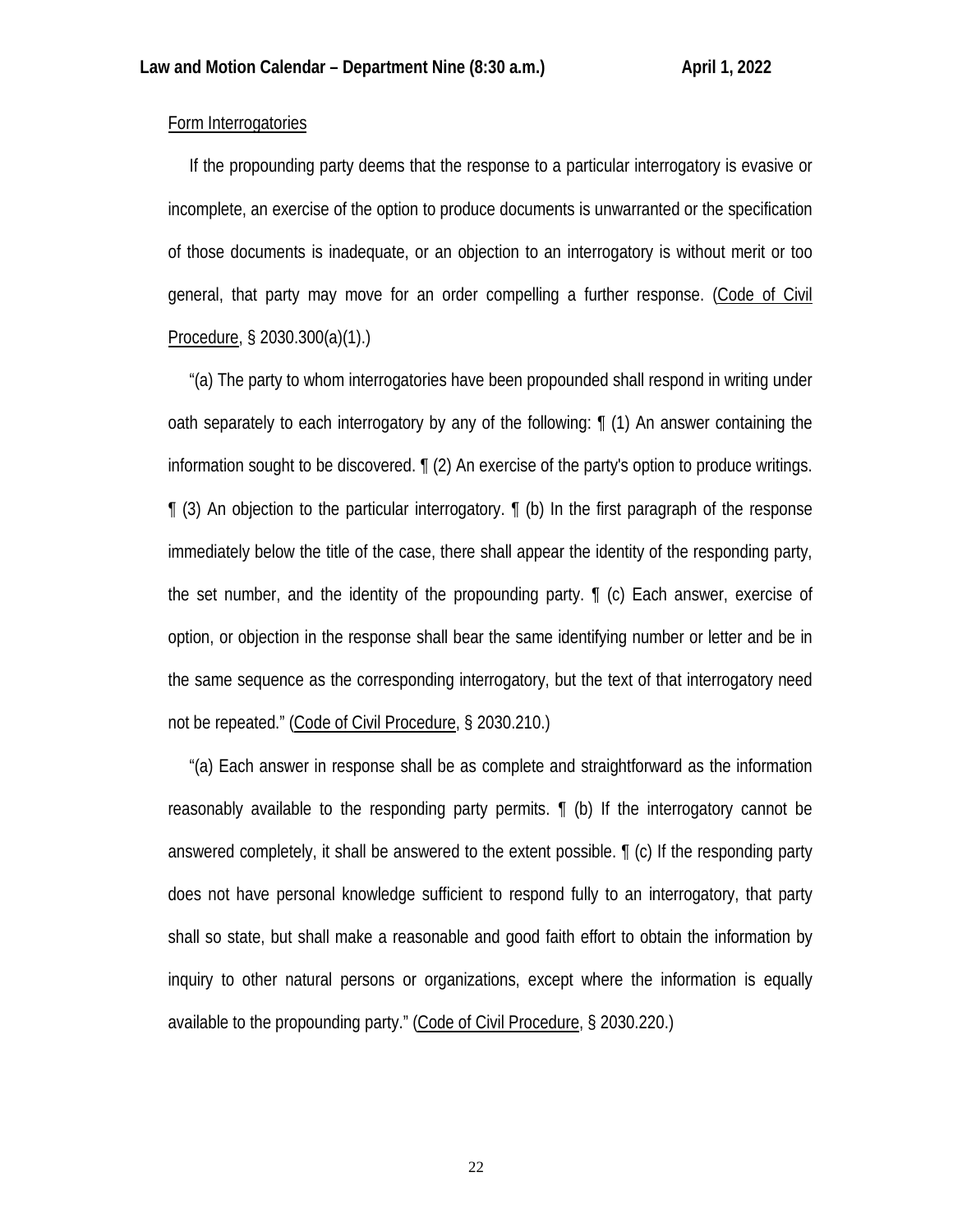- Form Interrogatory Number 9.1

 Form interrogatory number 9.1 asks plaintiff to state any other damages he attributes to the incident and for each item of damage to state the nature, date it occurred, the amount, and the name, address, and telephone number of each person to whom an obligation was incurred.

 The term "incident" is specifically defined in the form interrogatories propounded as: "The alleged failure to resolve the "defects and nonconformities" alleged in your Complaint'."

 Plaintiff objected that the interrogatory is overly broad, vague, and ambiguous as there is no single incident, and calls for premature expert disclosure, and/or work product information.

 Plaintiff argues in opposition that the damages at the time of purchase and thereafter are readily available and calculable by reference to the statutes if you have the sales contract in your possession; the damages are clearly articulated in the statutes; and defendant has possession of the sales agreement and purchase price of the unit.

 The interrogatory is not overly broad, vague, and ambiguous and the term "incident" is sufficiently defined as to specify the incidents defendant is seeking information about. The overly broad, vague, and ambiguous objections are overruled.

 The interrogatory does not seek disclosure of the plaintiff's expert witness and only seeks disclosure of facts related to damages plaintiff attributes to the incident. The premature disclosure of expert witness objection is overruled.

 "It is the policy of the state to do both of the following: ¶ (a) Preserve the rights of attorneys to prepare cases for trial with that degree of privacy necessary to encourage them to prepare their cases thoroughly and to investigate not only the favorable but the unfavorable aspects of those cases. ¶ (b) Prevent attorneys from taking undue advantage of their adversary's industry and efforts." (Code of Civil Procedure, § 2018.020.)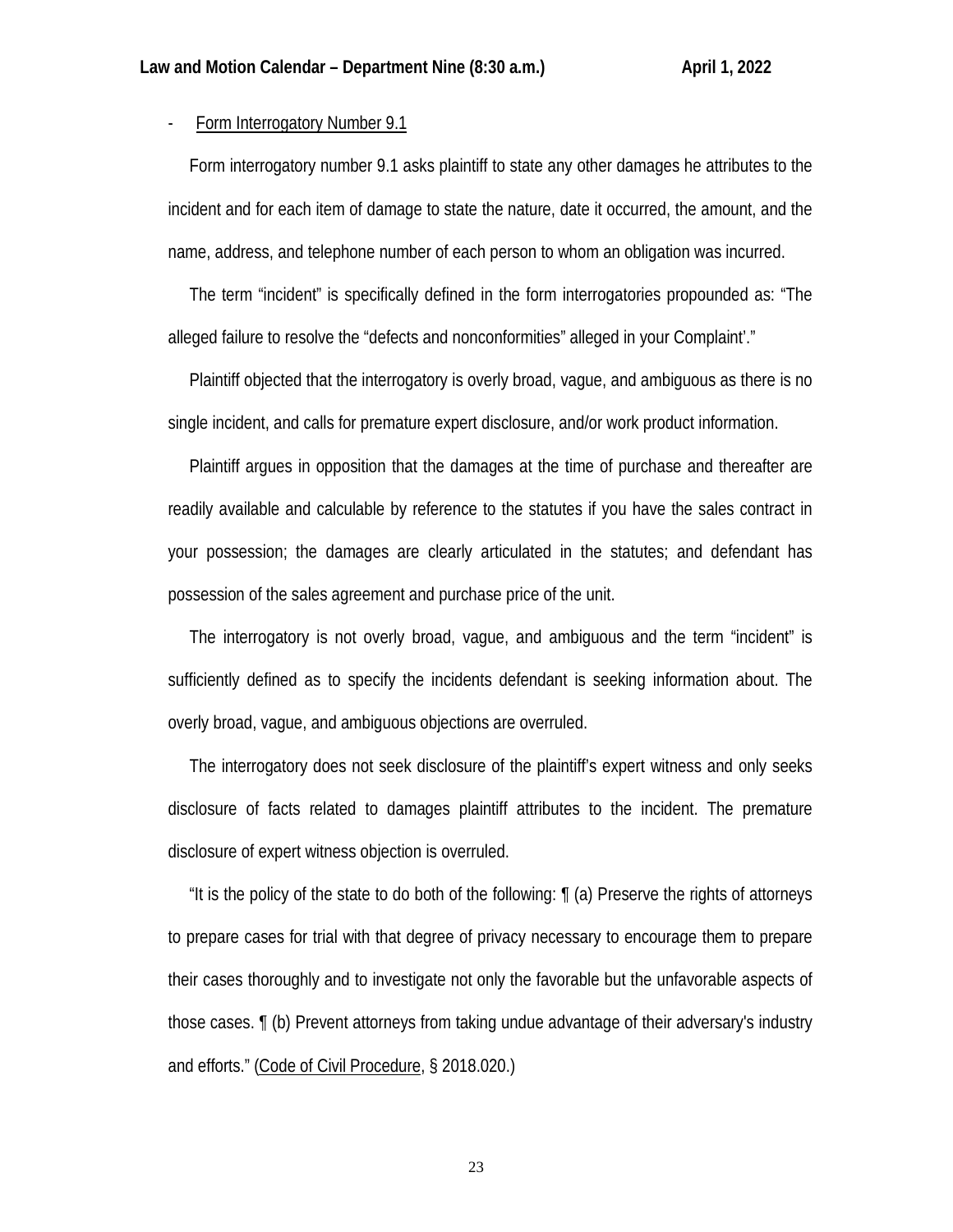The appellate court in Dowden v. Superior Court (1999) 73 Cal.App.4th 126 explained the purpose and intent of the work-product doctrine as follows: "Section 2018's stated purpose and the underlying reasons for its creation emphasize the need to "limit[ ] discovery so that 'the stupid or lazy practitioner may not take undue advantage of his adversary's efforts....' " (Pruitt, *Lawyers' Work Product, supra,* 37 State Bar J. at pp. 240–241.)" (Dowden v. Superior Court (1999) 73 Cal.App.4th 126, 133.)

 "In determining whether particular matter is privileged as work product, the reviewing court should be guided by the underlying policies of section 2018. Specifically, the policy of promoting diligence in preparing one's own case, rather than depending on an adversary's efforts. A practical guide for ascertaining its scope is found in *Mack v. Superior Court, supra,* 259 Cal.App.2d at pp. 10–11, 66 Cal.Rptr. 280 and *Fellows v. Superior Court, supra,* 108 Cal.App.3d at pp. 69–70, 166 Cal.Rptr. 274. In *Mack,* the court indicated that material of a derivative character, such as diagrams prepared for trial, audit reports, appraisals, and other expert opinions, developed on the initiative of counsel in preparing for trial, are protected as work product. (*Mack v. Superior Court, supra,* 259 Cal.App.2d at pp. 10–11, 66 Cal.Rptr. 280; see also *Fellows v. Superior Court, supra,* 108 Cal.App.3d at pp. 69–70, 166 Cal.Rptr. 274.)" (Dowden v. Superior Court (1999) 73 Cal.App.4th 126, 135.)

 "The person claiming protection under the attorney work product doctrine bears the burden of proving the preliminary facts to show the doctrine applies. (*Mize v. Atchison, T. & S.F. Ry. Co.* (1975) 46 Cal.App.3d 436, 447, 120 Cal.Rptr. 787.)" (League of California Cities v. Superior Court (2015) 241 Cal.App.4th 976, 993.)

 Plaintiff's complaint seeks an award of damages, among other things. Form interrogatory number 9.1 seeks basic information as to what damages plaintiff claims against defendant and information concerning each person to whom an obligation was incurred.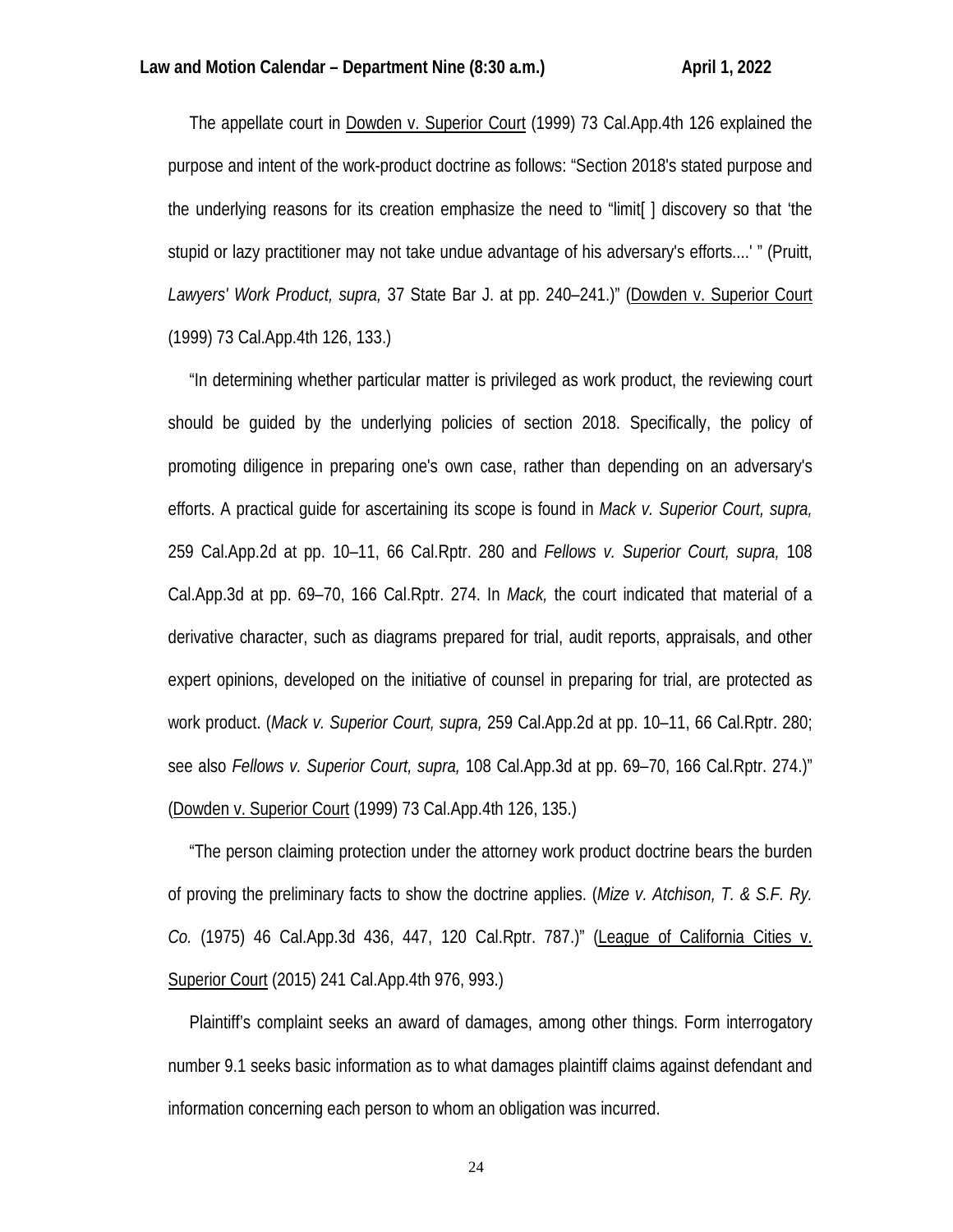There are no preliminary facts that indicate that material of a derivative character, such as diagrams prepared for trial, audit reports, appraisals, and other expert opinions, developed on the initiative of counsel in preparing for trial is being sought or that the interrogatory is depending on an adversary's efforts in litigation preparation. The interrogatory merely seeks the basic facts that support plaintiff's claims of damages.

The work product objection is overruled.

 Plaintiff further responded that without waiving the objections, plaintiff is entitled to all damages and remedies available under the Song-Beverly Consumer Warranty Act and consumer Legal Remedies Act and incidental and consequential damages that continue to accrue.

 This response is not as complete and straightforward as the information reasonably available to the responding party permits.

 The motion to compel a further response to form interrogatory number 9.1 without objections is granted.

Form Interrogatory Number 9.2

 Form interrogatory number 9.2 requests information about documents that support the existence or amount of any damages claimed in interrogatory number 9.1 and, if so, to describe each document and state the name, address, and phone number of the person who has each document.

 Plaintiff only responded with the objection that the request seeks documents that are equally available to defendant, as the documents are in its own internal documents. Plaintiff cites Pantzalas v. Superior Court of Los Angeles County (1969) 272 Cal.App.2d 499, 503 in support of the assertion of this objection.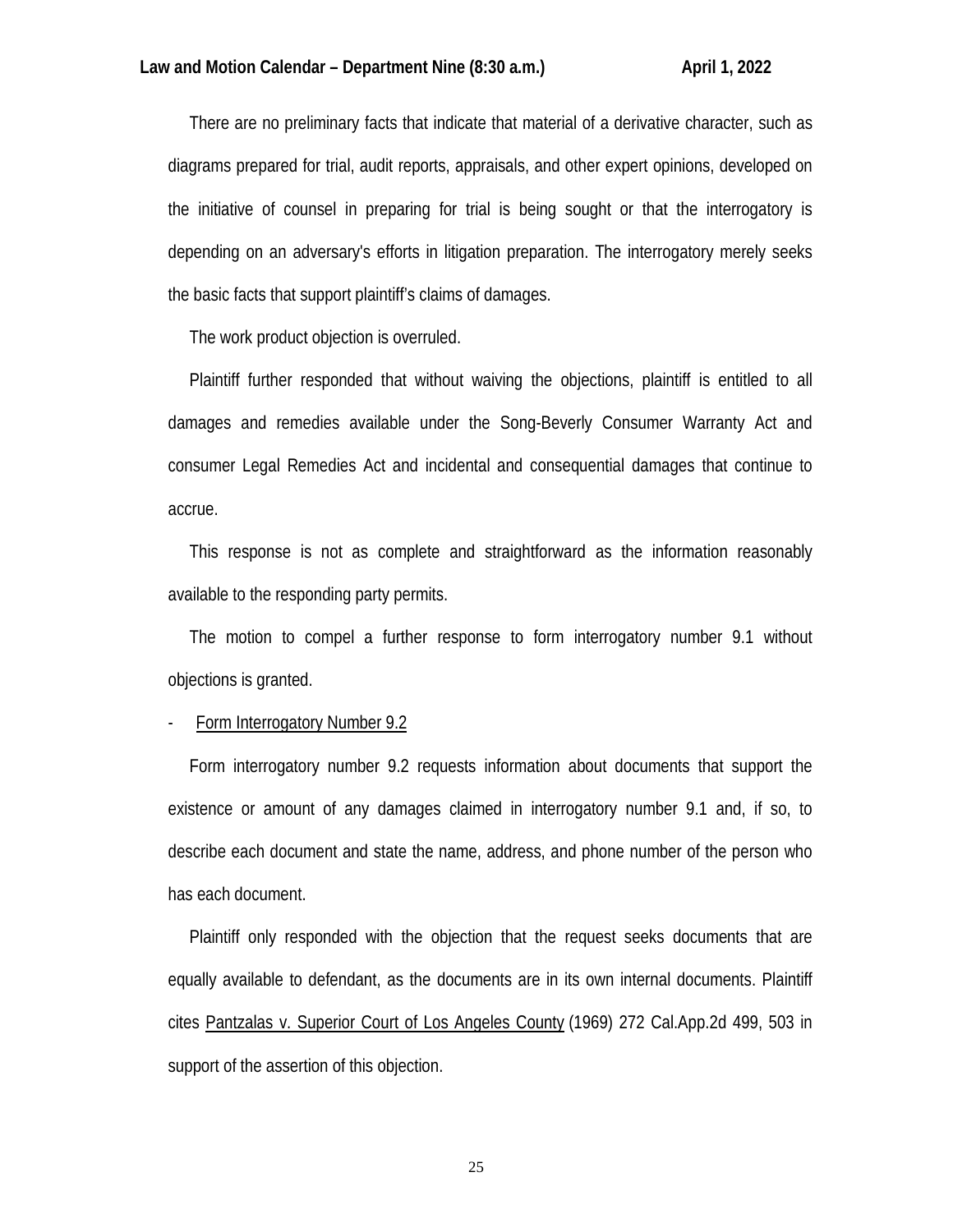Plaintiff argues in opposition: defendant is requesting further information of plaintiff's restitution damages; plaintiff produced all documents requested in the requests for production, including documents supporting plaintiff's claim for damages; and since defendants sold the unit to plaintiffs, they are also in possession of all the documents plaintiff produced that support the claim for damages, including the sales agreement.

 "Where the information sought is equally available to the propounder of the interrogatory, the burden and expense of any research which may be required should be borne by the party seeking the information. (*Bunnell v. Superior Court* etc., 254 Cal.App.2d 720, 723—724, 62 Cal.Rptr. 458.)" (Pantzalas v. Superior Court of Los Angeles County (1969) 272 Cal.App.2d 499, 503.)

 The response to form interrogatory number 9.1 concerning what specific damages plaintiff is claiming is so general, vague, and ambiguous as to leave defendant to guess what damages are claimed and what information in its own records need to be researched. In fact, that response concerning the damages being claimed is so general, vague, and ambiguous that the equally available objection has not been substantiated by the facts before the court. The objection is overruled. The motion to compel a further response to interrogatory number 9.2 without objections is granted.

Form Interrogatory Number 12.1

 Form interrogatory number 12.1 seeks the name, address, and phone number of everyone who witnessed the incident or the events occurring immediately before or after the incident; who made a statement at the scene of the incident; who heard any statements about the incident by any individual at the scene; and who the plaintiff or anyone acting on plaintiff's behalf claim has knowledge of the incident, except for expert witnesses.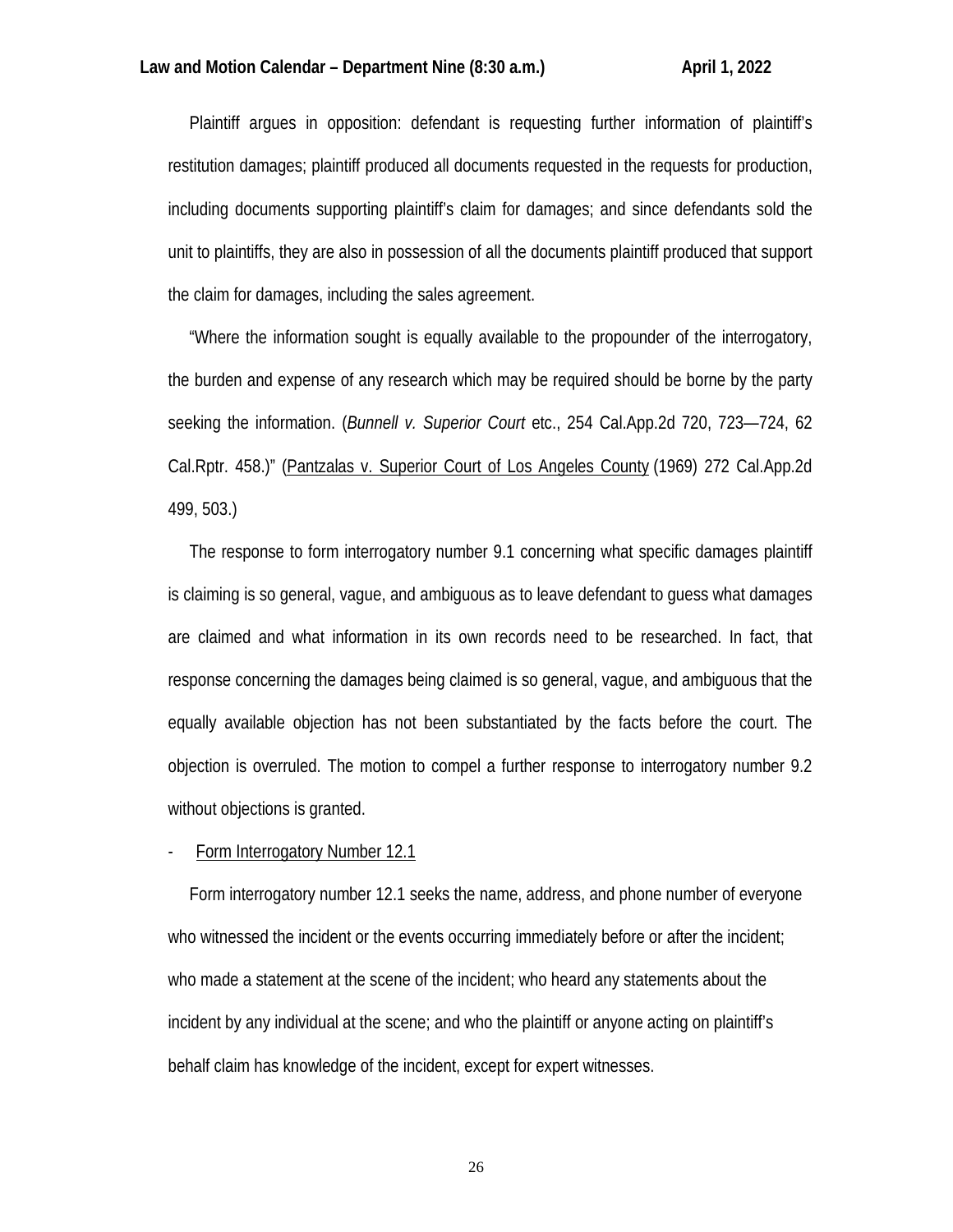Plaintiff objected that the interrogatory is overly broad, vague, and ambiguous as there is no single incident, calls for premature expert disclosure, and/or work product information.

 Plaintiff argues in opposition that the response is sufficient with proper objections and a substantive response.

 For the same reasons stated in the ruling on form interrogatory number 9.1, the overly broad, vague, and ambiguous, and premature disclosure of expert witness objections are overruled.

 Form interrogatory number 12.1 only seeks the identities of percipient witnesses, witnesses who were at the scene immediately before or after the accident, those who heard the statements by percipient witnesses to an accident, and those who might have personal knowledge of the accident itself. It expressly excludes expert witnesses.

 There are no preliminary facts that indicate that material of a derivative character, such as diagrams prepared for trial, audit reports, appraisals, and other expert opinions, developed on the initiative of counsel in preparing for trial is being sought or that the interrogatory is depending on an adversary's efforts in litigation preparation.

Plaintiff further responded without waiving the objections: None.

 The motion to compel a further response to form interrogatory number 12.1 without objection is granted.

Form Interrogatory Number 12.4

 Form interrogatory number 12.4 seeks information about photos, films, or videotapes depicting any place, object, or individual concerning the incident or plaintiff's injuries.

 Plaintiff objected to the interrogatory as it requests information subject to the attorney-client privilege and work product.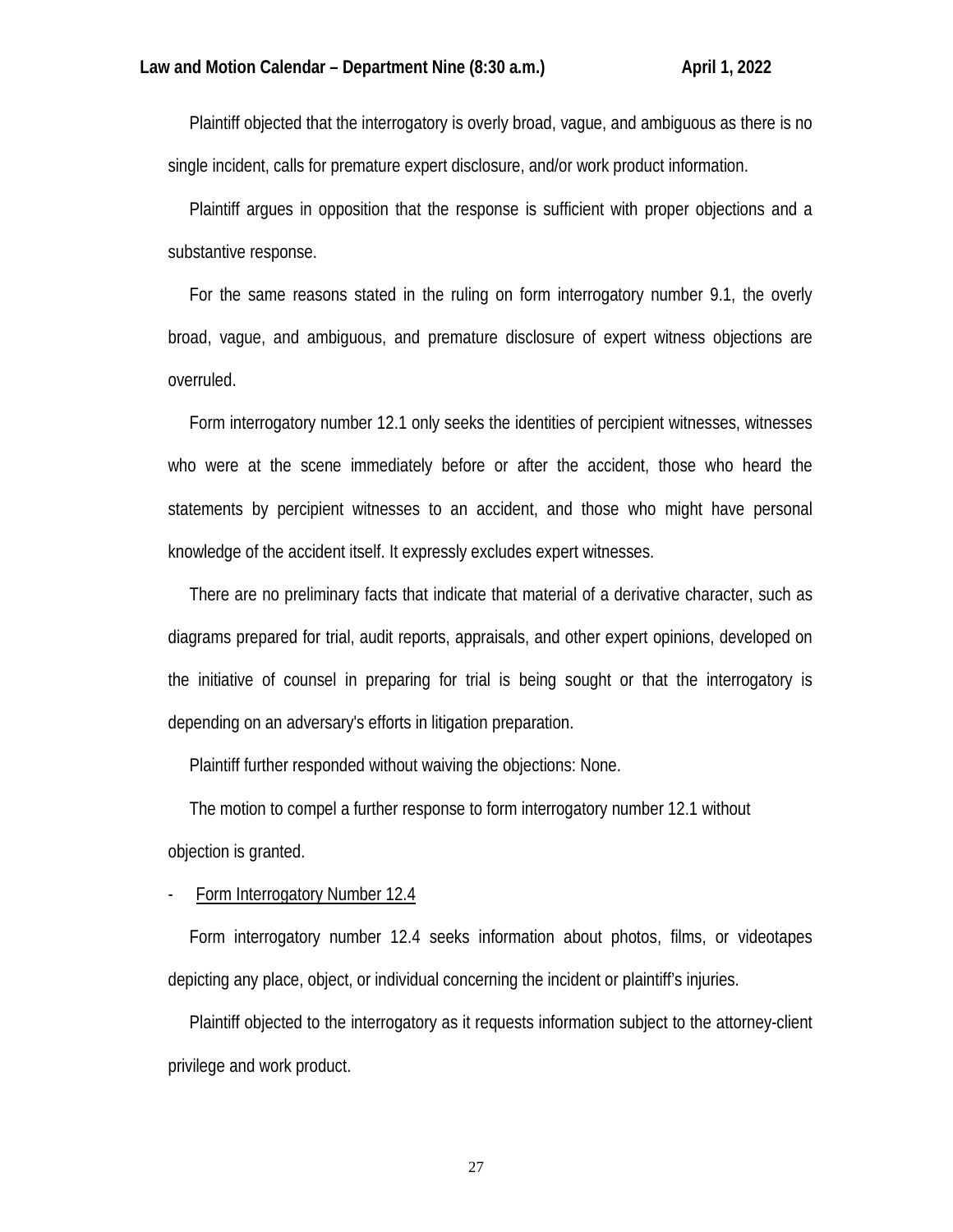Plaintiff then responded subject to the objections and without waiving the objections that there are 43 photos of damage to the trailer, that plaintiff Dustin Auger took the photos, and he has possession of the photos.

 Plaintiff concedes in the opposition that form interrogatory number 12.4 seeks basic information, which can easily be stated. (Plaintiff's Opposition, page 7, line 22-23.) Plaintiff then argues that plaintiff is permitted to preserve viable objections and plaintiff's response is sufficient as plaintiff substantively responded to the request.

 "The attorney-client privilege is found in Evidence Code section 954 and generally permits the client 'to refuse to disclose, and to prevent another from disclosing, a confidential communication between client and lawyer....' The privilege covers all forms of communication, including transmittal of documents. (*Wellpoint Health Networks, Inc. v. Superior Court*, supra, 59 Cal.App.4th 110, 119, 68 Cal.Rptr.2d 844.) Nevertheless, the privilege does not cover every document turned over to an attorney by the client. '[D]ocuments prepared independently by a party, including witness statements, do not become privileged communications or work product merely because they are turned over to counsel.' (Ibid.) The person claiming the attorney-client privilege must establish that the evidence sought to be protected falls within the statutory terms. (*People ex rel. Lockyer v. Superior Court* (2000) 83 Cal.App.4th 387, 397-398, 99 Cal.Rptr.2d 646.)" (Green & Shinee v. Superior Court (2001) 88 Cal.App.4th 532, 536-537.)

 "" '[A] communication which was not privileged to begin with may not be made so by subsequent delivery to the attorney. [Citation.]' [Citation.]" (*Nalian Truck Lines, Inc. v. Nakano Warehouse & Transportation Corp.* (1992) 6 Cal.App.4th 1256, 1265, 8 Cal.Rptr.2d 467.) " ' "[A] litigant cannot silence a witness by having him reveal his knowledge to the litigant's attorney." ' [Citations.]" (*Jasper Construction, Inc. v. Foothill Junior College District* (1979) 91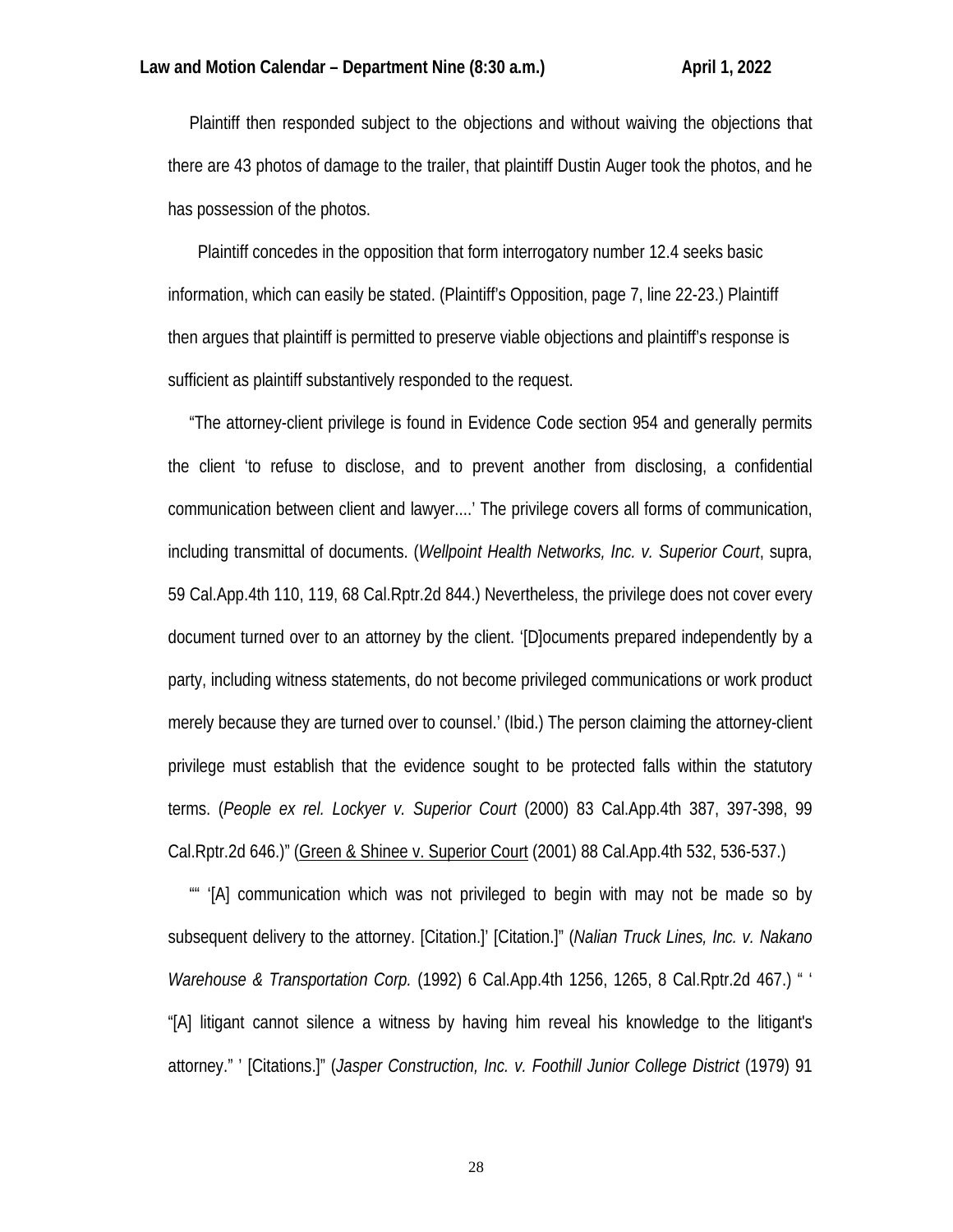Cal.App.3d 1, 17, 153 Cal.Rptr. 767.)" (DeLuca v. State Fish Co., Inc. (2013) 217 Cal.App.4th 671, 687.)

 The existence of documents and things containing privileged information is not privileged and if interrogatories ask for the identification of such documents and things, an adequate response to such interrogatories must include a description of the document or thing. (Hernandez v. Superior Court (2003) 112 Cal.App.4th 285, 293.)

 "For the guidance of the parties and the trial court in the event of further discovery litigation, we note that a party has "no right to refuse to identify documents in response to interrogatories, even if [it] may properly refuse to produce them later, based upon a claim of privilege. [Citation.]" (*Hernandez v. Superior Court, supra,* 112 Cal.App.4th at p. 294, 4 Cal.Rptr.3d 883.)" (Best Products, Inc. v. Superior Court (2004) 119 Cal.App.4th 1181, 1190.)

The attorney-client privilege objection is overruled.

 "The person claiming protection under the attorney work product doctrine bears the burden of proving the preliminary facts to show the doctrine applies. (*Mize v. Atchison, T. & S.F. Ry. Co.* (1975) 46 Cal.App.3d 436, 447, 120 Cal.Rptr. 787.)" (League of California Cities v. Superior Court (2015) 241 Cal.App.4th 976, 993.)

 Form interrogatory number 12.4 only seeks plaintiff to identify photos, films, or videotapes depicting any place, object, or individual concerning the incident or plaintiff's injuries, the individual taking the photos, films and or videos, and the contact information of the persons who have those photos, films, and videos.

 There are no preliminary facts that indicate that material of a derivative character, such as diagrams prepared for trial, audit reports, appraisals, and other expert opinions, developed on the initiative of counsel in preparing for trial is being sought or that the interrogatory is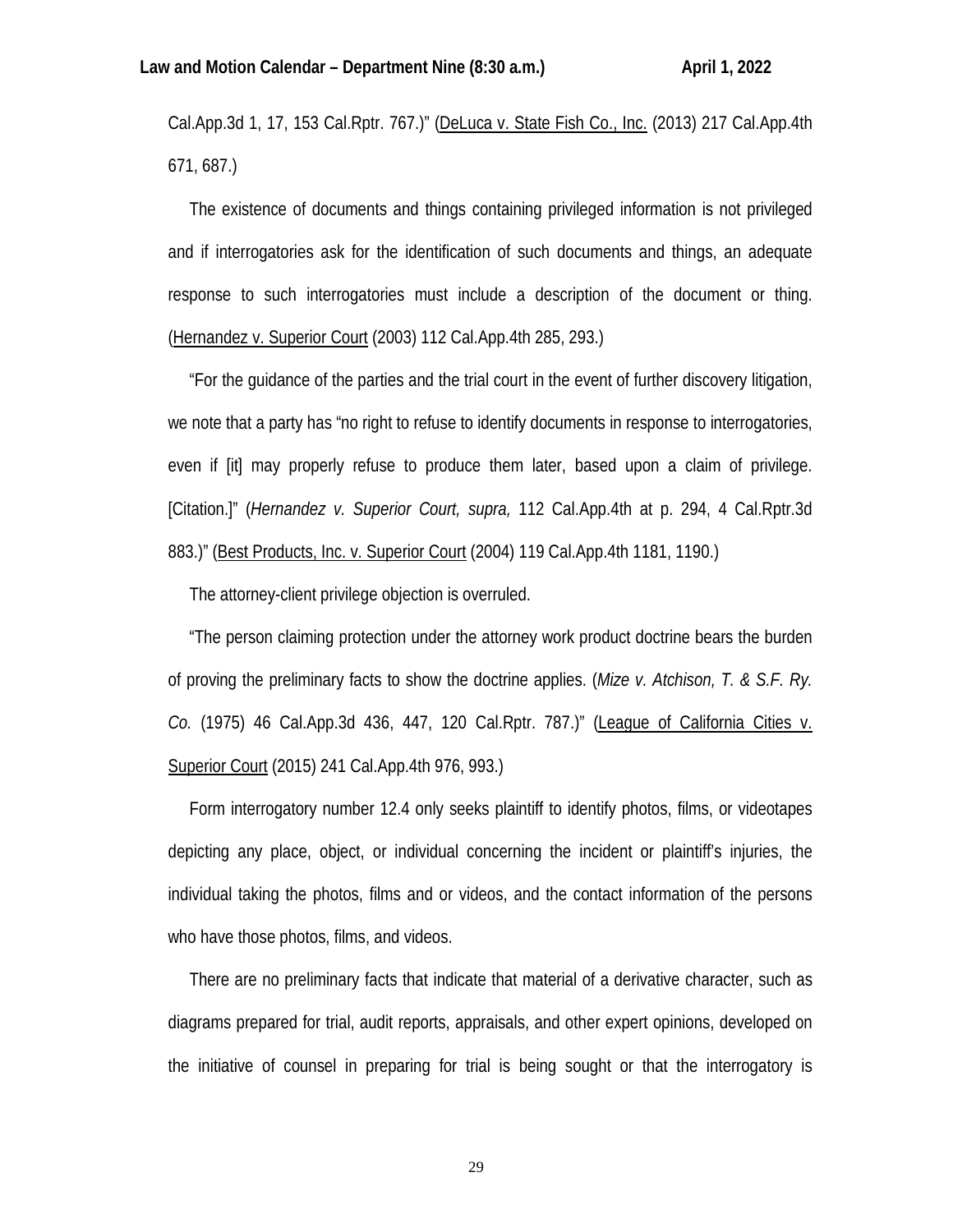depending on an adversary's efforts in litigation preparation. Plaintiff merely asserts a conclusion that the request is seeking privileged information.

 As plaintiff concedes in the opposition, form interrogatory number 12.4 seeks basic information, which can easily be stated.

 The motion to compel a further response to form interrogatory number 12.4 without objection is granted.

## Form Interrogatory Number 17.1

 Form interrogatory number 17.1 requests plaintiff to provide the following information for each request for admission that was not a unqualified admission: the number of the request; all facts upon which the response was based; the names, addresses, and phone numbers of all persons who have knowledge of those facts; and the identity of all documents and other tangible things that support plaintiff's response and state the name, addresses and phone numbers of the persons who has each document or thing.

 Plaintiff asserted the following objections to form interrogatory number 17.1: the term "unqualified admissions" is overbroad; the interrogatory unequivocally seeks the legal reasoning or theory behind the contention and such information is not discoverable; the facts upon which the denials of the request for admission are premised are protected by the attorney-client privilege and work product; the interrogatory seeks to tie down the responding party and prohibit him from producing additional or newly discovered facts at trial; the interrogatory improperly contains subparts, or a compound, conjunctive, or disjunctive question that violates Code of Civil Procedure, § 2030.060(f); and the information is equally available to defendant and plaintiff is not required to bear the expenses in preparing the defendant's case.

 Subject to and without waiving the objections, plaintiff explained the facts underlying the denials of all 12 requests for admission.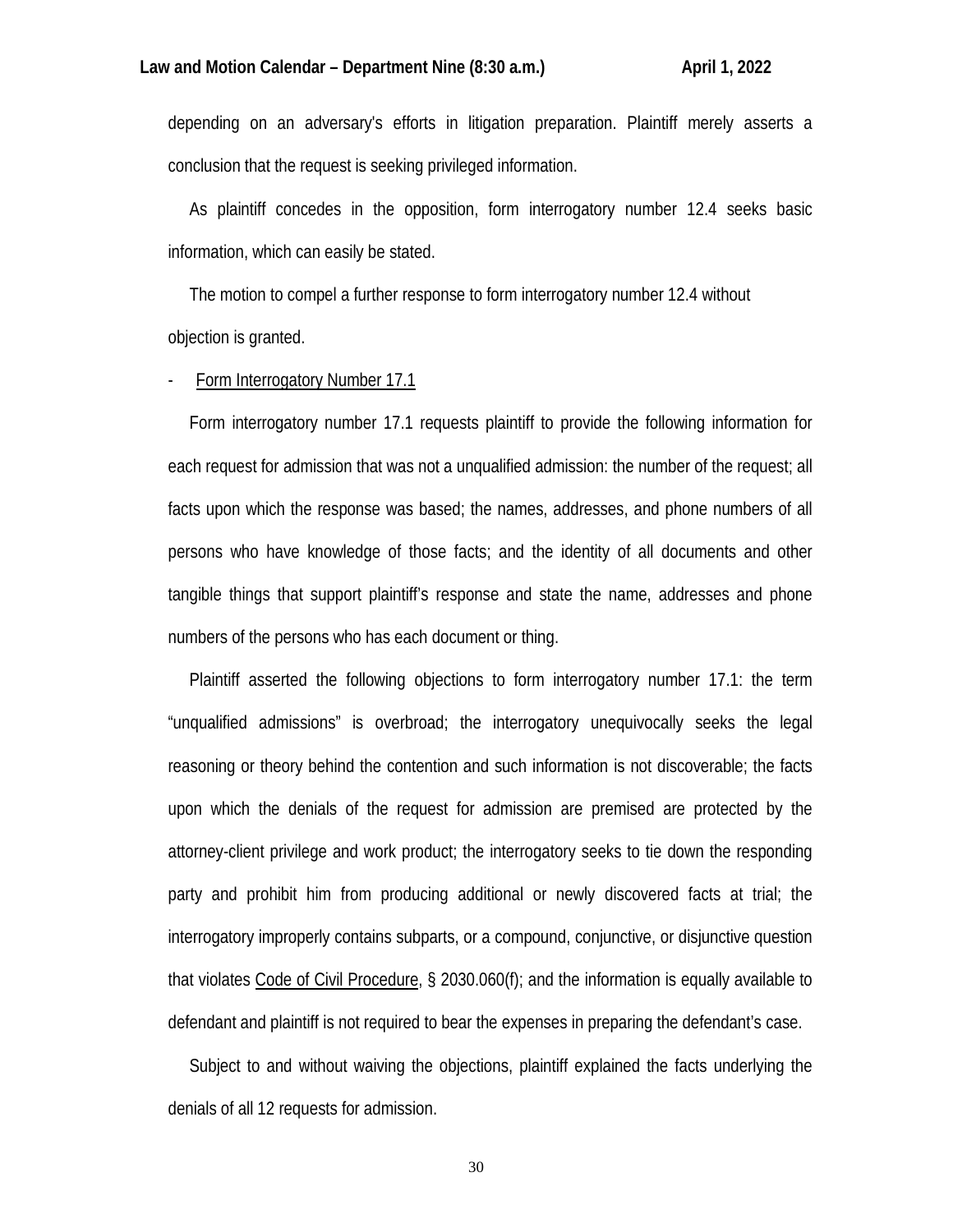Plaintiff argues in opposition: plaintiff's explaining of his denials of requests for admission numbers 4-7 are sufficient; those requests for admission relate to two alleged defects in the unit involving the freshwater tank and floor warping and whether plaintiff informed defendant of the alleged defects on or before November 23, 2020 and whether the unit was presented for repairs for the alleged defects on or before November 23, 2020; the requests are cumulative as plaintiff informed defendant of the two alleged defects during the warranty period by taking the unit for repair of the defects; the fact that defendants did not keep or maintain the records should not come to plaintiff's detriment concerning when the plaintiff complained to defendant about the defects; and plaintiff's denial of request for admission number 10 related to whether plaintiff caused the freshwater tank in the unit to be overfilled between November 22, 2019 and January 22, 2021 is adequately supported by the facts detailed in plaintiff's response to form interrogatory number 17.1.

The term "unqualified admission" is not overbroad. That objection is overruled.

Citing Singer v. Superior Court of Contra Costa County (1960) 54 Cal.2d 318, 325, plaintiff objected that this interrogatory seeks to tie down the responding party and prohibit him from producing additional or newly discovered facts at trial. That case does not hold that an interrogatory seeking an opposing party to set forth the facts that support the opposing party's denial of requests for admission improperly ties down the responding party and prohibits him from producing additional or newly discovered facts at trial.

 "This brings us to defendant's fourth and main contention, which is that it should not be required to limit itself by stating all of the facts upon which it may subsequently rely. It has been suggested than an interrogatory which seeks to 'tie a party down in such a way that he may be deprived of his substantive rights' is improper (James, The Revival of Bills of Particulars Under the Federal Rules (1958) 71 Harv.L.Rev.1473, 1481). With this general observation we agree.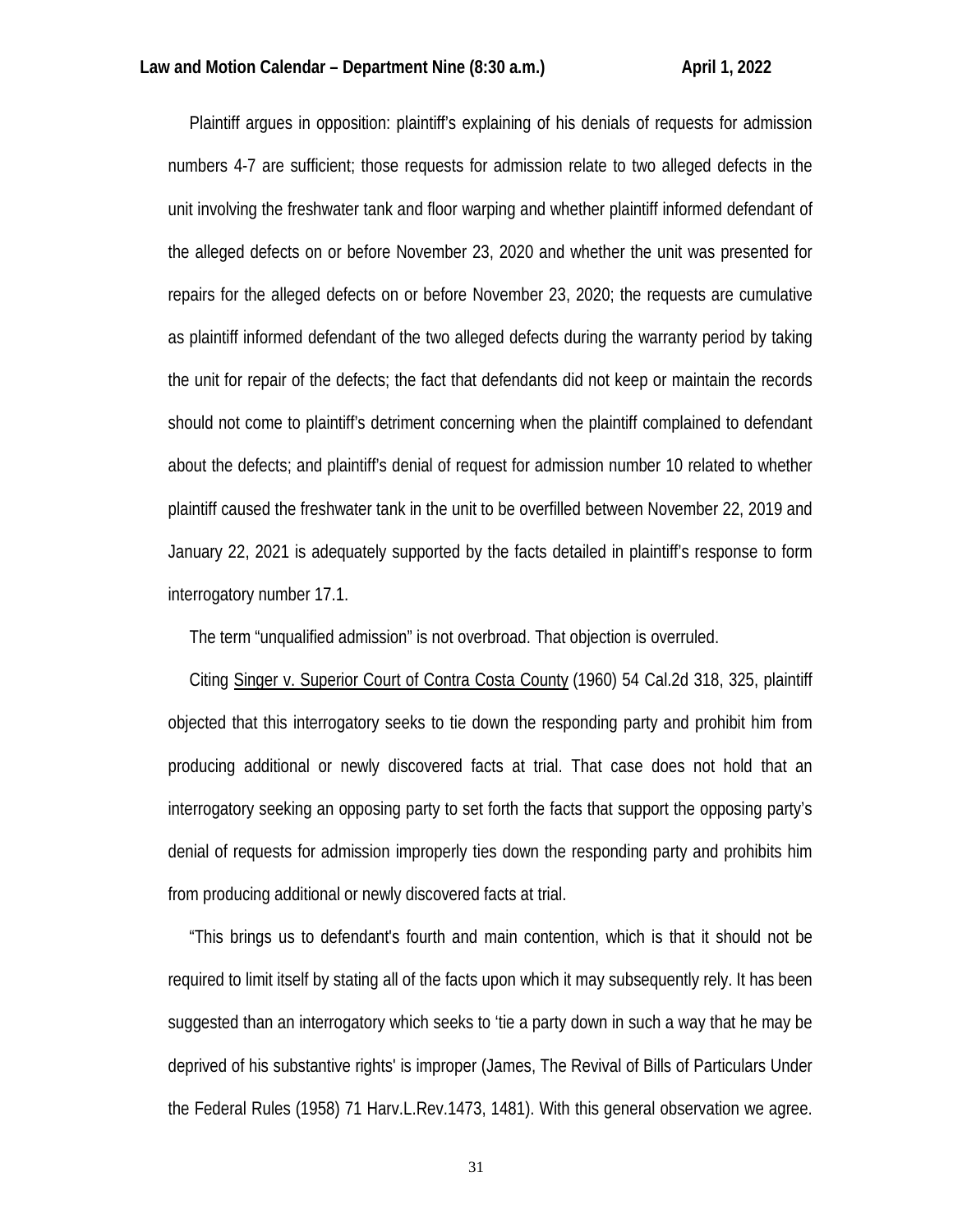Certainly, it should not be the law that interrogatories can be used as a trap so as to limit the person answering to the facts then known and to prevent him from producing subsequently discovered facts. If it were the law that the answers to these interrogatories would limit the defendant at the time of trial to the facts set forth in its answers, then there would be much merit in the contention that such answers should not now be compelled. But that is not the law. The answers to these interrogatories would not have that legal effect. Answers to these interrogatories now, if compelled, will not prevent the defendant at the trial from relying on subsequently discovered facts, including facts produced at the trial by plaintiff or his witnesses, or by any of the other parties to this lawsuit, or their witnesses. In fact, such answers would not even prevent production of facts now known to defendant but not included in the answers, upon a proper showing that the oversight was in good faith. As already pointed out, the more recent federal cases have held that '(o)ne of the principal purposes of interrogatories is to ascertain the contentions of the adverse party. \* \* \* (for otherwise) a party would be unjustly restricted in his preparation for trial.' McElroy v. United Air Lines, D.C., 21 F.R.D. 100, 102; see also Kyker v. Malone Freight Lines, D.C., 17 F.R.D. 393, and other cases cited, supra. The justification for this rule given in the Malone case was that the answering party is not limited by his answer if subsequent information is discovered. In RCA Mfg. Co. v. Decca Records, D.C., 1 F.R.D. 433, 435, it was stated that '(s)o far as the interrogatories require the production of information defendants must disclose whatever information it (sic) now has (sic) as demanded by the interrogatories. If in the interim, between the time of the answers to these interrogatories and the trial, defendants obtain further information, they will not be prevented from offering such further information on the trial \* \* \*.' <u>The interrogatories here involved do not call for 'all</u> the facts' defendant intends to produce at the trial in support of the pleaded defenses. If the questions were that broad the trial court might well have been justified in refusing to compel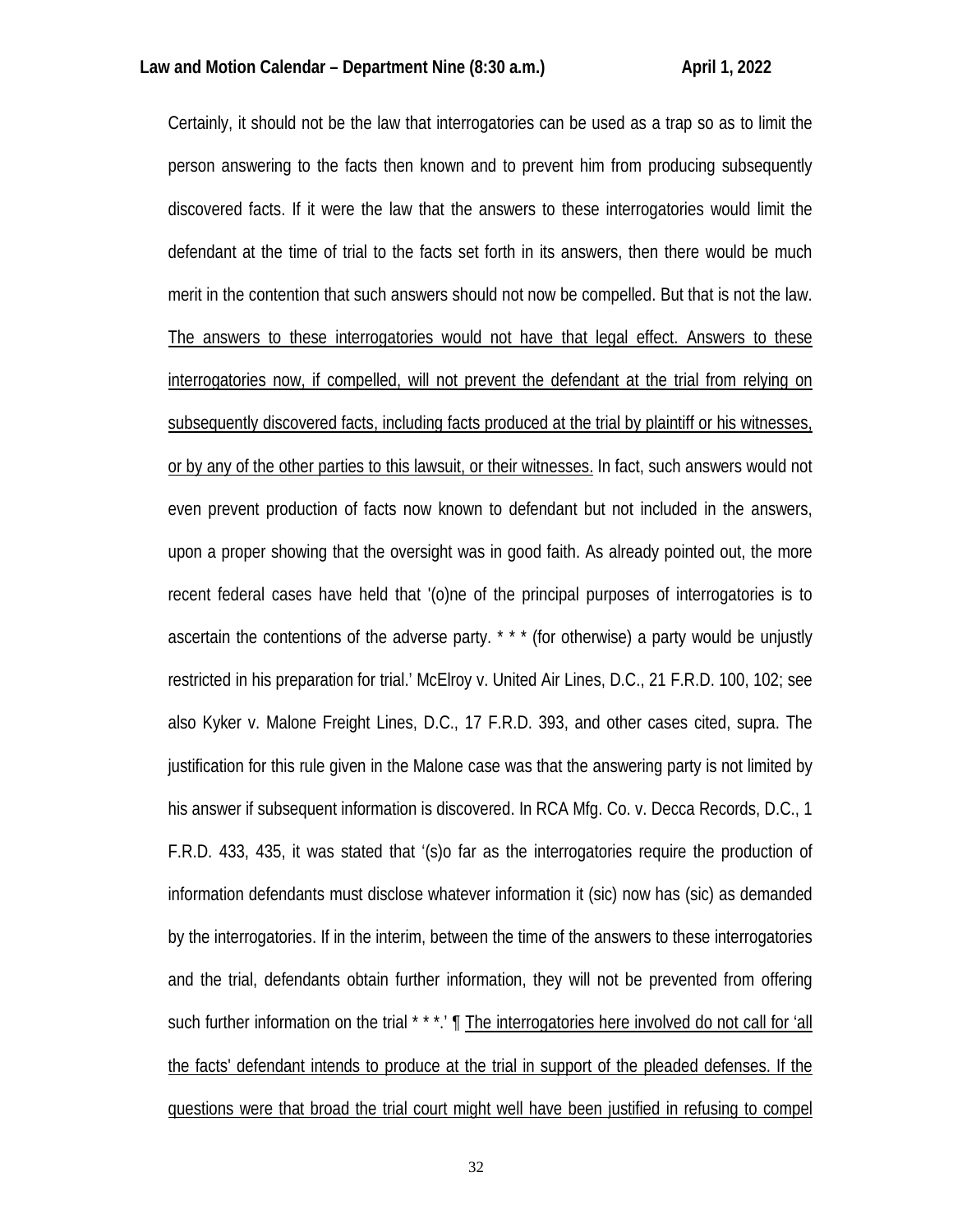answers. But the interrogatories here involved are not of that character. They carefully limit the questions to facts now known to defendant. They request a statement of 'what fact or facts form the basis for the allegation' of contributory negligence and assumption of risk. Thus, by their very language, it is obvious that the interrogatories do not request answers that would create a limitation. All that is requested are the facts now known to the defendant upon which it predicates its defenses. The plaintiff is entitled to that information." (Emphasis added.) (Singer v. Superior Court of Contra Costa County (1960) 54 Cal.2d 318, 324–326.)

 "An opinion is not authority for a point not raised, considered, or resolved therein. (E.g., *People v. Castellanos* (1999) 21 Cal.4th 785, 799, fn. 9, 88 Cal.Rptr.2d 346, 982 P.2d 211; *San Diego Gas & Elec. Co. v. Superior Court* (1996) 13 Cal.4th 893, 943, 55 Cal.Rptr.2d 724, 920 P.2d 669.)" (Styne v. Stevens (2001) 26 Cal.4th 42, 57-58.)

 Form interrogatory number 17.1 only requests disclosure of the facts now known to the plaintiff upon which he predicates his denial of the requests for admission. The "tie down the responding party and prohibit him from producing additional or newly discovered facts at trial" objection is overruled.

 "'[T]he attorney-client privilege only protects disclosure of communications; it does not protect disclosure of the underlying facts upon which the communications are based [citations]' (*Benge v. Superior Court* (1982) 131 Cal.App.3d 336, 349, 182 Cal.Rptr. 275), 'and it does not extend to independent witnesses [citations]' (*Triple A Machine Shop, Inc. v. State of California* (1989) 213 Cal.App.3d 131, 143, 261 Cal.Rptr. 493) or their discovery. (See also, *Smith v. Superior Court* (1961) 189 Cal.App.2d 6, 13, 11 Cal.Rptr. 165; *City & County of S.F. v. Superior Court (Giorgi)* (1958) 161 Cal.App.2d 653, 656, 327 P.2d 195.) Nor can 'the identity and location of persons having knowledge of relevant facts' be concealed under the attorney work product rule of Code of Civil Procedure section 2018. (*City of Long Beach v. Superior*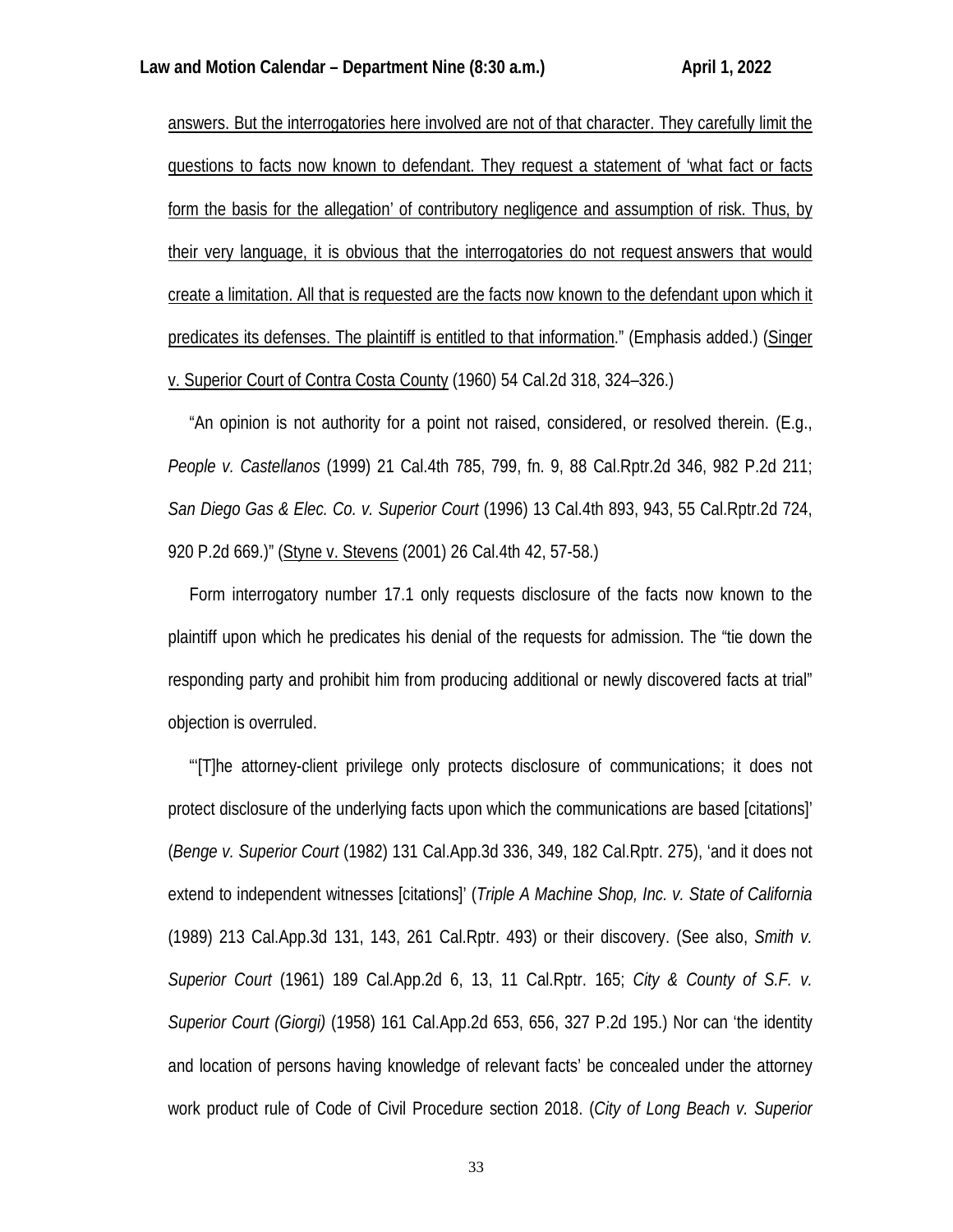*Court* (1976) 64 Cal.App.3d 65, 73, 134 Cal.Rptr. 468, quoting former Code Civ.Proc., § 2016.)" (Aerojet-General Corp. v. Transport Indemnity Insurance (1993) 18 Cal.App.4th 996, 1004.)

 The attorney-client privilege does not protect the facts underlying the plaintiff's denial of requests for admission of facts.

 "It is the policy of the state to do both of the following: ¶ (a) Preserve the rights of attorneys to prepare cases for trial with that degree of privacy necessary to encourage them to prepare their cases thoroughly and to investigate not only the favorable but the unfavorable aspects of those cases. ¶ (b) Prevent attorneys from taking undue advantage of their adversary's industry and efforts." (Code of Civil Procedure, § 2018.020.)

 The appellate court in Dowden v. Superior Court (1999) 73 Cal.App.4th 126 explained the purpose and intent of the work-product doctrine as follows: "Section 2018's stated purpose and the underlying reasons for its creation emphasize the need to "limit[ ] discovery so that 'the stupid or lazy practitioner may not take undue advantage of his adversary's efforts....' " (Pruitt, *Lawyers' Work Product, supra,* 37 State Bar J. at pp. 240–241.)" (Dowden v. Superior Court (1999) 73 Cal.App.4th 126, 133.)

 "The person claiming protection under the attorney work product doctrine bears the burden of proving the preliminary facts to show the doctrine applies. (*Mize v. Atchison, T. & S.F. Ry. Co.* (1975) 46 Cal.App.3d 436, 447, 120 Cal.Rptr. 787.)" (League of California Cities v. Superior Court (2015) 241 Cal. App. 4th 976, 993.)

 The existence of documents and things containing privileged information is not privileged and if interrogatories ask for the identification of such documents and things, an adequate response to such interrogatories must include a description of the document or thing. (Hernandez v. Superior Court (2003) 112 Cal.App.4th 285, 293.)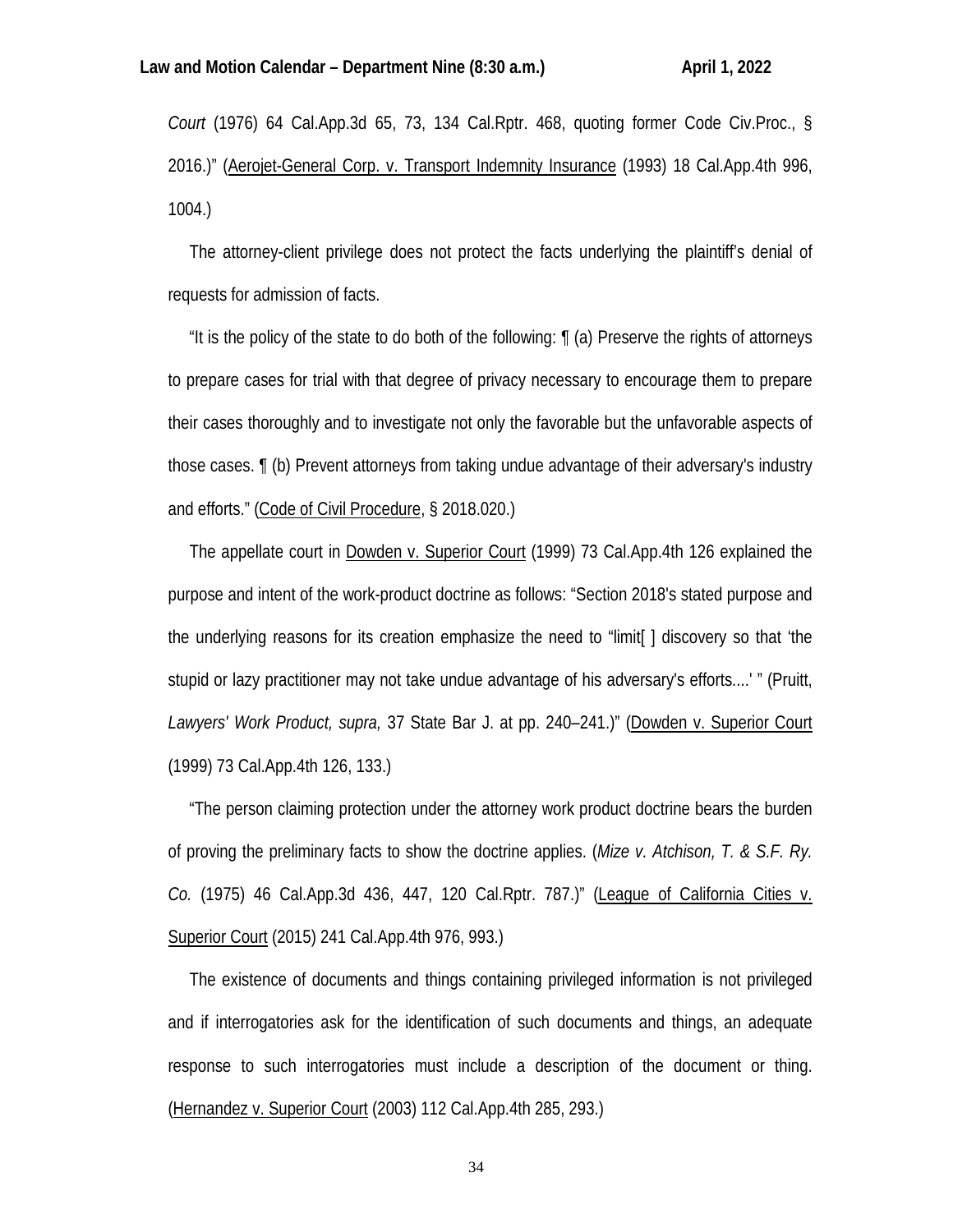There are no preliminary facts that indicate that material of a derivative character, such as diagrams prepared for trial, audit reports, appraisals, and other expert opinions, developed on the initiative of counsel in preparing for trial is being sought or that the interrogatory is depending on an adversary's efforts in litigation preparation.

 All that is requested is the facts and identity of documents and other tangible things upon which plaintiff based his response to each request for admission that was not an unqualified response and the persons who have knowledge of those facts and who has each document or thing. It is not seeking production of the documents. The work product objection is overruled.

 Denial of requests for admission is effectively a contention that those facts are not true or do not exist.

 "An interrogatory may relate to whether another party is making a certain contention, or to the facts, witnesses, and writings on which a contention is based. An interrogatory is not objectionable because an answer to it involves an opinion or contention that relates to fact or the application of law to fact, or would be based on information obtained or legal theories developed in anticipation of litigation or in preparation for trial." (Emphasis added.) (Code of Civil Procedure, § 2030.010(b).)

 Therefore, a contention interrogatory can seek the facts, identities of witnesses, and identification of writings on which the contentions related to the denied facts are based. The objection that the interrogatory seeks the legal reasoning or theory behind the contention is overruled.

 Plaintiff has also asserted the boilerplate objection that the information relating to the facts justifying denial of the requests for admission is equally available to defendant without any factual basis in the circumstances before the court. How does an opposing party know what the factual basis for the denial of a request for admission is and what information in his or her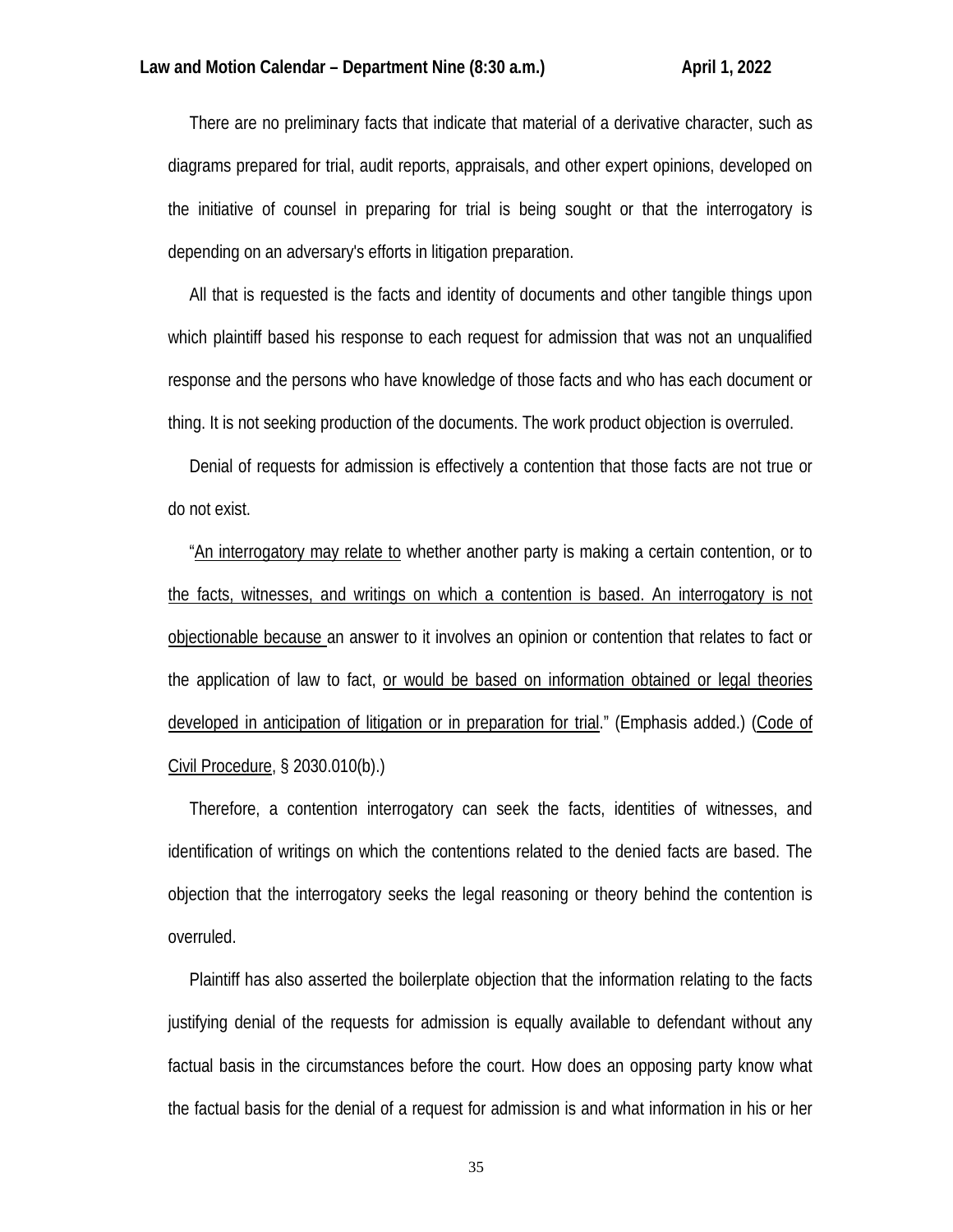hands is relevant to that factual basis that he or she has no knowledge of? This objection is overruled.

 Plaintiff asserts that the interrogatory violates Code of Civil Procedure, § 2030.060(f) as the interrogatory contains subparts, or a compound, conjunctive, or disjunctive question.

 "(f) No specially prepared interrogatory shall contain subparts, or a compound, conjunctive, or disjunctive question." (Code of Civil Procedure, § 2030.060(f).

 Section 2030.060(f) only applies to special interrogatories, not form interrogatories. The objection is overruled.

## Requests for Admission

 "Any party may obtain discovery within the scope delimited by Chapter 2 (commencing with Section 2017.010), and subject to the restrictions set forth in Chapter 5 (commencing with Section 2019.010), by a written request that any other party to the action admit the genuineness of specified documents, or the truth of specified matters of fact, opinion relating to fact, or application of law to fact. A request for admission may relate to a matter that is in controversy between the parties." (Code of Civil Procedure, § 2033.010.)

 "(a) The party to whom requests for admission have been directed shall respond in writing under oath separately to each request. ¶ (b) Each response shall answer the substance of the requested admission, or set forth an objection to the particular request. ¶ (c) In the first paragraph of the response immediately below the title of the case, there shall appear the identity of the responding party, the set number, and the identity of the requesting party. (d) Each answer or objection in the response shall bear the same identifying number or letter and be in the same sequence as the corresponding request, but the text of the particular request need not be repeated." (Code of Civil Procedure, § 2033.210.)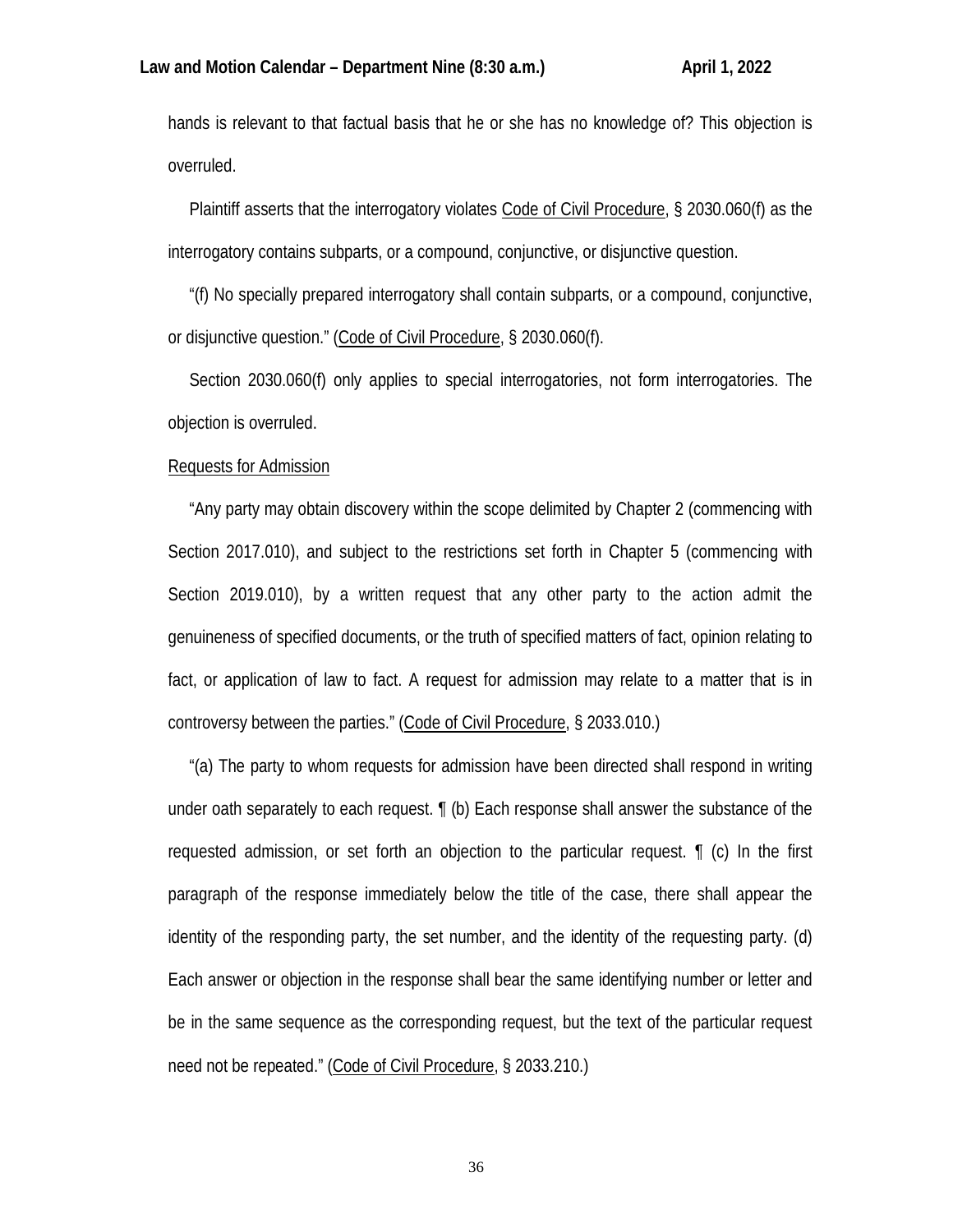"(a) Each answer in a response to requests for admission shall be as complete and straightforward as the information reasonably available to the responding party permits. ¶ (b) Each answer shall: ¶ (1) Admit so much of the matter involved in the request as is true, either as expressed in the request itself or as reasonably and clearly qualified by the responding party. ¶ (2) Deny so much of the matter involved in the request as is untrue. ¶ (3) Specify so much of the matter involved in the request as to the truth of which the responding party lacks sufficient information or knowledge. ¶ (c) If a responding party gives lack of information or knowledge as a reason for a failure to admit all or part of a request for admission, that party shall state in the answer that a reasonable inquiry concerning the matter in the particular request has been made, and that the information known or readily obtainable is insufficient to enable that party to admit the matter." (Code of Civil Procedure, § 2033.220.)

 "(a) On receipt of a response to requests for admissions, the party requesting admissions may move for an order compelling a further response if that party deems that either or both of the following apply: ¶ (1) An answer to a particular request is evasive or incomplete. ¶ (2) An objection to a particular request is without merit or too general." (Code of Civil Procedure, § 2033.290(a).)

 Requests for Admission, numbers 4-7 and 10 request plaintiff to admit the following: plaintiff did not inform defendant RF Motorsports of any alleged defect in the vehicle relating to any freshwater tank overflow on or before November 23, 2020; plaintiff did not inform defendant RF Motorsports of any alleged defect in the vehicle relating to any floor warping on or before November 23, 2020; plaintiff did not present the vehicle for repair by defendant RF Motorsports relating to any freshwater tank overflow on or before November 23, 2020; plaintiff did not present the vehicle for repair by defendant RF Motorsports relating to any floor warping on or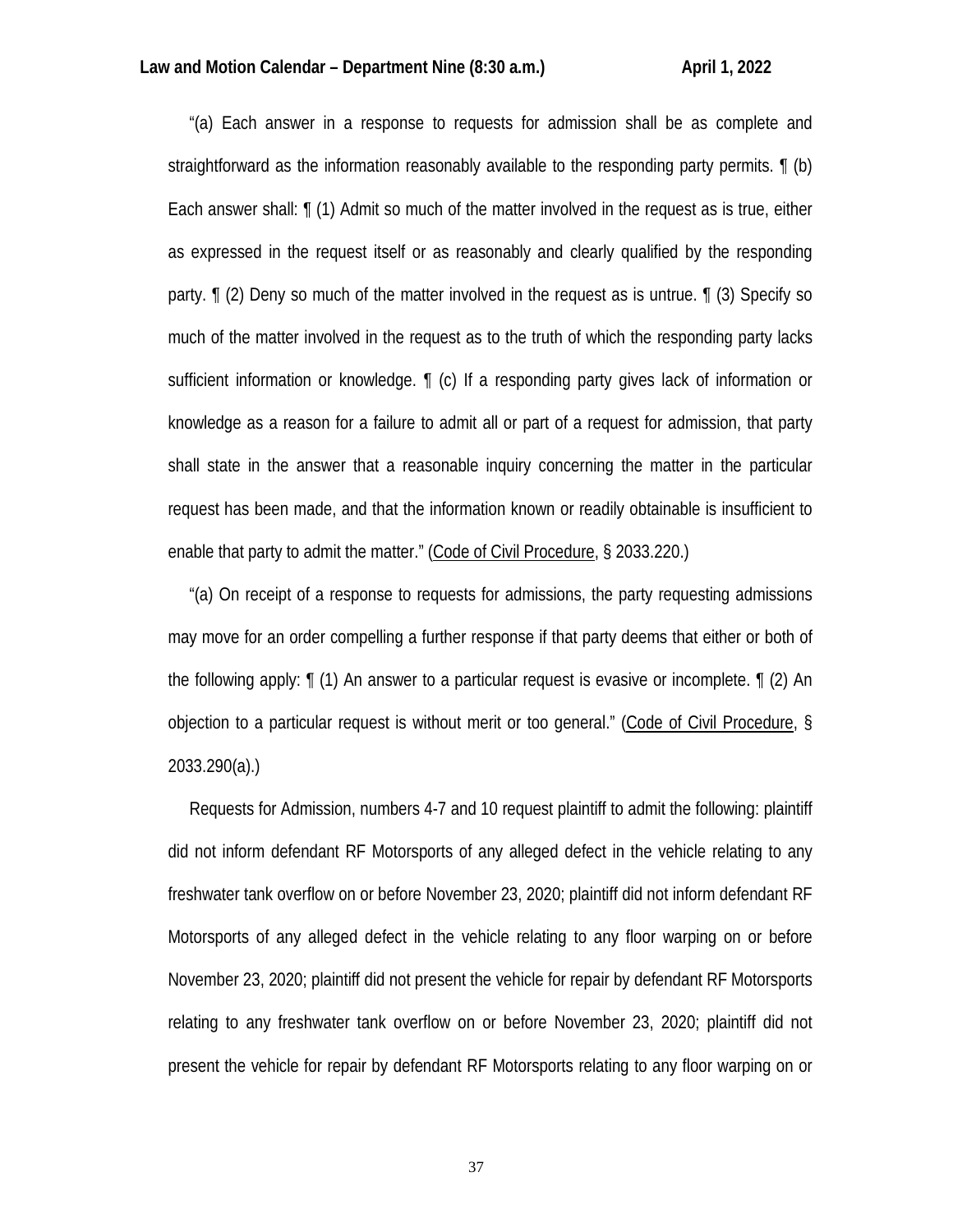before November 23, 2020; and between November 22, 2019 and January 22, 2021, plaintiff caused the vehicle's freshwater tank to be overfilled.

 Plaintiff first responded with the objection that the request was vague and ambiguous and then denied each of these requests for admission.

 The opposition does not address these responses, except to generally assert that all of plaintiff's responses were wholly adequate and code compliant; and plaintiff's objections were not improper and were reserved notwithstanding plaintiff's substantive responses.

The requests are not vague and ambiguous. Those objections are overruled.

 The court grants the motion to compel further responses to requests for admission, numbers 4-7 and 10 without objections.

#### Requests for Production

 "(a) If only part of an item or category of item in an inspection demand is objectionable, the response shall contain a statement of compliance, or a representation of inability to comply with respect to the remainder of that item or category." (Code of Civil Procedure, § 2031.240(a).)

 "If the responding party objects to the demand for inspection, copying, testing, or sampling of an item or category of item, the response shall do both of the following: ¶ (1) Identify with particularity any document, tangible thing, land, or electronically stored information falling within any category of item in the demand to which an objection is being made. ¶ (2) Set forth clearly the extent of, and the specific ground for, the objection. If an objection is based on a claim of privilege, the particular privilege invoked shall be stated. If an objection is based on a claim that the information sought is protected work product under Chapter 4 (commencing with Section 2018.010), that claim shall be expressly asserted." (Code of Civil Procedure, § 2031.240(b).)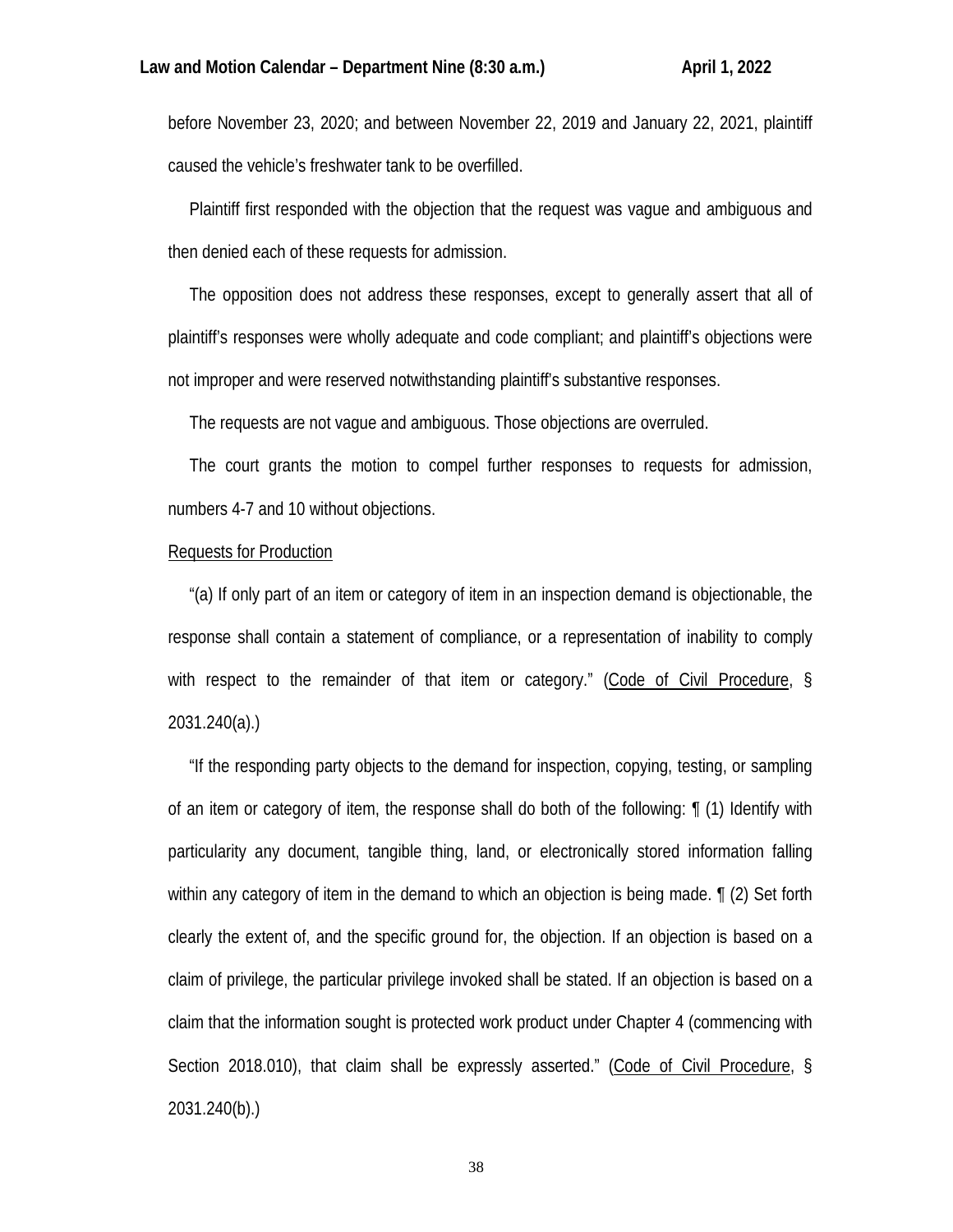"(c)(1)If an objection is based on a claim of privilege or a claim that the information sought is protected work product, the response shall provide sufficient factual information for other parties to evaluate the merits of that claim, including, if necessary, a privilege log. ¶ (2) It is the intent of the Legislature to codify the concept of a privilege log as that term is used in California case law. Nothing in this subdivision shall be construed to constitute a substantive change in case law." (Code of Civil Procedure, § 2031.240(c).)

 "Privilege logs have long been used by practitioners to list and describe the items to be protected. But the expression " 'privilege log' " appeared nowhere in the Code of Civil Procedure, rather it was merely "jargon, commonly used by courts and attorneys to express the requirements of [section 2031.240, subdivision (b) ]." (*Hernandez v. Superior Court* (2003) 112 Cal.App.4th 285, 292, 4 Cal.Rptr.3d 883 (*Hernandez*); see *Lockyer, supra,* 122 Cal.App.4th at pp. 1073–1074, 19 Cal.Rptr.3d 324; *Best Products, Inc. v. Superior Court* (2004) 119 Cal.App.4th 1181, 1188–1189, 15 Cal.Rptr.3d 154 (*Best Products*).) " 'The purpose of a "privilege log" is to provide a specific factual description of documents in aid of substantiating a claim of privilege in connection with a request for document production. [Citation.] The purpose of providing a specific factual description of documents is to permit a judicial evaluation of the claim of privilege.' " (*Ibid.*) In 2012, the Legislature amended section 2031.240 "to codify the concept of a privilege log as that term is used in California case law." (§ 2031.240, subd. (c)(2).) The new section 2031.240, subdivision (c)(1), provides, "If an objection is based on a claim of privilege or a claim that the information sought is protected work product, the response shall provide sufficient factual information for other parties to evaluate the merits of that claim, including, if necessary, a privilege log." In adding this subdivision, the Legislature declared, "Nothing in this subdivision shall be construed to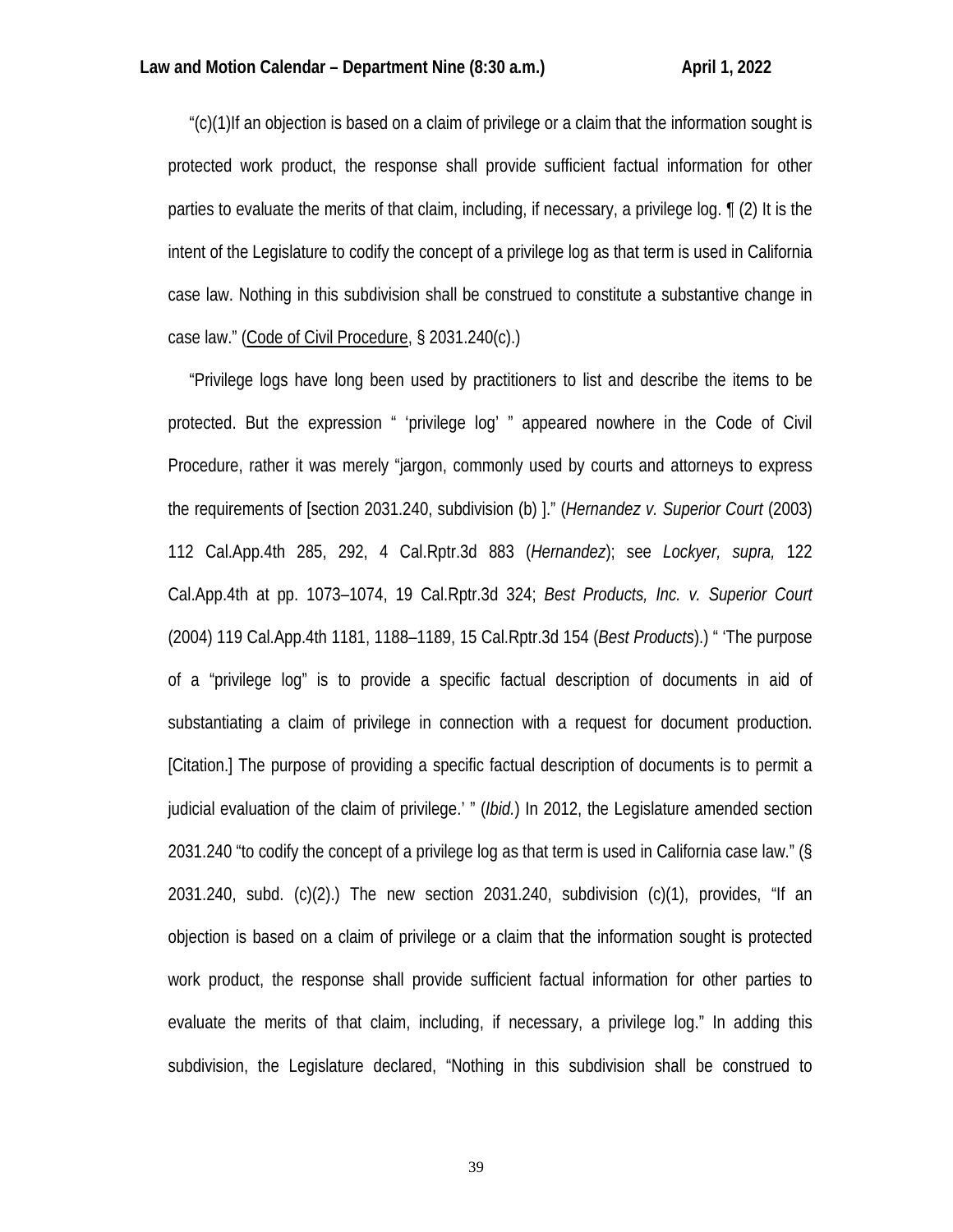constitute a substantive change in case law." (§ 2031.240, subd. (c)(2).)" (Catalina Island Yacht Club v. Superior Court (2015) 242 Cal.App.4th 1116, 1125.)

Request for Production Number 1

 Request for production number 1 seeks all documents identified by plaintiff in response to form interrogatories, set one.

 Plaintiff responded: 43 photographs; January 7, 2021, written statement from defendant RF Motorsports.

Defendant contends that the response is too general and meritless.

 Plaintiff's counsel declares that verifications for the discovery responses at issue were served on February 2, 2022, the date the moving papers were filed; all discovery responses and documents sought by defendant's requests for production were provided to defendant; and that the document production included 43 photos. (Declaration of Nicolas M. Dillavou in Opposition to Motion, paragraphs 10, 11, and 14.).

 The verified response and production regarding this request appear to be sufficient. The motion for further response and production concerning request number 1 is denied.

Request for Production Number 3

 This request seeks production of all documents that support the plaintiff's denials of the requests for admission.

 Plaintiff responded: see production of photos, sales contract, pre-authorization, and PCW Owner's Manual.

 Defendant states the PCW Owner's Manual was not produced; and the response failed to identify the specific documents that support each specific request for admission that was denied.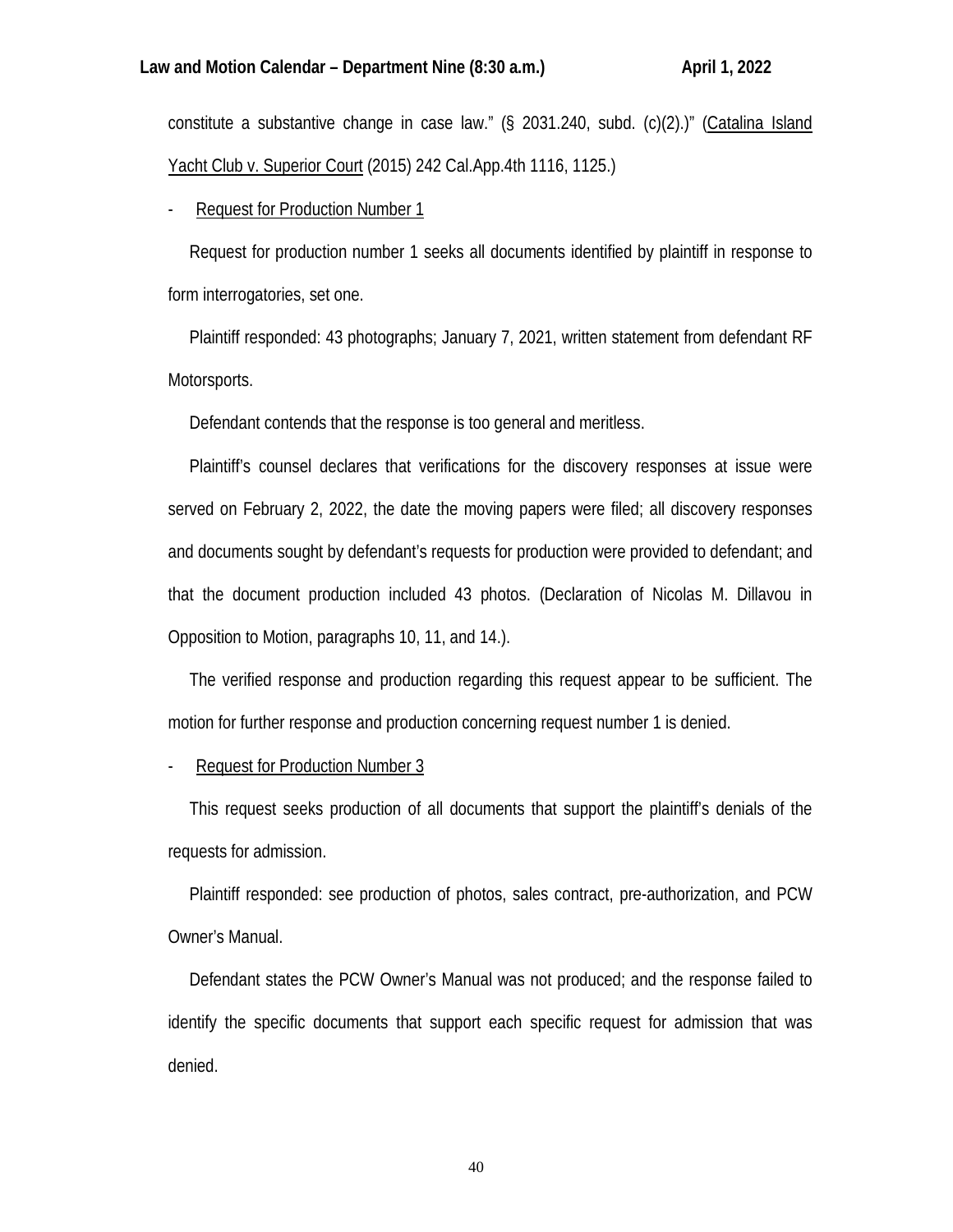Plaintiff was required by statute to "Identify with particularity any document, tangible thing, land, or electronically stored information falling within any category of item in the demand to which an objection is being made." (Code of Civil Procedure, § 2031.240(b)(1)).) A single category of documents was specified for request number 3 – the documents that support plaintiff's denials of the requests for admission. The request did not request that the response state which documents applied to which denials. Therefore, the response is sufficient.

 However, it appears the production was insufficient in that the PCW Owner's Manual was not produced.

 The motion to compel further responses and production concerning request for production number 3 is granted in part and denied in part. Plaintiff is ordered to produce the PCW Owner's Manual.

Request for Production Number 4

 Request for production number 4 seeks production of all documents that related to the use of the vehicle by plaintiff.

Plaintiff objected that the term "use" is vague and ambiguous.

 Plaintiff also responded subject to and without waiving that objection that plaintiff could not locate any such documents after a reasonable inquiry and diligent search for responsive documents.

 The term "use" is not vague and ambiguous. The objection is overruled. The motion to compel a further response to request for production number 4 without objection is granted.

- Requests for Production Numbers 5, 10, and 11.

 Request numbers 5, 10, and 11 seek production of the following documents: all documents that relate to the repair, attempted repair, service, or maintenance of the vehicle by plaintiff; all documents that support plaintiff's contention that similar vehicles have fit and finish defects like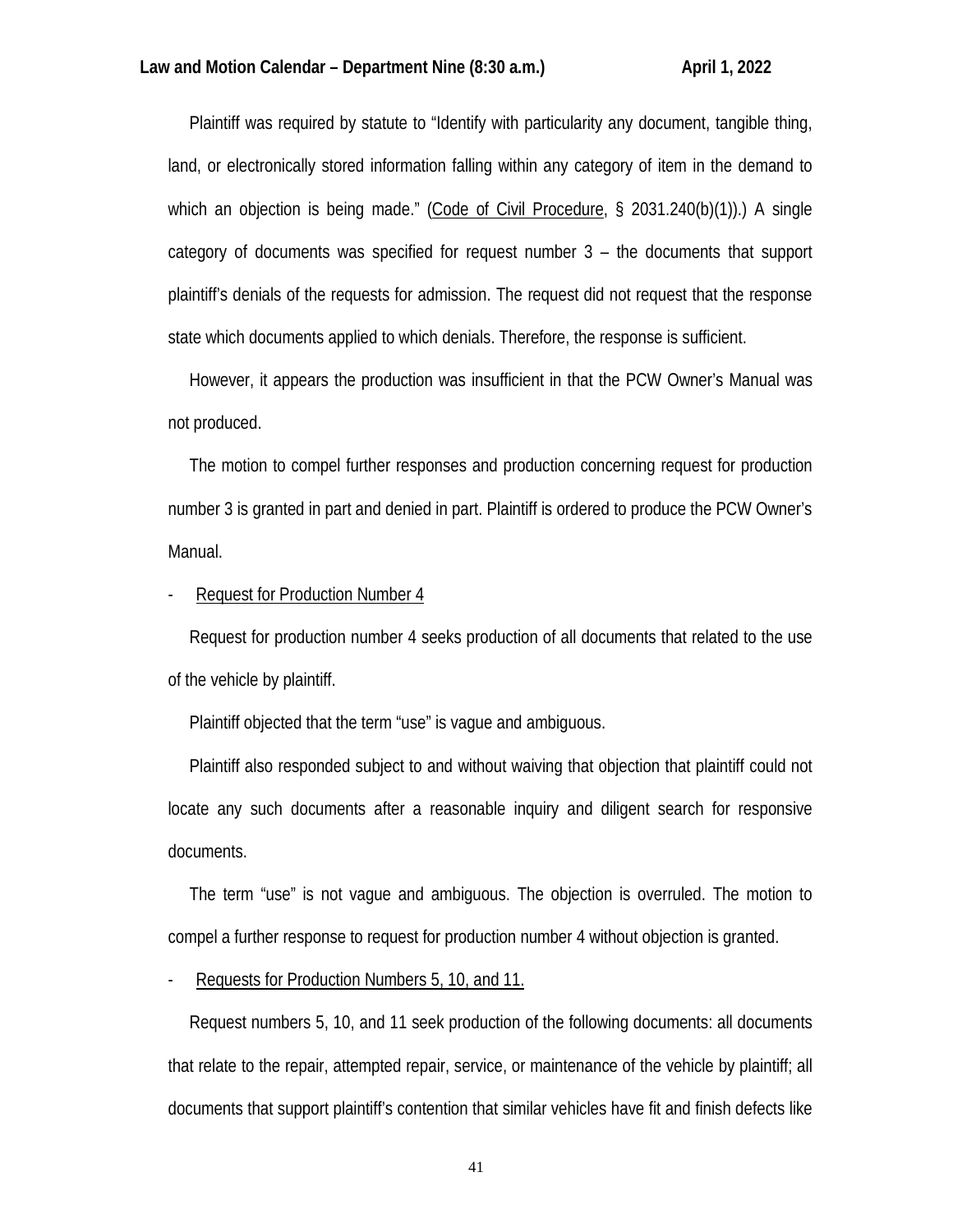those in plaintiff's vehicle; and all documents that support plaintiff's contention that the vehicle failed to comply with the vehicle's warranty.

 Plaintiff objected to each of these requests that the requests are vague and ambiguous and seek documents in the possession of the propounding party.

 Plaintiff then provided a substantive response to each request subject to the objections and without waiving the objections.

The requests are not vague and ambiguous, and these objections are overruled.

 Plaintiff's counsel declares that the deposition of defendant's person with the most knowledge on February 23, 2022, established that defendant did not keep or maintain repair orders for plaintiff's repair visits; and while plaintiff's claims are not supported by dealership written repair orders, they are substantiated by other documentary and testimonial evidence, including a sales contract, photos, and testimonial evidence by parties. (Declaration of Nicolas M. Dillavou in Opposition to Motion, paragraph 12 and 13.)

 Plaintiff admits the repair, attempted repair, service, or maintenance records are not in defendant's possession.

 Plaintiff has also not identified with particularity the documents, tangible things, land, or electronically stored information falling within the categories of items sought in request for production numbers 5, 10, and 11, which plaintiff objected to production on the ground that those documents are in the possession of the propounding party. This violates a mandated requirement set forth in Code of Civil Procedure, § 2031.240(b)(1).

 "If the responding party objects to the demand for inspection, copying, testing, or sampling of an item or category of item, the response shall do both of the following: ¶ (1) Identify with particularity any document, tangible thing, land, or electronically stored information falling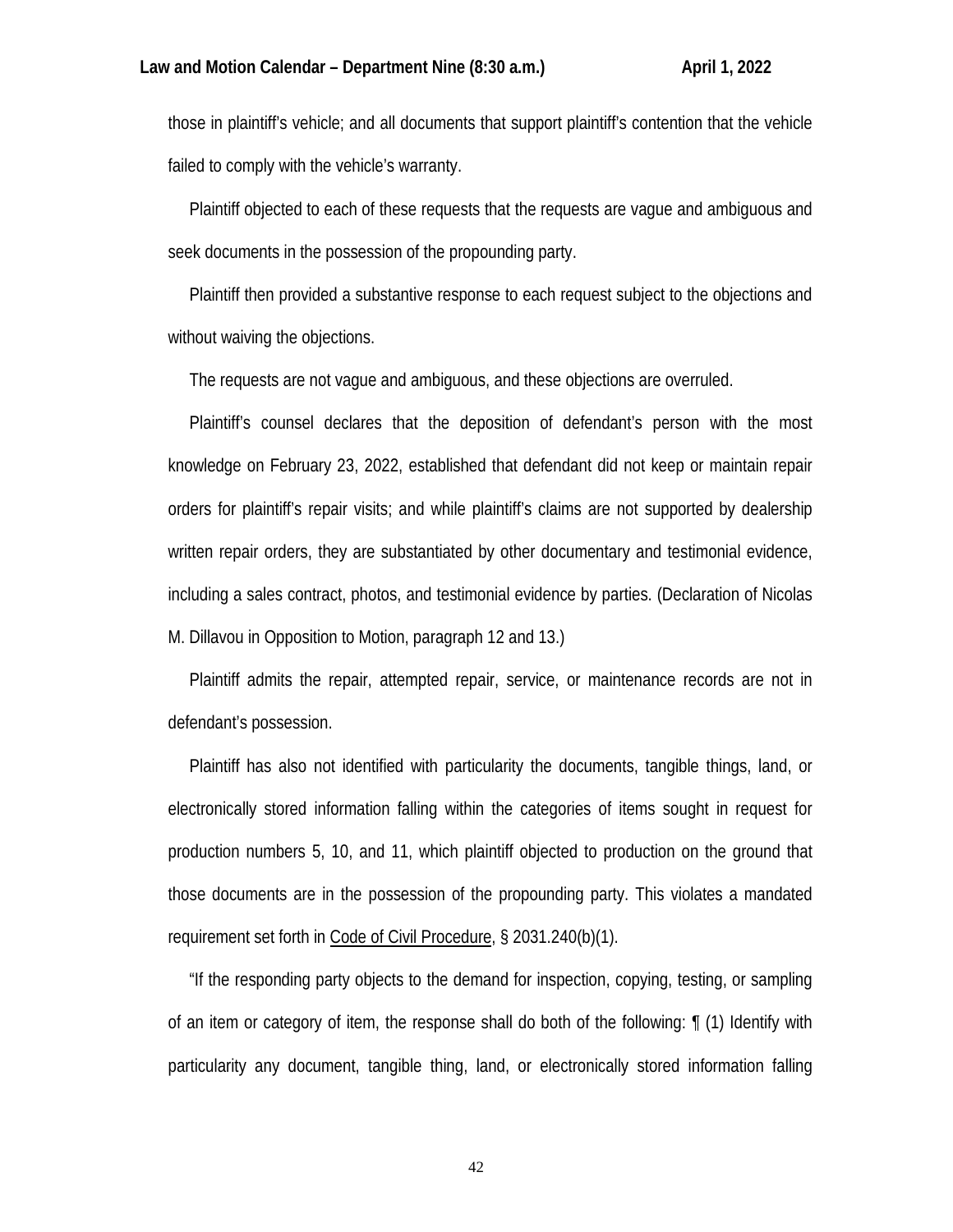within any category of item in the demand to which an objection is being made…" (Code of Civil Procedure, § 2031.240(b)(1).)

 Without identification of the documents there is nothing to support a court determination that such documents would be in the propounding party's possession and the propounding party has no ability to search its records for the documents that plaintiffs contend supports their claims and contentions.

 The failure to state that the documents identified included such documents in defendant's possession makes these responses insufficient. A further response identifying those documents that fall within this category and are in the possession of defendant must be provided.

 The objection that requests numbers 5, 10, and 11 seek production of documents in the possession of the propounding party is overruled.

 The court grants the motion to compel further responses to requests for production, request numbers 5, 10, and 11.

### Requests for Production Numbers 6-9

 Request numbers 6-9 seek production of all documents that relate to plaintiffs' requests that defendant RF Motorsports repair, service or maintain the vehicle by plaintiff; all documents that relate to any inspection of the vehicle requested, conducted or performed on plaintiffs' behalf, all documents that support plaintiff's contention that the vehicle presently has a non-conformity that substantially impairs plaintiff's use, and all documents that support plaintiff's contention that similar vehicles have common observed problems to those in YOUR [sic].

 Plaintiff responded that these requests were vague and ambiguous; and as for request number 9, it is also unintelligible.

The requests are not vague and ambiguous. Those objections are overruled.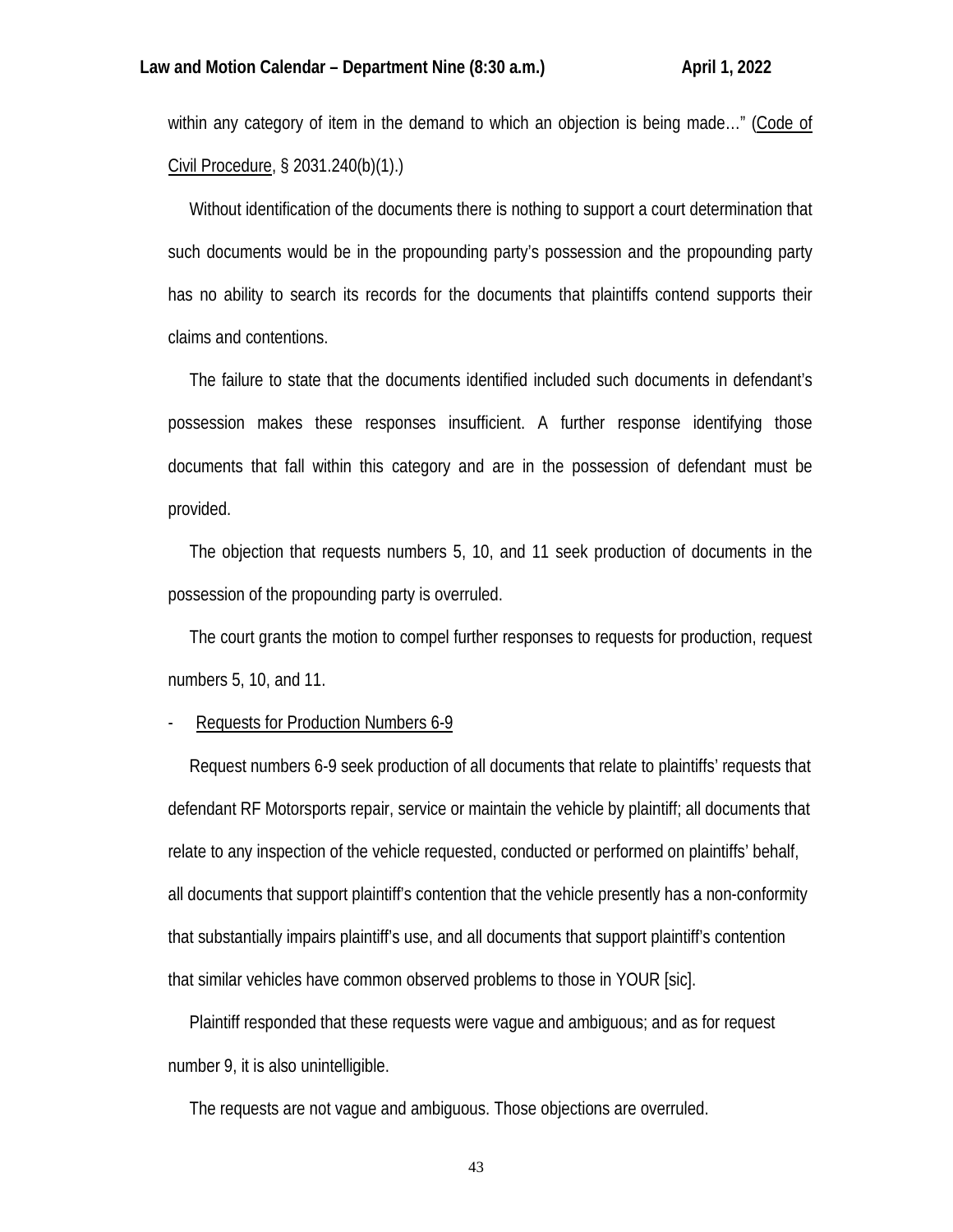Request number 9 is incomplete and unintelligible. Therefore, the motion to compel a further response to request for production number 9 is denied.

 The motion to compel further responses to requests for production numbers 6-8 without objection is granted.

# Requests for Production Numbers 12-14

 Request numbers 12-14 seek production of all documents that support plaintiffs' contention that defendant RF Motorsports failed to comply with the California Lemon Law regarding the vehicle; all documents that relate to claims plaintiff made under the California Lemon Law within the last five years; and all documents relating to damages plaintiff sustained in connection with the vehicle from November 2019 through the present.

. Plaintiff objected: the requests are vague and ambiguous; they seek documents in the possession of the propounding party; they call for a legal conclusion; seek attorney-client and/or work product privileged information; and they seek disclosure of expert information outside the guidelines of the Code of Civil Procedure.

The requests are not vague and ambiguous, and those objections are overruled.

 Plaintiff was obligated by statute to "Identify with particularity any document, tangible thing, land, or electronically stored information falling within any category of item in the demand to which an objection is being made." (Code of Civil Procedure, § 2031.240(b)(1)).) Even if plaintiff objects that documents already in defendant's possession will not be produced, plaintiff is still statutorily required to identify those documents that fall within the category of documents described in the request.

 The failure to state that the documents identified included such documents in defendant's possession makes these responses insufficient. A further response identifying those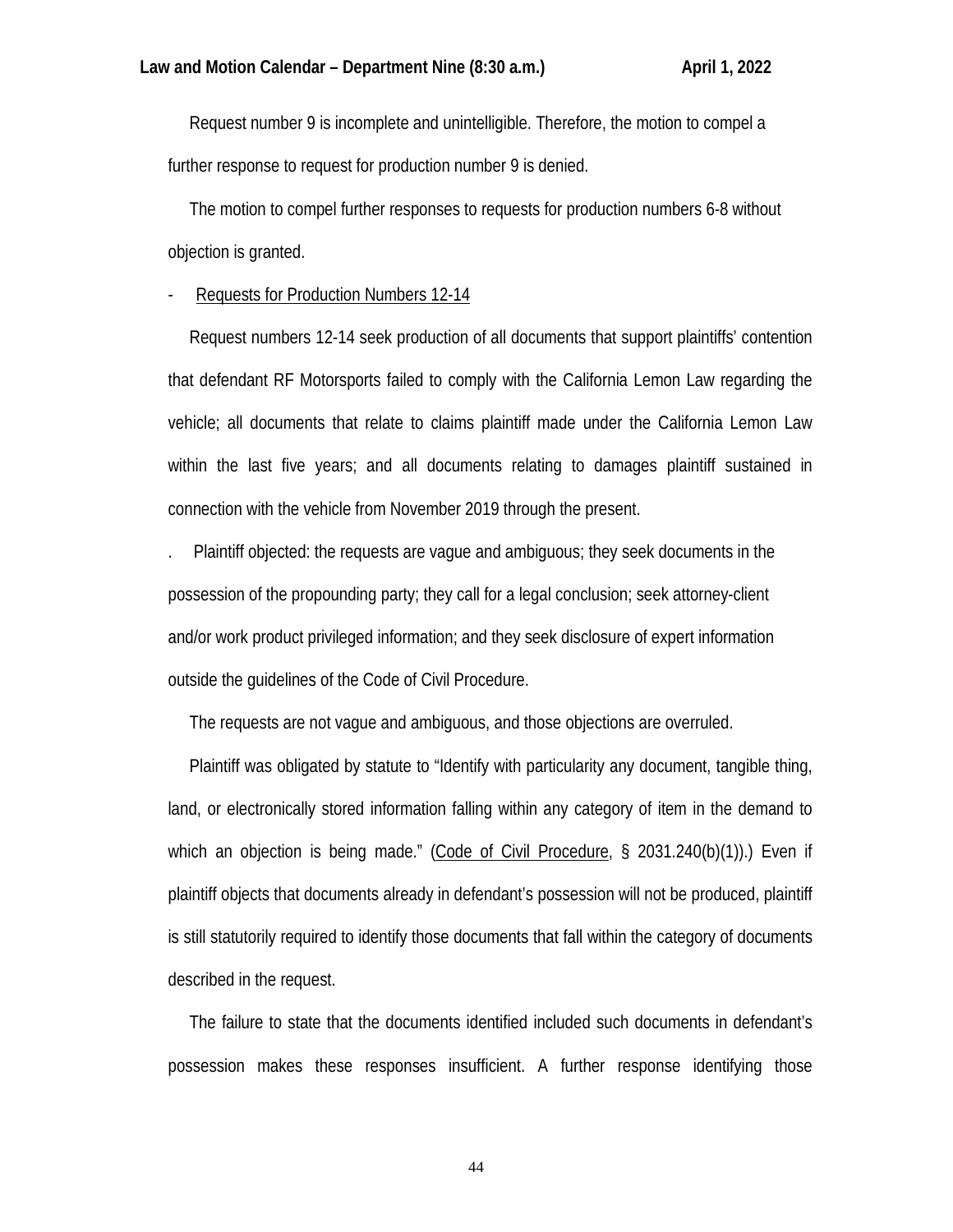documents that fall within this category and are in the possession of defendant must be provided.

Discovery proceedings may seek legal conclusions and contentions of the opposing party.

 "An interrogatory may relate to whether another party is making a certain contention, or to the facts, witnesses, and writings on which a contention is based. An interrogatory is not objectionable because an answer to it involves an opinion or contention that relates to fact or the application of law to fact, or would be based on information obtained or legal theories developed in anticipation of litigation or in preparation for trial." (Emphasis added.) (Code of Civil Procedure, § 2030.010(b).)

 "" 'Requests for admissions ... are primarily aimed at setting at rest a triable issue so that it will not have to be tried.... For this reason, the fact that the request is for the admission of a controversial matter, or one involving complex facts, or calls for an opinion, is of no moment. If the litigant is able to make the admission, the time for making it is during discovery procedures, and not at the trial.' [Citation.]" (*Bloxham v. Saldinger* (2014) 228 Cal.App.4th 729, 752, 175 Cal.Rptr.3d 650; see § 2033.010.)  $\parallel$  In addition, a request may ask a party for a legal conclusion. (§ 2033.010; *Garcia v. Hyster Co.* (1994) 28 Cal.App.4th 724, 733, 735, 34 Cal.Rptr.2d 283 [request may seek admission party was negligent and negligence was legal cause of damages].)" (Emphasis added.) (Grace v. Mansourian (2015) 240 Cal.App.4th 523, 528–529.)

 The same holds true for requests to produce the documents that support a legal contention or conclusion. The "calls for a legal conclusion" objection is overruled.

 Plaintiff having objected to production on the grounds of attorney-client privilege and work product/expert information, plaintiff was mandated to provide a privilege log along with the response.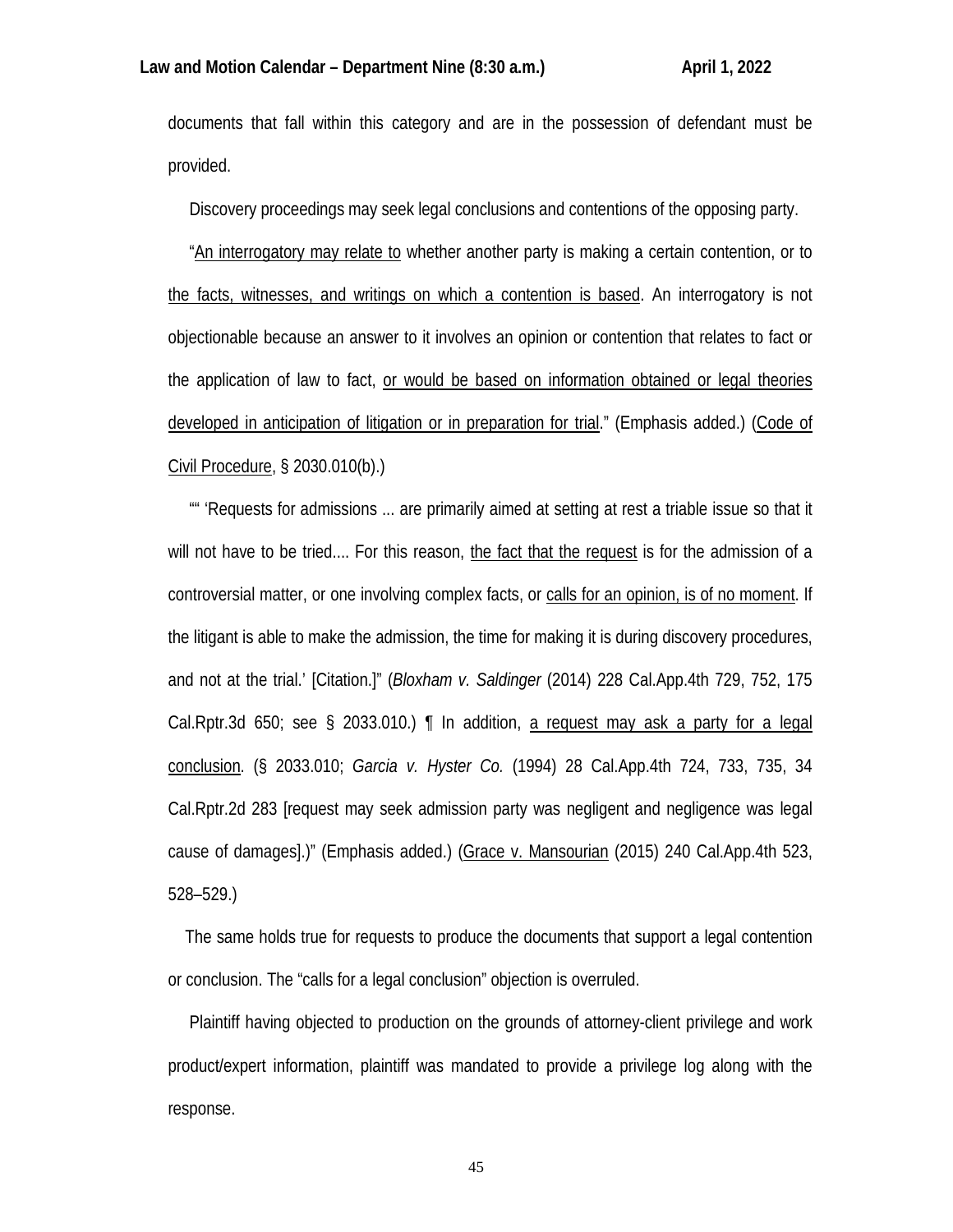"(c)(1)If an objection is based on a claim of privilege or a claim that the information sought is protected work product, the response shall provide sufficient factual information for other parties to evaluate the merits of that claim, including, if necessary, a privilege log. ¶ (2) It is the intent of the Legislature to codify the concept of a privilege log as that term is used in California case law. Nothing in this subdivision shall be construed to constitute a substantive change in case law." (Code of Civil Procedure, § 2031.240(c).)

 "Privilege logs have long been used by practitioners to list and describe the items to be protected. But the expression " 'privilege log' " appeared nowhere in the Code of Civil Procedure, rather it was merely "jargon, commonly used by courts and attorneys to express the requirements of [section 2031.240, subdivision (b) ]." (*Hernandez v. Superior Court* (2003) 112 Cal.App.4th 285, 292, 4 Cal.Rptr.3d 883 (*Hernandez*); see *Lockyer, supra,* 122 Cal.App.4th at pp. 1073–1074, 19 Cal.Rptr.3d 324; *Best Products, Inc. v. Superior Court* (2004) 119 Cal.App.4th 1181, 1188–1189, 15 Cal.Rptr.3d 154 (*Best Products* ).) " 'The purpose of a "privilege log" is to provide a specific factual description of documents in aid of substantiating a claim of privilege in connection with a request for document production. [Citation.] The purpose of providing a specific factual description of documents is to permit a judicial evaluation of the claim of privilege.' " (*Ibid.*) In 2012, the Legislature amended section 2031.240 "to codify the concept of a privilege log as that term is used in California case law." (§ 2031.240, subd. (c)(2).) The new section 2031.240, subdivision (c)(1), provides, "If an objection is based on a claim of privilege or a claim that the information sought is protected work product, the response shall provide sufficient factual information for other parties to evaluate the merits of that claim, including, if necessary, a privilege log." In adding this subdivision, the Legislature declared, "Nothing in this subdivision shall be construed to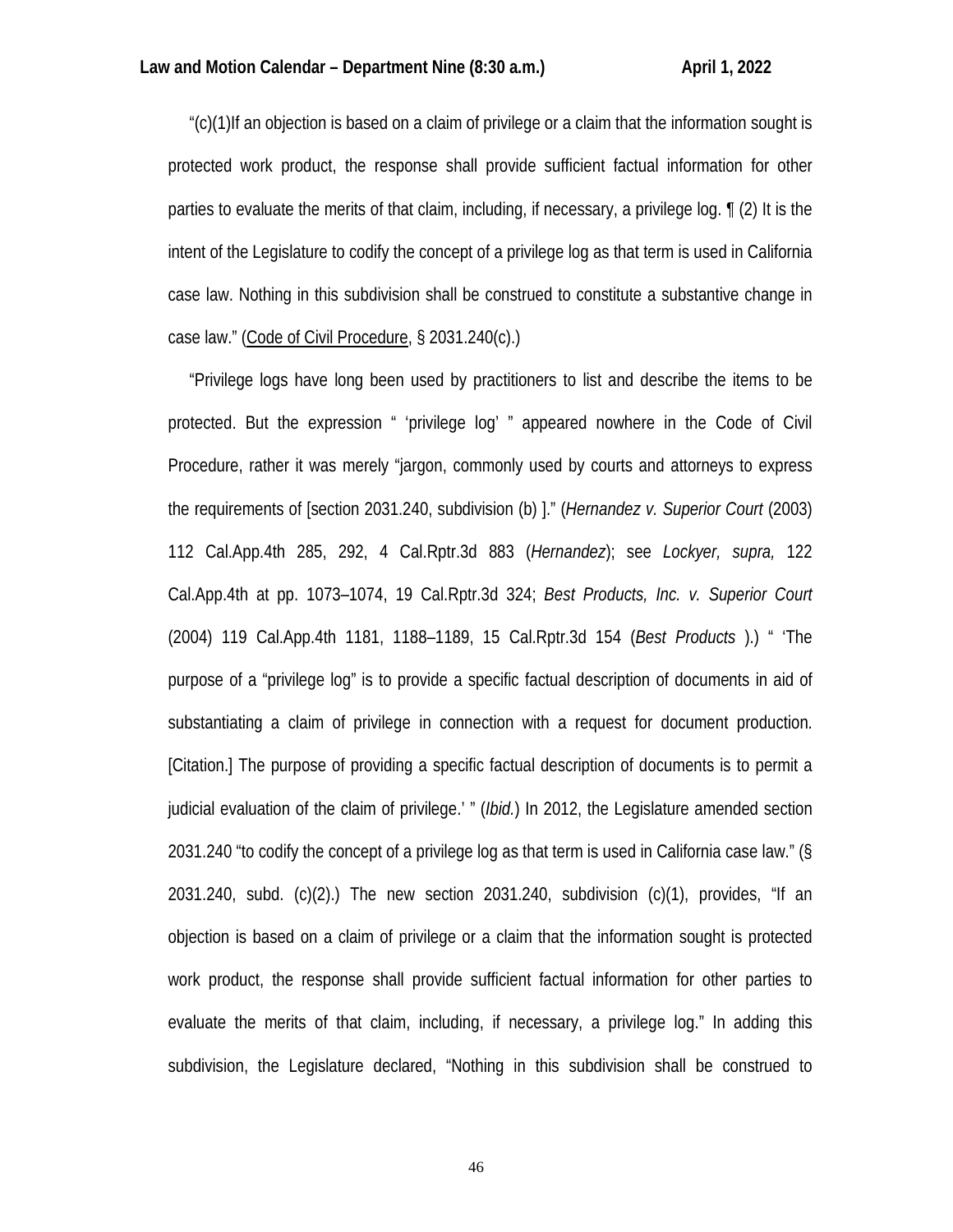constitute a substantive change in case law." (§ 2031.240, subd. (c)(2).)" (Catalina Island Yacht Club v. Superior Court (2015) 242 Cal.App.4th 1116, 1125.)

 The court orders plaintiff to provide a privilege log concerning the documents plaintiff contends is protected by the privileges asserted.

 The motion to compel further responses to Requests for Production Numbers 12-14 is granted.

## Discovery Sanctions

 "…If a monetary sanction is authorized by any provision of this title, the court shall impose that sanction unless it finds that the one subject to the sanction acted with substantial justification or that other circumstances make the imposition of the sanction unjust." (Code of Civil Procedure, § 2023.030(a).)

 "The court shall impose a monetary sanction under Chapter 7 (commencing with Section 2023.010) against any party, person, or attorney who unsuccessfully makes or opposes a motion to compel a further response to interrogatories, unless it finds that the one subject to the sanction acted with substantial justification or that other circumstances make the imposition of the sanction unjust." (Code of Civil Procedure, § 2030.300(d).)

 "Except as provided in subdivision (j), the court shall impose a monetary sanction under Chapter 7 (commencing with Section 2023.010) against any party, person, or attorney who unsuccessfully makes or opposes a motion to compel further response to an inspection demand, unless it finds that the one subject to the sanction acted with substantial justification or that other circumstances make the imposition of the sanction unjust" (Code of Civil Procedure, § 2031.310(h).)

 "(d) The court shall impose a monetary sanction under Chapter 7 (commencing with Section 2023.010) against any party, person, or attorney who unsuccessfully makes or opposes a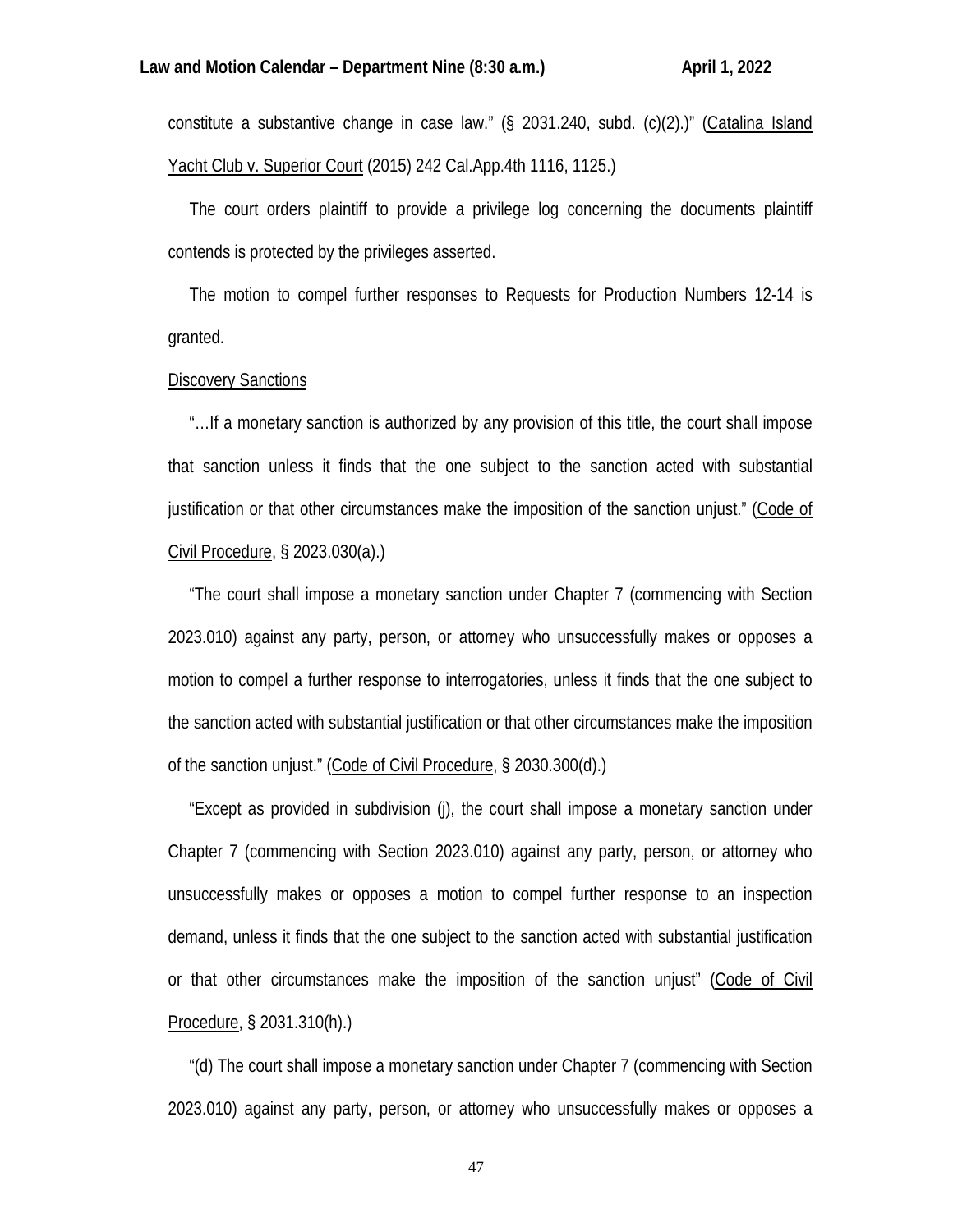motion to compel further response, unless it finds that the one subject to the sanction acted with substantial justification or that other circumstances make the imposition of the sanction unjust." (Code of Civil Procedure, § 2033.290(d).)

 The court finds it is appropriate to award defendant RF Motorsports the amount of \$3,635 in monetary sanctions payable by plaintiffs.

**TENTATIVE RULING # 8: DEFENDANT RF MOTORSPORTS MOTION TO COMPEL FURTHER RESPONSES TO FORM INTERROGATORIES, REQUESTS FOR PRODUCTION, AND REQUESTS FOR ADMISSION IS GRANTED IN PART AND DENIED IN PART AS STATED IN THE TEXT OF THE RULING. THE MOTION TO COMPEL FURTHER RESPONSES TO REQUESTS FOR PRODUCTION, SET ONE, NUMBERS 1 AND 9 IS DENIED. THE MOTION TO COMPEL FURTHER RESPONSES TO REQUESTS FOR PRODUCTION, SET 1, NUMBER 3 IS GRANTED IN PART AND DENIED IN PART. THE COURT ORDERS THAT THE PCW OWNER'S MANUAL BE PRODUCED BY PLAINTIFF WITHIN TEN DAYS. THE MOTION TO COMPEL FURTHER RESPONSES TO REQUESTS FOR PRODUCTION, SET ONE, NUMBERS 4-8 AND 10-14 IS GRANTED AS DESCRIBED IN THE TEXT OF THE RULING. PLAINTIFF IS ORDERED TO PROVIDE FURTHER RESPONSES TO REQUESTS FOR PRODUCTION, SET ONE, NUMBERS 4-8 AND 10-14 AND A PRIVILEGE LOG WITHIN TEN DAYS. DEFENDANT'S MOTION TO COMPEL FURTHER RESPONSES TO FORM INTERROGATORIES, NUMBERS 9.1, 9.2, 12.1, 12.4, AND 17.1 IS GRANTED. PLAINTIFF IS ORDERED TO PROVIDE FURTHER RESPONSES TO FORM INTERROGATORIES, NUMBERS 9.1, 9.2, 12.1, 12.4, AND 17.1 WITHIN TEN DAYS. THE COURT GRANTS THE MOTION TO COMPEL FURTHER RESPONSES TO REQUESTS FOR ADMISSION, NUMBERS 4-7 AND 10. PLAINTIFF IS ORDERED TO PROVIDE FURTHER RESPONSES TO REQUESTS FOR ADMISSION, NUMBERS 4-7 AND**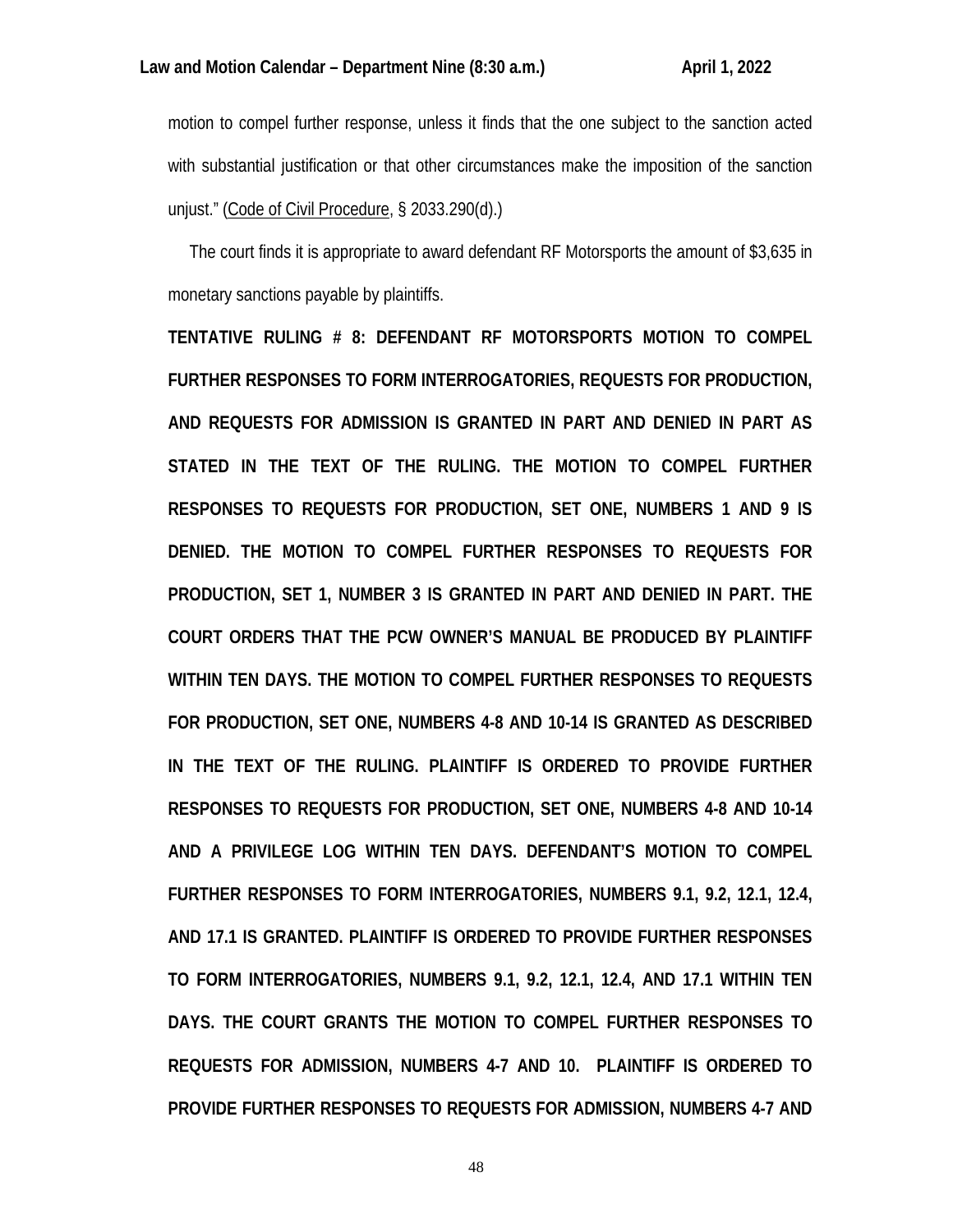**10 WITHOUT OBJECTIONS WITHIN TEN DAYS. PLAINTIFF IS ALSO ORDERED TO PAY DEFENDANT RF MOTORSPORTS \$3,635 IN MONETARY SANCTIONS WITHIN TEN DAYS.** 

**NO HEARING ON THIS MATTER WILL BE HELD (LEWIS V. SUPERIOR COURT (1999) 19 CAL.4TH 1232, 1247.), UNLESS A NOTICE OF INTENT TO APPEAR AND REQUEST FOR ORAL ARGUMENT IS TRANSMITTED ELECTRONICALLY THROUGH THE COURT'S WEBSITE OR BY TELEPHONE TO THE COURT AT (530) 621-6551 BY 4:00 P.M. ON THE DAY THE TENTATIVE RULING IS ISSUED. IF YOU WANT AN ORAL ARGUMENT, YOU WILL CONTINUED IT TO APRIL 8, 2022 AT 8:30 A.M. FOR SHORT ORAL ARGUMENTS. NOTICE TO ALL PARTIES OF AN INTENT TO APPEAR MUST BE MADE BY TELEPHONE (vCourt) OR IN PERSON. PROOF OF SERVICE OF SAID NOTICE MUST BE FILED PRIOR TO OR AT THE HEARING. LONG CAUSE HEARINGS MUST BE REQUESTED BY 4:00 P.M. ON THE DAY THE TENTATIVE RULING IS ISSUED AND THE PARTIES ARE TO PROVIDE THE COURT WITH THREE MUTUALLY AGREEABLE DATES ON FRIDAY AFTERNOONS AT 2:30 P.M. LONG CAUSE ORAL ARGUMENT REQUESTS WILL BE SET FOR HEARING ON ONE OF THE THREE MUTUALLY AGREEABLE DATES ON FRIDAY AFTERNOONS AT 2:30 P.M. THE COURT WILL ADVISE THE PARTIES OF THE LONG CAUSE HEARING DATE AND TIME BY 5:00 P.M. ON THE DAY THE TENTATIVE RULING IS ISSUED.** 

**PARTIES MAY PERSONALLY APPEAR AT THE HEARING. IF A PARTY OR PARTIES WISH TO APPEAR TELEPHONICALLY THEY MUST APPEAR BY "VCOURT", WHICH MUST BE SCHEDULED AND PAID THROUGH THE COURT WEBSITE AT www.eldorado.courts.ca.gov/online-services/telephonic-appearances. MATTERS IN WHICH THE PARTIES' TOTAL TIME ESTIMATE FOR ARGUMENT IS 15 MINUTES OR**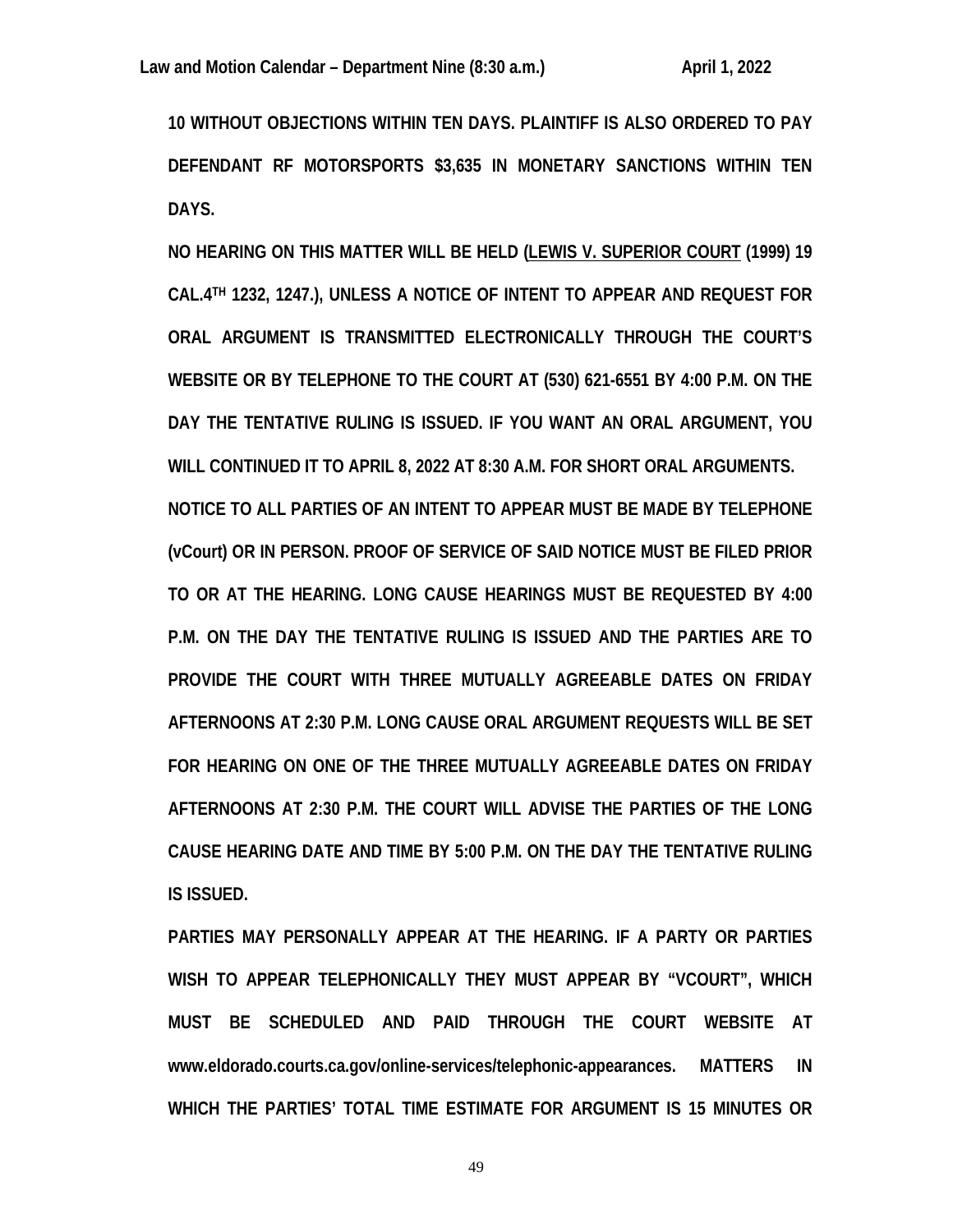**LESS WILL BE HEARD ON THE LAW AND MOTION CALENDAR AT 8:30 A.M. ON FRIDAY, APRIL 8, 2022, EITHER IN PERSON OR BY VCOURT TELEPHONIC APPEARANCE UNLESS OTHERWISE NOTIFIED BY THE COURT.**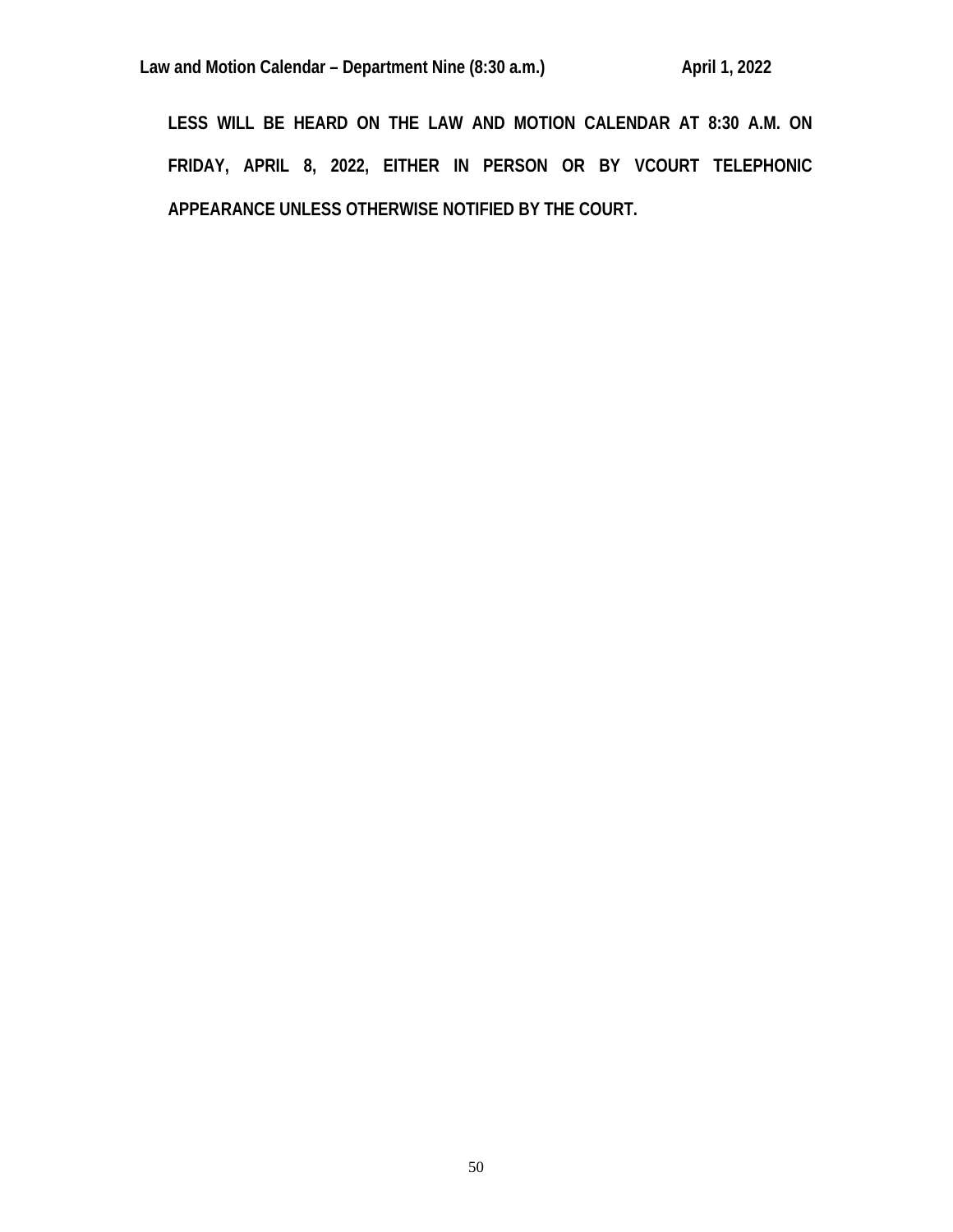## **9. WANLAND v. BEST LEGAL SUPPORT TEAM, LLC 21CV0383**

#### **Defendants' Motion to Quash Service of the Summons and Complaint.**

 Plaintiff filed a complaint against defendants asserting a cause of action for breach of fiduciary duties.

 Defendants Wanland, Best Legal Support Team, LLC, a California LLC and Best Legal Support Team, LLC, a Nevada LLC move to quash service of the summons and complaint on the following grounds: the summons and complaint were not properly served when they were left at defendant Wanland's front door after defendant Wanland talked with the registered process server through the closed front door; and the ADR package was not served as required by Rules of Court, Rule 3.221(c).

 Plaintiff argues in opposition: the declaration of defendant Wanland in support of the motion is not credible; and the registered process server's proof of service executed under oath and declaration in opposition are credible and establish that defendant Wanland and the LLCs were personally served on January 15, 2022.

 "A defendant, on or before the last day of his or her time to plead or within any further time that the court may for good cause allow, may serve and file a notice of motion for one or more of the following purposes: ¶ (1) To quash service of summons on the ground of lack of jurisdiction of the court over him or her." (Code of Civil Procedure, § 418.10(a)(1).)

 ""[C]ompliance with the statutory procedures for service of process is essential to establish personal jurisdiction. [Citation.] Thus, a default judgment entered against a defendant who was not served with a summons in the manner prescribed by statute is void." (*Dill v. Berquist Construction Co.* (1994) 24 Cal.App.4th 1426, 1444, 29 Cal.Rptr.2d 746.) ¶ When a defendant argues that service of summons did not bring him or her within the trial court's jurisdiction, the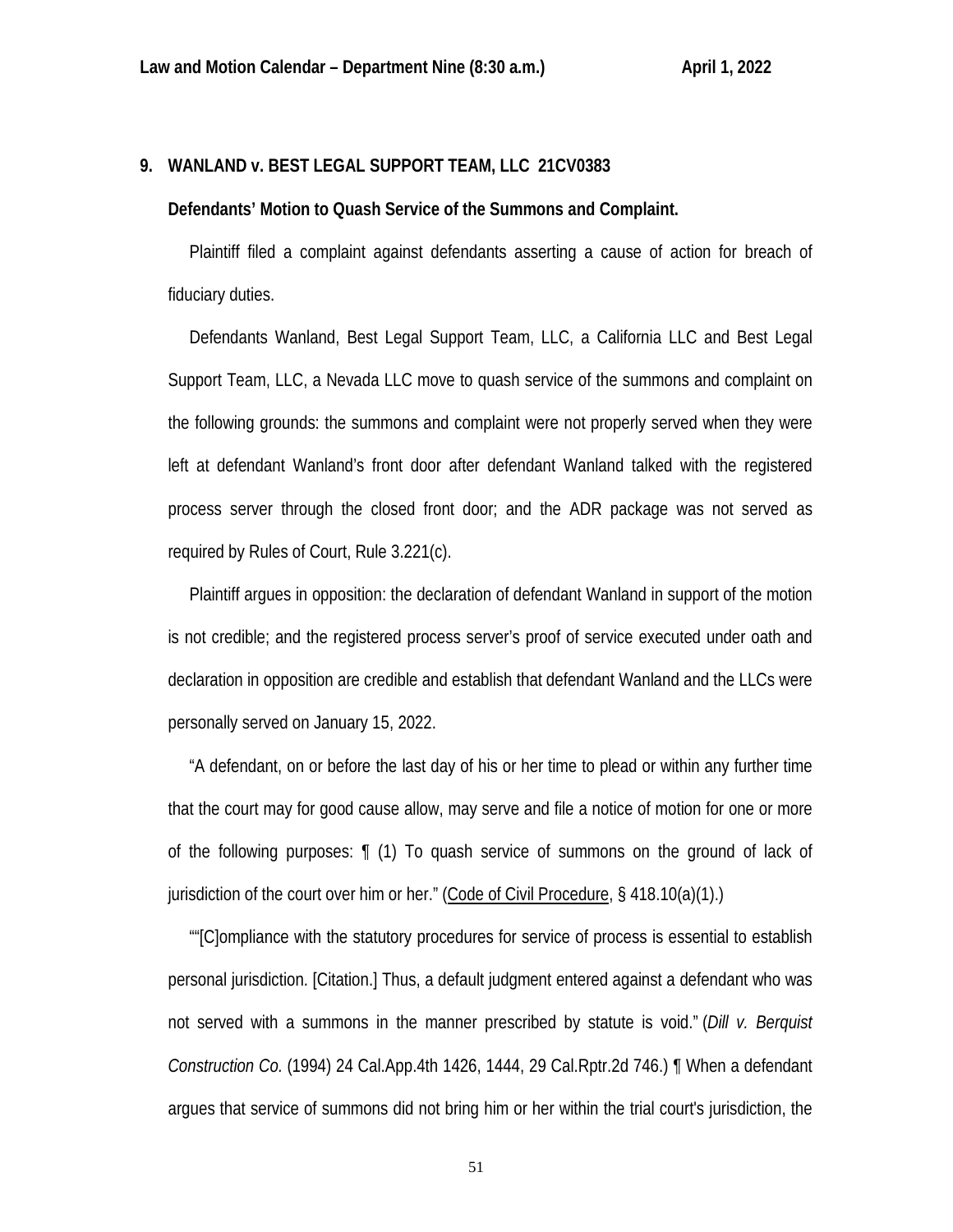plaintiff has "the burden of proving the facts that did give the court jurisdiction, that is the facts requisite to an effective service." (*Coulston v. Cooper* (1966) 245 Cal.App.2d 866, 868, 54 Cal.Rptr. 302.) ¶ "When an issue is tried on affidavits, the rule on appeal is that those affidavits favoring the contention of the prevailing party establish not only the facts stated therein but also all facts which reasonably may be inferred therefrom, and where there is a substantial conflict in the facts stated, a determination of the controverted facts by the trial court will not be disturbed." (*Griffith Co. v. San Diego Col. for Women* (1955) 45 Cal.2d 501, 508, 289 P.2d 476.) But we "independently review [the trial court's] statutory interpretations and legal conclusions [citations]." (*County of San Diego v. Gorham* (2010) 186 Cal.App.4th 1215, 1230, 113 Cal.Rptr.3d 147 (*Gorham*).)" (American Express Centurion Bank v. Zara (2011) 199 Cal.App.4th 383, 387.)

 "A summons may be served by personal delivery of a copy of the summons and of the complaint to the person to be served. Service of a summons in this manner is deemed complete at the time of such delivery. ¶ The date upon which personal delivery is made shall be entered on or affixed to the face of the copy of the summons at the time of its delivery. However, service of a summons without such date shall be valid and effective." (Code of Civil Procedure, § 415.10.)

 "On a motion to quash service of summons, the plaintiff bears the burden of proving by a preponderance of the evidence that all jurisdictional criteria are met. (*Mihlon v. Superior Court* (1985) 169 Cal.App.3d 703, 710, 215 Cal.Rptr. 442; *Ziller Electronics Lab GmbH v. Superior Court* (1988) 206 Cal.App.3d 1222, 1232, 254 Cal.Rptr. 410 (Ziller ).) The burden must be met by competent evidence in affidavits and authenticated documents; an unverified complaint may not be considered as supplying the necessary facts. (*Ziller*, supra, 206 Cal.App.3d at p. 1233, 254 Cal.Rptr. 410.)" (Nobel Floral, Inc. v. Pasero (2003) 106 Cal.App.4th 654, 657-658.)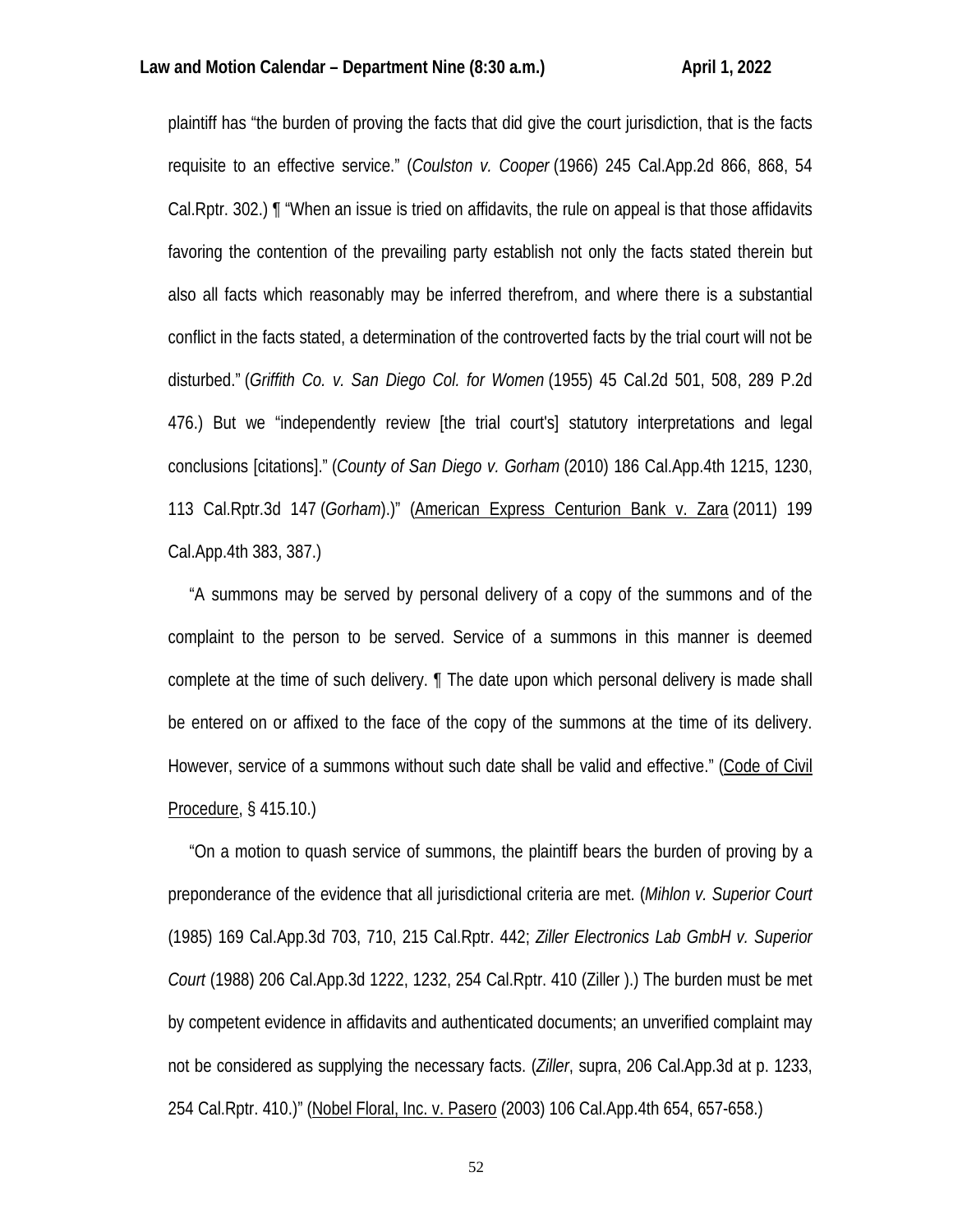"Contrary to Allstate's contention, substantial evidence is found in the record to support the trial court's implicit finding that the summons and complaint was in fact properly served upon Mach, in the form of substitute service pursuant to section 415.20. [FN 7.] When evidence presented below is conflicting, an appellate court must presume that " 'the court found every fact necessary to support its order that the evidence would justify. So far as it has passed on the weight of evidence or the credibility of witnesses, its implied findings are conclusive.' " (*Taylor–Rush v. Multitech Corp.* (1990) 217 Cal.App.3d 103, 110, 265 Cal.Rptr. 672, quoting *Kulko v. Superior Court* (1977) 19 Cal.3d 514, 519, fn. 1, 138 Cal.Rptr. 586, 564 P.2d 353, overruled on other grounds by *Kulko v. California Superior Court* (1978) 436 U.S. 84, 98 S.Ct. 1690, 56 L.Ed.2d 132.) " 'Where there is substantial conflict in the facts stated, a determination of the controverted facts by the trial court will not be disturbed' " on appeal. (*Ibid*.) ¶ FN7. Although not expressly stated, the court must have so concluded because it did not remove the default judgment against Mach. It would not have been able to reach this result if it had found that service was never effectuated. ¶ Section 415.20 provides in part: "If a copy of the summons and of the complaint cannot with reasonable diligence be personally delivered to the person to be served ... a summons may be served by leaving a copy of the summons and of the complaint at such person's dwelling house ... in the presence of a competent member of the household ... who shall be informed of the contents thereof, and by thereafter mailing a copy of the summons and of the complaint ... to the person to be served at the place where [the copies] were left." (§ 415.20, subd. (b).) ¶ " ' "Ordinarily, ... two or three attempts at personal service at a proper place should fully satisfy the requirement of reasonable diligence and allow substituted service to be made." [Citation.]' " (*Bein v. Brechtel–Jochim Group, Inc.* (1992) 6 Cal.App.4th 1387, 1392, 8 Cal.Rptr.2d 351, quoting *Espindola v. Nunez* (1988) 199 Cal.App.3d 1389, 1392, 245 Cal.Rptr. 596.) If the form of substituted service is " ' "reasonably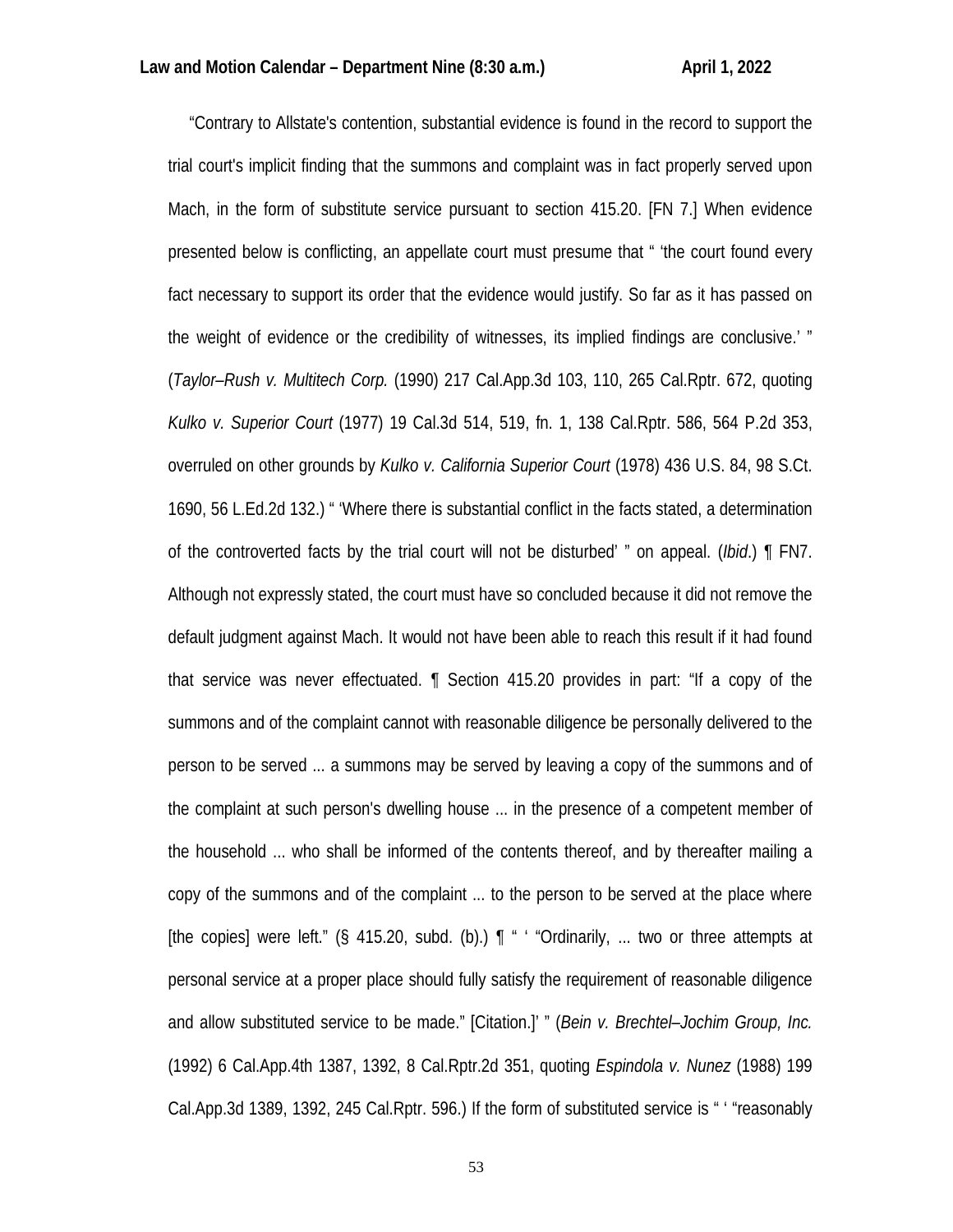calculated to give an interested party actual notice of the proceedings and an opportunity to be heard ... [in order that] the traditional notions of fair play and substantial justice implicit in due process are satisfied." ' [Citations.]" (*Bein v*. *Brechtel–Jochim Group, Inc., supra,* 6 Cal.App.4th at p. 1392, 8 Cal.Rptr.2d 351.) The pre–1969 service of process statutes requiring strict and exact compliance have now been more liberally construed to effectuate service if actual notice has been received by the defendant. (*Ibid.*) ¶ In this case, a process server for the Staffords made six attempts at personal service at Mach's residence. On the sixth attempt, on November 18, 1996, Mach answered the door but did not reveal his identity. The process server reported that "an Asian male answered the door" and, when the server asked for Mach, the man "began asking a lot of questions such as why [the server] was asking for [Mach] and who sent [the server]." The server then informed the man that he had legal documents for Mach, and asked him to show identification. The man refused and threatened to call the police, so the server "announced drop service" and left the papers with him. The server then mailed the summons and complaint to Mach at the same address two days later. ¶ We note that the defendant in this case was *actually* served by this process, he did not claim that he failed to receive notice of service, and he forwarded these papers to Allstate. On December 30, 1996, the Staffords returned and filed the summons along with the process server's proof of service, declaring that "substitute service" was made on a co-occupant and competent member of the household, at the given residence address. Allstate undertook no investigation and sought no legal opinion to confirm the adjuster's view that service was not properly effectuated. Based on these facts, there was sufficient evidence in the record to support the trial court's implicit finding that service was proper." (Emphasis added.) (Stafford v. Mach (1998) 64 Cal.App.4th 1174, 1182- 1183.)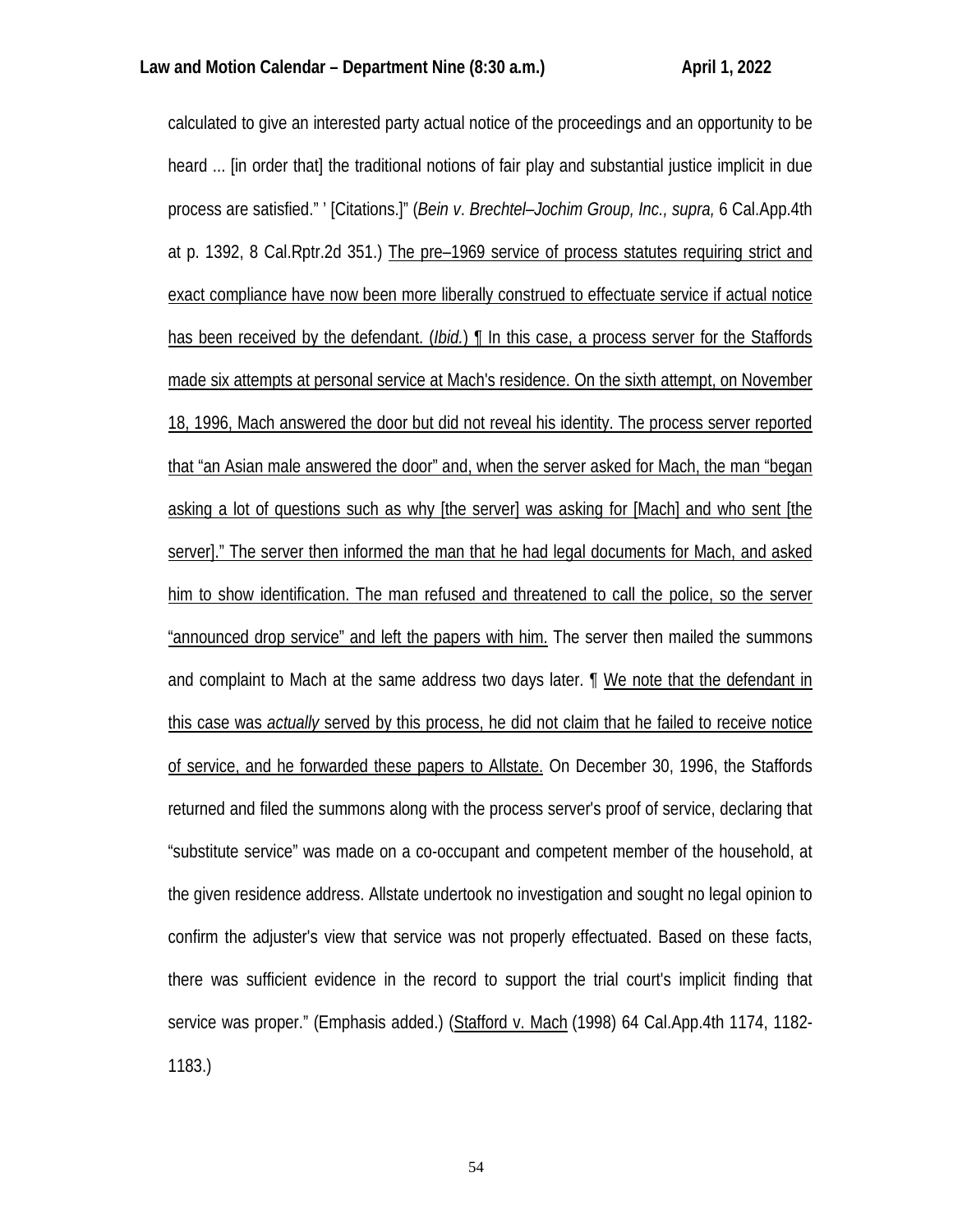Defendant Wanland declares: He is a defendant and manager of defendants Best Legal Support Team, LLC, a California LLC and Best Legal Support Team, LLC, a Nevada LLC; on January 15, 2022 an man knocked on his front door; he lives in a gated subdivision, he highly regards his privacy, and does not appreciate solicitors who still come to his door on occasion; he assumed the man was a solicitor; without opening the door he asked the man what he wanted; the man said is Don Wanland here?; defendant did not identify himself and there was no indication on the man's person that he was a process server; defendant responded "no" to the question; the man left the property, got into his car, and drove away; defendant opened the door to see if any solicitation papers had been left and he found three stapled packages including a summons and complaint; and there was no ADR packet included with any of the three staled documents nor was there anything else left in front of the door.

 The three proofs of service of the summons and complaint executed by a registered process server declare the following under oath: he personally served defendant Donald Martin Wanland, Jr. by personal delivery of the summons and complaint at a certain address in El Dorado Hills on January 15, 2022 at 9:12 a.m.; and he personally served defendants Best Legal Support Team, LLC, a California LLC and Best Legal Support Team, LLC, a Nevada LLC by service Donald Martin Wanland, Jr., registered agent for Best Legal Support Team, LLC, a California LLC and Best Legal Support Team, LLC, a Nevada LLC on January 15, 2022 at 9:12 a.m.

 The process server also submitted a declaration in opposition to the motion. He declares: he visited the subject address three times; the first visit was January 13, 2022 at 4:58 p.m.; a black Hummer H2 was in the driveway and there was a light in the house; he knocked on the front door and rang the doorbell; there was no answer; the second visit was on January 14, 2022 at 12:43 p.m.; he observed a black Hummer parked next to the residence; he knocked on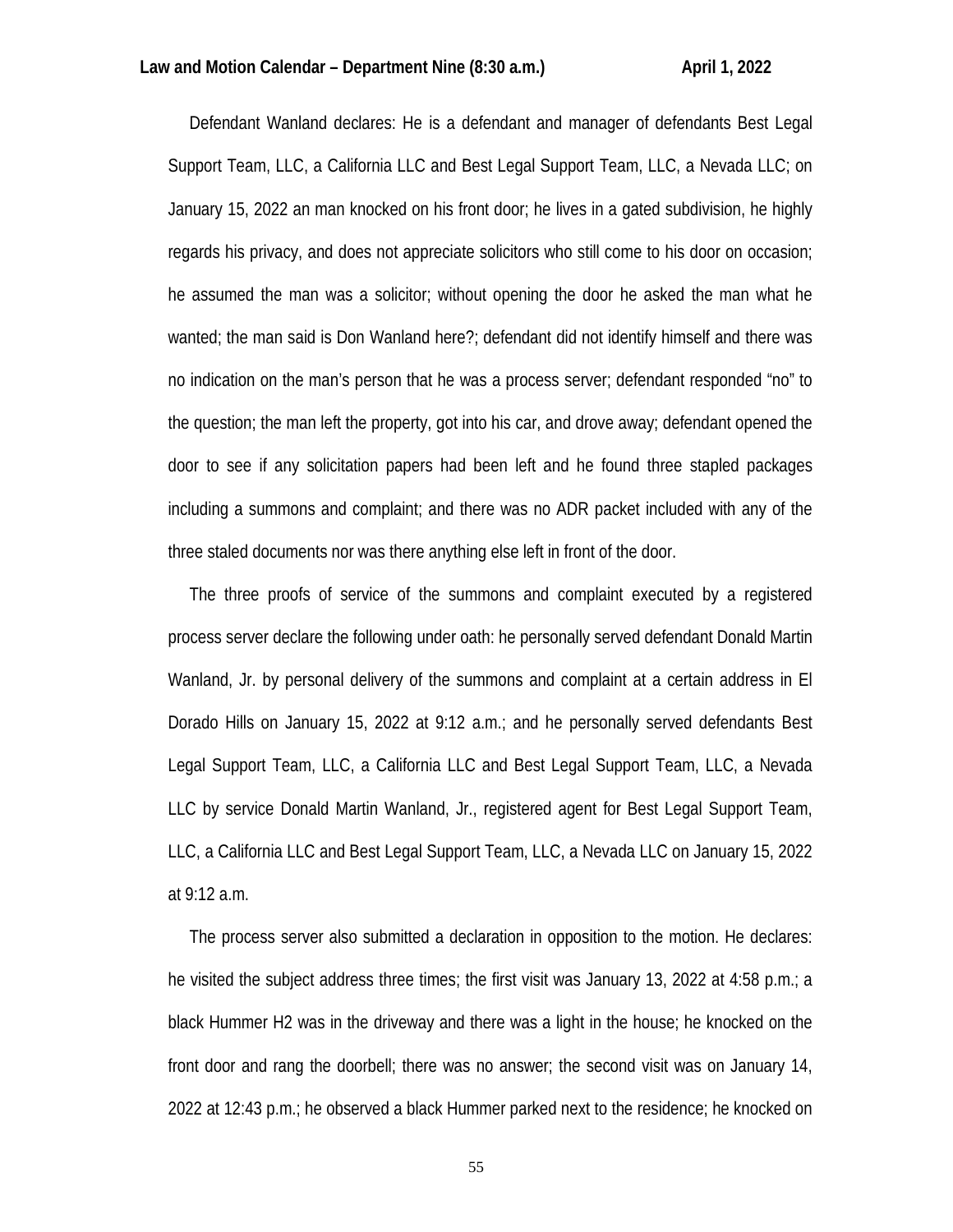the front door and had a conversation with a man who talked with him through a partially opened window; that man stated that Donald Martin Wanland, Jr. was not there; the third visit was on January 15, 2022 at 9:12 a.m.; he observed a black Hummer parked next to the residence; he knocked on the front door and a man, who appeared to be the same person he talked to on the previous occasion, came to the door; he told the man that he was a process server and that he had a complaint and summons for Donald Martin Wanland, Jr.; the man refused his request to open the door; the man refused to identify himself; he advised the man he was leaving the summons and complaint for him; he left the summons and complaint next to the front door; as he walked away from the premises, he observed the man to open the door and pick up the summons and complaint he left there; the man shouted to him "I am not served"; the man was approximately 5'10", Caucasian, brown hair, about 60 years old and 175 pounds; when he returned to his office, he reviewed the file from Rapid Legal and saw a picture of a middle-aged Caucasian gentleman that was noted as having been provided by plaintiff; he recognized the photo as the same person he had conversed with at the subject address on the last two occasions; and that man that he served he believes is Donald Martin Wanland, Jr.

 "The return of a process server registered pursuant to Chapter 16 (commencing with Section 22350) of Division 8 of the Business and Professions Code upon process or notice establishes a presumption, affecting the burden of producing evidence, of the facts stated in the return." (Evidence Code, § 647.)

 "The effect of a presumption affecting the burden of producing evidence is to require the trier of fact to assume the existence of the presumed fact unless and until evidence is introduced which would support a finding of its nonexistence, in which case the trier of fact shall determine the existence or nonexistence of the presumed fact from the evidence and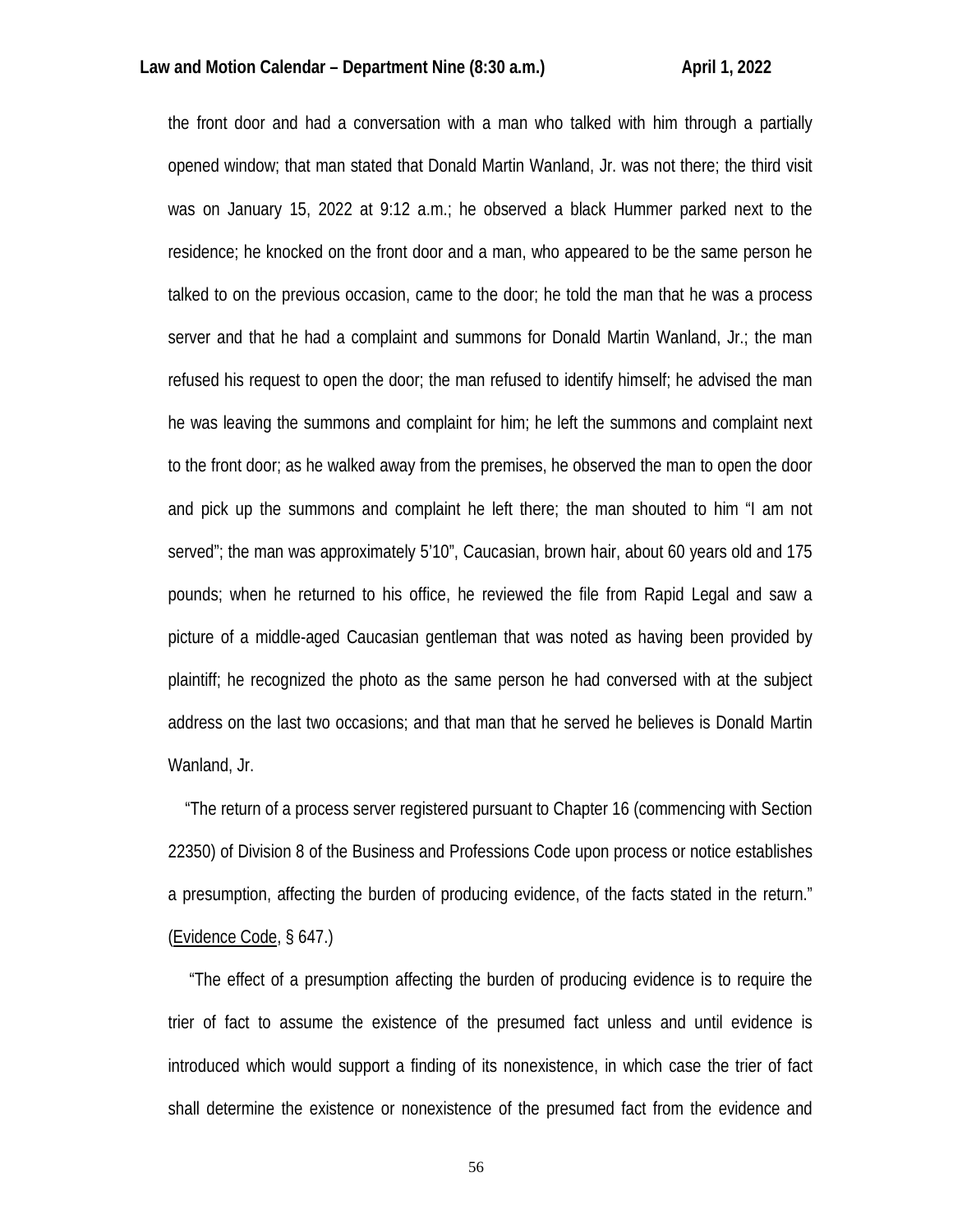without regard to the presumption. Nothing in this section shall be construed to prevent the drawing of any inference that may be appropriate." (Evidence Code, § 604.)

 The Third District Court of Appeal has stated: "A presumption affecting the burden of producing evidence requires the ultimate fact to be found from proof of the predicate facts in the absence of other evidence. If contrary evidence is introduced then the presumption has no further effect and the matter must be determined on the evidence presented. (Evid.Code, § 604.)" (In re Heather B. (1992) 9 Cal.App.4th 535, 561.)

 Contrary evidence having been introduced, the evidentiary presumption has no further effect, and the matter will be determined by the evidence presented.

 "'Personal service' means the actual delivery of the papers to the defendant in person. *Holiness Church of San Jose v. Metropolitan Church Ass'n*, 12 Cal.App. 445, 448, 107 P. 633; *Hunstock v. Estate Development Corporation*, 22 Cal.2d 205, 138 P.2d 1, 4, 148 A.L.R. 968." (Sternbeck v. Buck (1957) 148 Cal.App.2d 829, 832-833.)

 "Actual physical delivery of process can be prevented by a recalcitrant defendant, and the cases recognize the sufficiency of attempted delivery in the presence of a defendant who refuses to accept the paper. "We take it that when men are within easy speaking distance of each other and facts occur that would convince a reasonable man that personal service of a legal document is being attempted, service cannot be avoided by denying service and moving away without consenting to take the document in hand." (*In re Ball* (1934) 2 C.A.2d 578, 579, 38 P.2d 411 [process server came within 12 feet of petitioner, said "I have here another one of those things for you," tossed paper toward petitioner, and added "Now you are served"]; *Trujillo v. Trujillo* (1945) 71 C.A.2d 257, 260, 162 P.2d 640 [process server loudly explained nature of document through locked door of defendant's car and placed it under windshield wiper]; see also *People v. Prescott* (1951) 106 C.A.2d 597, 235 P.2d 406 [conviction for assaulting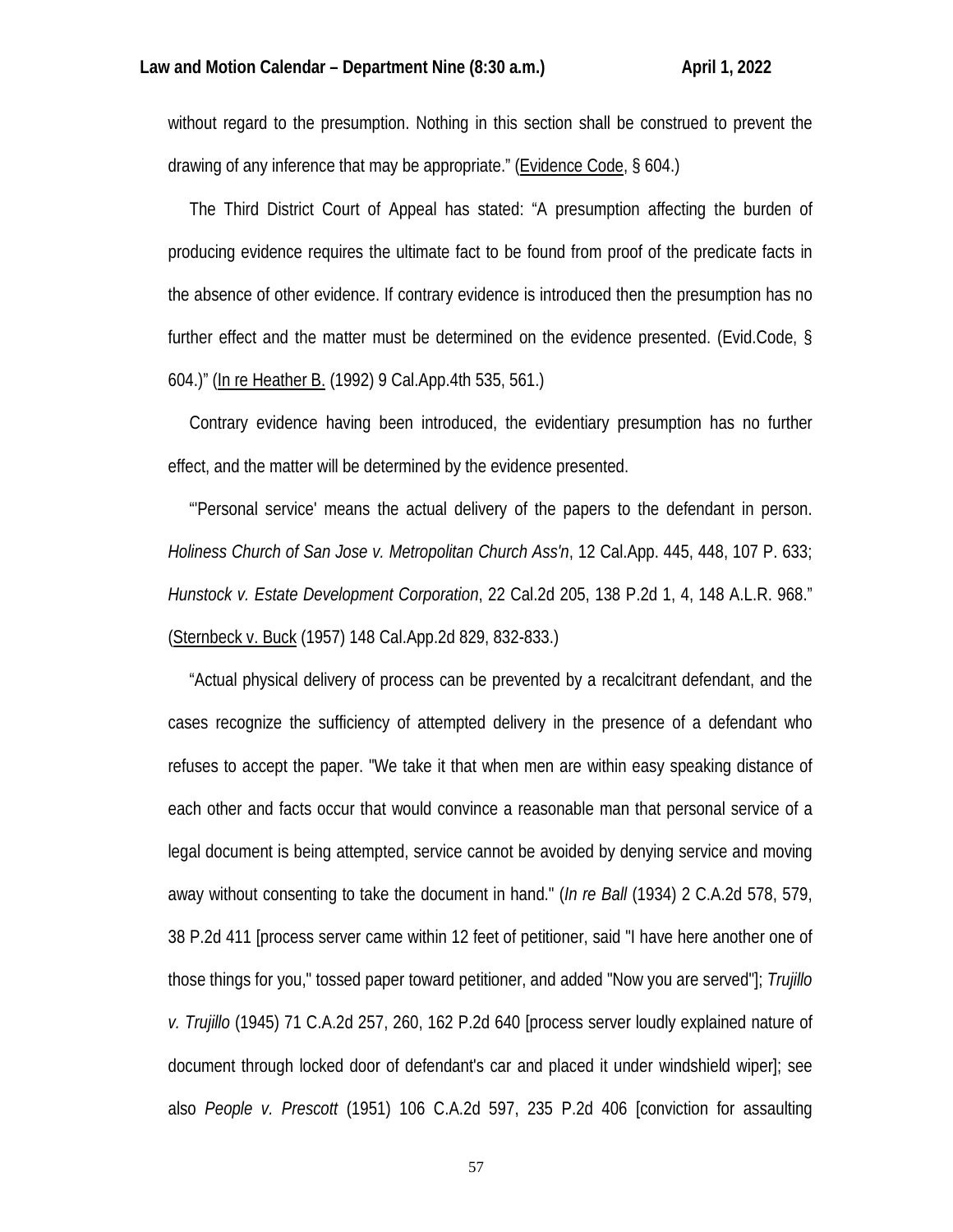## Law and Motion Calendar – Department Nine (8:30 a.m.) April 1, 2022

process server to prevent service].) ¶ More often the frustration of physical delivery is accomplished by the defendant's concealment. Because mere knowledge of an action does not confer jurisdiction of the person (see supra, §880), the defendant, upon becoming aware of the filing of the complaint, may successfully avoid personal service by secreting himself. In that situation the plaintiff may either attempt a tedious and expensive pursuit (see, e.g., *Central Mfrs. Mut. Ins. Co. v. Torreyson* (1952) 113 C.A.2d 634, 248 P.2d 940), or may elect to use a form of substituted service (see infra, §926.). ¶ Of course, no process server, whether an officer or a private person, has any authority to break into a dwelling for purposes of service. (Foley v. Martin (1904) 142 C. 256, 71 P. 165, 75 P. 842.)" (3 Witkin, California Procedure, (4th ed. 1997) Actions, § 925, page 1105.)

 "Upon the foregoing conflict of evidence, the court found that the defendant was duly served with the summons and complaint in the divorce action, in Los Angeles, on October 12, 1944, and that his default for failure to appear or answer the complaint was duly entered, and the court thereupon denied the motion on January 18, 1945, to set aside the default or the interlocutory decree of divorce. The court was warranted in assuming the truth of the averments of Mr. Giss that he left the copies of the documents in the custody and control of the defendant with an explanation of the nature thereof, and that the defendant knew the nature of the documents and the purpose of leaving them with him, but deliberately attempted to avoid service by dislodging them from the windshield wiper. The evidence adequately supports the finding of due personal service of process, and warrants the denial of defendant's motion to vacate the interlocutory judgment." (Trujillo v. Trujillo (1945) 71 Cal.App.2d 257, 260.)

 "It is established that a defendant will not be permitted to defeat service by rendering physical service impossible. *In In re Ball* (1934) 2 Cal.App.2d 578, 38 P.2d 411, it was held that effective service was made when the process server informed the defendant that he had "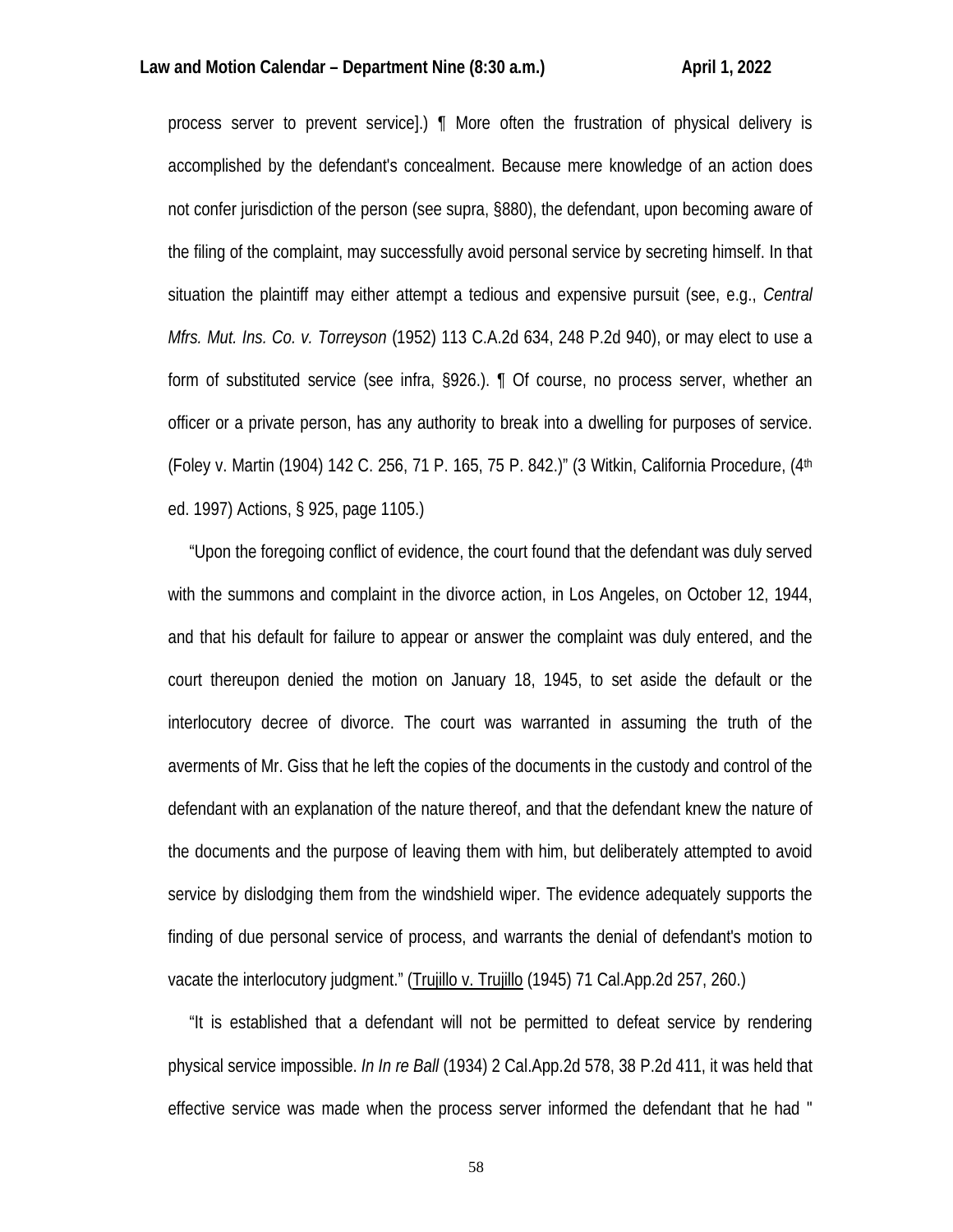'another one of those things for you,' " and when the defendant moved away, threw the summons and complaint so that it fell a few feet away from the defendant. "We take it that when men are within easy speaking distance of each other and facts occur that would convince a reasonable man that personal service of a legal document is being attempted, service cannot be avoided by denying service and moving away without consenting to take the document in hand." (Id. at p. 579, 38 P.2d 411.) ¶ In *Ludka v. Memory Magnetics International*, supra, 25 Cal.App.3d 316, 101 Cal.Rptr. 615, a default judgment was upheld against the argument that it should have been set aside because service of process was faulty. In that case the process server entered the defendant's offices and, unable to obtain access to a corporate officer, threw the papers on a coffee table saying " 'You're served.' " Copies of the summons and complaint were thereafter sent to the defendant. The defendant argued that service was improper because the receptionist, upon whom service ostensibly was made, was not then his secretary nor an agent for service of process on the corporation, and because a third party in the reception area, declaring that service had not been made, threw the papers into the wastebasket. It was held that the service of process "amply complied" with section 415.20 and that the gratuitous actions of the third party did not render service ineffective. (Id. at pp. 320-321, 101 Cal.Rptr. 615.) Here, the process server provided actual notice of the documents to the person apparently in charge of Sabek's office and, prevented by that person from leaving them inside the office, left them on the other side of the office door. No more was required to effect service other than to mail to Saberi a copy of the summons and complaint." (Khourie, Crew & Jaeger v. Sabek, Inc. (1990) 220 Cal.App.3d 1009, 1013-1014.)

 "In all general civil cases, the plaintiff must serve a copy of the ADR information package on each defendant together with the complaint. Cross-complainants must serve a copy of the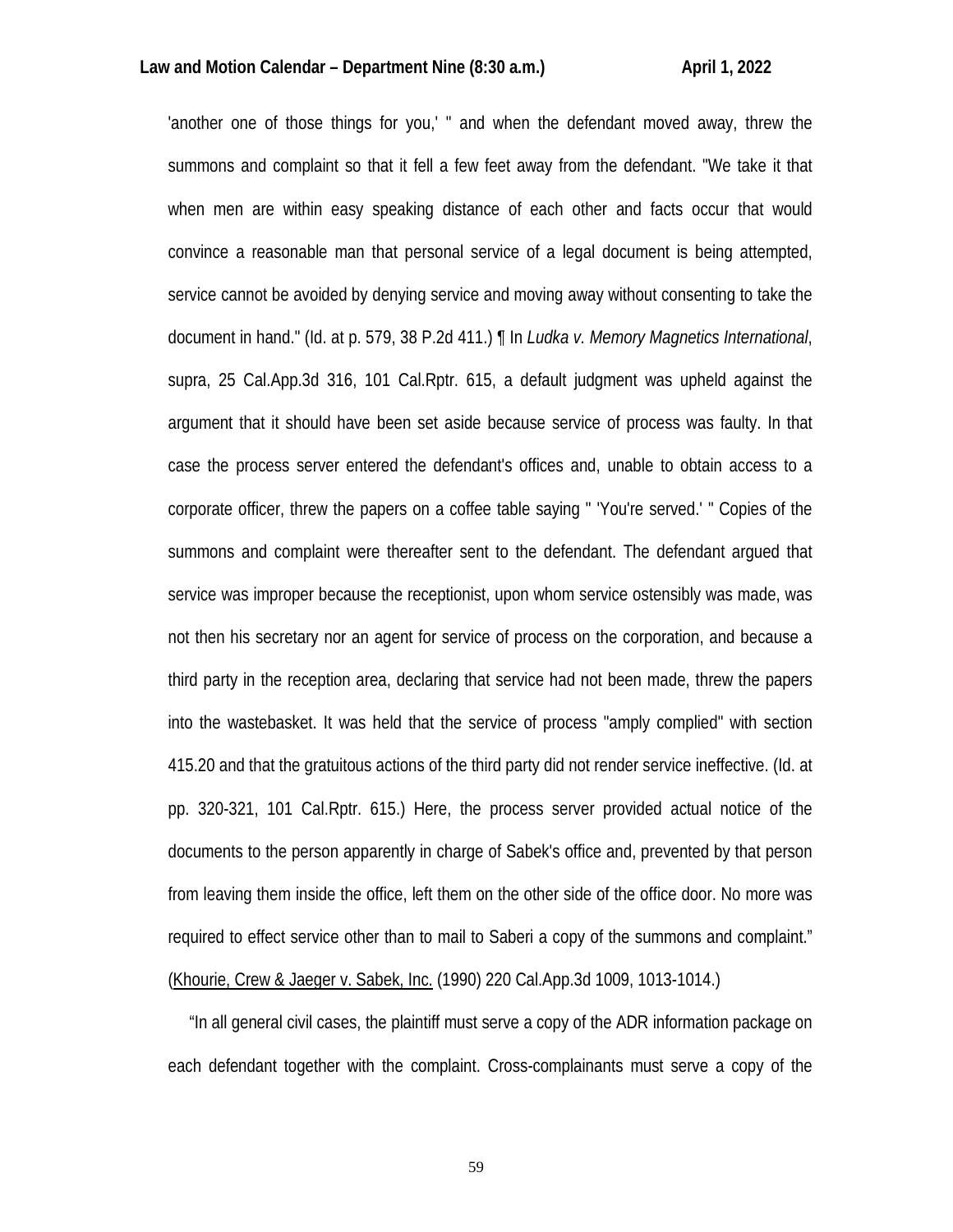ADR information package on any new parties to the action together with the cross-complaint." (Rules of Court, Rule 3.221(c).)

 Rule 3,221 does not state that failure to serve the ADR package on each defendant results in the court lacking personal jurisdiction over a defendant properly served the summons and complaint. Defendants have cited no legal authority that violation of Rule 3.221(c) results in the court having no personal jurisdiction over a defendant properly served the summons and complaint. In fact, the Rule does not provide for any penalty imposed on plaintiff should the plaintiff fail to serve the ADR package.

 The court notes that it has long been held that noncompliance with court rules, to which no penalty was attached, does not prevent the court from hearing and disposing of motions. (See Johnson v. Sun Realty Co. (1934) 138 Cal.App. 296, 299.) The same would hold true where the court can exercise jurisdiction to hear a case even though a court rule concerning service of documents in addition to the summons and complaint was violated.

 The rule is simply not jurisdictional. "While a Rule of Court phrased in mandatory language is generally as binding on the courts and parties as a procedural statute, it is seldom jurisdictional and ordinarily departure from it is not reversible error unless prejudice is shown. (See *Adams v. Sharp*, 61 Cal.2d 775, 777—778, 40 Cal.Rptr. 255, 394 P.2d 943; cf. *Harriman v. Tetik*, 56 Cal.2d 805, 810, 17 Cal.Rptr. 134, 366 P.2d 486 (Provisions of former section 634 of the Code of Civil Procedure relating to findings held directory and failure to comply strictly with its provisions not reversible error.); 1 Witkin, California Procedure, s 68)." (Estate of Cooper (1970) 11 Cal.App.3d 1114, 1121-1122.)

 Having read and considered the moving and opposition papers and the declarations filed in support of and opposition to the motion, the court finds that defendants were validly served the summons and complaint by personal service and, therefore, the court has personal jurisdiction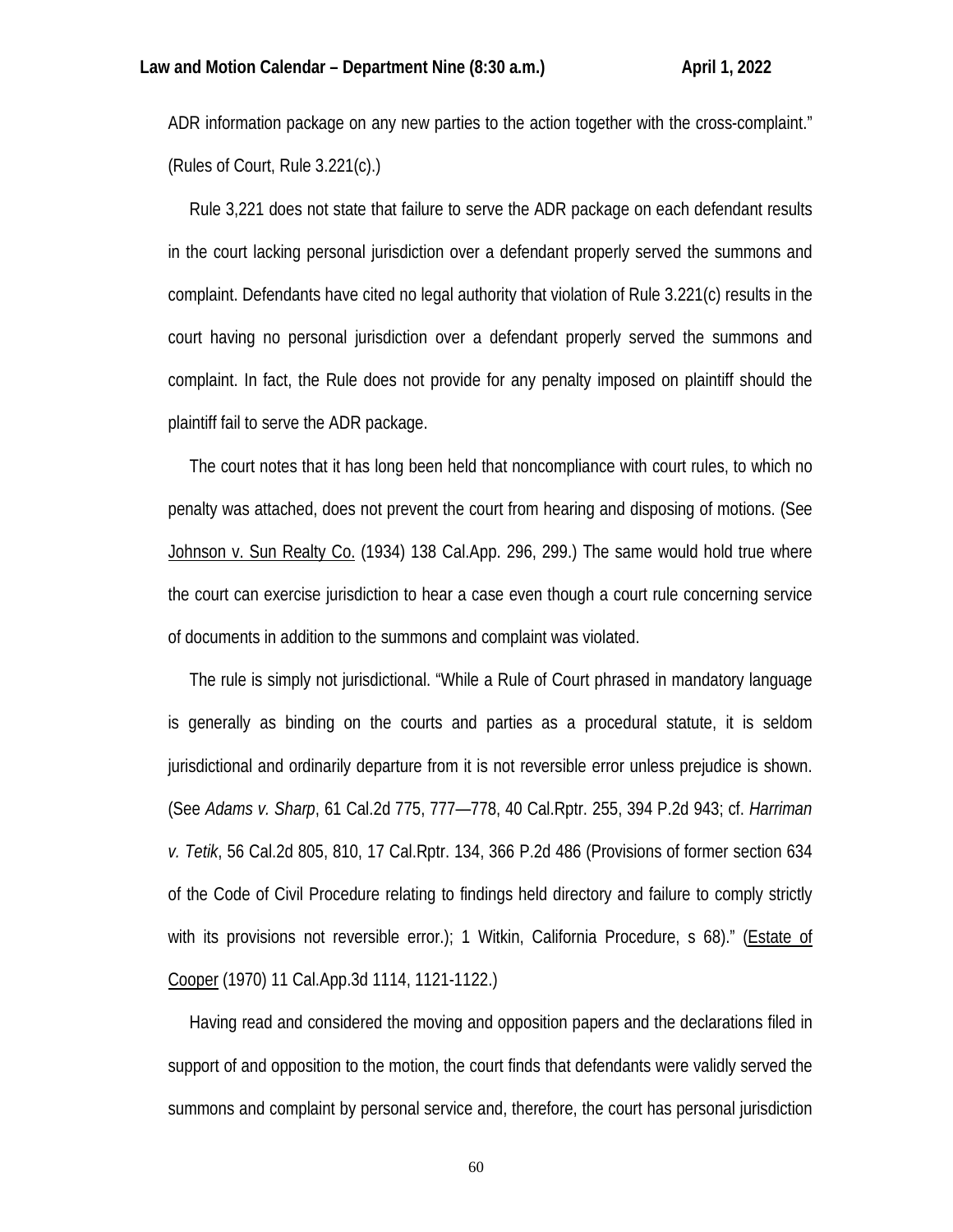over defendants in this case. The motion to quash service of the summons and complaint is denied.

**TENTATIVE RULING # 9: DEFENDANTS' MOTION TO QUASH SERVICE OF THE SUMMONS AND COMPLAINT IS DENIED. NO HEARING ON THIS MATTER WILL BE HELD (LEWIS V. SUPERIOR COURT (1999) 19 CAL.4TH 1232, 1247.), UNLESS A NOTICE OF INTENT TO APPEAR AND REQUEST FOR ORAL ARGUMENT IS TRANSMITTED ELECTRONICALLY THROUGH THE COURT'S WEBSITE OR BY TELEPHONE TO THE COURT AT (530) 621-6551 BY 4:00 P.M. ON THE DAY THE TENTATIVE RULING IS ISSUED. IF YOU WANT AN ORAL ARGUMENT, YOU WILL CONTINUED IT TO APRIL 8, 2022 AT 8:30 A.M. FOR SHORT ORAL ARGUMENTS.**

**NOTICE TO ALL PARTIES OF AN INTENT TO APPEAR MUST BE MADE BY TELEPHONE (vCourt) OR IN PERSON. PROOF OF SERVICE OF SAID NOTICE MUST BE FILED PRIOR TO OR AT THE HEARING. LONG CAUSE HEARINGS MUST BE REQUESTED BY 4:00 P.M. ON THE DAY THE TENTATIVE RULING IS ISSUED AND THE PARTIES ARE TO PROVIDE THE COURT WITH THREE MUTUALLY AGREEABLE DATES ON FRIDAY AFTERNOONS AT 2:30 P.M. LONG CAUSE ORAL ARGUMENT REQUESTS WILL BE SET FOR HEARING ON ONE OF THE THREE MUTUALLY AGREEABLE DATES ON FRIDAY AFTERNOONS AT 2:30 P.M. THE COURT WILL ADVISE THE PARTIES OF THE LONG CAUSE HEARING DATE AND TIME BY 5:00 P.M. ON THE DAY THE TENTATIVE RULING IS ISSUED.** 

**PARTIES MAY PERSONALLY APPEAR AT THE HEARING. IF A PARTY OR PARTIES WISH TO APPEAR TELEPHONICALLY THEY MUST APPEAR BY "VCOURT", WHICH MUST BE SCHEDULED AND PAID THROUGH THE COURT WEBSITE AT www.eldorado.courts.ca.gov/online-services/telephonic-appearances. MATTERS IN**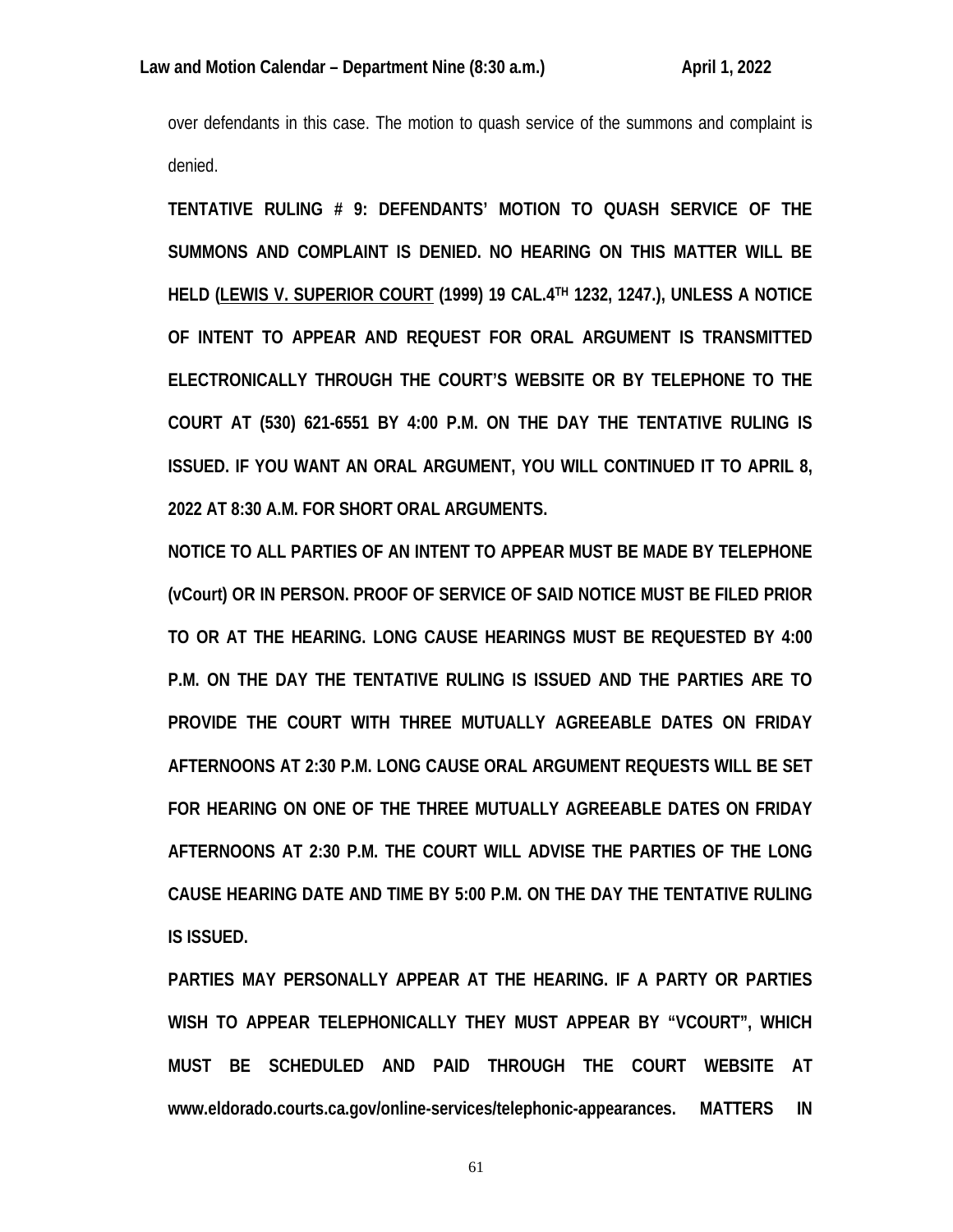**WHICH THE PARTIES' TOTAL TIME ESTIMATE FOR ARGUMENT IS 15 MINUTES OR LESS WILL BE HEARD ON THE LAW AND MOTION CALENDAR AT 8:30 A.M. ON FRIDAY, APRIL 8, 2022, EITHER IN PERSON OR BY VCOURT TELEPHONIC APPEARANCE UNLESS OTHERWISE NOTIFIED BY THE COURT.**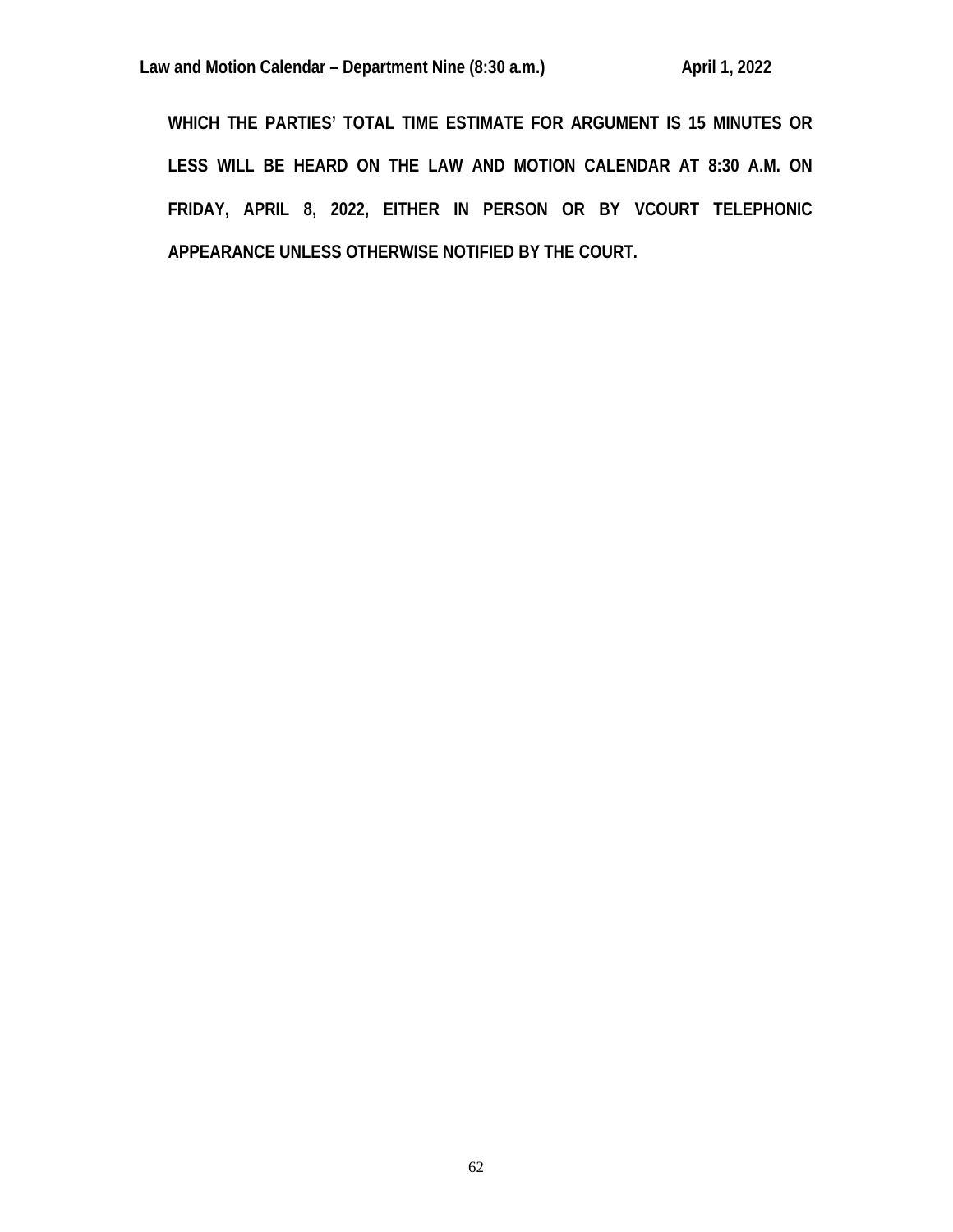# **10. COOK v. COOK SC-20160174**

## **Plaintiff's Motion to Appoint Referee to Sell Art**

 The parties in this action have a disagreement in relation to the sale of certain art to effectuate the settlement of the case.

 On June 6, 2019, the court granted in part and denied in part plaintiff's motion to appoint referee. The court ordered that a referee be appointed to sell the three subject artworks through art dealers/art sales agents as agreed in the settlement agreement. each of the parties are to submit to the court and serve on the other party the names of up to three potential referees, describe each of their qualifications, and state the rates they charge for their services. The court further ordered that the names be submitted and served not later than June 13, 2019; and the parties are to meet and confer and attempt to select one referee agreeable to both parties. The court also set a review hearing re: selection of referee at which time the court will appoint the referee agreed to by the parties or, should the parties not agree, the court would select a referee from the list and appoint that person the referee.

 The parties reported to the court in the joint stipulation and request for continuance of appointment of referee filed on June 19, 2019 that the parties made considerable progress since June 6, 2019 in the following ways: the parties executed a written amendment to the settlement agreement; the parties agreed to a dealer for each of the works of art to be sold; the parties agreed to the term and conditions of dealer contracts for each of the three works of art to be sold; the dealer contracts are part of the written amendment to the settlement agreement; the parties agreed on the amount of reimbursement to the plaintiff; and the parties agreed on the amount of the equalizing payment required in the settlement agreement. The parties also reported they were in the process of crating the works of art and/or shipping them to the respective dealers. The court granted the parties request to continue the review hearing.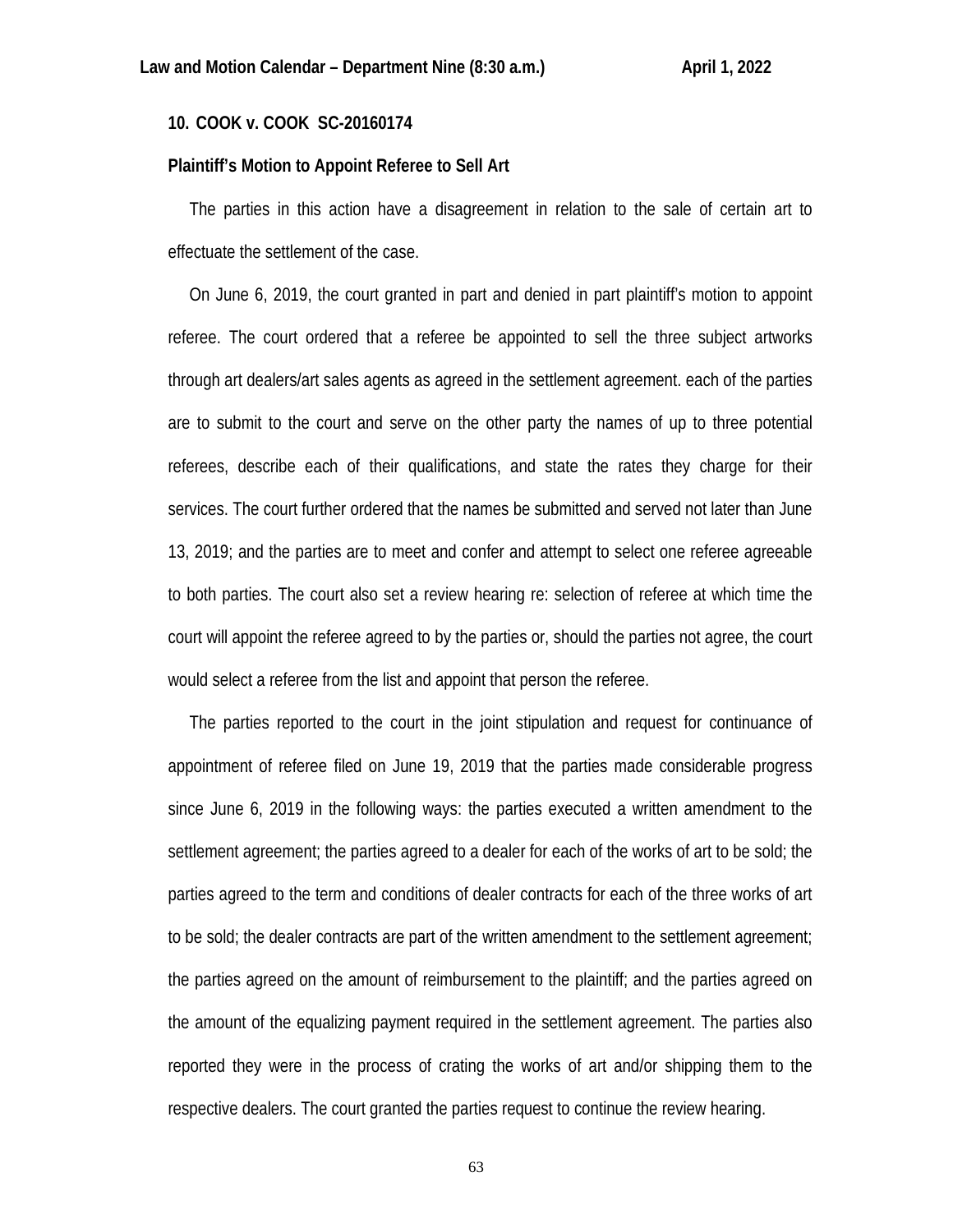On September 18, 2019, the parties requested a further continuance to October 18, 2019, which was granted. On October 18, 2019, the parties submitted a joint status report and requested a six-month continuance, which was granted. The matter was set for hearing on April 3, 2020, and later continued due to the public health crisis.

 At the hearing on June 5, 2020, plaintiff requested a six-month continuance of the hearing and defendant asserted that March and December are the best months for art sales and the dealers are unsure if it will happen in December 2020. The court continued the hearing to January 15, 2021. At the hearing on January 15, 2021, the parties reported difficulties in selling a painting. The court continued the hearing to July 23, 2021, with instructions that Gina Cook was to make every effort to sell the painting.

 Gina Cook and Kristin Cook filed status reports. Gina Cook reported that various problems arose concerning sale of the two remaining works of art; the parties have explored several alternatives, such as defendant buying out plaintiff's interests, an auction sale, donation to obtain a tax credit or deduction, and coordination related to better assess the marketplace and to determine who to contact next to sell the artwork; and the parties cannot come to an agreement as to what alternatives should be executed and are at a deadlock. Kristin Cook also reports difficulties in selling the two remaining works of art; she states the gallery where the sculpture is located stated it would be back to business as usual in the near future and would like the opportunity to continue to offer the piece for sale and requests that the court continue the hearing for another six months; the remaining artwork cannot be sold as there is no willing dealer to offer it and no willing buyer; and she suggests that the artwork be donated.

 At the hearing on July 23, 2021, the court stated it would continue the hearing for another six months. The court continued the hearing to February 4, 2022, and set an MSC for October 20, 2021.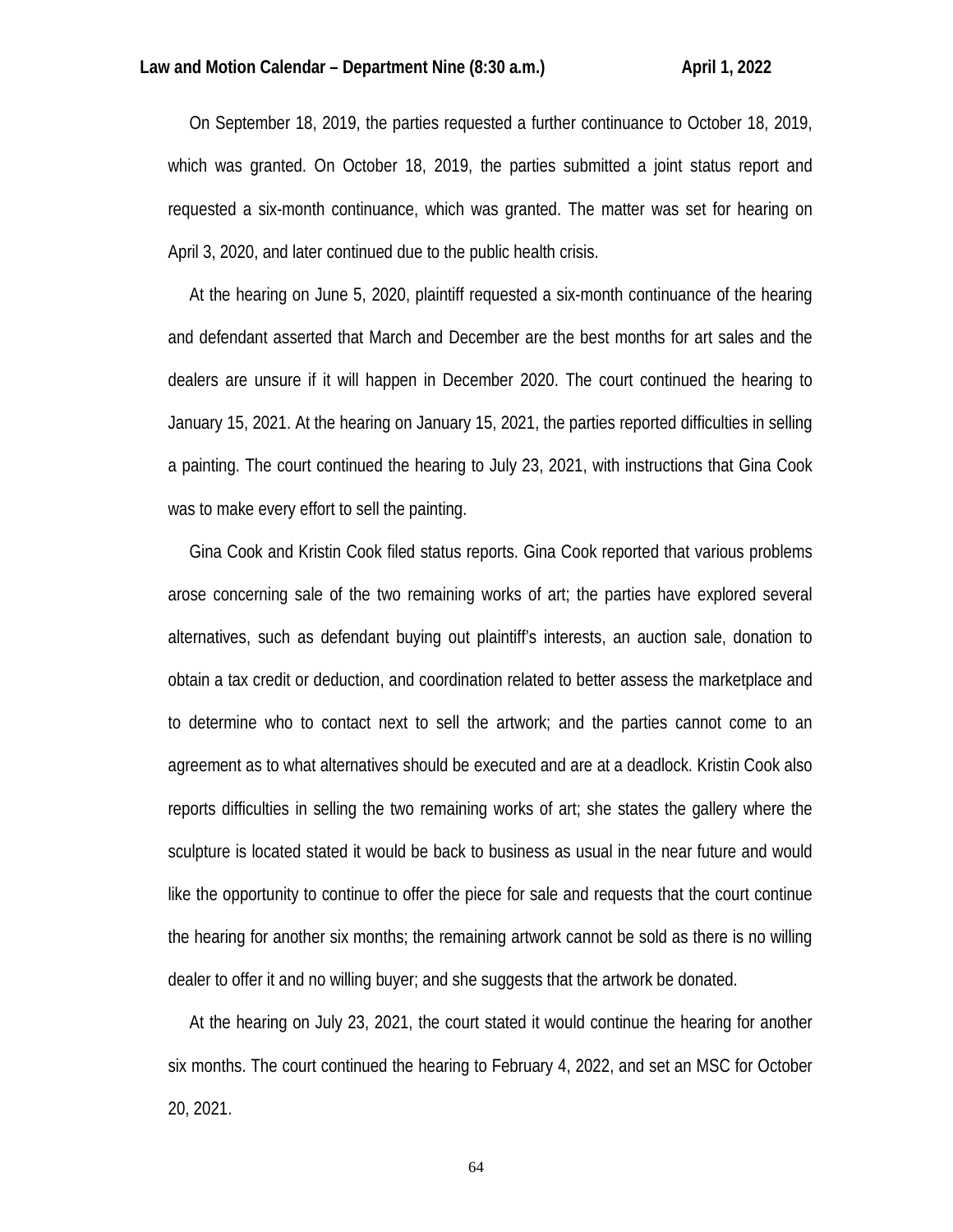At the MSC on October 20, 2021, the court found that the matter had not settled, and the parties are not ready for trial. The court also directed the parties to file motions for appointment of a partition referee, "and to set them for hearing within 120 days." (Emphasis added.)

 On January 24, 2022, plaintiff filed a status report stating that the case was not settled at the October 20, 2021, MSC and the parties were to submit motions for appointment of a partition referee within 120 days, which was February 17, 2022.

 The parties were to set the hearing on the petition to take place within 120 days of the MSC, not merely submit the motions for filing within 120 days.

 At the hearing on February 4, 2022, Kristin Cook stated that there is only one piece of art still pending and the others are in a gallery. The hearing was continued to April 1, 2022

 On February 15, 2022, plaintiff Gina Cook filed a motion to appoint referee pursuant to Code of Civil Procedure, § 873.010. The parties having failed to sell two of the three remaining works of art of the past few years after the parties asked the court to defer appointing a referee to sell the works of art, plaintiff Gina Cook submits the names of two persons she considers qualified to sell the works of art and requests the court to appoint Mr. Brumbaugh as referee to sell the remaining two pieces of art.

 The proof of service declares that on March 4, 2022, notice of the hearing and the moving papers were served by mail on defendant Kristin Cook. At the time this ruling was prepared, there was no opposition in the court's file.

 "The court shall appoint a referee to divide or sell the property as ordered by the court." (Code of Civil Procedure, § 873.010(a).)

 "The court may: ¶ (1) Determine whether a referee's bond is necessary and fix the amount of the bond. ¶ (2) Instruct the referee. ¶ (3) Fix the reasonable compensation for the services of the referee and provide for payment of the referee's reasonable expenses. ¶ (4) Provide for the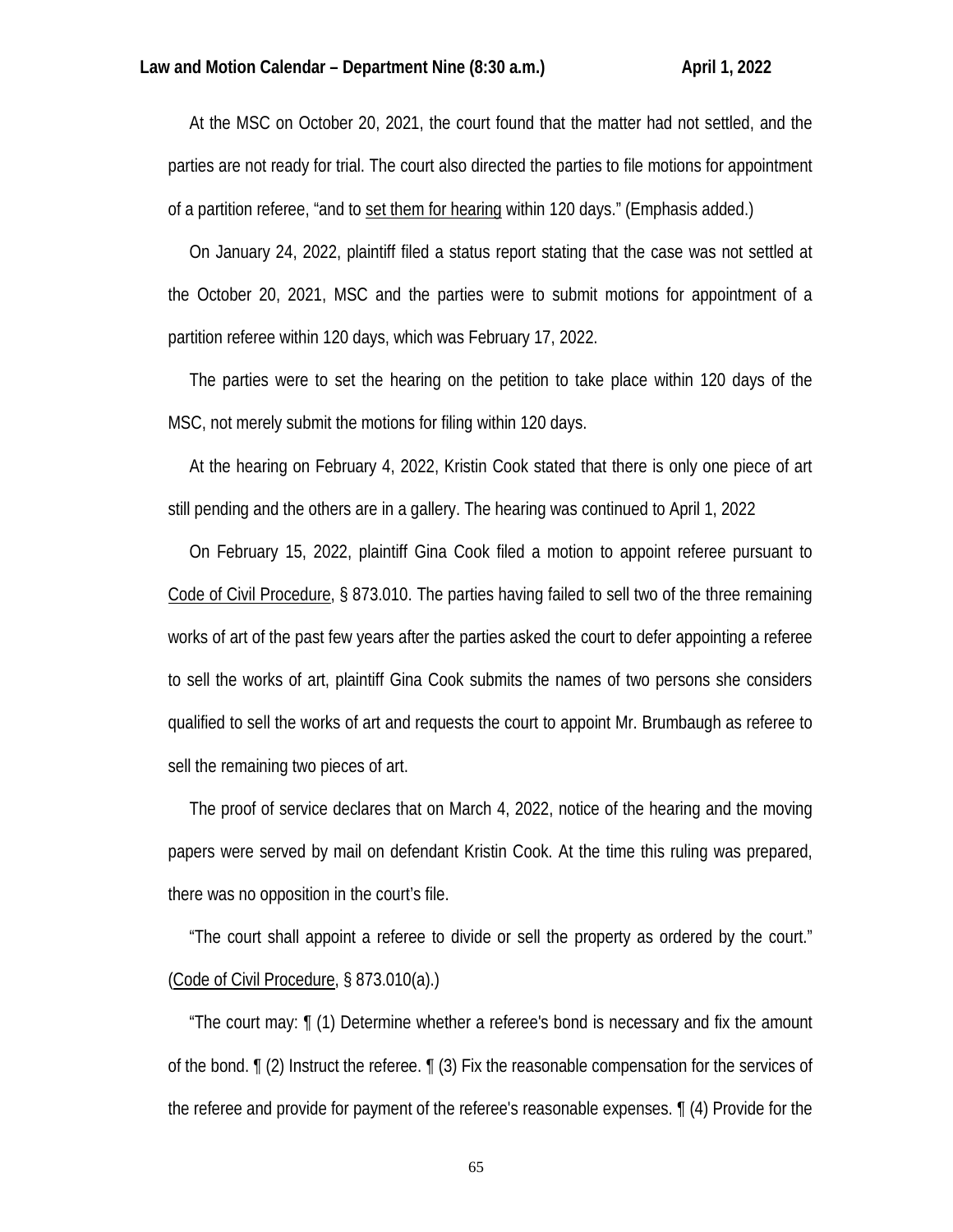date of commencement of the lien of the referee allowed by law. ¶ (5) Require the filing of interim or final accounts of the referee, settle the accounts of the referee, and discharge the referee. ¶ (6) Remove the referee. ¶ (7) Appoint a new referee." (Code of Civil Procedure, § 873.010(b).)

 "The court in its discretion may appoint a referee for sale and a referee for division, or may appoint a single referee for both." (Code of Civil Procedure, § 873.020.)

 "Real and personal property may be partitioned in one action." (Code of Civil Procedure, § 872.240.)

 "The property shall be sold at public auction or private sale as the court determines will be more beneficial to the parties. For the purpose of making this determination, the court may refer the matter to the referee and take into account the referee's report." (Code of Civil Procedure, § 873.520.)

 "Part of the property may be sold at public auction and part at private sale if it appears that to do so will be more beneficial to the parties." (Code of Civil Procedure, § 873.530.)

 Absent objection or opposition, the court to appoint Mr. Brumbaugh as referee to sell the remaining two pieces of art.

**TENTATIVE RULING # 10: ABSENT OBJECTION OR OPPOSITION, THE MOTION TO APPOINT REFEREE IS GRANTED. MR. BRUMBAUGH IS APPOINTED REFEREE TO SELL THE REMAINING TWO PIECES OF ART. THE COURT SETS A REVIEW HEARING RE: SALE OF ART FOR 8:30 A.M. ON FRIDAY, AUGUST 5, 2022, IN DEPARTMENT NINE. NO HEARING ON THIS MATTER WILL BE HELD (LEWIS V. SUPERIOR COURT (1999) 19 CAL.4TH 1232, 1247.), UNLESS A NOTICE OF INTENT TO APPEAR AND REQUEST FOR ORAL ARGUMENT IS TRANSMITTED ELECTRONICALLY THROUGH THE COURT'S WEBSITE OR BY TELEPHONE TO THE COURT AT (530) 621-6551 BY 4:00 P.M. ON THE**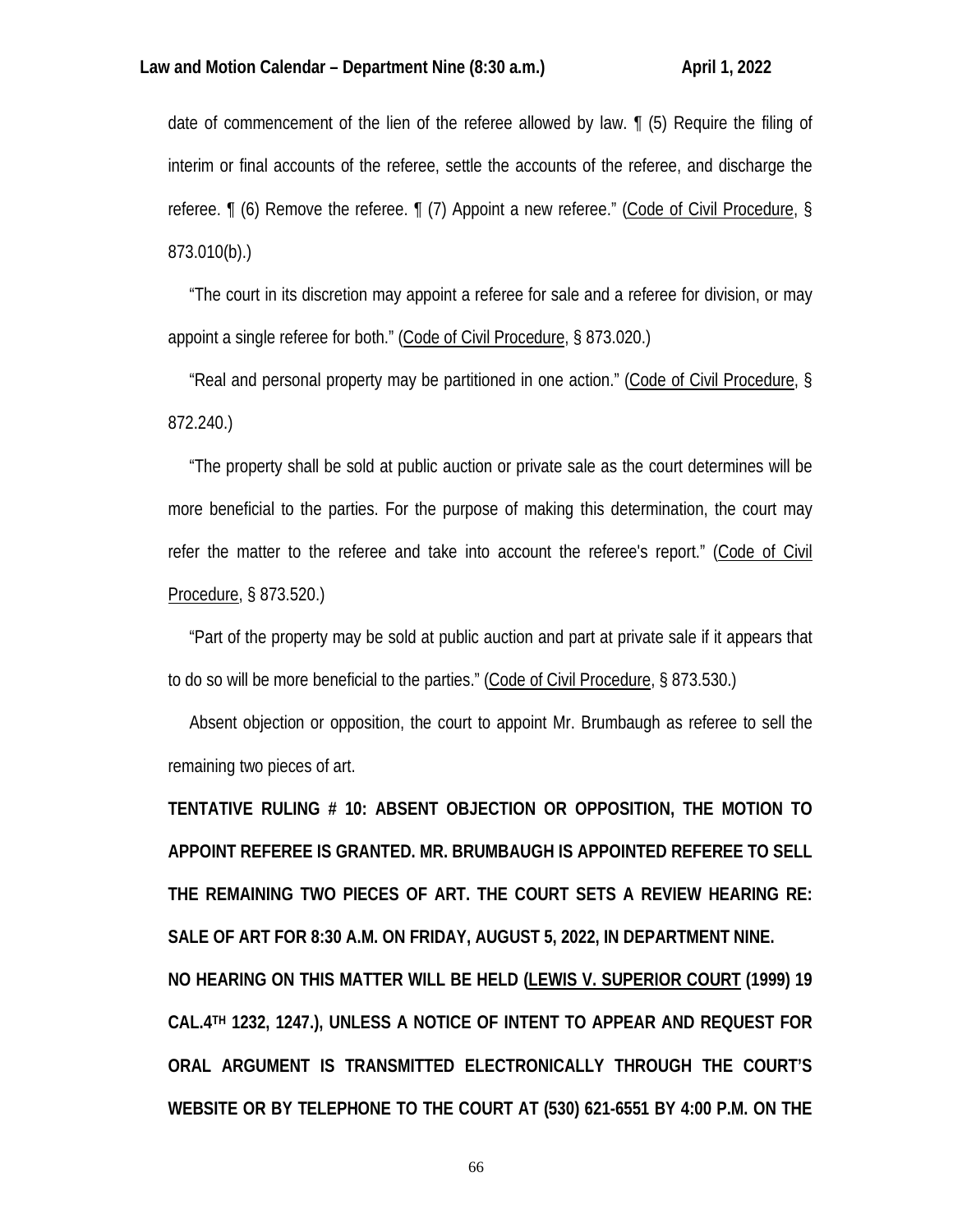**DAY THE TENTATIVE RULING IS ISSUED. IF YOU WANT AN ORAL ARGUMENT, YOU WILL CONTINUED IT TO APRIL 8, 2022 AT 8:30 A.M. FOR SHORT ORAL ARGUMENTS. NOTICE TO ALL PARTIES OF AN INTENT TO APPEAR MUST BE MADE BY TELEPHONE (vCourt) OR IN PERSON. PROOF OF SERVICE OF SAID NOTICE MUST BE FILED PRIOR TO OR AT THE HEARING. LONG CAUSE HEARINGS MUST BE REQUESTED BY 4:00 P.M. ON THE DAY THE TENTATIVE RULING IS ISSUED AND THE PARTIES ARE TO PROVIDE THE COURT WITH THREE MUTUALLY AGREEABLE DATES ON FRIDAY AFTERNOONS AT 2:30 P.M. LONG CAUSE ORAL ARGUMENT REQUESTS WILL BE SET FOR HEARING ON ONE OF THE THREE MUTUALLY AGREEABLE DATES ON FRIDAY AFTERNOONS AT 2:30 P.M. THE COURT WILL ADVISE THE PARTIES OF THE LONG CAUSE HEARING DATE AND TIME BY 5:00 P.M. ON THE DAY THE TENTATIVE RULING IS ISSUED.** 

**PARTIES MAY PERSONALLY APPEAR AT THE HEARING. IF A PARTY OR PARTIES WISH TO APPEAR TELEPHONICALLY THEY MUST APPEAR BY "VCOURT", WHICH MUST BE SCHEDULED AND PAID THROUGH THE COURT WEBSITE AT www.eldorado.courts.ca.gov/online-services/telephonic-appearances. MATTERS IN WHICH THE PARTIES' TOTAL TIME ESTIMATE FOR ARGUMENT IS 15 MINUTES OR LESS WILL BE HEARD ON THE LAW AND MOTION CALENDAR AT 8:30 A.M. ON FRIDAY, APRIL 8, 2022, EITHER IN PERSON OR BY VCOURT TELEPHONIC APPEARANCE UNLESS OTHERWISE NOTIFIED BY THE COURT.**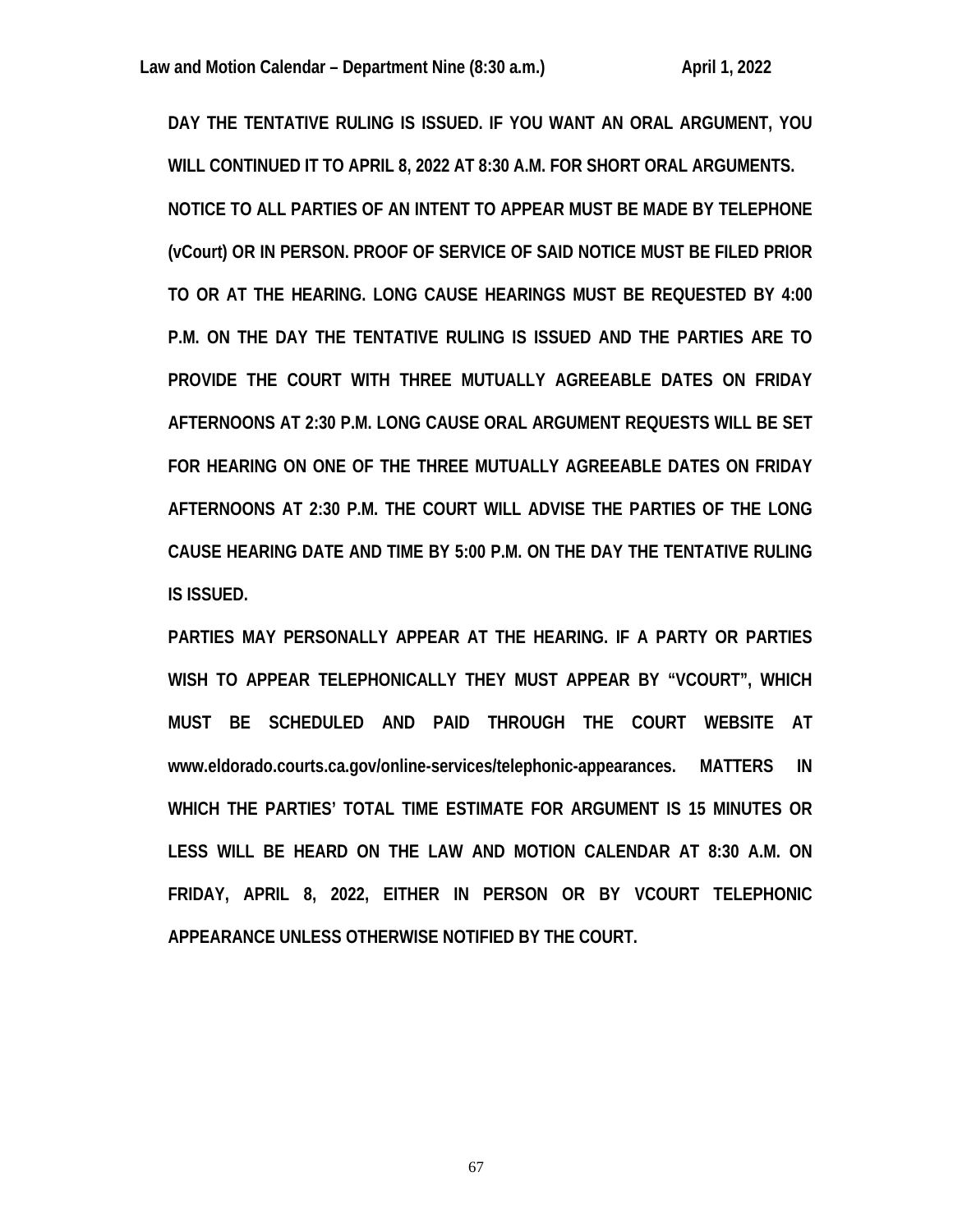# **11. MARTINEZ-MEDINA v. EL DORADO TRANSIT AUTHORITY PC-20200117 Defendant El Dorado Transit Authority's Motion for Summary Judgment.**

 On February 25, 2020, plaintiffs filed an action against defendants El Dorado Transit Authority, El Dorado County Department of Transportation and Achterbe asserting a cause of action for general negligence, property damages, and personal injuries arising from motor vehicle accident. Plaintiffs alleged that defendant Achterbe while acting in the course and scope of employment with defendant El Dorado Transit Authority negligently caused the accident wherein the Transit Authority bus struck plaintiff's vehicle; and that defendant El Dorado County Department of Transportation failed to maintain the road where the accident occurred leading to an unsafe condition of the road wherein the stop sign at the subject intersection was obstructed by trees, which resulted in plaintiff Catalina Martinez-Medina not being alerted to the need for her to stop at the intersection.

 A 2nd amended complaint was filed on May 5, 2021, which removed Mr. Achterberg as a defendant in the action and continued to allege that defendants El Dorado County Department of Transportation and El Dorado Transit Authority were liable for plaintiffs' injuries suffered in the collision due to negligence and dangerous condition of public property as the stop sign was not continuously visible for the mandated distance, which required posting a "Stop Ahead" sign to warn westbound traffic on Country Club Drive of the stop sign at the subject intersection with Knollwood Drive.

 Defendant El Dorado Transit Authority moves for entry of summary judgment in its favor and against plaintiffs asserting the following grounds: it was plaintiff Catalina Martinez-Medina's negligent failure to stop at the intersection that caused the accident; defendant El Dorado Transit Authority is a Joint Powers Authority (JPA) with the County of El Dorado and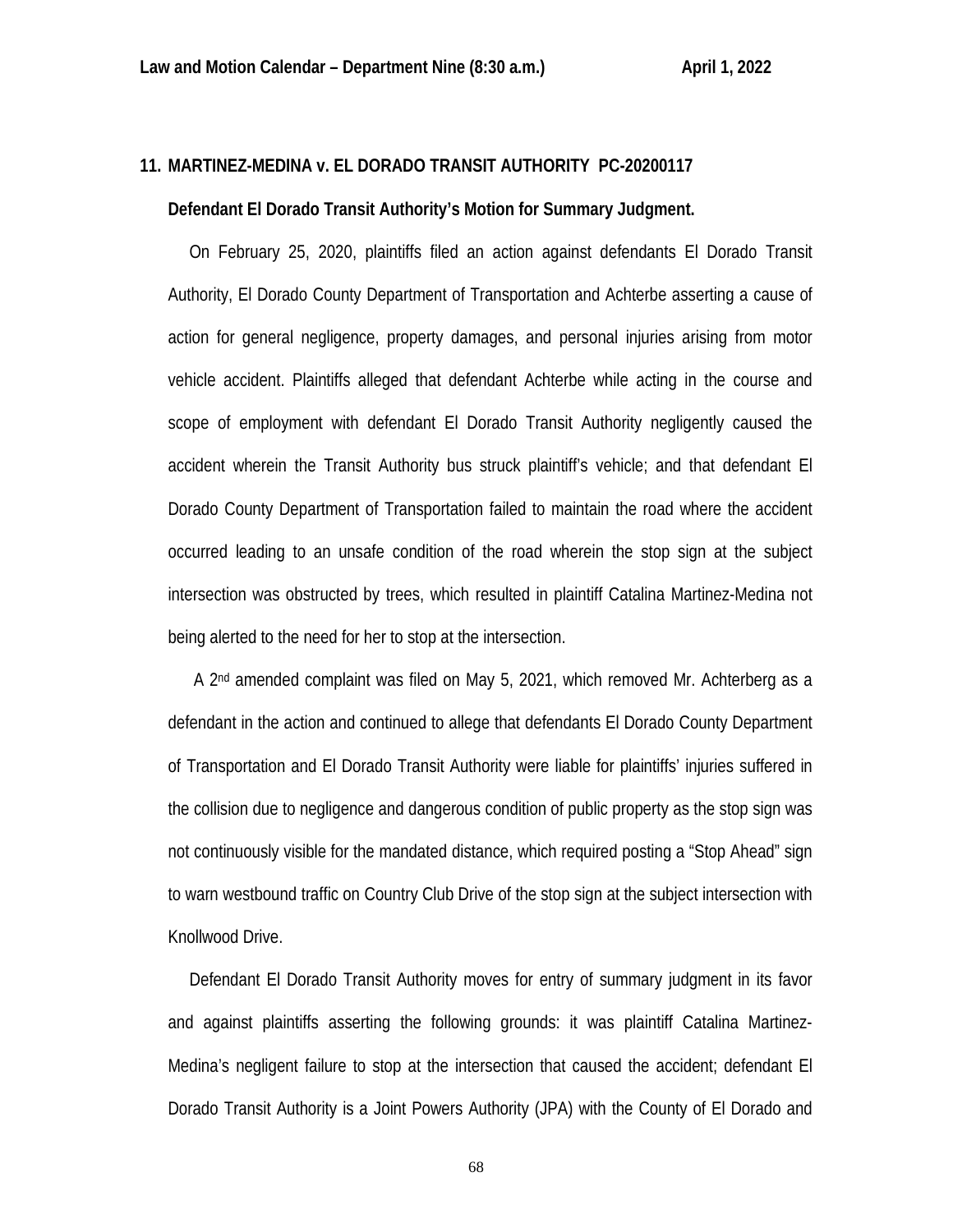City of Placerville providing public transportation services on the Western Slope of El Dorado County, which is a separate and distinct governmental agency as provided in Government Code, § 6500, and nothing within the JPA grants authority to defendant El Dorado Transit Authority to provide roadway maintenance services, nor does it own, operate or control the public roads; as a matter of law the El Dorado Transit Authority driver of the bus involved in the collision did not negligently cause the collision as the driver first stopped the bus at the four way stop intersection and then entered the intersection, plaintiff Catalina Martinez-Medina approached the intersection after the bus driver entered the intersection, and plaintiff Catalina Martinez-Medina failed to stop as required by the stop sign; since the bus driver was not negligent in the collision, the El Dorado Transit Authority cannot be held liable for the collision; El Dorado Transit Authority cannot be held liable for a dangerous condition of the road, because it does not own, control, operate or maintain the subject road; and El Dorado Transit Authority did not breach a mandatory duty to have the roads comply with Department of Transportation requirements, because it does not own, control, operate or maintain the subject road.

 The proofs of service declare that on November 30, 2021, plaintiffs' counsel and defendant El Dorado County's defense counsel were served notice of the hearing and the moving papers by mail and email. There are no oppositions to the motion in the court's file.

 On February 14, 2022, plaintiffs filed a statement of non-opposition to defendant El Dorado Transit Authority's motion for summary judgment.

### Plaintiffs' Non-Opposition to Motion

 While the failure to comply with the requirement of filing a separate statement in opposition may constitute a sufficient ground, in the court's discretion, to grant the motion for summary judgment (Code of Civil Procedure, § 437c(b).) and the motion is unopposed, the court must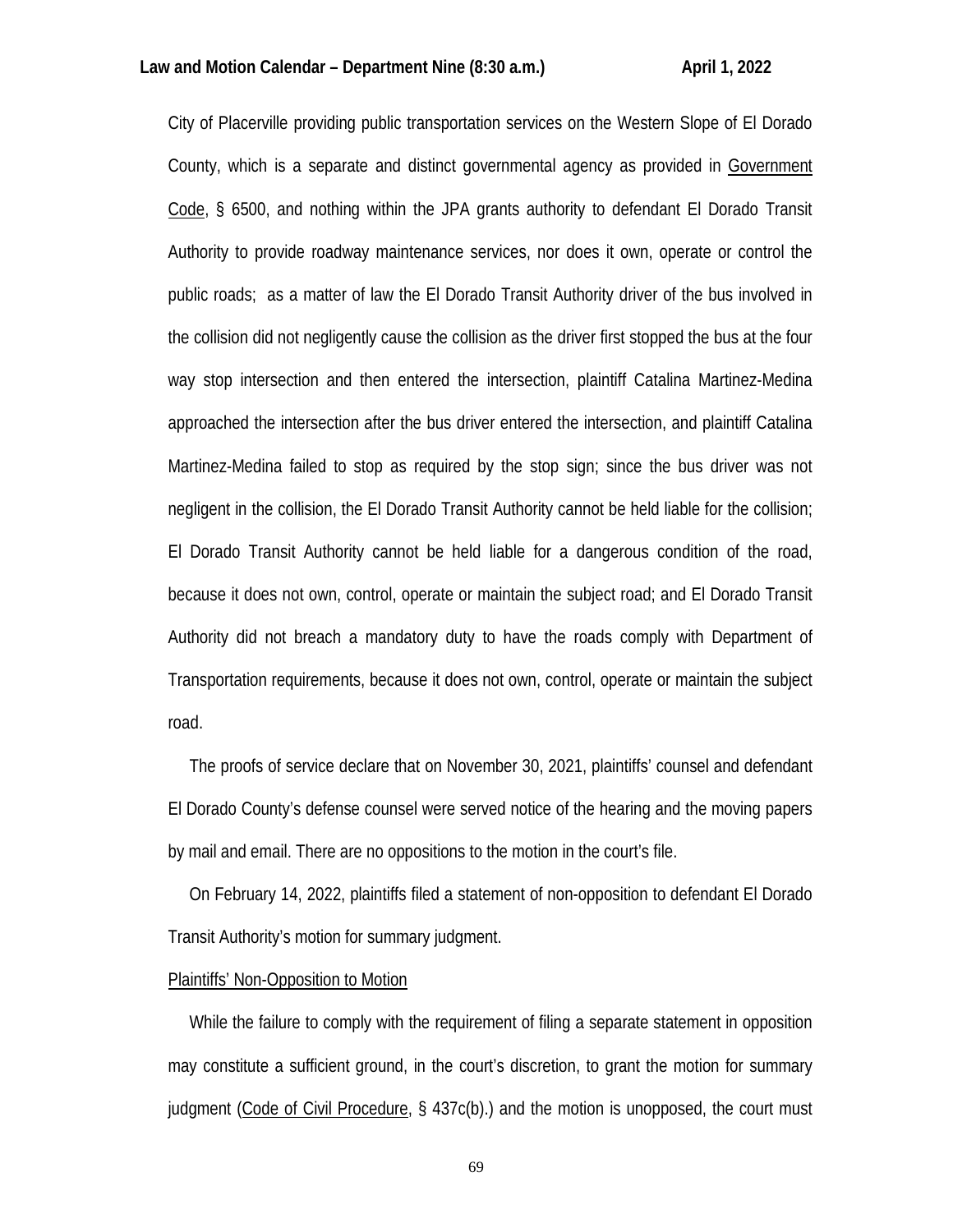first make a preliminary determination as to whether the moving party met his or her initial burden of proof. (Thatcher v. Lucky Stores, Inc. (2000) 79 Cal.App.4th 1081, 1086.)

 Inasmuch as plaintiffs have not objected to any evidence submitted in support of the motion and has not filed any opposition or separate statement in opposition, the court may enter a summary judgment against plaintiffs and in favor of defendant El Dorado Transit Authority as requested, provided the evidence submitted meets plaintiff's initial burden to establish a prima facie case of entitlement to summary adjudication of the two causes of action.

#### Motion for Summary Judgment Principles

"For purposes of motions for summary judgment and summary adjudication:  $\int^{\cdot}$  \* \* \* (2) A defendant or cross-defendant has met his or her burden of showing that a cause of action has no merit if that party has shown that one or more elements of the cause of action, even if not separately pleaded, cannot be established, or that there is a complete defense to that cause of action. Once the defendant or cross-defendant has met that burden, the burden shifts to the plaintiff or cross-complainant to show that a triable issue of one or more material facts exists as to that cause of action or a defense thereto. The plaintiff or cross-complainant may not rely upon the mere allegations or denials of its pleadings to show that a triable issue of material fact exists but, instead, shall set forth the specific facts showing that a triable issue of material fact exists as to that cause of action or a defense thereto." (Code of Civil Procedure, § 437c(p)(2).)

 "The purpose of summary judgment is to penetrate through pleadings to ascertain, by means of affidavits, the presence or absence of triable issues of material fact. (*Molko v. Holy Spirit Assn.* (1988) 46 Cal.3d 1092, 1107 [252 Cal.Rptr. 122, 762 P.2d 46].) The trial judge determines whether triable issues of fact exist by examining the affidavits and evidence, including any reasonable inferences which may be drawn from the facts. (*People v. Rath Packing Co.* (1974) 44 Cal.App.3d 56, 61-64 [118 Cal.Rptr. 438].) The evidence of the moving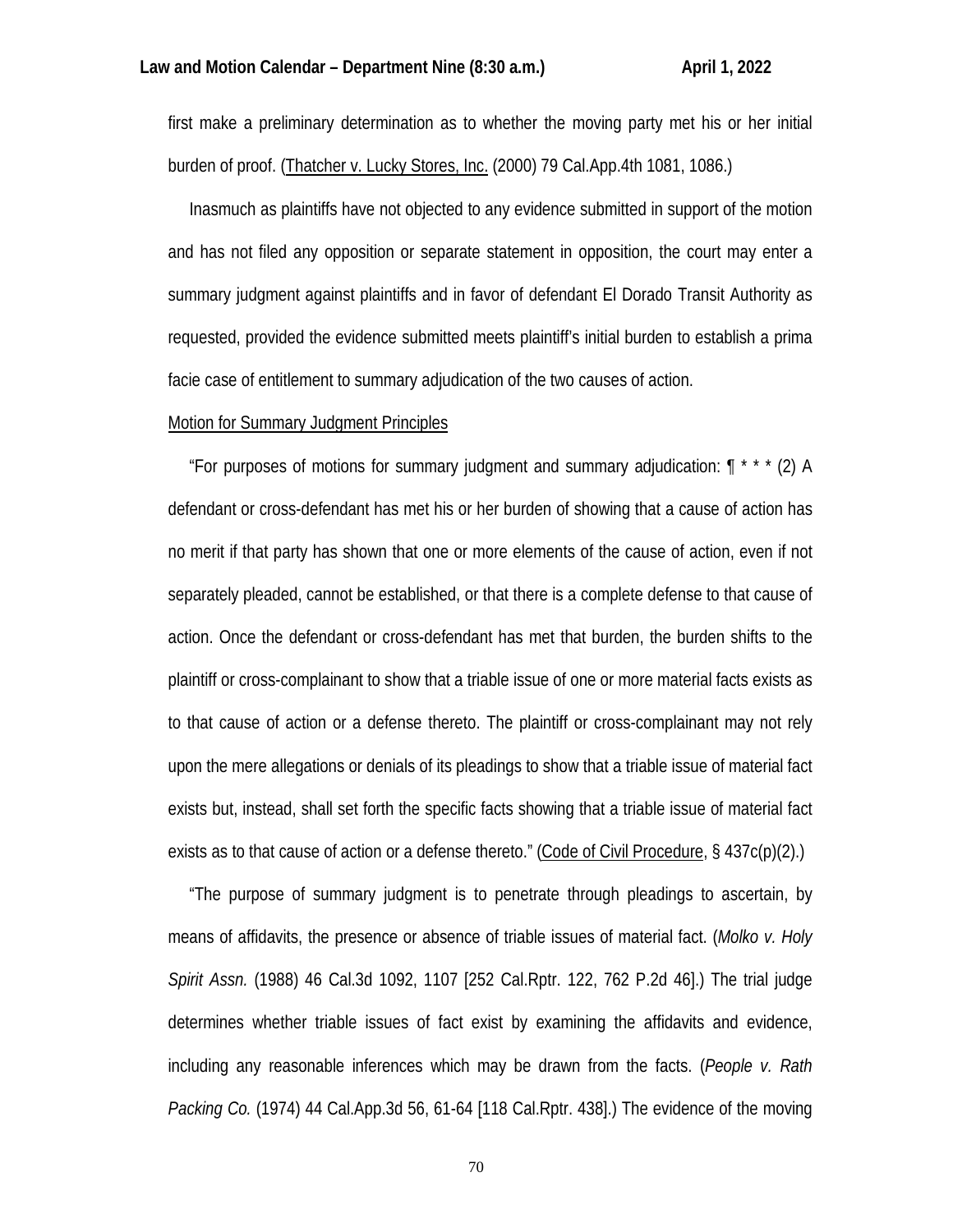party is strictly construed and the evidence of the opposing party liberally construed. Doubts as to the propriety of granting the motion must be resolved in favor of the party resisting the motion. (*Stationers Corp. v. Dun & Bradstreet, Inc*. (1965) 62 Cal.2d 412, 417 [42 Cal.Rptr. 449, 398 P.2d 785].)" (Crouse v. Brobeck, Phleger & Harrison (1998) 67 Cal.App.4th 1509, 1524.)

 "In ruling on the motion, the court must "consider all of the evidence" and "all" of the "inferences" reasonably drawn therefrom (id., § 437c, subd. (c)), and must view such evidence (e.g., *Molko v. Holy Spirit Assn.*, supra, 46 Cal.3d at p. 1107, 252 Cal.Rptr. 122, 762 P.2d 46; *Stationers Corp. v. Dun & Bradstreet, Inc.* (1965) 62 Cal.2d 412, 417, 42 Cal.Rptr. 449, 398 P.2d 785) and such inferences (see, e.g., *Crouse v. Brobeck, Phleger & Harrison* (1998) 67 Cal.App.4th 1509, 1520, 80 Cal.Rptr.2d 94 [review on appeal]; *Ales-Peratis Foods Internat., Inc. v. American Can Co.* (1985) 164 Cal.App.3d 277, 280, 209 Cal.Rptr. 917, fn. \* [same]), in the light most favorable to the opposing party." (Aguilar v. Atlantic Richfield Co. (2001) 25 Cal.4th 826, 843.)

 "A moving party defendant is entitled to summary judgment if it establishes a complete defense to the plaintiff's causes of action, or shows that one or more elements of each cause of action cannot be established. (*Aguilar v. Atlantic Richfield Co., supra,* 25 Cal.4th at p. 849, 107 Cal.Rptr.2d 841, 24 P.3d 493.)" (Eriksson v. Nunnink (2011) 191 Cal.App.4th 826, 847.)

 "A defendant has met its burden of showing a cause of action has no merit if it 'has shown that one or more elements of the cause of action ... cannot be established, or that there is a complete defense to that cause of action. Once the defendant ... has met that burden, the burden shifts to the plaintiff ... to show ... a triable issue of one or more material facts exists as to that cause of action or a defense thereto. The plaintiff ... may not rely upon the mere allegations or denials of its pleading to show ... a triable issue of material fact exists but,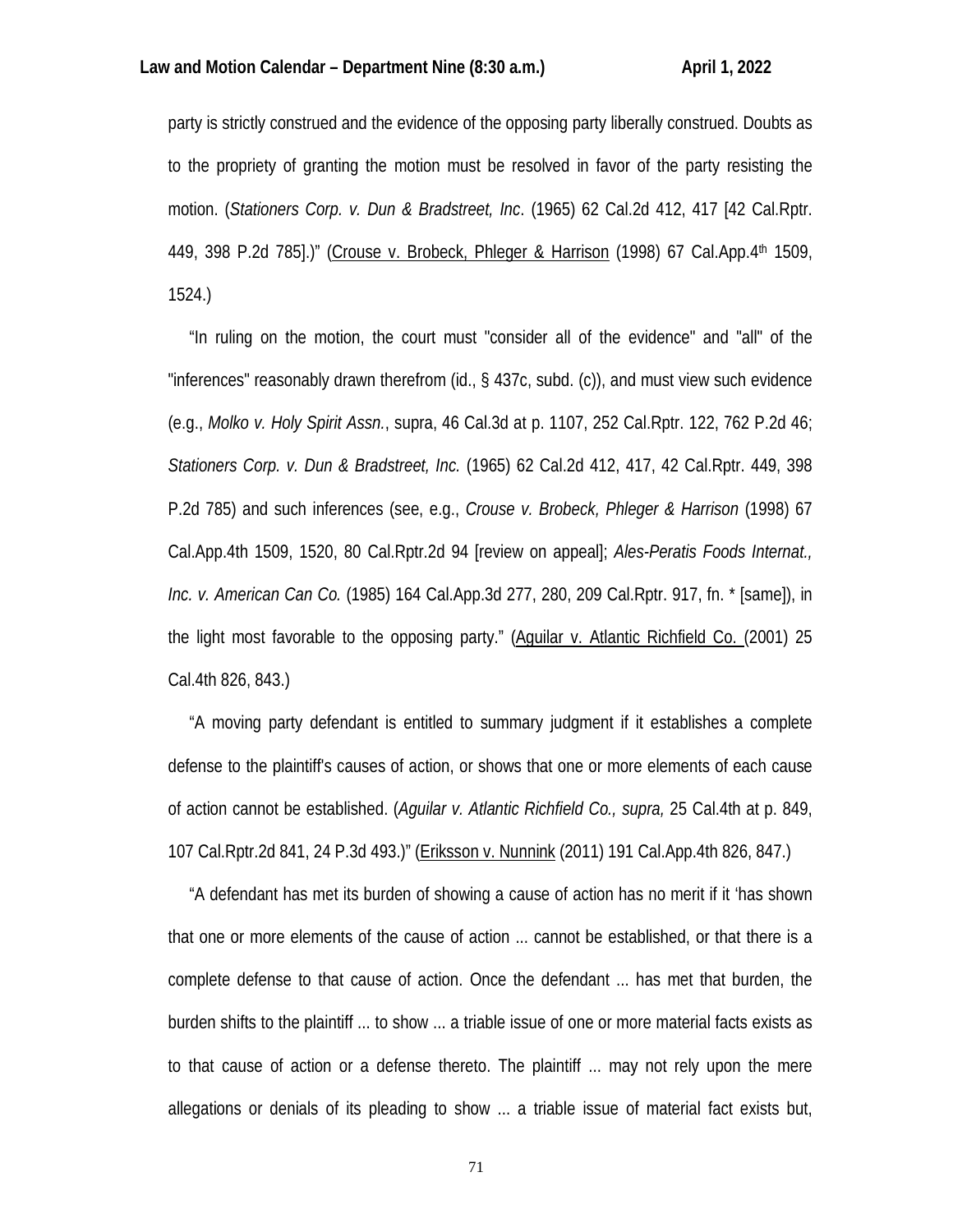instead, shall set forth the specific facts showing that a triable issue of material fact exists ....' (*Id.*, subd. (o)(2); *Parsons v. Crown Disposal Co.* (1997) 15 Cal.4th 456, 464 & fn. 4 [63 Cal.Rptr.2d 291, 936 P.2d 70].)" (Scheiding v. Dinwiddie Constr. Co. (1999) 69 Cal.App.4th 64, 69.)

 "The pleadings determine the issues to be addressed by a summary judgment motion. (*Metromedia, Inc. v. City of San Diego* (1980) 26 Cal.3d 848, 885, 164 Cal.Rptr. 510, 610 P.2d 407, revd. on other grounds *Metromedia, Inc. v. San Diego* (1981) 453 U.S. 490, 101 S.Ct. 2882, 69 L.Ed.2d 800.)" (Oakland Raiders v. National Football League (2005) 131 Cal.App.4th 621, 629.)

 "The first step in analyzing a motion for summary judgment is to identify the issues framed by the pleadings. It is these allegations to which the motion must respond by showing there is no factual basis for relief or defense on any theory reasonably contemplated by the opponent's pleading. (Citations omitted.)" (6 Witkin, California Procedure (5th ed. 2008) Proceedings Without Trial, § 212, page 650.)

 "Even where the complaint does present a cognizable claim, so that the court proceeds to the second or third step, the pleadings remain significant. Summary judgment cannot be granted on a ground not raised by the pleadings. (*Metromedia, Inc. v. City of San Diego* (1980) 26 Cal.3d 848, 885, 164 Cal.Rptr. 510, 610 P.2d 407, revd. on other grounds (1981) 453 U.S. 490, 101 S.Ct. 2882, 69 L.Ed.2d 800.) Conversely, summary judgment cannot be *denied* on a ground not raised by the pleadings. (*Lewinter v. Genmar Industries, Inc.* (1994) 26 Cal.App.4th 1214, 1223, 32 Cal.Rptr.2d 305 [complaint alleged failure to warn of manufacturing defect in boat; plaintiff could not avoid summary judgment by showing failure to warn based on postmanufacture discovery of defect]; *Danieley v. Goldmine Ski Associates, Inc.* (1990) 218 Cal.App.3d 111, 119–120, 266 Cal.Rptr. 749 [complaint alleged owner negligently maintained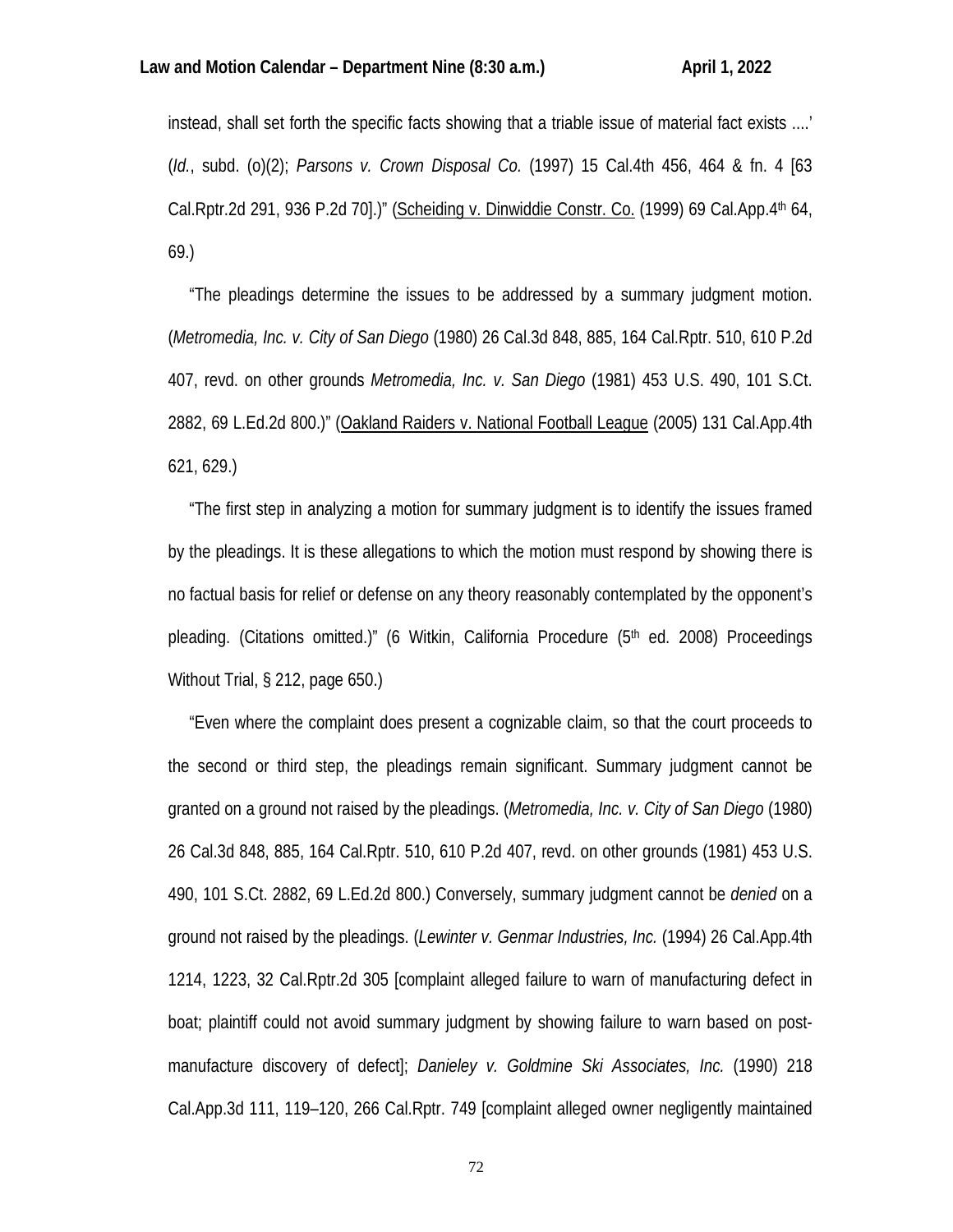ski slopes; plaintiff could not avoid summary judgment by showing owner negligently cared for her after accident]; *Cochran v. Linn* (1984) 159 Cal.App.3d 245, 250, 205 Cal.Rptr. 550 [complaint alleged products liability based on manufacture and sale of liquid protein diet; plaintiffs could not avoid summary judgment by showing defendant negligently wrote book promoting diet]; see generally *FPI Development, Inc. v. Nakashima* (1991) 231 Cal.App.3d 367, 381–382, 282 Cal.Rptr. 508.) ¶ If either party wishes the trial court to consider a previously unpleaded issue in connection with a motion for summary judgment, it may request leave to amend. (*Lee v. Bank of America* (1994) 27 Cal.App.4th 197, 216, 32 Cal.Rptr.2d 388; *Dorado v. Knudsen Corp.* (1980) 103 Cal.App.3d 605, 611, 163 Cal.Rptr. 477.) Such requests are routinely and liberally granted. However, " ' "[I]n the absence of some request for amendment there is no occasion to inquire about possible issues not raised by the pleadings." ' " (*Metromedia, Inc. v. City of San Diego, supra,* 26 Cal.3d at p. 885, 164 Cal.Rptr. 510, 610 P.2d 407, quoting *Krupp v. Mullen* (1953) 120 Cal.App.2d 53, 57, 260 P.2d 629.) Declarations in opposition to a motion for summary judgment "are no substitute for amended pleadings." (*AARTS Productions, Inc. v. Crocker National Bank* (1986) 179 Cal.App.3d 1061, 1065, 225 Cal.Rptr. 203.) If the motion for summary judgment presents evidence sufficient to disprove the plaintiff's claims, as opposed to merely attacking the sufficiency of the complaint, the plaintiff forfeits an opportunity to amend to state new claims by failing to request it. (See *Kirby v. Albert D. Seeno Construction Co., supra,* 11 Cal.App.4th at p. 1068, 14 Cal.Rptr.2d 604.)" (Bostrom v. County of San Bernardino (1995) 35 Cal.App.4th 1654, 1663–1664.)

 "To create a triable issue of material fact, the opposition evidence must be directed to issues raised by the pleadings. (*Zavala v. Arce*, supra, 58 Cal.App.4th at p. 926, 68 Cal.Rptr.2d 571.) If the opposing party's evidence would show some factual assertion, legal theory, defense or claim not yet pleaded, that party should seek leave to amend the pleadings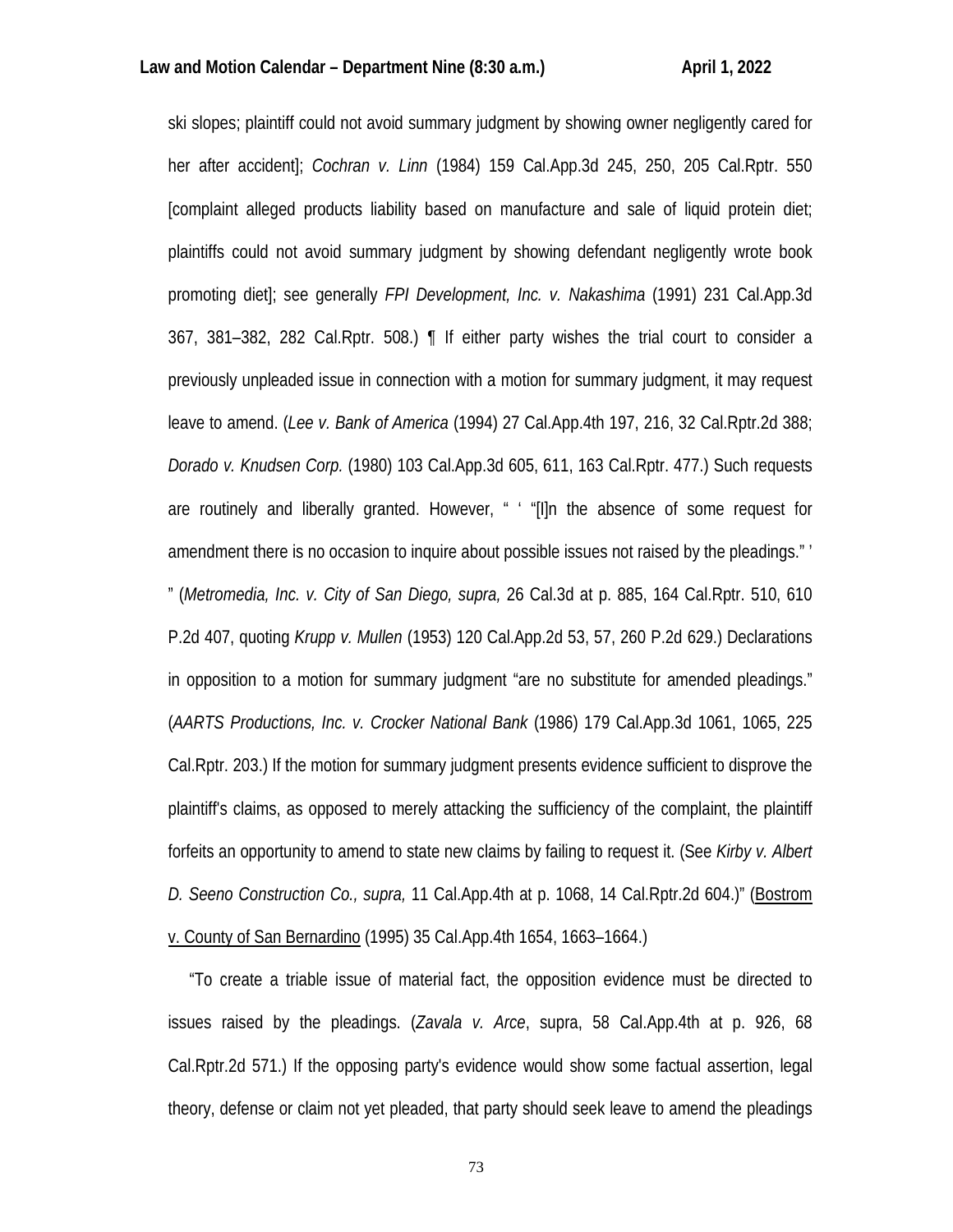# Law and Motion Calendar – Department Nine (8:30 a.m.) April 1, 2022

before the hearing on the summary judgment motion. (See *580 Folsom Associates v. Prometheus Development Co.* (1990) 223 Cal.App.3d 1, 18, 272 Cal.Rptr. 227*; City of Hope Nat. Medical Center v. Superior Court* (1992) 8 Cal.App.4th 633, 639, 10 Cal.Rptr.2d 465; & Weil & Brown, Cal. Practice Guide: Civil Procedure Before Trial (The Rutter Group 2000)  $\P$ 10:257 & 10:257.2, pp. 10-96 & 10-97 (rev.# 1, 2000).)" (Distefano v. Forester (2001) 85 Cal.App.4th 1249, 1264-1265.)

 "…[I]t is axiomatic that the party opposing summary judgment " 'must produce admissible evidence raising a triable issue of fact. [Citation.]' [Citation.]" (*Dollinger,supra,* 199 Cal.App.4th at pp. 1144–1145, 131 Cal.Rptr.3d 596.) This requirement is black letter law (Code Civ. Proc., § 437c, subd. (p)(2)) that applies whether the alleged cause of action is statutory or under the common law." (All Towing Services LLC v. City of Orange (2013) 220 Cal.App.4th 946, 960.)

 With the above-cited legal principles in mind, the court will rule on defendant El Dorado Transit Authority's Motion for Summary Judgment.

## Negligence Cause of Action

 "The elements of a cause of action for negligence are: duty; breach of duty; legal cause; and damages. (*Paz v. State of California* (2000) 22 Cal.4th 550, 559, 93 Cal.Rptr.2d 703, 994 P.2d 975; *Sharon P. v. Arman, Ltd.* (1999) 21 Cal.4th 1181, 1188, 91 Cal.Rptr.2d 35, 989 P.2d 121, disapproved on another point in *Aguilar v. Atlantic Richfield Co.* (2001) 25 Cal.4th 826, 853, fn. 19, 107 Cal.Rptr.2d 841, 24 P.3d 493; *Artiglio v. Corning Inc.* (1998) 18 Cal.4th 604, 614, 76 Cal.Rptr.2d 479, 957 P.2d 1313.)" (Friedman v. Merck & Co. (2003) 107 Cal.App.4th 454, 463.)

 "A public entity is liable for injury proximately caused by an act or omission of an employee of the public entity within the scope of his employment if the act or omission would, apart from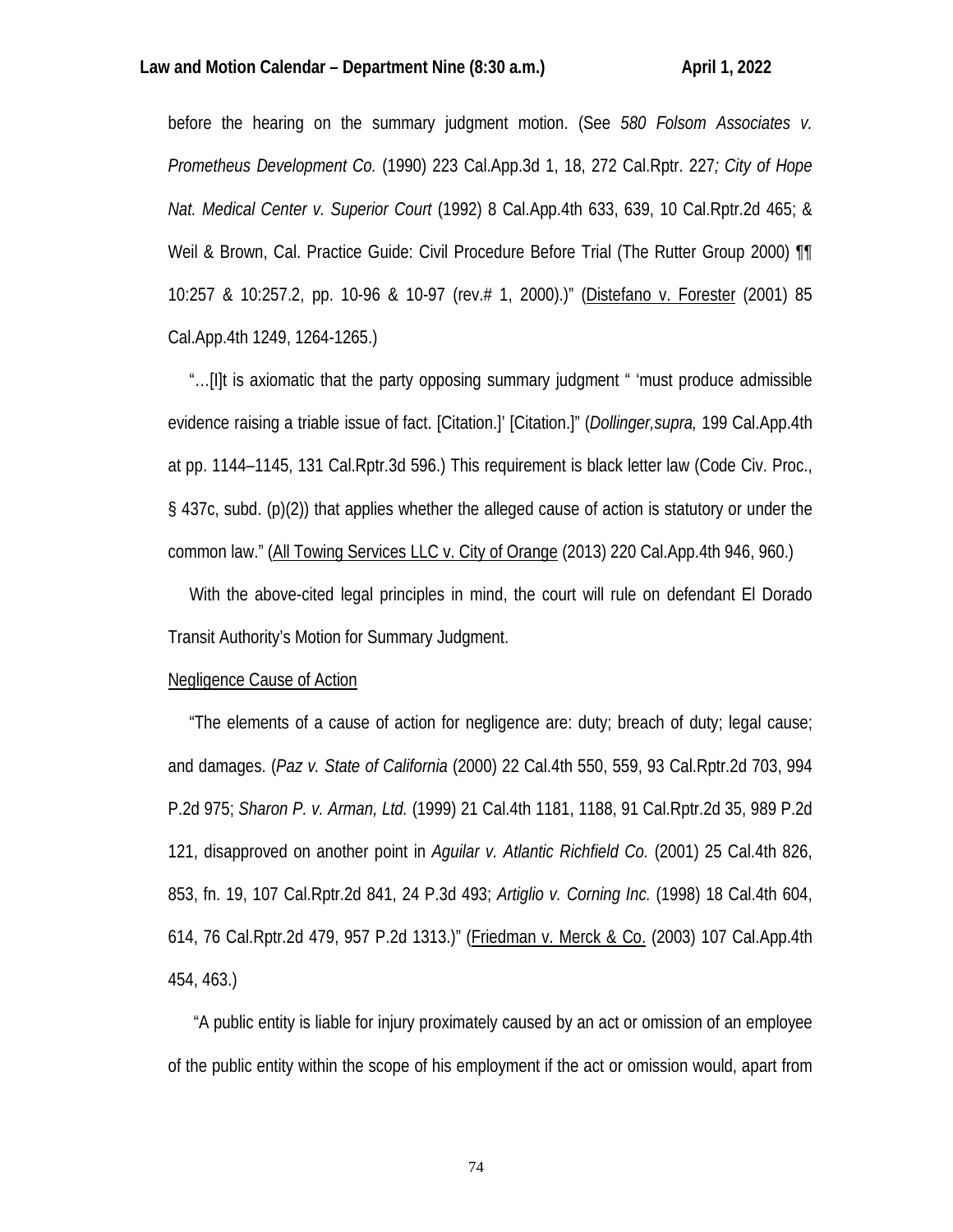this section, have given rise to a cause of action against that employee or his personal representative." (Government Code, § 815.2(a).)

 "We have observed that in general, under the Tort Claims Act, public employees are liable for injuries caused by their acts and omissions to the same extent as private persons. (Gov.Code, § 820, subd. (a).) Vicarious liability is a primary basis for liability on the part of a public entity, and flows from the responsibility of such an entity for the acts of its employees under the principle of respondeat superior. (See *Hoff v. Vacaville Unified School Dist.* (1998) 19 Cal.4th 925, 932, 80 Cal.Rptr.2d 811, 968 P.2d 522.) As the Act provides, "[a] public entity is liable for injury proximately caused by an act or omission of an employee of the public entity within the scope of his employment if the act or omission would ... have given rise to a cause of action against that employee," unless "the employee is immune from liability." (Gov.Code, § 815.2, subds.(a), (b).) ¶ It is settled that "[u]nder general negligence principles ... a person ordinarily is obligated to exercise due care in his or her own actions so as ... not to create an unreasonable risk of injury to others.... [Citations.] It is well established ... that one's general duty to exercise due care includes the duty not to place another person in a situation in which the other person is exposed to an unreasonable risk of harm through the reasonably foreseeable conduct ... of a third person. [Citations.]" (*Lugtu v. California Highway Patrol* (2001) 26 Cal.4th 703, 716, 110 Cal.Rptr.2d 528, 28 P.3d 249.)" (Zelig v. County of Los Angeles (2002) 27 Cal.4th 1112, 1128.)

The Supreme Court found that the allegations of the complaint in Zelig, supra, failed to sufficiently allege a public employee engaged in negligent conduct and, therefore, found the plaintiffs were unable to state a cause of action against the public entity for negligence under the doctrine of respondeat superior. "Rather, the county, "as with all public entities," has the responsibility to "exercise reasonable care to protect all of its citizens" (*Thompson v. County of*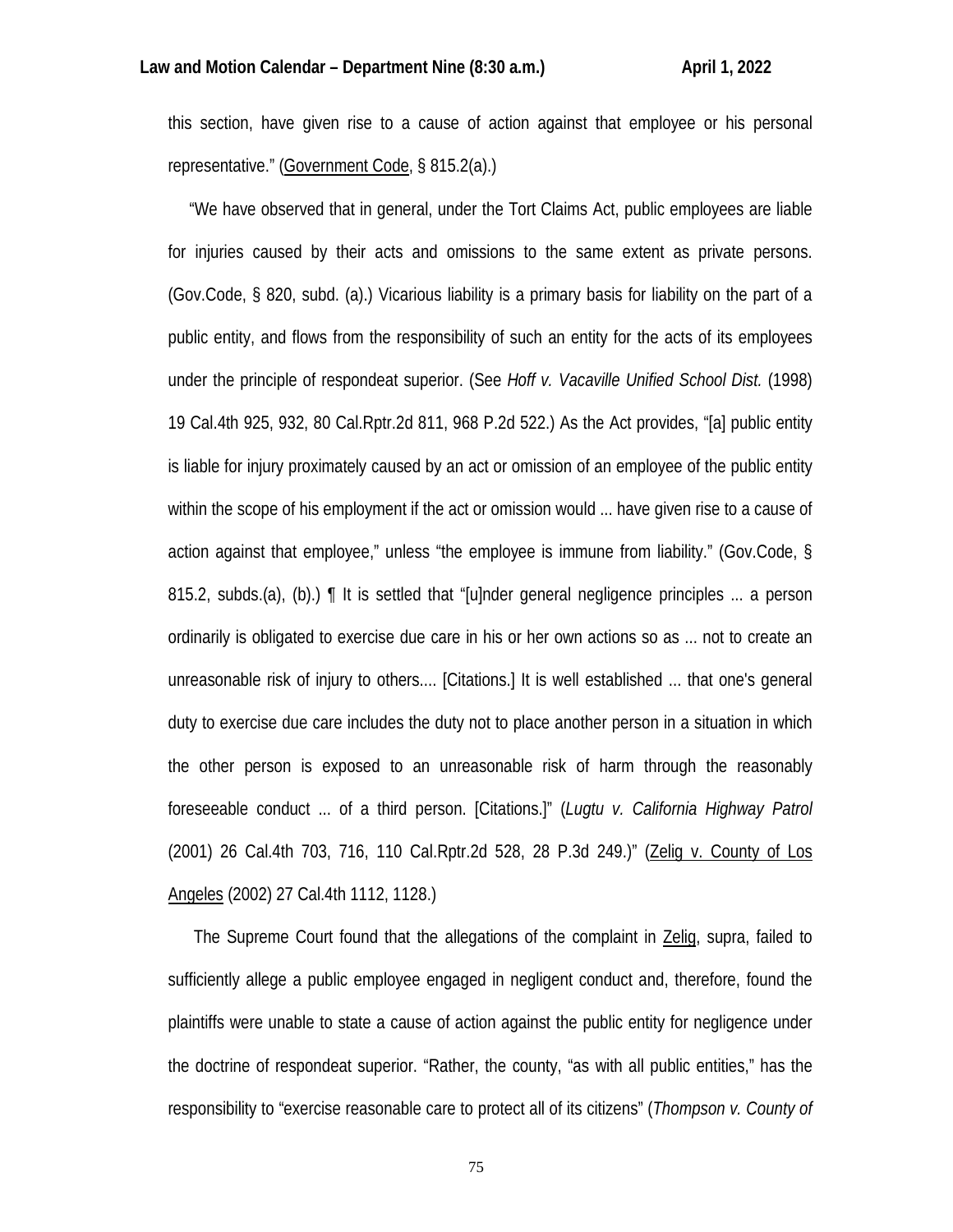*Alameda* (1980) 27 Cal.3d 741, 753, 167 Cal.Rptr. 70, 614 P.2d 728, italics omitted), but does not thereby become liable to each individual for all foreseeable harm. The complaint does not allege that a public employee engaged in conduct within the scope of employment that would render the employee liable to plaintiffs for their mother's death, and thus there is no basis for imposing vicarious liability upon the public entities. Accordingly, we conclude that plaintiffs are unable to state a claim against the public entities under the doctrine of respondeat superior." (Zelig v. County of Los Angeles (2002) 27 Cal.4th 1112, 1131.)

 Defendant El Dorado Transit Authority has submitted evidence in support of the motion that establishes to following facts: the subject accident occurred on April 16, 2019 at approximately 4:25 p.m. at the intersection of Knollwood Drive and Country Club Drive in Cameron Park; at the time of the subject accident declarant Achterberg was in the course and scope of his employment as a he was driving a Ford transit bus operated by his employer, El Dorado Transit Authority; Mr. Achterberg approached the subject intersection while driving northbound on Knollwood Drive; at the time of the accident all four sides of the intersection displayed visible stop signs and marked limit lines painted on the road; the lanes are delineated by a solid double yellow line; the road is bordered on all four corners by areas of dirt on residential properties; the road is primarily straight, flat and level; the posted speed limit is 35 mile per hour; Mr. Achterberg stopped the bus at the limit line for the stop sign in his direction of travel at the subject intersection; after stopping he did not observe any cross traffic near either stop signs on eastbound or westbound Country Club Drive, so he proceeded northbound into the intersection at approximately 10 miles per hour; as the transit bus slowly traveled through the intersection, a white Honda Accord approached from Mr. Achterberg 's right and without stopping for the stop sign at the intersection, the front end of the Honda crashed into the right front wheel well of the bus; Mr. Achterberg immediately stopped and checked on the welfare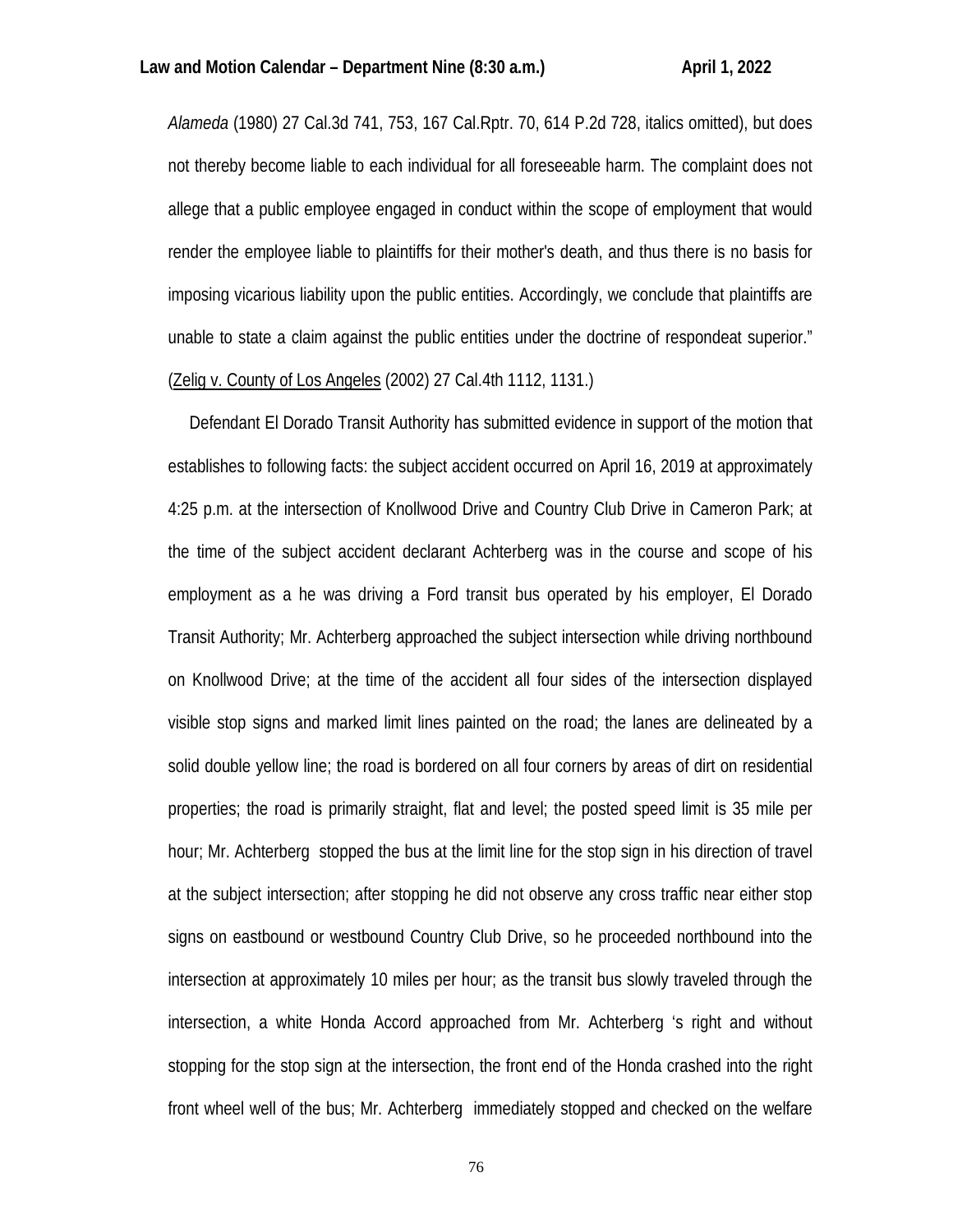of his two passengers; and he later learned the driver of the white Honda was Catalina Martinez-Medina and he understands she was cited for violation of Vehicle Code, § 22450. (Declaration of Joseph Achterberg in Support of Motion for Summary Judgment, paragraphs 2- 8.)

 Plaintiff Catalina Martinez-Medina also admitted in her responses to requests for admission and stated in her responses to form interrogatories the following facts: she failed to stop at the stop sign located at the intersection of Country Club Drive and Knollwood Drive in Cameron Park; the word "STOP" was clearly marked on the ground as she approached the stop sign located at Country Club Drive heading westbound at the time of the subject accident; and the subject intersection is a four-way, stop sign controlled intersection. (Declaration of Kayla Villa in Support of Motion for Summary Judgment, Exhibit A – Plaintiff Catalina Martinez–Medina's Responses to Form Interrogatories, Set One, Number 20.6; and Exhibit B – Plaintiff Catalina Martinez–Medina's Responses to Requests for Admission, Set One, Request Numbers 3, and 18.)

 "(a) The driver of a vehicle approaching an intersection shall yield the right-of-way to any vehicle which has entered the intersection from a different highway." (Vehicle Code, § 21800(a).)

 "…every person has a right to presume that every other person will perform his duty and obey the law and in the absence of reasonable ground to think otherwise, it is not negligence to assume that he is not exposed to danger which could come to him only from violation of law or duty by such other person (*Harris v. Johnson*, 174 Cal. 55, 58, 161 P. 1155)." (Celli v. Sports Car Club of America, Inc. (1972) 29 Cal.App.3d 511, 523.)

 The above-cited evidence meets defendant El Dorado Transit Authority's initial burden to establish as a matter of law that plaintiff Catalina Martinez–Medina's neglect in stopping at the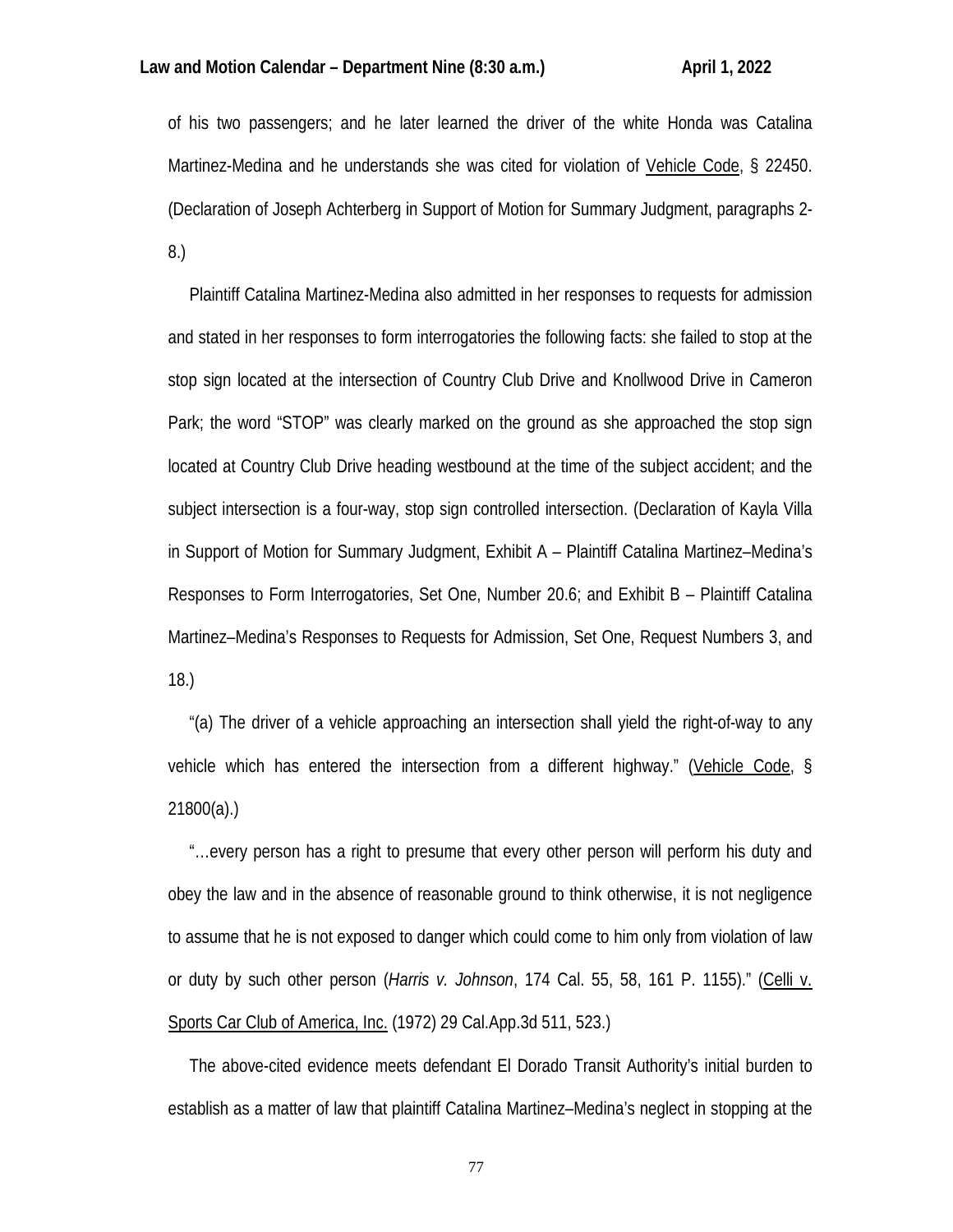intersection was not reasonably foreseeable as Mr. Achterberg had a right to presume that every other person will perform his or her duty and obey the law; his conduct did not breach his duty of due care; and his conduct did not cause or contribute to the cause of the subject accident. In other words, defendant El Dorado Transit Authority has met its initial burden to prove that its employee was not negligent and, therefore, the defendant cannot be held liable for the subject accident under a theory of negligence.

 Inasmuch as plaintiffs and defendants El Dorado County Department of Transportation have not opposed the motion and not submitted any evidence in opposition that raises a triable issue of material fact as to defendant El Dorado Transit Authority being liable for negligence, it is proper to grant summary adjudication of that cause of action in defendant El Dorado Transit Authority's favor and against plaintiffs.

## Dangerous Condition of Public Property Cause of Action

 Government Code, § 835 provides: "Except as provided by statute, a public entity is liable for injury caused by a dangerous condition of its property if the plaintiff establishes that the property was in a dangerous condition at the time of the injury, that the injury was proximately caused by the dangerous condition, that the dangerous condition created a reasonably foreseeable risk of the kind of injury which was incurred, and either: ¶ (a) A negligent or wrongful act or omission of an employee of the public entity within the scope of his employment created the dangerous condition; or ¶ (b) The public entity had actual or constructive notice of the dangerous condition under Section 835.2 a sufficient time prior to the injury to have taken measures to protect against the dangerous condition."

 "(c) "Property of a public entity" and "public property" mean real or personal property owned or controlled by the public entity, but do not include easements, encroachments and other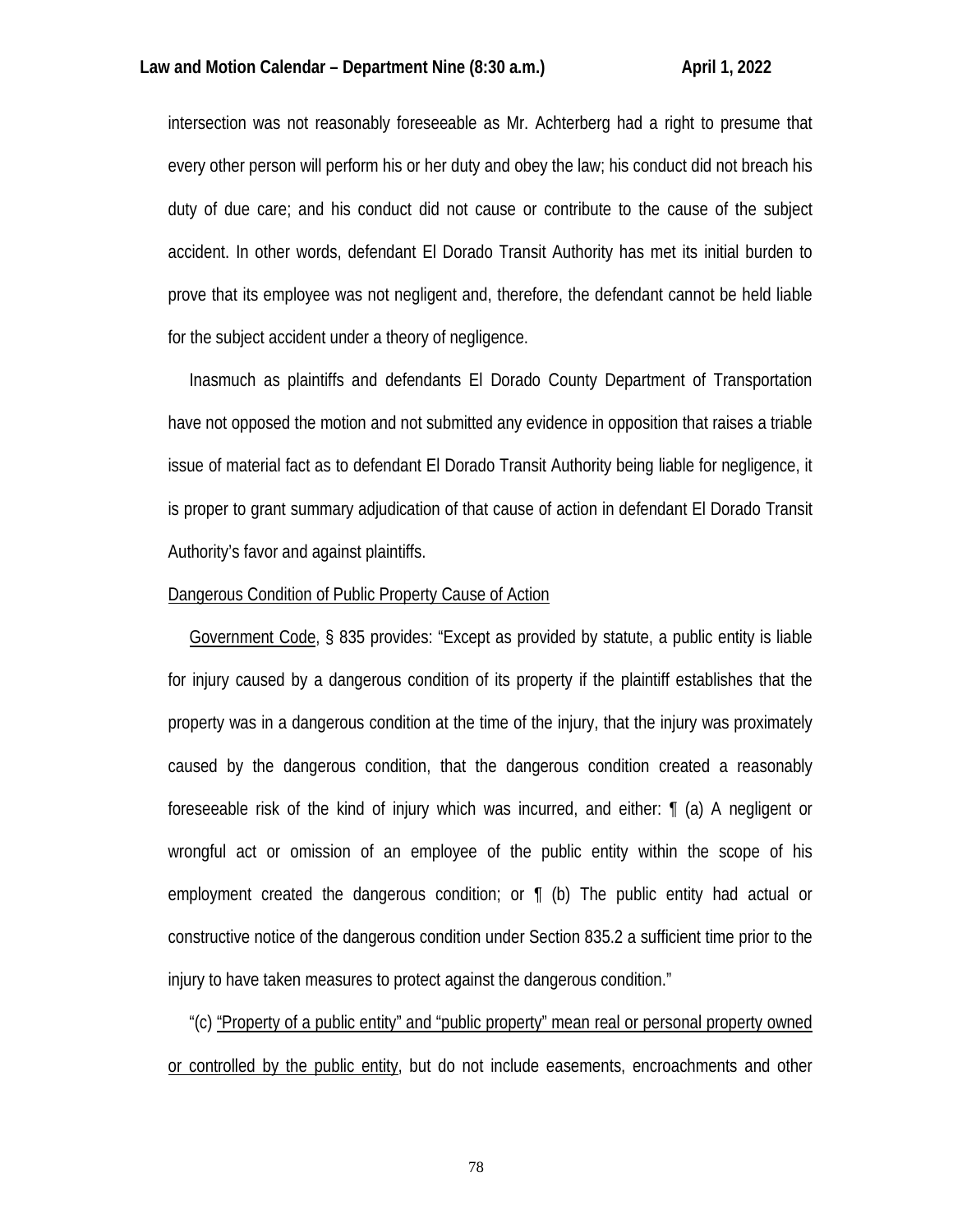property that are located on the property of the public entity but are not owned or controlled by the public entity." (Emphasis added.) (Government Code, § 830(c).)

 "As used in this article, "public agency" includes, but is not limited to, the federal government or any federal department or agency, this state, another state or any state department or agency, a county, county board of education, county superintendent of schools, city, public corporation, public district, regional transportation commission of this state or another state, a federally recognized Indian tribe, or any joint powers authority formed pursuant to this article by any of these agencies." (Government Code, § 6500.)

 "For the purposes of this article, the agency is a public entity separate from the parties to the agreement." (Government Code, § 6507.)

 Defendant El Dorado Transit Authority has submitted evidence in support of the motion that establishes to following facts: declarant Scott Ousley is the operations manager of the El Dorado Transit Authority, who manages the Authority's passenger services, operations, maintenance, dispatch, safety, and customer service functions; El Dorado Transit Authority is a separate and distinct public entity that provides public transportation services on the western slope of El Dorado County under the authority of a JPA with the County of El Dorado and City of Placerville; and defendant El Dorado Transit Authority does not own, operate, maintain, or control the public roads, including the subject intersection. (Declaration of Scott Ousley in Support of Motion for Summary Judgment, paragraphs 2-5; and Exhibit 1 – Joint Powers Agreement, page 1 and page 3, paragraph 4.)

 The above-cited evidence meets defendant El Dorado Transit Authority's initial burden to establish as a matter of law that it cannot be held responsible for a dangerous condition of public property, because it did not own, operate, maintain, or control the public roads and the subject intersection where the accident occurred.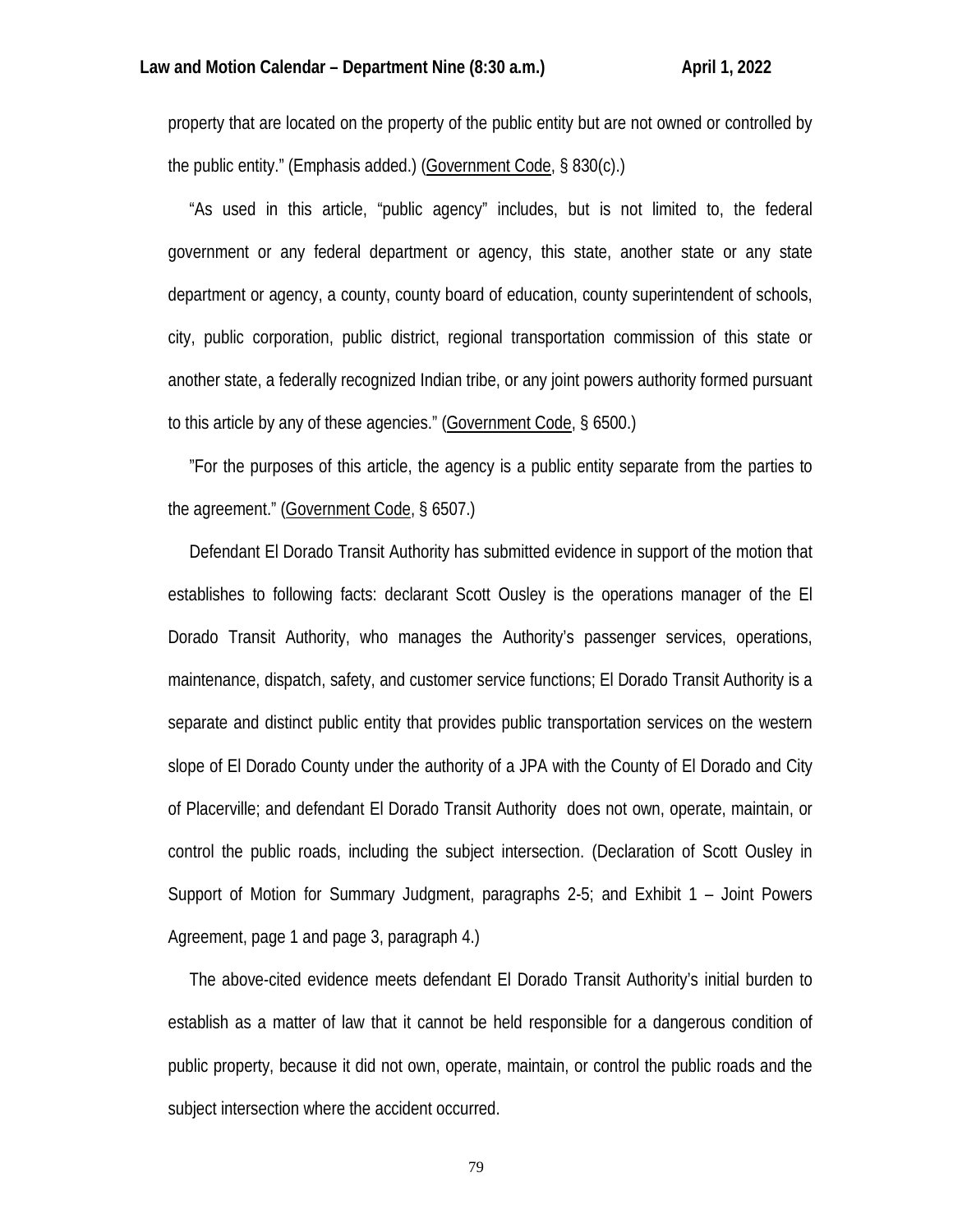Inasmuch as plaintiffs and defendants El Dorado County Department of Transportation have not opposed the motion and not submitted any evidence in opposition that raises a triable issue of material fact as to defendant El Dorado Transit Authority being liable for the alleged dangerous condition of public property cause of action, it is proper to grant summary adjudication of that cause of action in defendant El Dorado Transit Authority's favor and against plaintiffs.

 In summary, the motion for summary judgment against plaintiffs and in favor of defendant El Dorado Transit Authority is granted.

**TENTATIVE RULING # 11: DEFENDANT EL DORADO TRANSIT AUTHORITY'S MOTION FOR SUMMARY JUDGMENT IS GRANTED. JUDGMENT IS ENTERED IN FAVOR OF DEFENDANT EL DORADO TRANSIT AUTHORITY AND AGAINST PLAINTIFFS.** 

**NO HEARING ON THIS MATTER WILL BE HELD (LEWIS V. SUPERIOR COURT (1999) 19 CAL.4TH 1232, 1247.), UNLESS A NOTICE OF INTENT TO APPEAR AND REQUEST FOR ORAL ARGUMENT IS TRANSMITTED ELECTRONICALLY THROUGH THE COURT'S WEBSITE OR BY TELEPHONE TO THE COURT AT (530) 621-6551 BY 4:00 P.M. ON THE DAY THE TENTATIVE RULING IS ISSUED. IF YOU WANT AN ORAL ARGUMENT, YOU WILL CONTINUED IT TO APRIL 8, 2022 AT 8:30 A.M. FOR SHORT ORAL ARGUMENTS. NOTICE TO ALL PARTIES OF AN INTENT TO APPEAR MUST BE MADE BY TELEPHONE (vCourt) OR IN PERSON. PROOF OF SERVICE OF SAID NOTICE MUST BE FILED PRIOR TO OR AT THE HEARING. LONG CAUSE HEARINGS MUST BE REQUESTED BY 4:00 P.M. ON THE DAY THE TENTATIVE RULING IS ISSUED AND THE PARTIES ARE TO PROVIDE THE COURT WITH THREE MUTUALLY AGREEABLE DATES ON FRIDAY** 

**FOR HEARING ON ONE OF THE THREE MUTUALLY AGREEABLE DATES ON FRIDAY** 

**AFTERNOONS AT 2:30 P.M. LONG CAUSE ORAL ARGUMENT REQUESTS WILL BE SET**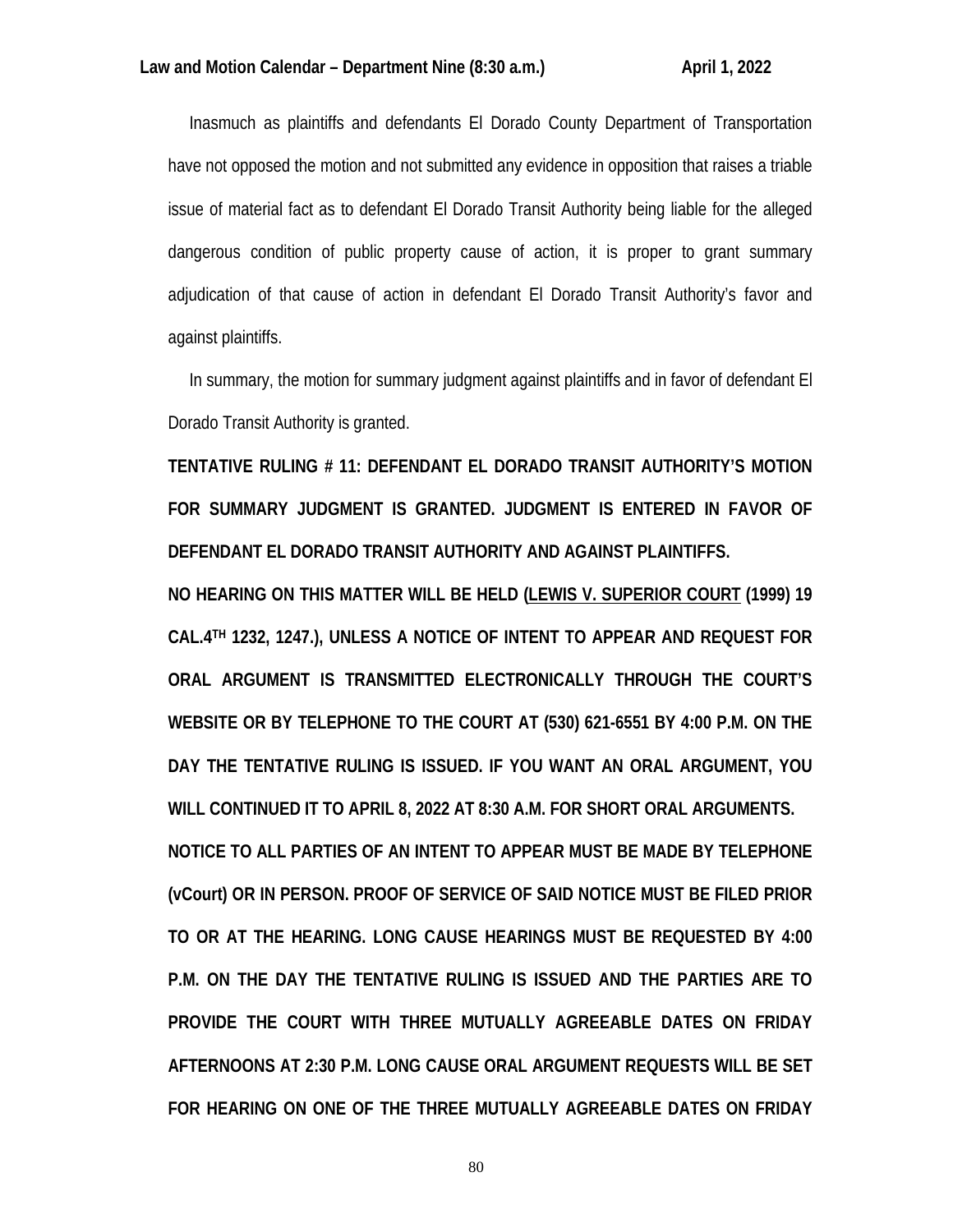**AFTERNOONS AT 2:30 P.M. THE COURT WILL ADVISE THE PARTIES OF THE LONG CAUSE HEARING DATE AND TIME BY 5:00 P.M. ON THE DAY THE TENTATIVE RULING IS ISSUED.** 

**PARTIES MAY PERSONALLY APPEAR AT THE HEARING. IF A PARTY OR PARTIES WISH TO APPEAR TELEPHONICALLY THEY MUST APPEAR BY "VCOURT", WHICH MUST BE SCHEDULED AND PAID THROUGH THE COURT WEBSITE AT www.eldorado.courts.ca.gov/online-services/telephonic-appearances. MATTERS IN WHICH THE PARTIES' TOTAL TIME ESTIMATE FOR ARGUMENT IS 15 MINUTES OR LESS WILL BE HEARD ON THE LAW AND MOTION CALENDAR AT 8:30 A.M. ON FRIDAY, APRIL 8, 2022, EITHER IN PERSON OR BY VCOURT TELEPHONIC APPEARANCE UNLESS OTHERWISE NOTIFIED BY THE COURT.**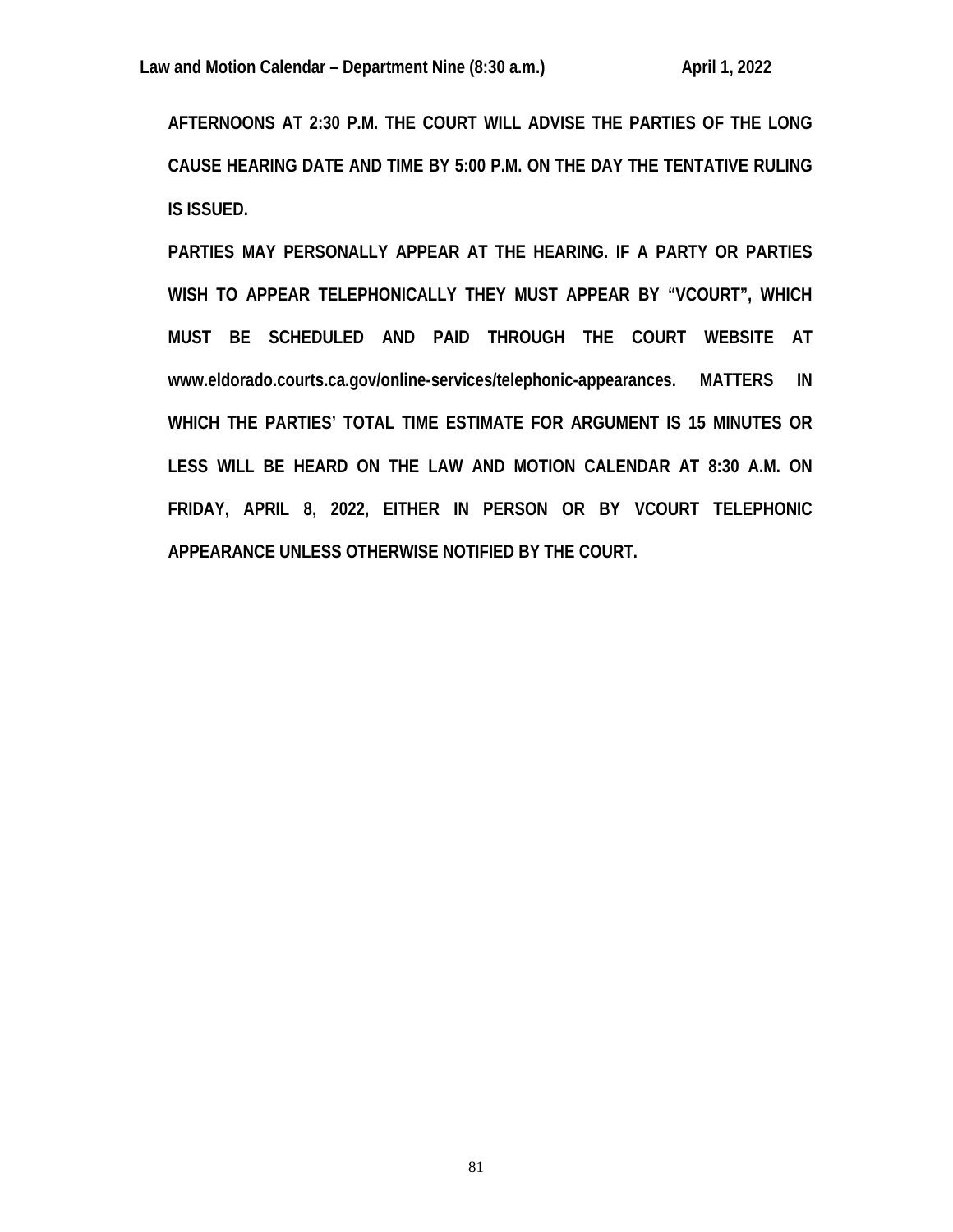# **12. WELLS FARGO BANK v. TATE PCL-20200602**

#### **Plaintiff's Motion for Judgment on the Pleadings.**

 On November 23, 2020, plaintiff filed an action for breach of contract and common counts related to a credit card account. Plaintiff alleges that defendant owes a principal balance in the amount of \$20,714.94; and despite demand for payment defendant has failed to pay plaintiff as agreed. Defendant answered the complaint by general denial and asserted affirmative defenses that plaintiff failed to mitigate its damages and the action is barred by the statute of limitations.

 On August 13, 2021, the court granted plaintiff's motion to deem admitted requests for admission propounded upon defendant. The order deeming requests for admission, set one admitted was entered on that same date.

 Plaintiff moves for entry of judgment on the pleadings on the grounds that the complaint states a cause of action against defendant to collect the alleged debt and that defendant's answer by general denial has been controverted by deemed admissions leaving defendant with no defense to the action.

 Plaintiff filed a memorandum of costs seeking award of \$1,355 in costs for filing and motion fees, service of process, and attorney fees.

 The proofs of service in the court's file declares that on February 7, 2022, defendant was served the moving papers, the memorandum of costs, attorney fee declaration, and notice of this hearing by email to defense counsel. There was no opposition to the motion in the court's file at the time this ruling was prepared.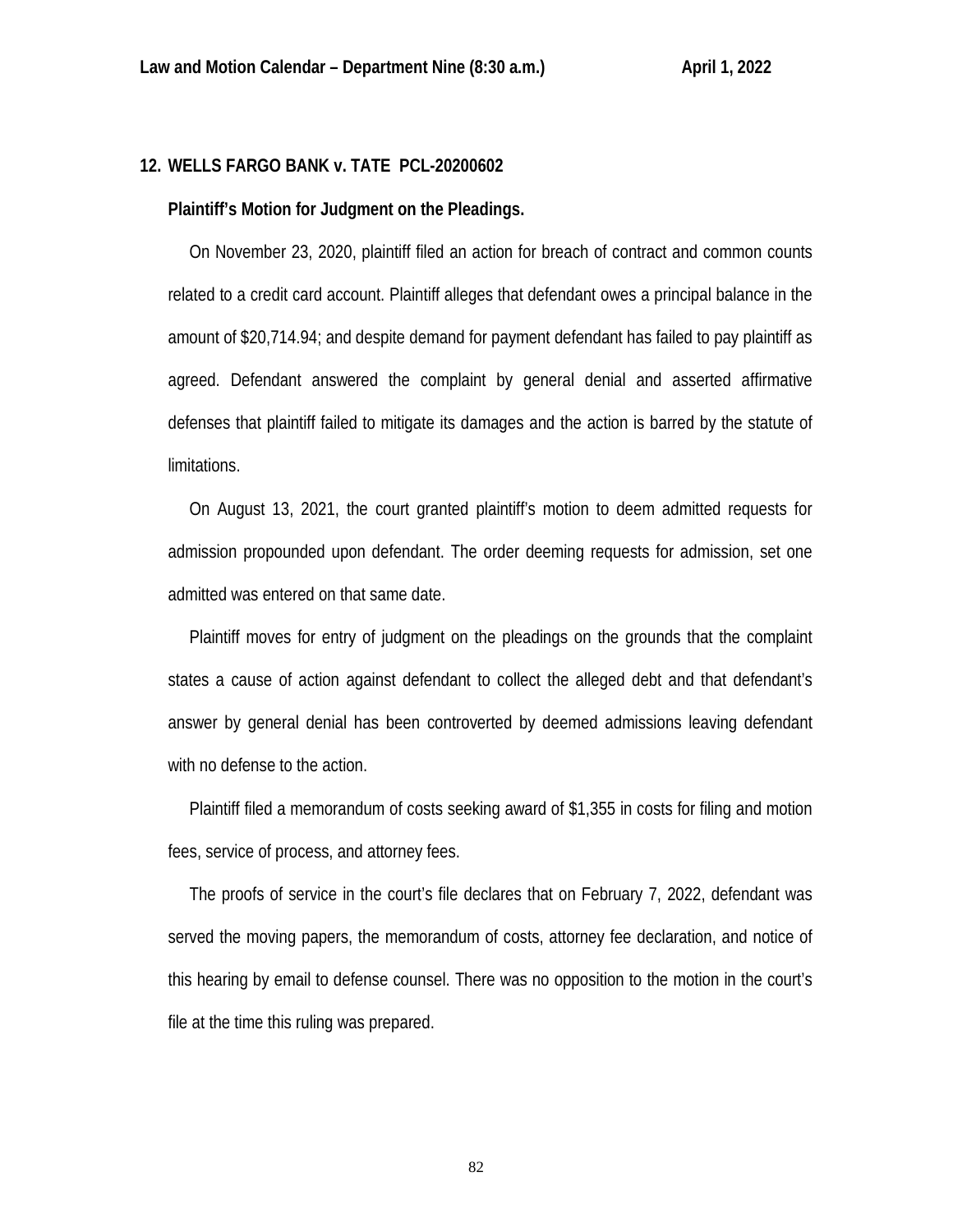# Meet and Confer Prior to Motion for Judgment on the Pleadings

 "(a) Before filing a motion for judgment on the pleadings pursuant to this chapter, the moving party shall meet and confer in person or by telephone with the party who filed the pleading that is subject to the motion for judgment on the pleadings for the purpose of determining if an agreement can be reached that resolves the claims to be raised in the motion for judgment on the pleadings. If an amended pleading is filed, the responding party shall meet and confer again with the party who filed the amended pleading before filing a motion for judgment on the pleadings against the amended pleading. ¶ (1) As part of the meet and confer process, the moving party shall identify all of the specific allegations that it believes are subject to judgment and identify with legal support the basis of the claims. The party who filed the pleading shall provide legal support for its position that the pleading is not subject to judgment, or, in the alternative, how the pleading could be amended to cure any claims it is subject to judgment. ¶ (2) The parties shall meet and confer at least five days before the date a motion for judgment on the pleadings is filed. If the parties are unable to meet and confer by that time, the moving party shall be granted an automatic 30-day extension of time within which to file a motion for judgment on the pleadings, by filing and serving, on or before the date a motion for judgment on the pleadings must be filed, a declaration stating under penalty of perjury that a good faith attempt to meet and confer was made and explaining the reasons why the parties could not meet and confer. The 30-day extension shall commence from the date the motion for judgment on the pleadings was previously filed, and the moving party shall not be subject to default during the period of the extension. Any further extensions shall be obtained by court order upon a showing of good cause. ¶ (3) The moving party shall file and serve with the motion for judgment on the pleadings a declaration stating either of the following: ¶ (A) The means by which the moving party met and conferred with the party who filed the pleading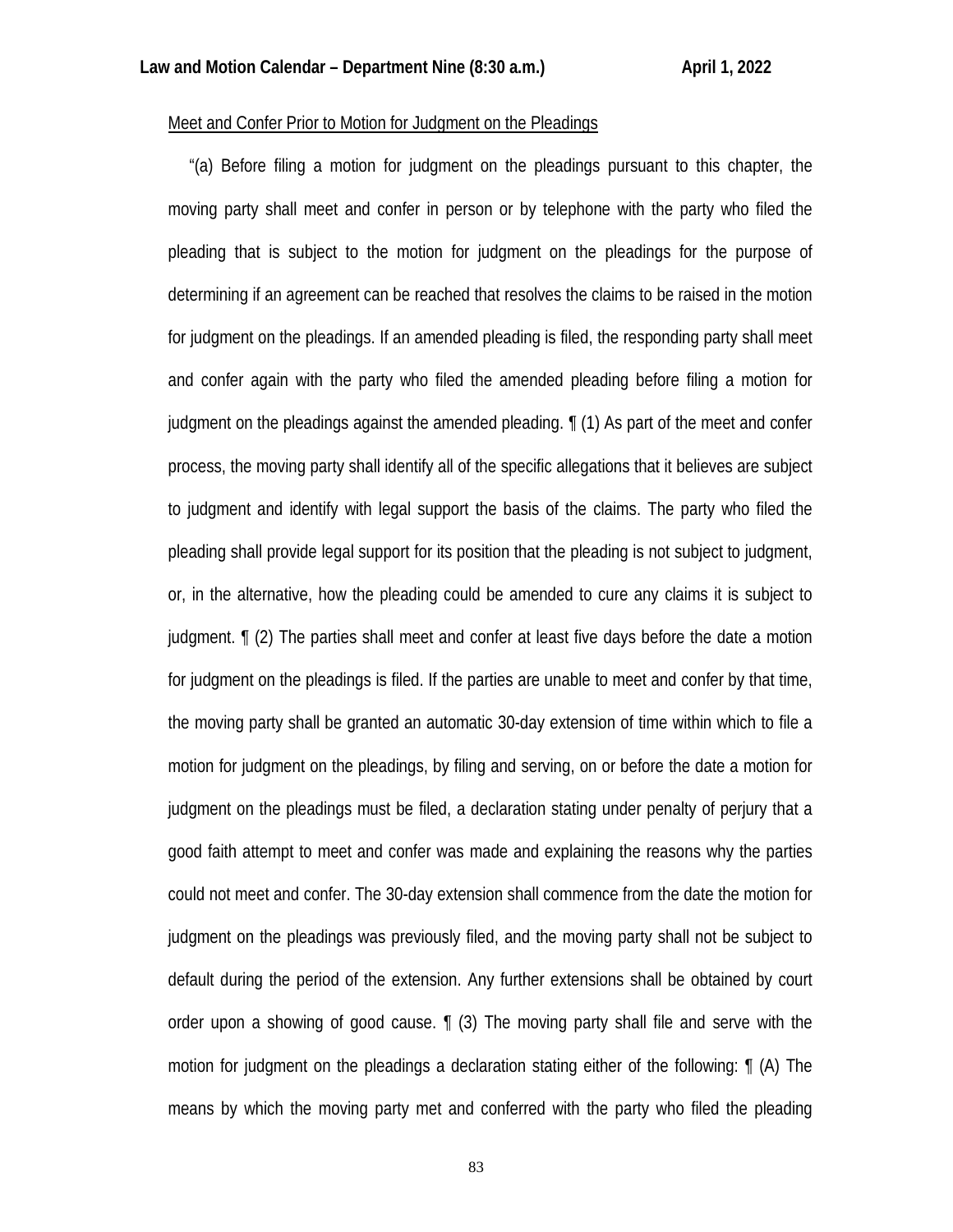subject to the motion for judgment on the pleadings, and that the parties did not reach an agreement resolving the claims raised by the motion for judgment on the pleadings. ¶ (B) That the party who filed the pleading subject to the motion for judgment on the pleadings failed to respond to the meet and confer request of the moving party or otherwise failed to meet and confer in good faith. ¶ (4) A determination by the court that the meet and confer process was insufficient is not grounds to grant or deny the motion for judgment on the pleadings." (Code of Civil Procedure, § 439(a).)

 Plaintiff's counsel has submitted a meet and confer declaration, which states that plaintiff's counsel attempted to meet and confer by correspondence sent to defense counsel on December 9, 2021; and that counsel received no response from defense counsel.

## Motion for Judgment on the Pleadings Principles

 "(c)(1) The motion provided for in this section may only be made on one of the following grounds: ¶ (A) If the moving party is a plaintiff, that the complaint states facts sufficient to constitute a cause or causes of action against the defendant and the answer does not state facts sufficient to constitute a defense to the complaint…." (Code of Civil Procedure, § 438(c)(1)(A).)

 "The grounds for motion provided for in this section shall appear on the face of the challenged pleading or from any matter of which the court is required to take judicial notice. Where the motion is based on a matter of which the court may take judicial notice pursuant to Section 452 or 453 of the Evidence Code, the matter shall be specified in the notice of motion, or in the supporting points and authorities, except as the court may otherwise permit." (Emphasis added.) (Code of Civil Procedure, § 438(d).)

 "A motion for judgment on the pleadings performs the same function as a general demurrer...." (*Cloud v. Northrop Grumman Corp.* (1998) 67 Cal.App.4th 995, 999, 79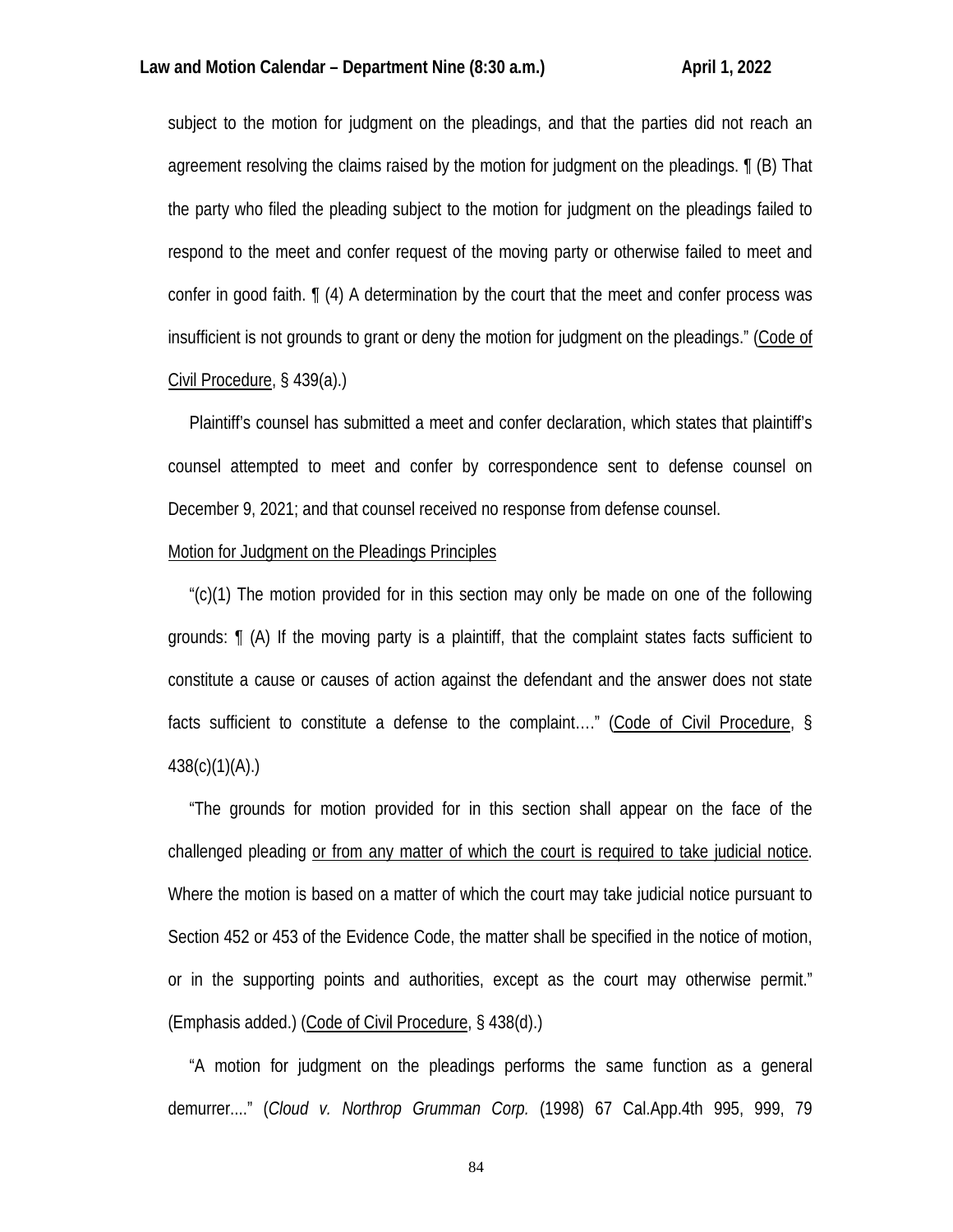Cal.Rptr.2d 544.) "It is axiomatic that a demurrer lies only for defects appearing on the face of the pleadings." (*Harboring Villas Homeowners Assn. v. Superior Court* (1998) 63 Cal.App.4th 426, 429, 73 Cal.Rptr.2d 646.) Consequently, when considering a motion for judgment on the pleadings, "[a]ll facts alleged in the complaint are deemed admitted...." (*Lance Camper Manufacturing Corp. v. Republic Indemnity Co.* (1996) 44 Cal.App.4th 194, 198, 51 Cal.Rptr.2d 622.) "Presentation of extrinsic evidence is therefore not proper on a motion for judgment on the pleadings." (*Cloud,* at p. 999, 79 Cal.Rptr.2d 544.)" (Sykora v. State Department of State Hospitals (2014) 225 Cal.App.4th 1530, 1534.)

 "A plaintiff's motion for judgment on the pleadings is analogous to a plaintiff's demurrer to an answer and is evaluated by the same standards. (See *Hardy v. Admiral Oil Co.* (1961) 56 Cal.2d 836, 840-842, 16 Cal.Rptr. 894, 366 P.2d 310; 4 Witkin, Cal. Procedure (1971) Proceedings Without Trial, § 165, pp. 2819- 2820.) The motion should be denied if the defendant's pleadings raise a material issue or set up an affirmative matter constituting a defense; for purposes of ruling on the motion, the trial court must treat all of the defendant's allegations as being true. (*MacIsaac v. Pozzo* (1945) 26 Cal.2d 809, 813, 161 P.2d 449.)" (Allstate Ins. Co. v. Kim W. (1984) 160 Cal.App.3d 326, 330-331.) However, where the defendant's pleadings show no defense to the action, then judgment on the pleadings in favor of the plaintiff is proper. (See Knoff v. City etc. of San Francisco (1969) 1 Cal.App.3d 184, 200.)

 In ruling on motions for judgment on the pleadings, the court need not treat as true contentions, deductions or conclusions of fact or law. (People ex rel. Harris v. Pac Anchor Transp., Inc. (2014) 59 Cal.4th 772, 777.)

 "It is true that a court may take judicial notice of a party's admissions or concessions, but only in cases where the admission "cannot reasonably be controverted," such as in answers to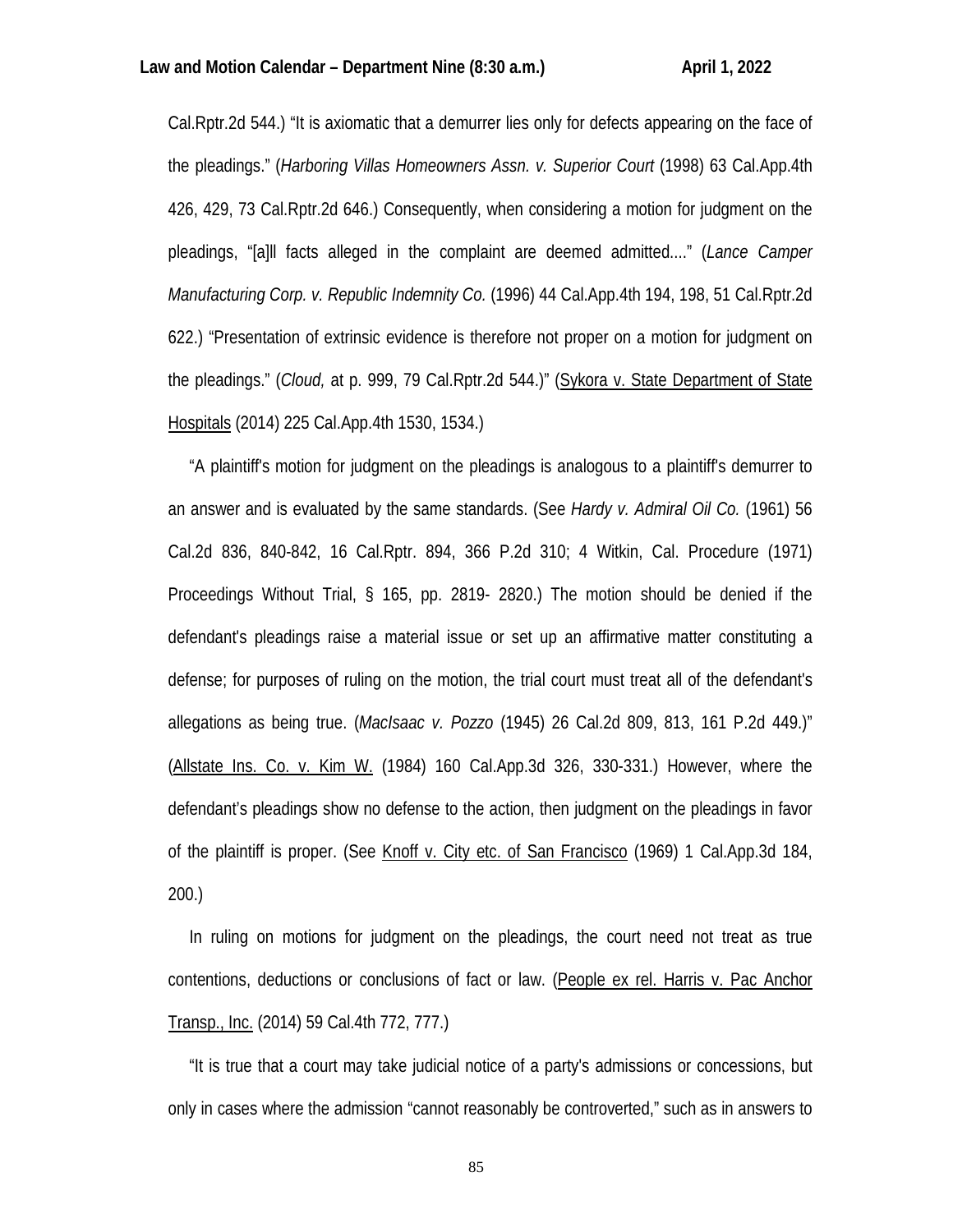interrogatories or requests for admission, or in affidavits and declarations filed on the party's behalf. (*Pang v. Beverly Hospital, Inc.* (2000) 79 Cal.App.4th 986, 989–990, 94 Cal.Rptr.2d 643; see also *Del E. Webb Corp. v. Structural Materials Co.* (1981) 123 Cal.App.3d 593, 604– 605, 176 Cal.Rptr. 824 ["The court will take judicial notice of records such as admissions, answers to interrogatories, affidavits, and the like, when considering a demurrer, only where they contain statements of the plaintiff or his agent which are inconsistent with the allegations of the pleading before the court."].)" (Arce v. Kaiser Foundation Health Plan, Inc. (2010) 181 Cal.App.4th 471, 485.)

 The following facts were deemed admitted by defendant and, therefore, cannot reasonably be controverted: defendant had an account with plaintiff; monthly account statements were sent to defendant requesting minimum payments; defendant never notified plaintiff of a dispute involving the balance of any account statement; on November 23, 2020 there was a balance owing on the account in the amount of at least \$20,714.94; since November 23, 2020 defendant has not paid plaintiff \$20,714.94, or any other amount on the account; defendant owes plaintiff at least \$20.714.94 on the account exclusive of any amounts incurred after November 23, 2020; the consumer credit card customer agreement and disclosure statement applicable to the account in this action is attached as Exhibit A; Exhibit A contains a provision entitling the prevailing party to attorney fees; and defendant does not have a credit defense, which refers to any debt cancellation agreement between plaintiff and defendant.

The court takes judicial notice of these deemed admission as requested by plaintiff.

 "A motion for judgment on the pleadings should not be granted where it is possible to amend the pleadings to state a cause of action (*Tiffany v. Sierra Sands Unified School Dist.* (1980) 103 Cal.App.3d 218, 225, 162 Cal.Rptr. 669), but the burden of demonstrating such an abuse of discretion is on the appellant. (*Goodman v. Kennedy* (1976) 18 Cal.3d 335, 349, 134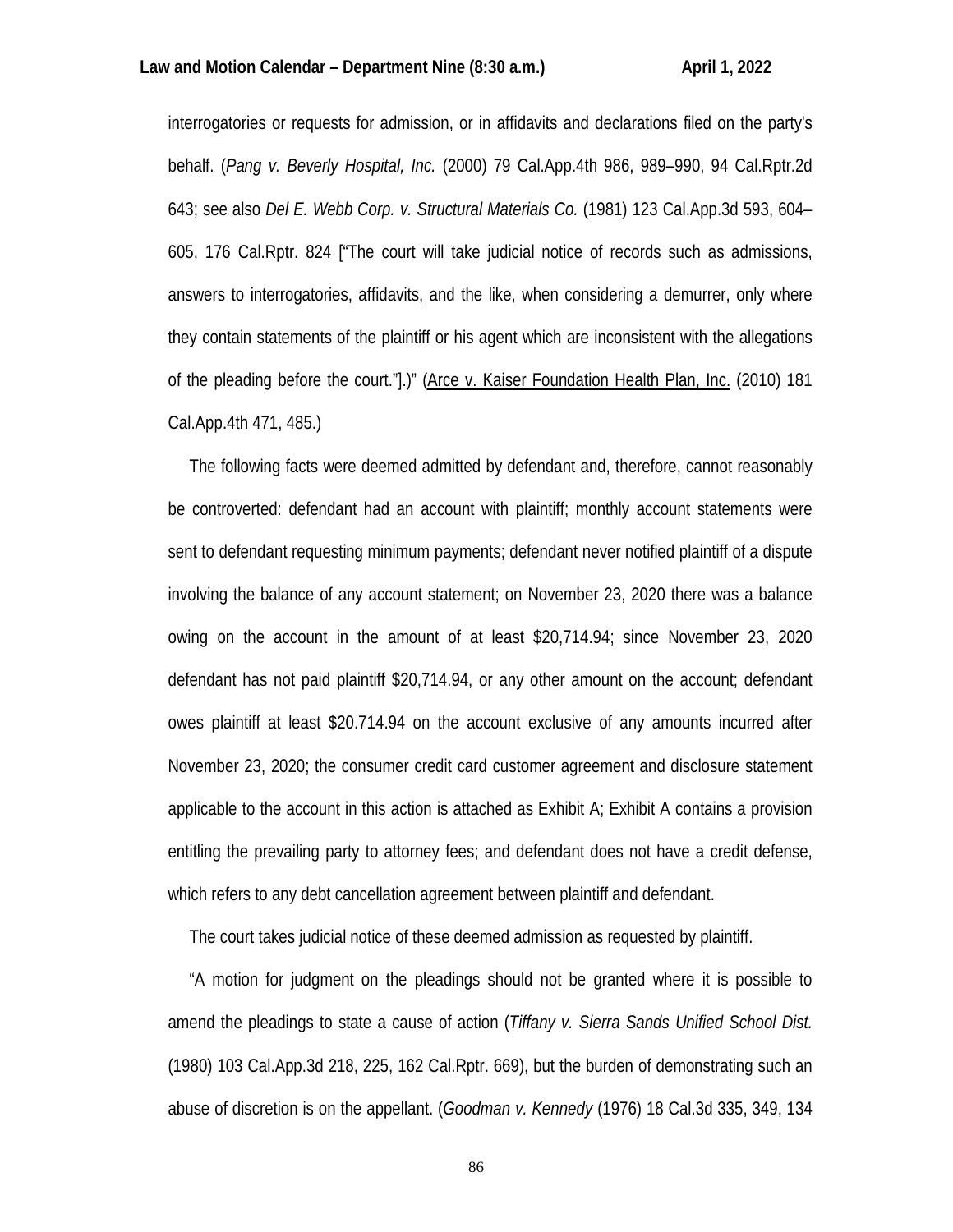Cal.Rptr. 375, 556 P.2d 737.)" (Atlas Assurance Co. v. McCombs Corp. (1983) 146 Cal.App.3d 135, 149.)

 Defendant's deemed admissions establish that defendant owes plaintiff \$20,714.94 Defendant has not opposed the motion, has not advised the court how the answer could be amended to state a viable defense considering the deemed admissions, and it appears to the court that the deficiency cannot be remedied by amendment. Under the circumstances presented, it appears appropriate to grant the motion without leave to amend and enter judgment in favor of plaintiff for the amount prayed.

**TENTATIVE RULING # 12: PLAINTIFF'S MOTION FOR JUDGMENT ON THE PLEADINGS IS GRANTED WITHOUT LEAVE TO AMEND. JUDGMENT IS ENTERED AGAINST DEFENDANT IN THE PRINCIPAL AMOUNT OF \$20,714.94, PLUS COSTS AND ATTORNEY FEES IN THE AMOUNT OF \$1,355.**

**NO HEARING ON THIS MATTER WILL BE HELD (LEWIS V. SUPERIOR COURT (1999) 19 CAL.4TH 1232, 1247.), UNLESS A NOTICE OF INTENT TO APPEAR AND REQUEST FOR ORAL ARGUMENT IS TRANSMITTED ELECTRONICALLY THROUGH THE COURT'S WEBSITE OR BY TELEPHONE TO THE COURT AT (530) 621-6551 BY 4:00 P.M. ON THE DAY THE TENTATIVE RULING IS ISSUED. IF YOU WANT AN ORAL ARGUMENT, YOU WILL CONTINUED IT TO APRIL 8, 2022 AT 8:30 A.M. FOR SHORT ORAL ARGUMENTS. NOTICE TO ALL PARTIES OF AN INTENT TO APPEAR MUST BE MADE BY TELEPHONE (vCourt) OR IN PERSON. PROOF OF SERVICE OF SAID NOTICE MUST BE FILED PRIOR TO OR AT THE HEARING. LONG CAUSE HEARINGS MUST BE REQUESTED BY 4:00 P.M. ON THE DAY THE TENTATIVE RULING IS ISSUED AND THE PARTIES ARE TO PROVIDE THE COURT WITH THREE MUTUALLY AGREEABLE DATES ON FRIDAY AFTERNOONS AT 2:30 P.M. LONG CAUSE ORAL ARGUMENT REQUESTS WILL BE SET**